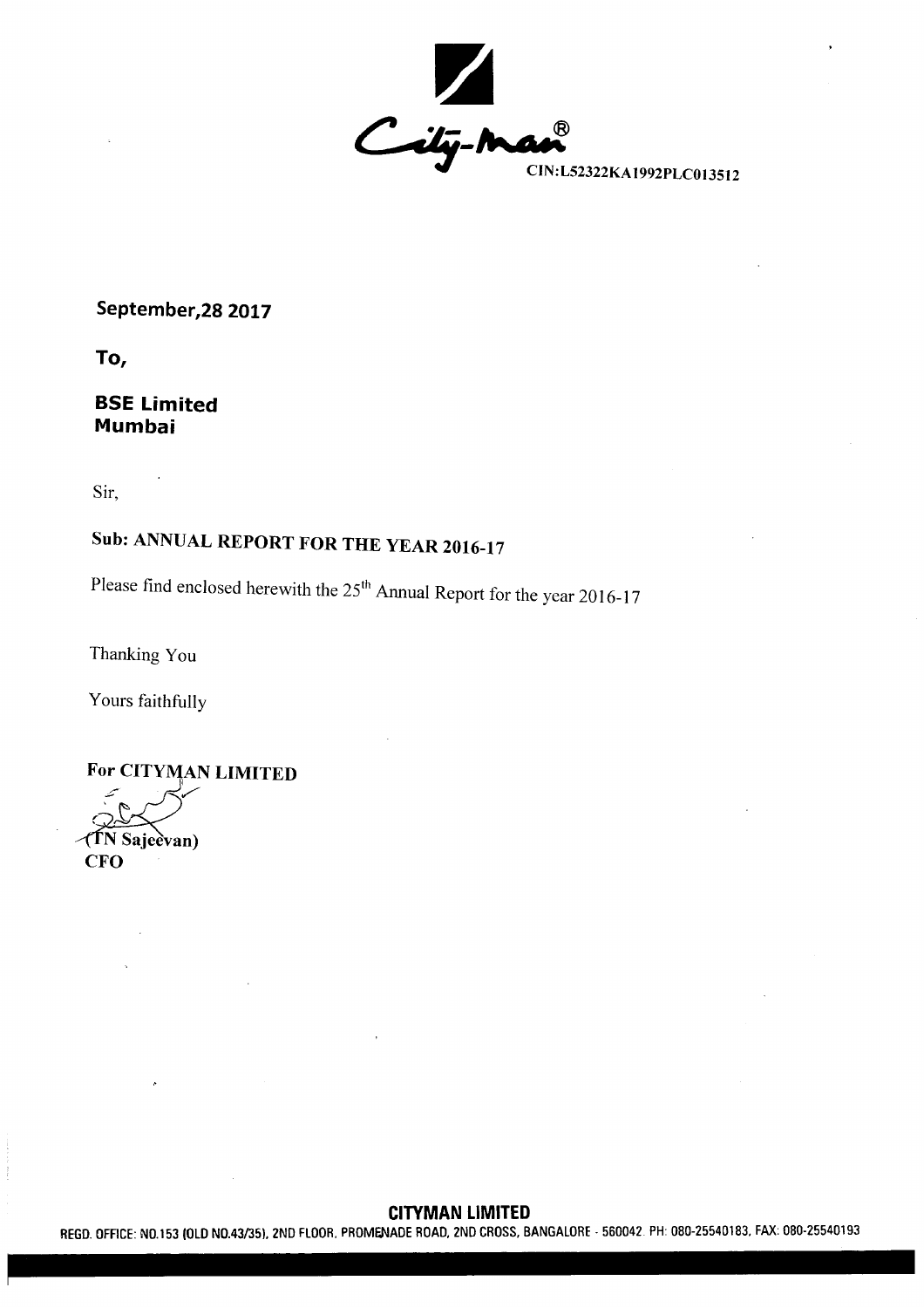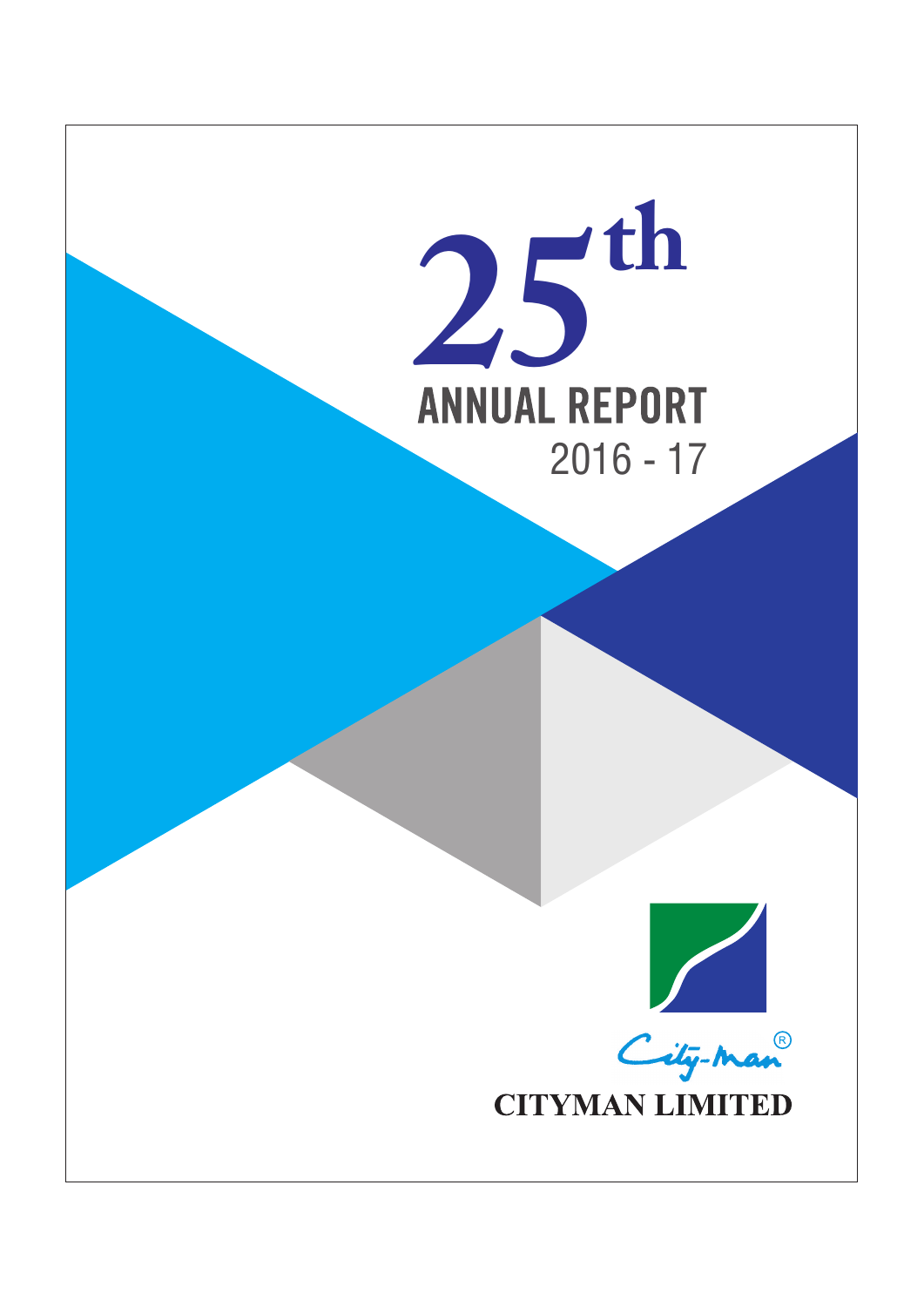# **BOARD OF DIRECTORS**

| Santhosh Joseph Karimattom | - Managing Director / CEO |
|----------------------------|---------------------------|
| Kandumpully Rajesh         | - Director                |
| Rajendra Patil             | - Director                |
| Anup Kumar                 | - Director                |
| Annamma Joseph             | - Director                |

# **COMPANY SECRETARY**

D.E. Chandrasekaran

# **CHIEF FINANCIAL OFFICER**

T.N. Sajeevan

# **REGISTERED OFFICE OF THE COMPANY**

No. 153, (Old No. 43/35), 2nd Floor, Promenade Road, 2nd Cross, Frazer Town, Bangalore - 560 005 Tel : +91-80-2554 0183 Fax : +91-80-2554 0193 E-mail : info@cityman.co.in, cityman97@rediffmail.com Website : www.cityman.co.in

# **AUDITORS**

M/s. Chandy & Zacheria Chartered Accountants Kottayam - 686 001, Kerala

# **INTERNAL AUDITORS**

M/s. Rajaneesh R & Co. Chartered Accountants

# **BANKERS**

Bank of Baroda Frazer Town Bangalore - 560 005

# **SHARE TRANSFER AGENTS :**

# **INTEGRATED REGISTRY MANAGEMENT SERVICES PRIVATE LIMITED**

No.30, Ramana Residency, 4th Cross, Sampige Road, Malleswaram, Bangalore-560 003 Tel: +91-80-2346 0815 to 818 Fax: +91-80-23460819 Email: alfint@vsnl.com / irg@integratedindia.in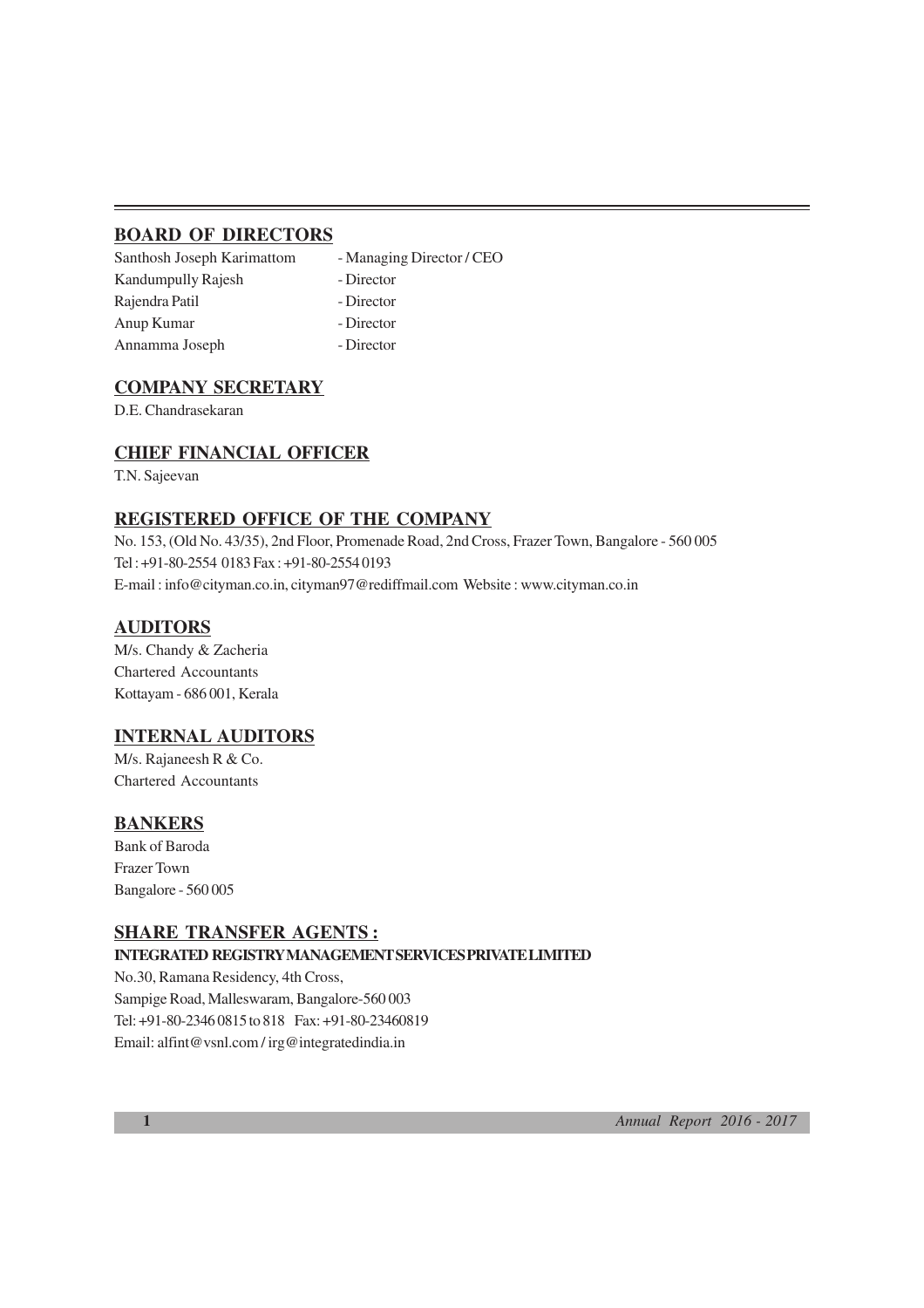| <b>CONTENTS</b>                                     |    |
|-----------------------------------------------------|----|
| $\bullet$ Notice                                    | 3  |
| • Directors' Report                                 | 8  |
| • Report on Corporate Governance                    | 27 |
| Auditors' Report                                    | 39 |
| $\bullet$ Balance Sheet                             | 46 |
| $\bullet$ Profit and Loss Statement                 | 48 |
| $\bullet$ Cash Flow Statement                       | 49 |
| $\bullet$ Notes forming part of financial statement | 51 |
|                                                     |    |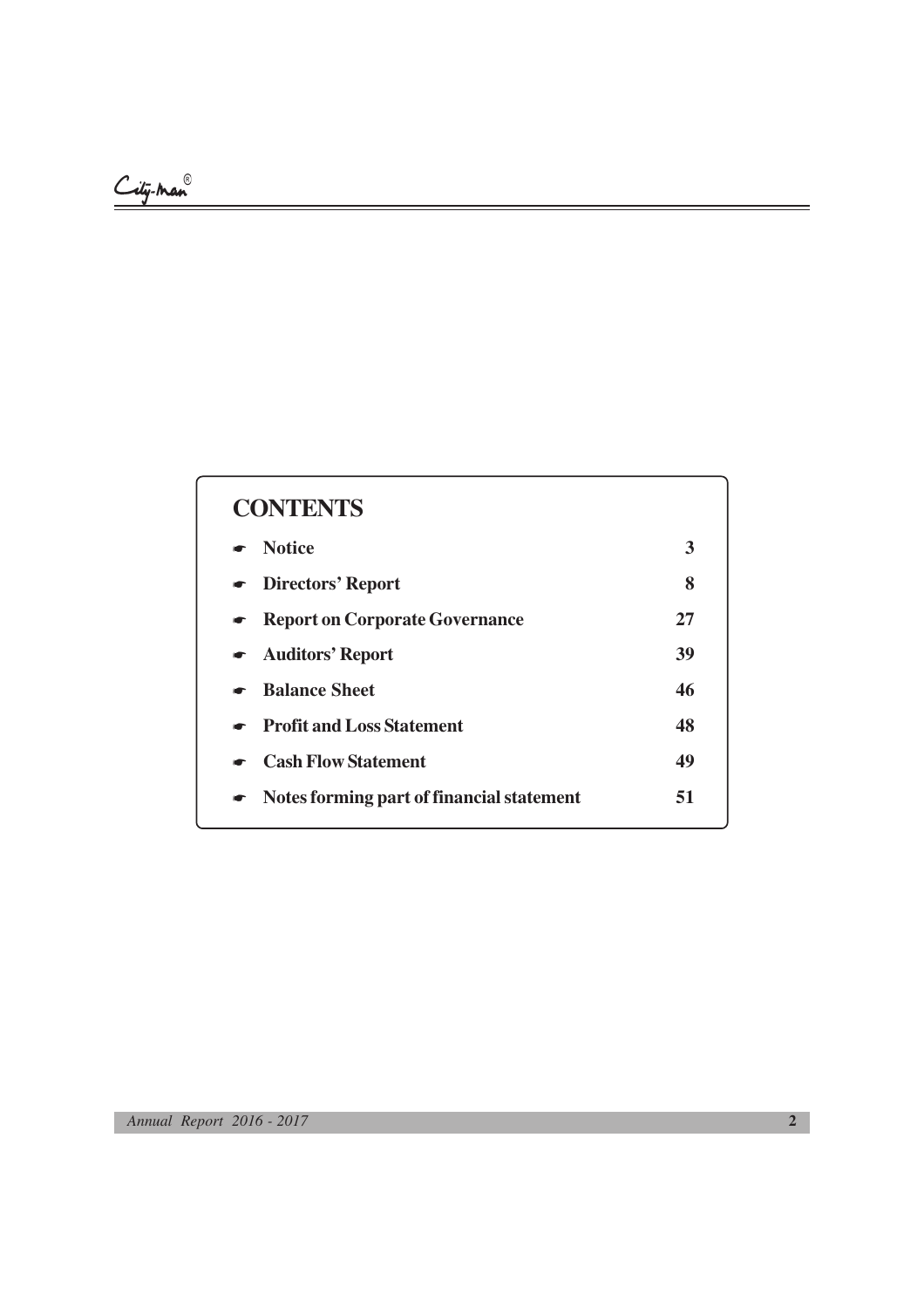# **CITYMAN LIMITED**

(CIN : L52322KA1992PLC013512)

# **NOTICE OF THE ANNUAL GENERAL MEETING**

To The Shareholders, Cityman Limited Bangalore - 560 005

**NOTICE** is hereby given that Twenty Fifth Annual General Meeting of the members of the Company will be held at Father Servanton Community Hall-2 , St.Francis Xavier's Cathedral Church Compound, St.John's Church Road, Fr.Servanton Circle, ( Near Coles Park ), Cleveland Town, Bangalore-560 005, on Wednesday, 27th of September 2017, at 10.00 AM to transact the following business:

# **ORDINARY BUSINESS:**

- 1. To receive, consider, approve and adopt the Audited Balance Sheet as on 31st March 2017 and Profit and Loss Account for the year ended as on that date, together with Report of Directors' and the Auditors' thereon.
- 2. To appoint a Director in place of Mr. Santhosh Joseph Karimattom who retires by rotation and being eligible, offers himself for reappointment.
- 3. To appoint a Director in place of Mrs. Annamma Joseph who retires by rotation and being eligible, offers herself for reappointment.
- 4. To appoint Statutory Auditors and to fix their remuneration and to pass the following resolution as an Ordinary Resolution:

"RESOLVED THAT pursuant to the provisions of Section 139,142 and other applicable provisions, if any, of the Companies Act, 2013 and relevant rules made there under, and pursuant to the recommendations of the audit Committee, M/s NSVM & Associates, Chartered Accountants(Firm Registration Number FRN No.010072S) be and is hereby appointed as Statutory Auditors of the Company to hold office until the conclusion of the Thirtieth Annual General Meeting to be held in the year 2022, subject to yearly ratification by members at Annual General Meeting , and the Board of Directors of the Company be and are hereby authorized to finalize the remuneration for the year ended 31-03-2018, on the basis of the recommendations of the Audit Committee in consultation with the Auditors "

By Order of the Board

Place : Bangalore Santhosh Joseph Karimattom Dated : 25-08-2017 (Managing Director / CEO)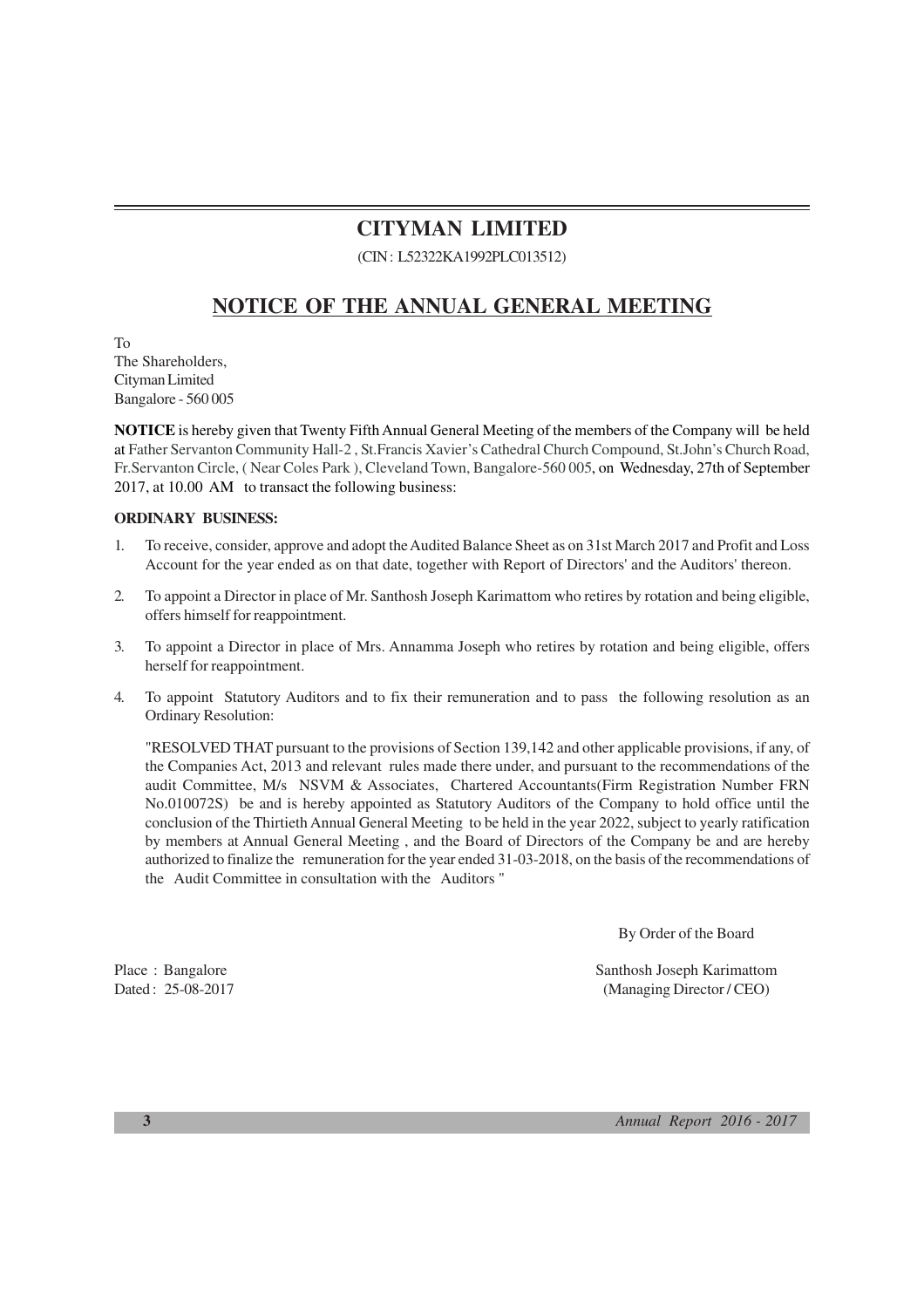ity-Mao

**Note:**

- (1) Statement pursuant to the provisions of Section 102(1) of the Companies Act, 2013 is annexed to and forms part of this Notice
- (2) **Member entitled to attend and vote at the meeting is entitled to appoint a proxy to attend and vote, on a poll, instead of himself and the proxy need not be a member of the company. Proxy form, in order to be effective, must be received at the registered office of the company not less than forty eight hours before the time fixed for the meeting. A proxy form is enclosed for this purpose. A person can act as a proxy on behalf of members not exceeding fifty and holding in aggregate not more than ten percent of the total share capital of the company carrying voting rights. A member holding more than ten percent of the total share capital may appoint a single person as proxy and such person shall not act as a proxy for any other person or shareholder.**
- (3) During the period 24hours fixed for the commencement of the meeting and ending with the conclusion of the meeting , a, member will be entitled to inspect the proxies lodged , at any time during office hours of the Company, provided not less than three days notice is given in writing to the Company
- (4) Shareholders are requested to notify their change of address if any, in case of shares held in electronic form to the concerned depository participant quoting their ID number and in case of Shares held in physical form to the Company or to the Integrated Registry Management Services Pvt.Limited, having office at .No.30, Ramana Residency,4th Cross, Sampige Road, Malleswaram, Bangalore-560 003, the Registrar and Transfer Agents of the Company.
- (5) All the documents mentioned in the notice will be available at the Registered Office of the Company during business hours till the date of the Annual General Meeting .
- (6) Shareholders are requested to update their email IDs with their depository participants where shares are held in dematerialised mode and where the shares are held in physical form to update the same in the records of the Company in order to facilitate electronic servicing of annual reports and other documents.
- (7) Members / Proxy holders are requested to bring the duly completed and signed Attendance Slip along with their copy of the Annual Report to the meeting.
- (8) Corporate members intending to send their authorized representatives to attend the Meeting are requested to send a certified copy of the Board Resolution authorising their representative to attend the Meeting on their behalf
- (9) Members may note that the Notice of the Annual General Meeting and the Annual Report 2017 will be available on the Company's website www.cityman.co.in.
- (10) The Register of Members and the Share Transfer Book will remain closed from 21-09-2017 to 27-09-2017 (both days inclusive)
- (11) Members desirous of obtaining any information on the annual accounts are requested to write to the Company at an early date to facilitate compilation and dissemination of the same at the AGM. Route map is given to enable the members to reach the venue of the Annual General Meeting
- (12) In terms of Section 108 of the Companies Act, 2013 read with the Companies (Management and Administration) Rules, 2014 (including any statutory modification or re-enactment thereof for the time being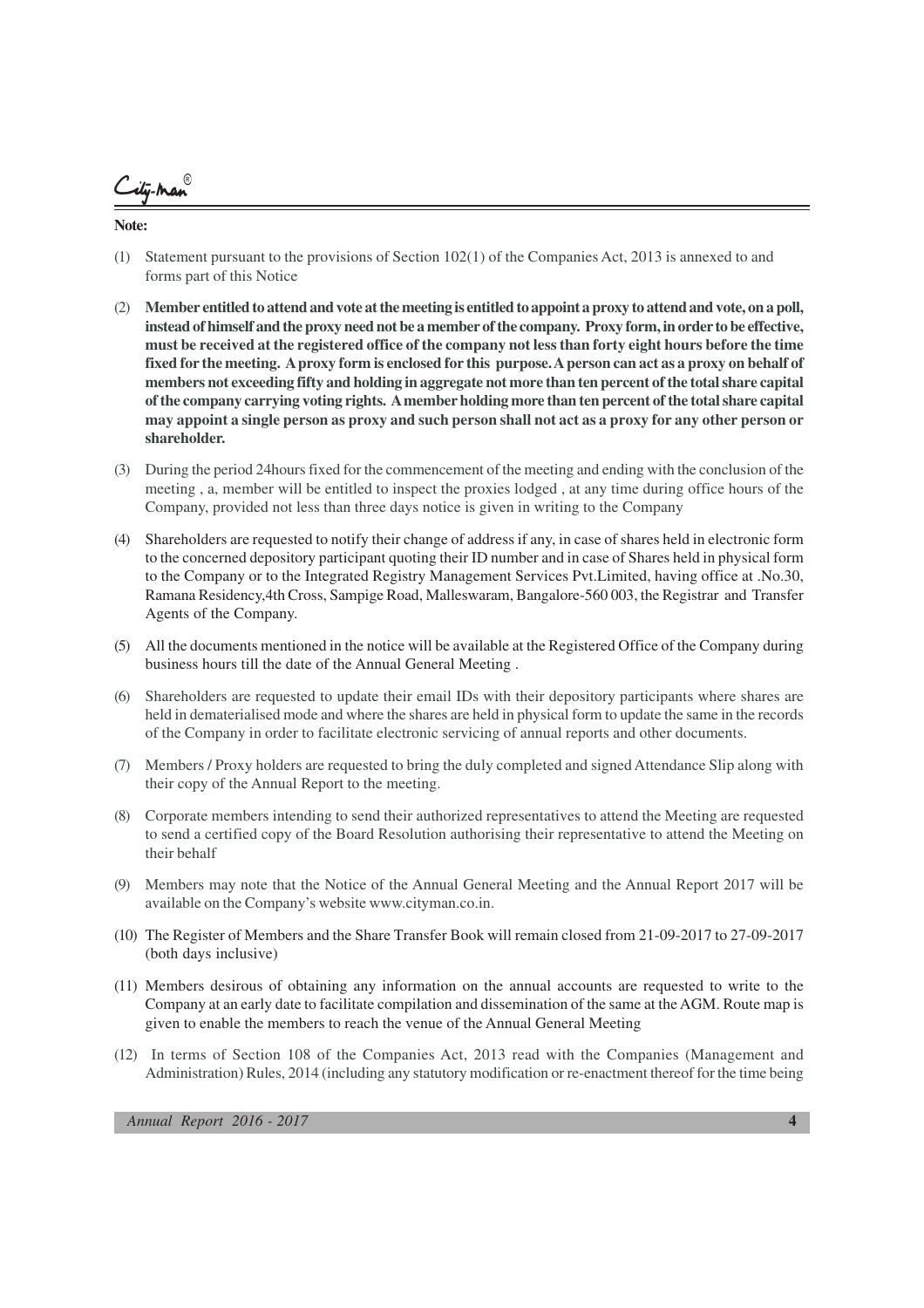in force), listed companies are required to provide members with the facility to exercise their votes at general meetings through electronic means. The Company has availed the services of Central Depository Services (India) Limited (CDSL) for providing the necessary e-voting platform to the members of the Company.

(13) The Board of Directors has appointed Mr. K. Jayaraj, Practising Company Secretary as the Scrutinizer for conducting the e-voting process in accordance with law and in a fair and transparent manner. The Scrutinizer shall within a period not exceeding three (3)working days from the conclusion of the e-voting period unblock the votes in the presence of at least two (2) witnesses not in the employment of the Company and prepare a Scrutinizer's Report of the votes cast in favour or against, if any, and submit it forthwith to the Managing Director/ Board of Directors of the Company .The Results declared along with the Scrutinizer's Report shall be placed on the website of the Company and on the website of CDSL within2 (two) days of passing of the resolution at the Annual General Meeting of the Company

#### (14) **The instructions for shareholders voting electronically are as under:**

- (i) The voting period begins on at 9.00 am on 24-09-2017 and ends at 5.00 pm on 26-09- 2017. During this period shareholders' of the Company, holding shares either in physical form or in dematerialized form, as on the cut-off date 20-09-2017 may cast their vote electronically. The e-voting module shall be disabled by CDSL for voting thereafter.
- (ii) The shareholders should log on to the e-voting website www.evotingindia.com.
- (iii) Click on Shareholders / Members
- (iv) Now Enter your User ID
	- a. For CDSL: 16 digits beneficiary ID,
	- b. For NSDL: 8 Character DP ID followed by 8 Digits Client ID,
	- c. Members holding shares in Physical Form should enter Folio Number registered with the Company.
- (v) Next enter the Image Verification as displayed and Click on Login.
- (vi) If you are holding shares in demat form and had logged on to www.evotingindia.com and voted on an earlier voting of any company, then your existing password is to be used.
- (vii) If you are a first time user follow the steps given below: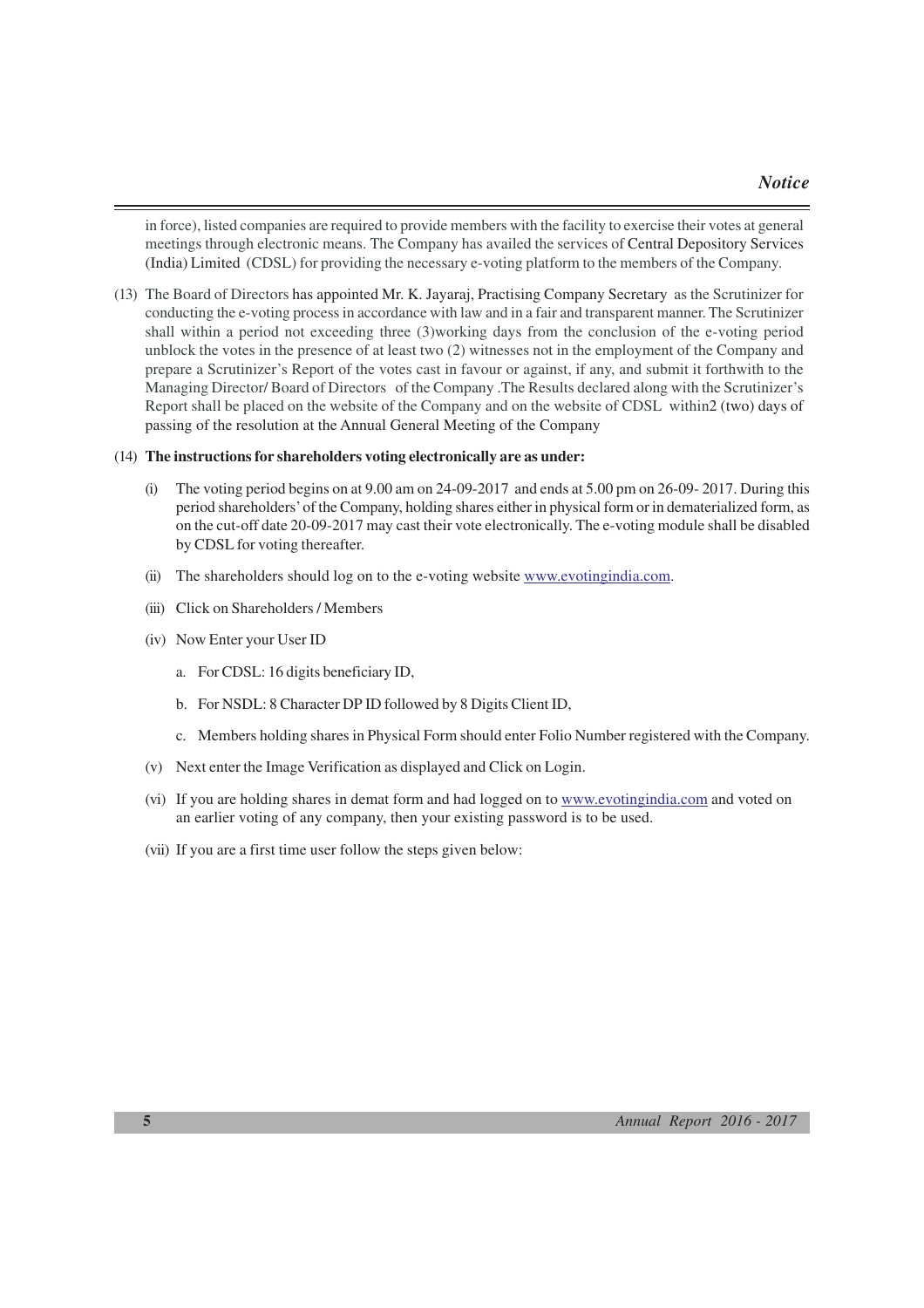# City-Man®

|                                                              | For Members holding shares in Demat Form and Physical Form                                                                                                                                                                                                                                                                                            |
|--------------------------------------------------------------|-------------------------------------------------------------------------------------------------------------------------------------------------------------------------------------------------------------------------------------------------------------------------------------------------------------------------------------------------------|
| <b>PAN</b>                                                   | Enter your 10 digit alpha-numeric PAN issued by Income Tax Department (Applicable for<br>both demat shareholders as well as physical shareholders).                                                                                                                                                                                                   |
|                                                              | Members who have not updated their PAN with the Company/Depository Participant<br>۰<br>are requested to use the first two letters of their name and the last 8 digits of the<br>Sequence number in the PAN field.<br>In case the Sequence number is less than 8 digits enter the applicable number of 0's<br>۰                                        |
|                                                              | before the number after the first two characters of the name in CAPITAL letters. Eg. If<br>your name is Ramesh Kumar with Sequence number 1 then enter RA00000001 in the PAN<br>field.                                                                                                                                                                |
| Dividend<br><b>Bank Details</b><br>or Date of<br>Birth (DOB) | Enter the Dividend Bank Details or Date of Birth (in dd/mm/yyyy format) as recorded in your<br>demat account or in the company records in order to login<br>If both the details are not recorded with the depository or company please enter the<br>۰<br>member id / folio number in the Dividend Bank details field as mentioned in instruction (iv) |

- (viii) After entering these details appropriately, click on "SUBMIT" tab.
- (ix) Members holding shares in physical form will then directly reach the Company selection screen. However, members holding shares in demat form will now reach 'Password Creation' menu wherein they are required to mandatorily enter their login password in the new password field. Kindly note that this password is to be also used by the demat holders for voting for resolutions of any other company on which they are eligible to vote, provided that company opts for e-voting through CDSL platform. It is strongly recommended not to share your password with any other person and take utmost care to keep your password confidential.
- (x) For Members holding shares in physical form, the details can be used only for e-voting on the resolutions contained in this Notice.
- (xi) Click on the EVSN for the relevant <Company Name> on which you choose to vote.
- (xii) On the voting page, you will see "RESOLUTION DESCRIPTION" and against the same the option "YES/NO" for voting. Select the option YES or NO as desired. The option YES implies that you assent to the Resolution and option NO implies that you dissent to the Resolution.
- (xiii) Click on the "RESOLUTIONS FILE LINK" if you wish to view the entire Resolution details.
- (xiv) After selecting the resolution you have decided to vote on, click on "SUBMIT". A confirmation box will be displayed. If you wish to confirm your vote, click on "OK", else to change your vote, click on "CANCEL" and accordingly modify your vote.
- (xv) Once you "CONFIRM" your vote on the resolution, you will not be allowed to modify your vote.
- (xvi) You can also take a print of the votes cast by clicking on "Click here to print" option on the Voting page.
- (xvii) If a demat account holder has forgotten the login password then Enter the User ID and the image verification code and click on Forgot Password & enter the details as prompted by the system.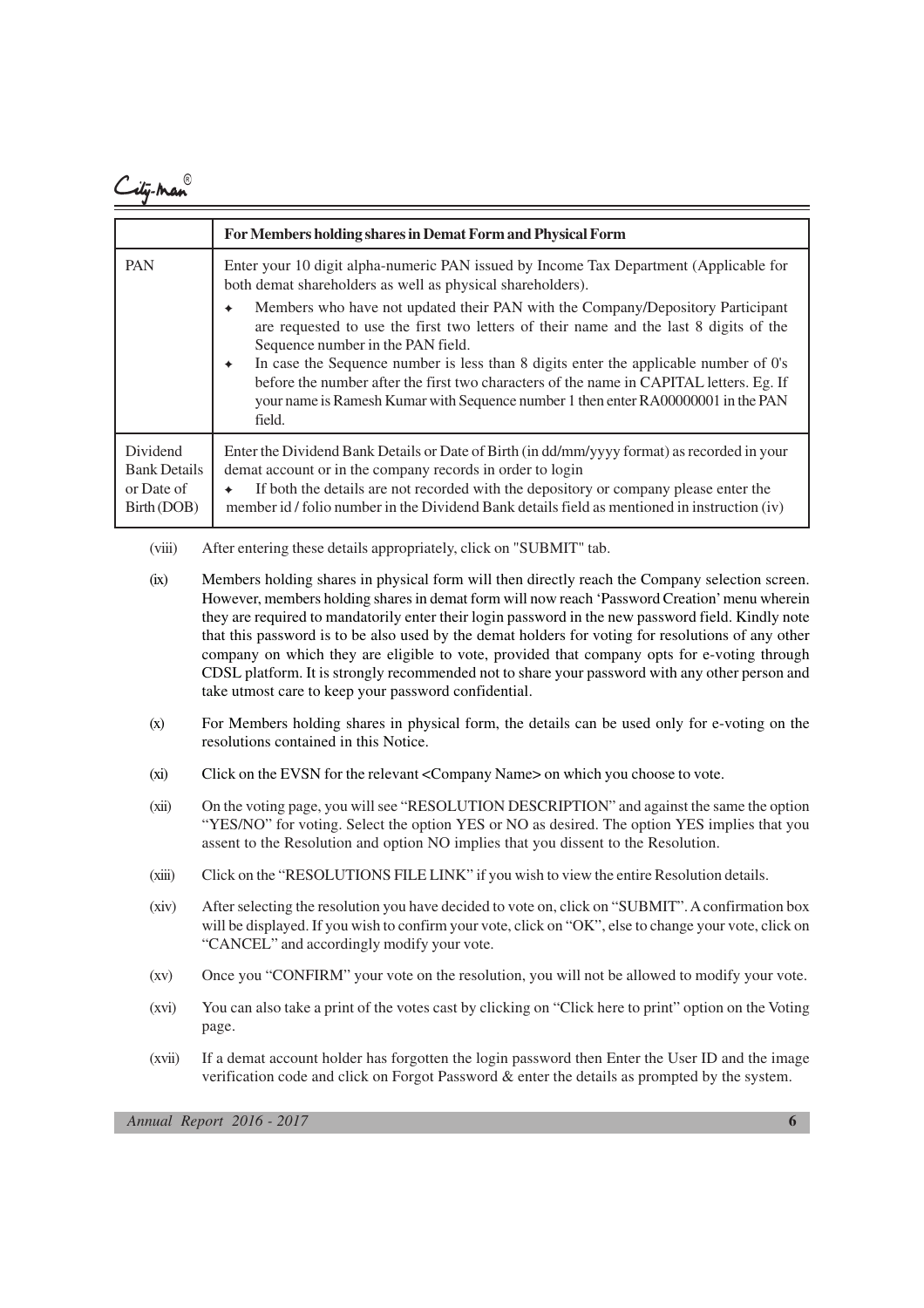(xviii) Shareholders can also cast their vote using CDSL's mobile app m-Voting available for android based mobiles. The m-Voting app can be downloaded from Google Play Store. Please follow the instructions as prompted by the mobile app while voting on your mobile.

#### (xix) **Note for Non – Individual Shareholders and Custodians**

- <sup>F</sup> Non-Individual shareholders (i.e. other than Individuals, HUF, NRI etc.) and Custodian are required to log on to www.evotingindia.com and register themselves as Corporates.
- A scanned copy of the Registration Form bearing the stamp and sign of the entity should be emailed to helpdesk.evoting@cdslindia.com.
- After receiving the login details a Compliance User should be created using the admin login and password. The Compliance User would be able to link the account(s) for which they wish to vote on.
- The list of accounts linked in the login should be mailed to helpdesk.evoting@cdslindia.com and on approval of the accounts they would be able to cast their vote.
- A scanned copy of the Board Resolution and Power of Attorney (POA) which they have issued in favour of the Custodian, if any, should be uploaded in PDF format in the system for the scrutinizer to verify the same.
- (xx) In case you have any queries or issues regarding e-voting, you may refer the Frequently Asked Questions ("FAQs") and e-voting manual available at www.evotingindia.com, under help section or write an email to helpdesk.evoting@cdslindia.com.

By Order of the Board

Place : Bangalore Santhosh Joseph Karimattom Date: 25-08-2017 (Managing Director / CEO)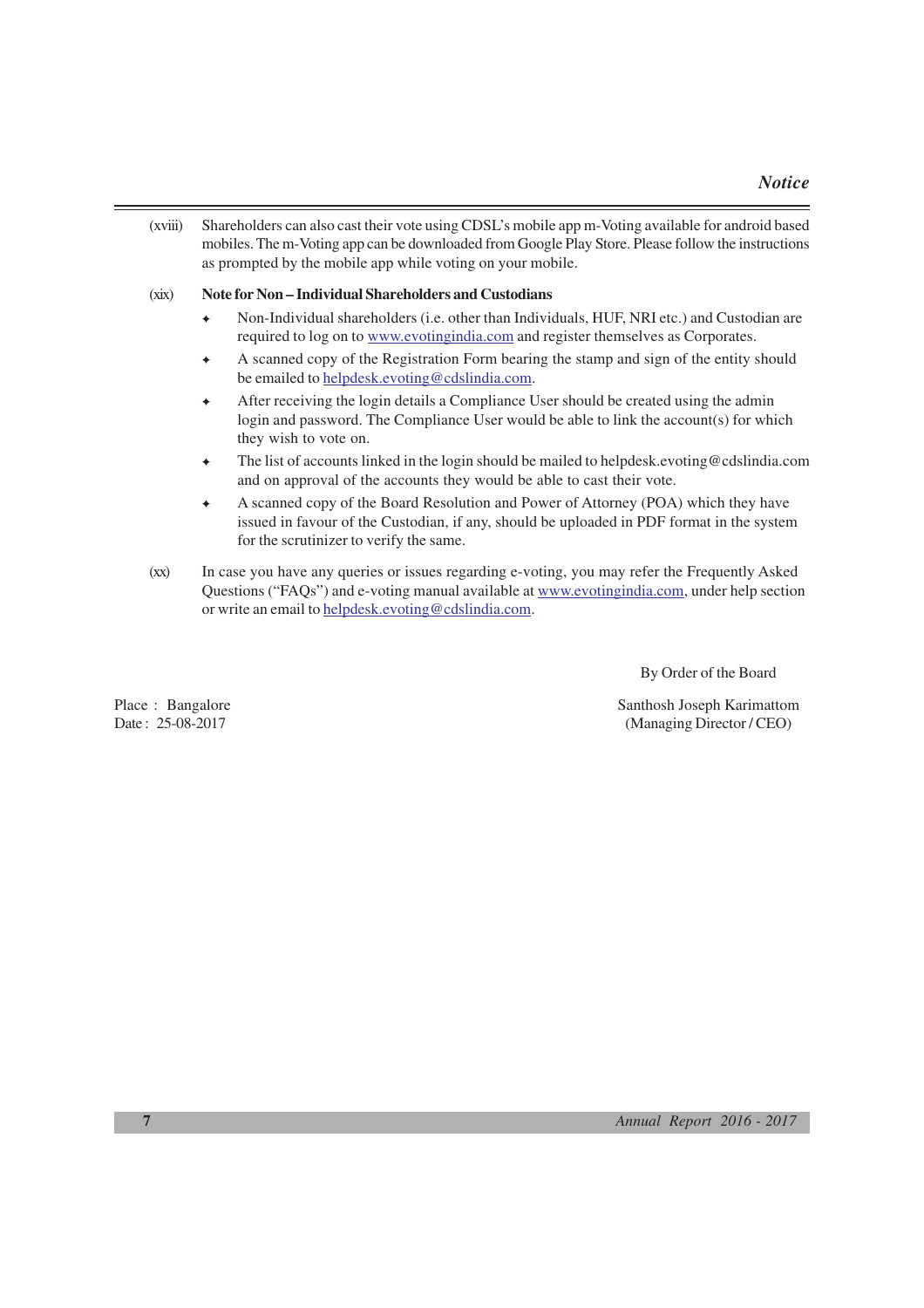.<br>dy-Man

# **DIRECTORS' REPORT**

Your Directors have pleasure in presenting the Annual Report together with Audited Statement of Accounts for the year ended 31st March, 2017.

## **WORKING RESULTS** (Amount in Rs)

| 31-03-2017      | 31-03-2016      |
|-----------------|-----------------|
| 42,119          | 25,875          |
| (2,943,211)     | (3,197,502)     |
| 19,779          | 18,179          |
|                 |                 |
| (2,962,990)     | (3,215,682)     |
| (245,869,277)   | (242, 653, 596) |
| (248, 832, 267) | (245,869,277)   |
|                 |                 |

# **YEAR UNDER REVIEW AND FUTURE PLANS**

The operations of the company were at a minimum level. The operations of the company for the year comprised of only administrative and statutory activities. This is also reflected in the accounts.

The Company is still awaiting approvals for its proposed project at Panangad, Ernakulam Kerala.

## **DIVIDEND:**

Since the Company could not generate any profits, your directors do not propose any dividend for the year under review

## **DIRECTORS AND BOARD MEETING :**

Mr. Santhosh Joseph Karimattom and Annamma Joseph retires at the ensuing Annual General Meeting and being eligible offers themselves for reappointment.

The Board/Committee meeting details are given in the Annexure -corporate Governance Report, which forms part of this report. The management follows the procedure as specified in the ACT and LODR for appointment and re appointment of directors . The assessment and appointment of members to the board is based on a combination of criteria that includes ethics, personal and professional stature, domain expertise, gender diversity and specific qualification required for the position. A potential board member is also assessed on the basis of the independence criteria defined in section 149(6) of the Companies Act, 2013 and regulation 16(1)(b) of the Listing Regulations.

Company has received declarations from each director stating the compliance of criteria of independence laid down by the Companies Act, 2013. Company has complied with the provisions of the Companies Act, 2013 as well as the Listing Agreement regarding evaluation of the Board .The independent Directors are not new to the company, and so there was no need for training , even though the company has facility for the same

# **DIRECTORS RESPONSIBILITY STATEMENT.**

Directors hereby affirm that:

i) In the preparation of the annual accounts, the applicable Accounting Standards have been followed along with proper explanation relating to material departures, if any.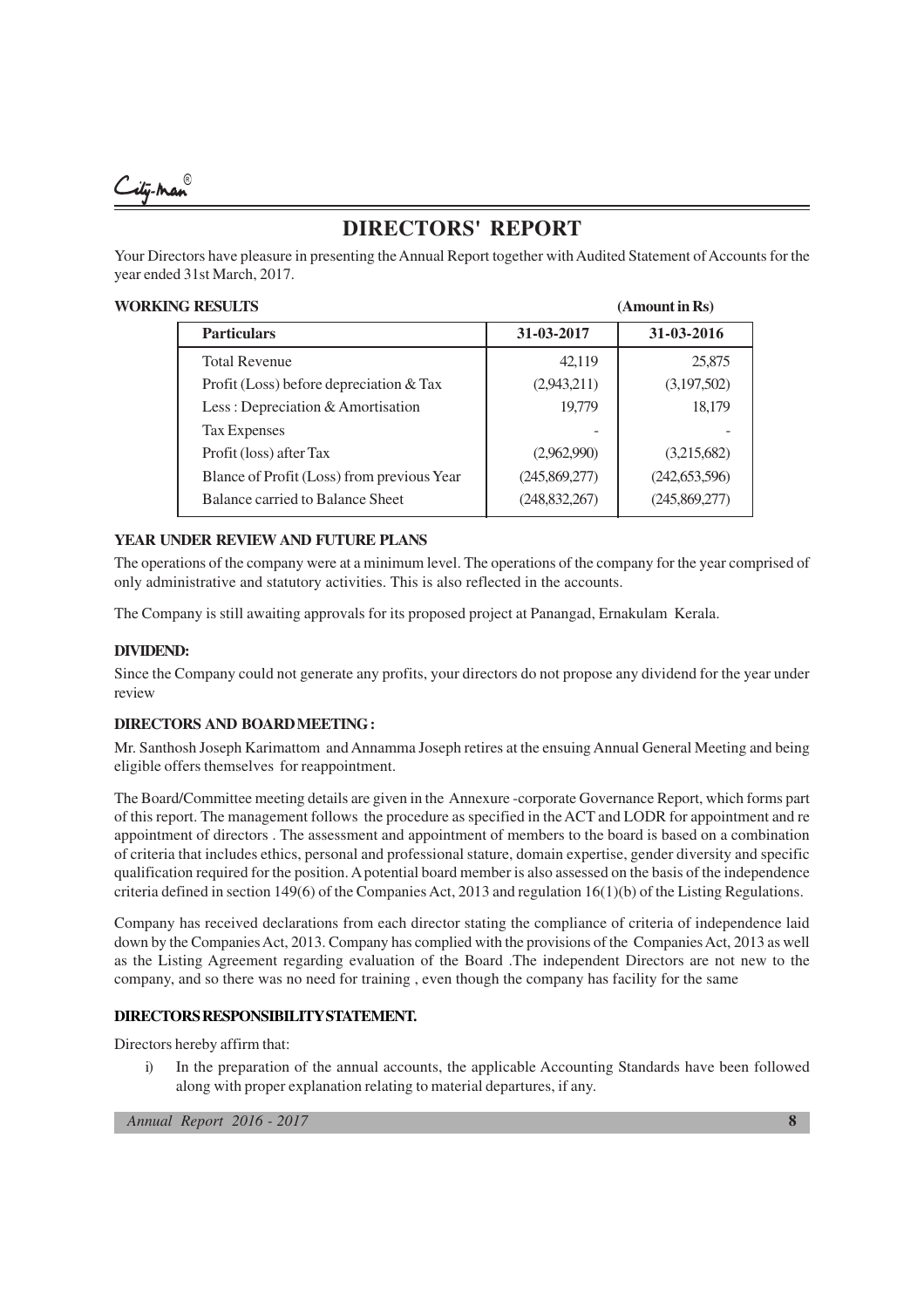- ii) We have selected such Accounting Policies and applied them consistently and made judgments and estimates that are reasonable and prudent so as to give a true and fair view of the state of affairs of the Company at the end of the financial year and of the profit of the Company for that period.
- iii) We have taken proper and sufficient care for the maintenance of adequate accounting records in accordance with the provisions of this Act for safeguarding the assets of the Company and for preventing and detecting fraud and other irregularities.
- iv) We have prepared the annual accounts on a going concern basis.
- v) We have laid down internal financial controls to be followed by the Company and that such internal financial controls are adequate and are operating effectively.
- vi) We have devised proper systems to ensure compliance with the provisions of all applicable laws and that systems are adequate and operating effectively.

# **BUSINESS RESPONSIBILITY / SUSTAINABILITY REPORTING**

Your Company is fundamentally committed to sustainable business and the management fully stands for the principles of National Voluntary Guidelines on Social, Environmental and Economic Responsibilities of Business. Since the operations were scanty, no such reporting is being done

# **CORPORATE GOVERNANCE AND COMPLIANCE CERTIFICATE** :

Separate notes on Corporate Governance and Management Discussion and Analysis Report are set out as Annexure- A Certificate from the Auditor of the Company certifying compliance conditions of Corporate Governance stipulated as per LODR.

# **LISTING AGREEMENTS REQUIREMENTS :**

The securities of your company are listed at BSE Limited

# **BOARD AND COMMITTEE MEETING DETAILS**

The relevant details are given in the Corporate Governance report as Annexure - which forms part of this report

# **POLICY ON DIRECTOR'S, KMP & OTHER EMPLOYEES APPOINTMENT AND REMUNERATION**

In accordance with section 178(3) of the Companies Act, 2013, and LODR and on recommendations of the nomination, governance and compensation committee, the board adopted a remuneration policy for directors, key managerial personnel (KMPs) and senior management

But its scope was very limited during the year under review, because the company has only very limited employees . None of the directors are paid any remuneration . Managing Director has waived his remuneration which was approved by the Central Government . KMPs include Company Secretary and Chief Financial Officer .

# **DISCLOSURES RELATED TO EMPLOYEES**

The information required under section 197 of the Act read with rule 5(1) of the Companies (Appointment and Remuneration of Managerial Personnel) Rules, 2014 are given below:

- (1) (i) the ratio of the remuneration of each director to the median remuneration of the employees of the company for the financial year; **The Directors are not paid any remuneration and so the ratio is not applicable**
	- (ii) the percentage increase in remuneration of each director, Chief Financial Officer, Chief Executive Officer, Company Secretary or Manager, if any, in the financial year; **There is no increase in remuneration of CFO and CS and directors are not paid any remuneration**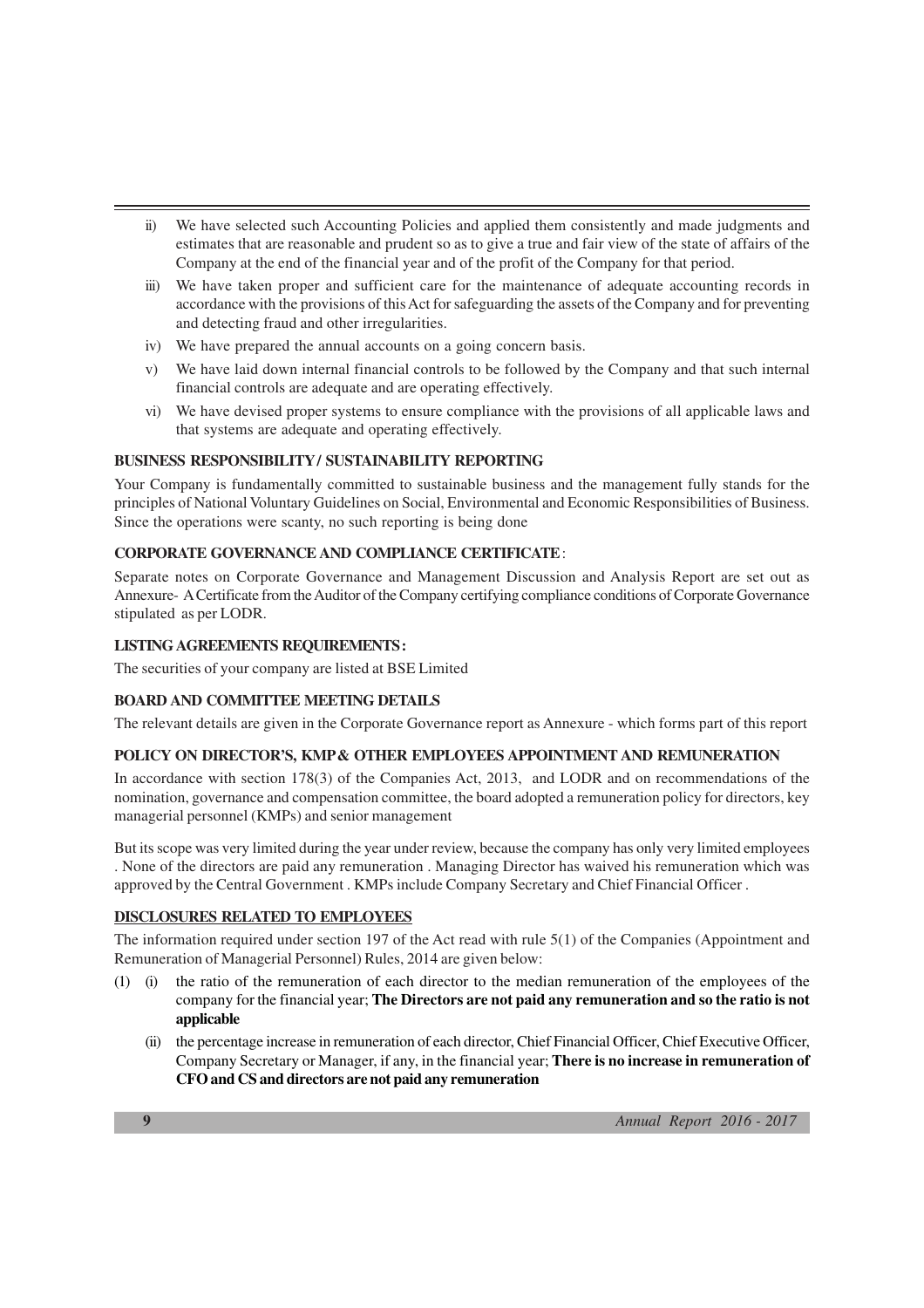<u>-</u><br>ity-Man

- (iii) the percentage increase in the median remuneration of employees in the financial year; **NIL**
- (iv) the number of permanent employees on the rolls of company : **Three**
- (v) the explanation on the relationship between average increase in remuneration and company performance; **NA because there is no increase**
- (vi) comparison of the remuneration of the Key Managerial Personnel against the performance of the company; **The performance of the company was very minimum and such a comparison will not give any purposeful result**
- (vii) variations in the market capitalization of the company, price earnings ratio as at the closing date of the current financial year and previous financial year and percentage increase over decrease in the market quotations of the shares of the company in comparison to the rate at which the company came out with the last public offer in case of listed companies, and in case of unlisted companies, the variations in the net worth of the company as at the close of the current financial year and previous financial year;

**During the year the share was quoted below the face value, and there was no frequent and continuous trading at BSE Limited , which resulted in poor market capitalization There are no major variations in the market capitalization, and price earning at the closing of the current financial year and previous financial year . The company offered its shares to pubic in the year 1994 and comparison with the price of that age will not serve any purpose . The company had negative net worth for the last several years and a comparison on the variations of the net worth also will not give the desired meaning .**

- (viii) average percentile increase already made in the salaries of employees other than the managerial personnel in the last financial year and its comparison with the percentile increase in the managerial remuneration and justification thereof and point out if there are any exceptional circumstances for increase in the managerial remuneration; **Not Applicable because there was no increase in the remuneration of employees, and managerial remuneration**
- (ix) comparison of the remuneration of each Key Managerial Personnel against the performance of the company; **The performance of the company was on a very low ebb to enable such a comparison. The company continued to incur losses . There are only two Key Managerial personals in the company and their remuneration has not undergone any changes in the year under review**
- (x) the key parameters for any variable component of remuneration availed by the directors ;**Not applicable because directors are not paid any remuneration**.
- (xi) the ratio of the remuneration of the highest paid director to that of the employees who are not directors but receive remuneration in excess of the highest paid director during the year; **Not applicable because directors are not paid any remuneration**.
- (xii) We hereby affirm that the remuneration is as per the remuneration policy of the company.
- (2) (a) Name of every employees of the Company, who-
	- (i) If employed throughout the financial year, was in receipt of remuneration for that year which, in the aggregate, was not less than sixty lakh rupees; **NIL**
	- (ii) If employed for a part of the financial year, was in receipt of remuneration for any part of that year, at a rate which, in the aggregate, was not less than five lakh rupees per month; **NIL**
	- (iii) If employed throughout the financial year or part thereof, was in receipt of remuneration in that year which, in the aggregate, or as the case may be, at a rate which, in the aggregate, is in excess of that drawn by the managing director or whole-time director or manager and holds by himself or along with his spouse and dependent children, not less than two per cent of the equity shares of the company. **NIL**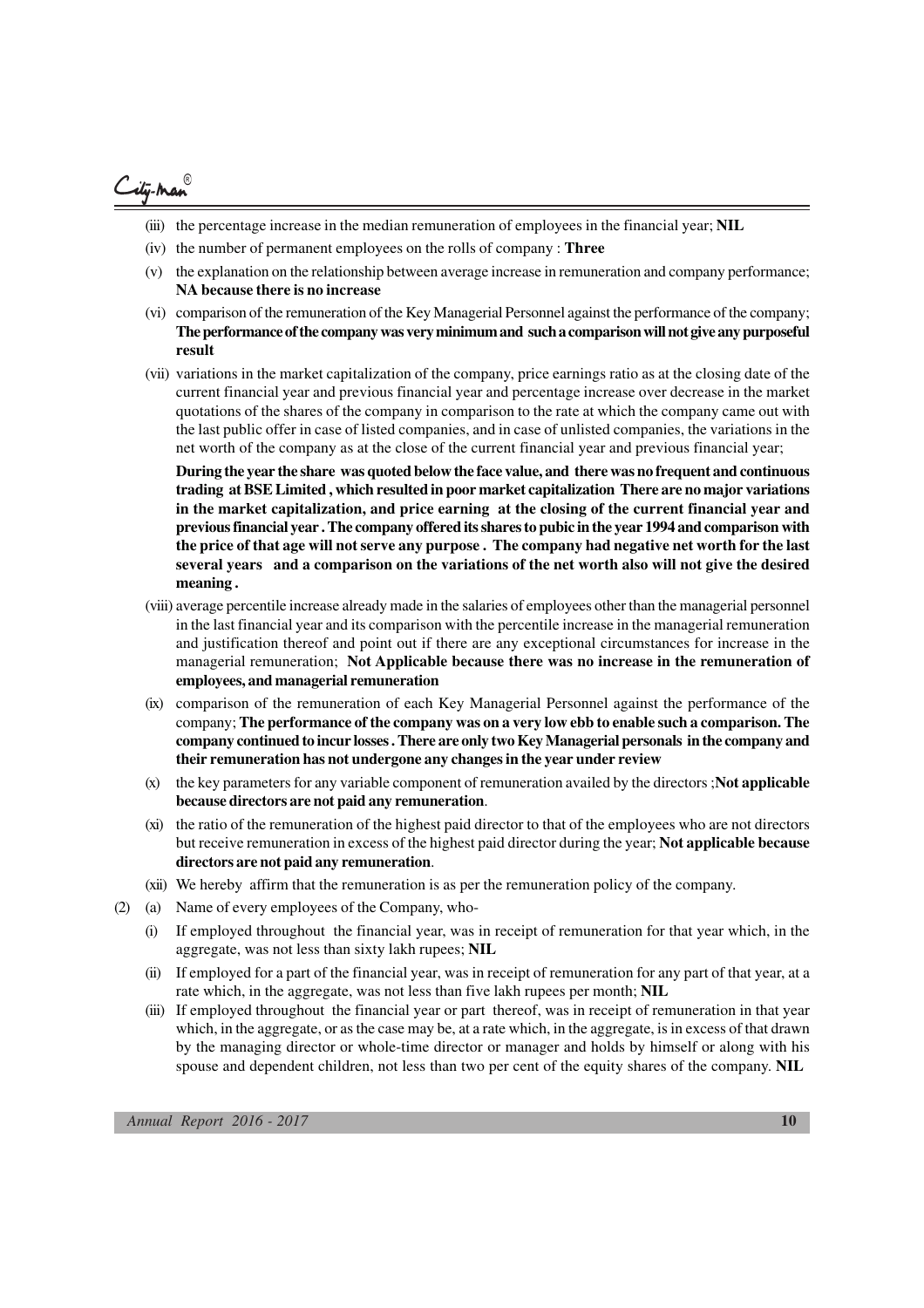# **STATUTORY AUDITORS**

As per the provisions of Section 139 of the Companies Act 2013, the term of office of M/s. Chandy & Zacheria, Chartered Accountants, as statutory Auditor of the Company will conclude from the close of the forthcoming Annual General Meeting of the Company. The Board of Directors place on record its appreciation for the services rendered by M/s.Chandy & Zacheria , Chartered Accountant as the statutory Auditor of the Company.

Subject to the approval of the members, the Board of Directors of the Company has recommended NSVM & Associates, Chartered Accountants (Registration No.FRN No.010072S) as the Statutory Auditor for the period of 5 years commencing from the conclusion of this Annual General Meeting till the conclusion of the thirtieth(30th) Annual General Meeting of the Company to be held in 2022,subject to ratification of the appointment at every

AGM if so required under the Act, pursuant to Section 139 read with section 141 of the Companies Act,2013.

# **PARTICULARS OF CONSERVATIONOF ENERGY, TECHNOLOGY ABSORPTION, FOREIGN EXCHANGE EARNINGS AND OUTGO**

#### **A. Energy Conservation**

| Steps taken or impact on conservation                   | Companies activities does not consume          |
|---------------------------------------------------------|------------------------------------------------|
| of energy.                                              | huge quantity of energy.                       |
| Step taken to utilize alternate source                  | Not applicable because not much energy is used |
| of energy                                               | for operation.                                 |
| Capital investment in energy<br>conservation equipment. | NIL.                                           |

## B. **Technology Absorption:**

| Effort made towards absorption of technology                                                                                                                                                                               | <b>NA</b>  |
|----------------------------------------------------------------------------------------------------------------------------------------------------------------------------------------------------------------------------|------------|
| Benefit derived like product improvement.<br>cost reduction, product development or import<br>Substitution                                                                                                                 | <b>NIL</b> |
| In the case of imported technology:<br>a) The details of technology imported<br>b) Year of Import<br>c) Whether technology has been absorbed.<br>d) If not areas where absorption has taken place<br>and reasons there of. | <b>NA</b>  |

## **C. FOREIGN EXCHANGE EARNINGS AND OUTGO**

| <b>Particulars</b> | Amount (in Rs) for the current Year | Amount (in Rs) for the last year |
|--------------------|-------------------------------------|----------------------------------|
| Earnings           | Nil                                 | Nil                              |
| Out go             | Nil                                 | Nil                              |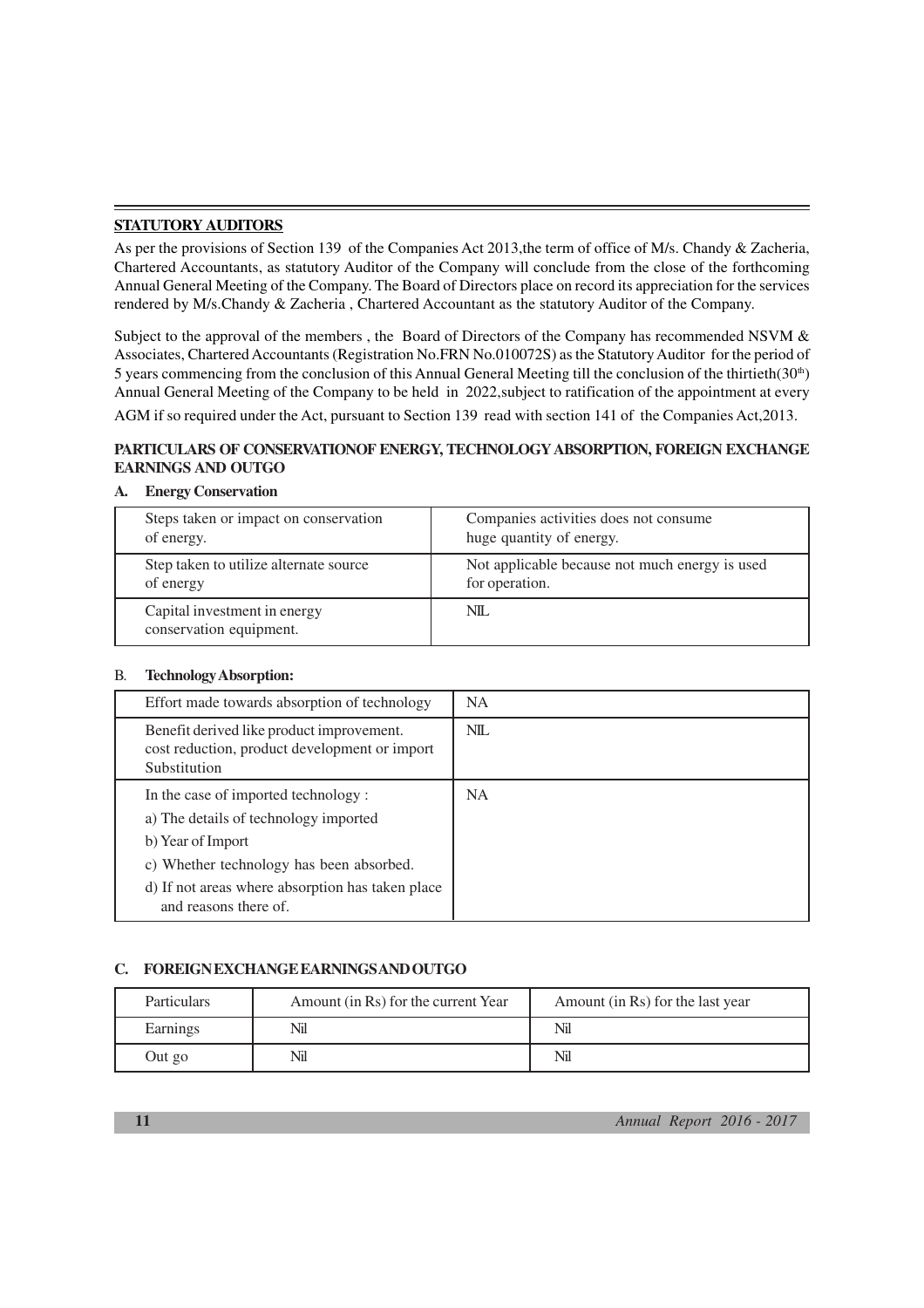City-man

#### **OTHER DISCLOSURES / INFORMATION**

- 1. Extract of Annual Return relating to Financial Year to which the Boards' Report relates, attached in format MGT<sub>9</sub>.
- 2. There is no material changes / commitments affecting the financial position of the company occurring after the balance sheet date.
- 3. Company has developed and implemented Risk Management policy commensurate with the size and operation of the Company.
- 4. Company has adequate internal financial control mechanism supported with rules and procedures to be followed for each transactions/events . The Company has appropriate internal control systems for business processes with regard to its operations, financial reporting and compliance with applicable laws and regulations. It has documented policies and procedures covering financial and operating functions and processes. These policies and procedures are updated from time to time and compliance is monitored by the internal audit function as per the audit plan. The Company continues its efforts to align all its processes and controls with best practices.
- 5. Disclosure in respect of voting rights not exercised directly by the employees in respect of shares (as per Sec 67(3) of the Companies Act and Rule 16 of Companies( Share Capital and Debenture )Rules ,2014 : NA.
- 6. No loan / guarantee or financial assistance were given .The company has not made a provision of money for the purchase of, or subscription for, shares in the company.
- 7. Company does not have any subsidiary or associate companies or joint ventures.
- 8. The rules regarding Corporate Social Responsibility are not applicable to the company.
- 9. During the year, the operations of the company were meager. But Vigil Mechanism commensurate with the size and operations of the Company have been implemented. The Company has adopted a policy, to provide a formal vigil mechanism to the Directors and employees to report their concerns about unethical behavior, actual or suspected fraud or violation of the Company's Code of Conduct or ethics policy. The Policy provides for adequate safeguards against victimization of employees who avail of the mechanism and also provides for direct access to the Chairperson of the Audit Committee. It is affirmed that no personnel of the Company has been denied access to the Audit Committee.
- 10. Company has not taken any deposit.
- 11. There is no change in the nature of business of the Company.
- 12. No orders were passed by the regulators, Courts, Tribunals impacting the going concern status and Company's operations in future.
- 13. There are no changes among directors/ Key Managerial personals during the year under review . The reappointment of Santhosh Joseph Karimattom, as Managing Director of the Company, was approved by the Central Government.
- 14. Company has not issued any issued any equity shares with differential rights/ sweat equity/ employee stock options plans.
- 15. Company has not bought back any shares.
- 16. Company has not given any loans /guarantees or investments under section 186 of the Companies Act.
- 17. There was no related party transactions as per Section 188 of the Act.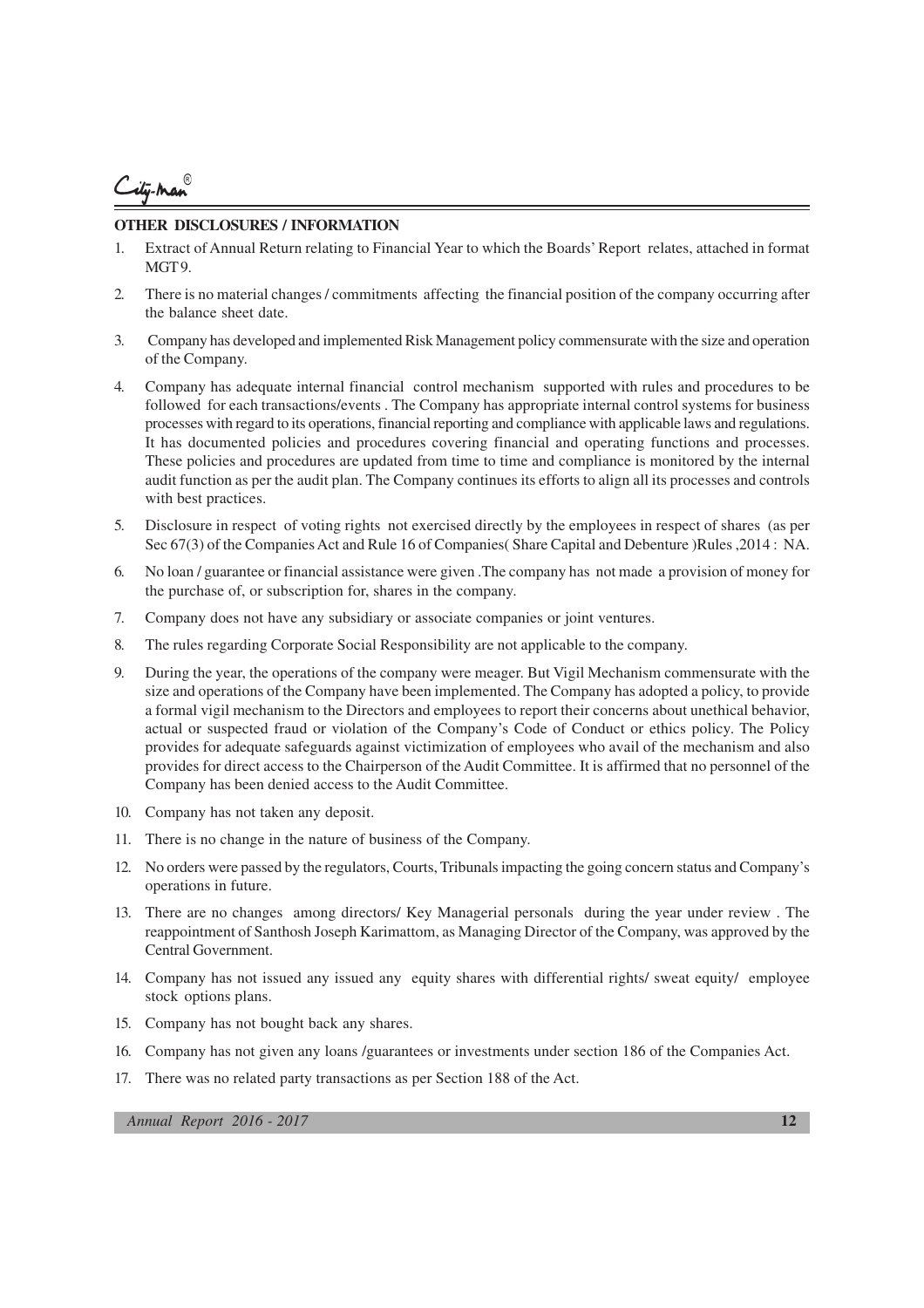- 18. No cases have been filed under the Sexual Harassment of Women at Workplace (prevention, prohibition & Redressel ) Act,2013. The Company has zero tolerance for sexual harassment at workplace and has adopted a Policy on Prevention, Prohibition and Redressal of Sexual Harassment at the Workplace, in line with the provisions of the Sexual Harassment of Women at Workplace (Prevention, Prohibition and Redressal) Act, 2013 and the Rules there under. The Policy aims to provide protection to employees at the workplace and prevent and redress complaints of sexual harassment and for matters connected or incidental thereto, with the objective of providing a safe working environment, where employees feel secure. During the year , there were no women employees in the Company.
- 19. Secretarial audit report is given as annexure and forms part of this report.
- 20. The company has implemented a policy to undertake formal annual evaluation of the performance of directors / committees and individual directors . Since the activity and performance of the company was very minimal in all fronts , the scope of such evaluation was very limited . The evaluation is being done as per the LODR.
- 21. The composition and other details of audit committee is reported in Corporate Governance Report which is given as annexure and forms part of this report . The Board has accepted all the recommendations of the audit committee.
- 22. The audit report of the company does not contain any adverse qualifications or any comment on fraud. In Annexure "B" to Independent Auditors Report under point vii (a), it has been observed that interest on Income tax amounting to Rs. 4.96 lakhs is pending for assessment years 1997-98 and 1998-99. We would like to state that the Company has represented that the said amount is not due. however the Company has remitted a sum of Rs. 4.00 lakhs as on the date of preparing this report.
- 23. The Company has adopted a Remuneration Policy for the Directors, Key Managerial Personnel and other employees, pursuant to the provisions of the Act and the Listing Regulations. Since there are very limited KMPS and Directors are not paid any remuneration the scope of operation and implementation is very limited.

## **ACKNOWLEDGEMENTS**

The Board of Directors wish to place on record their appreciation for the co-operation and support received from all.

By Order of the Board

Place : Bangalore **Santhosh Joseph Karimattom Annamma Joseph** Date: 30-05-2017 Managing Director / CEO Director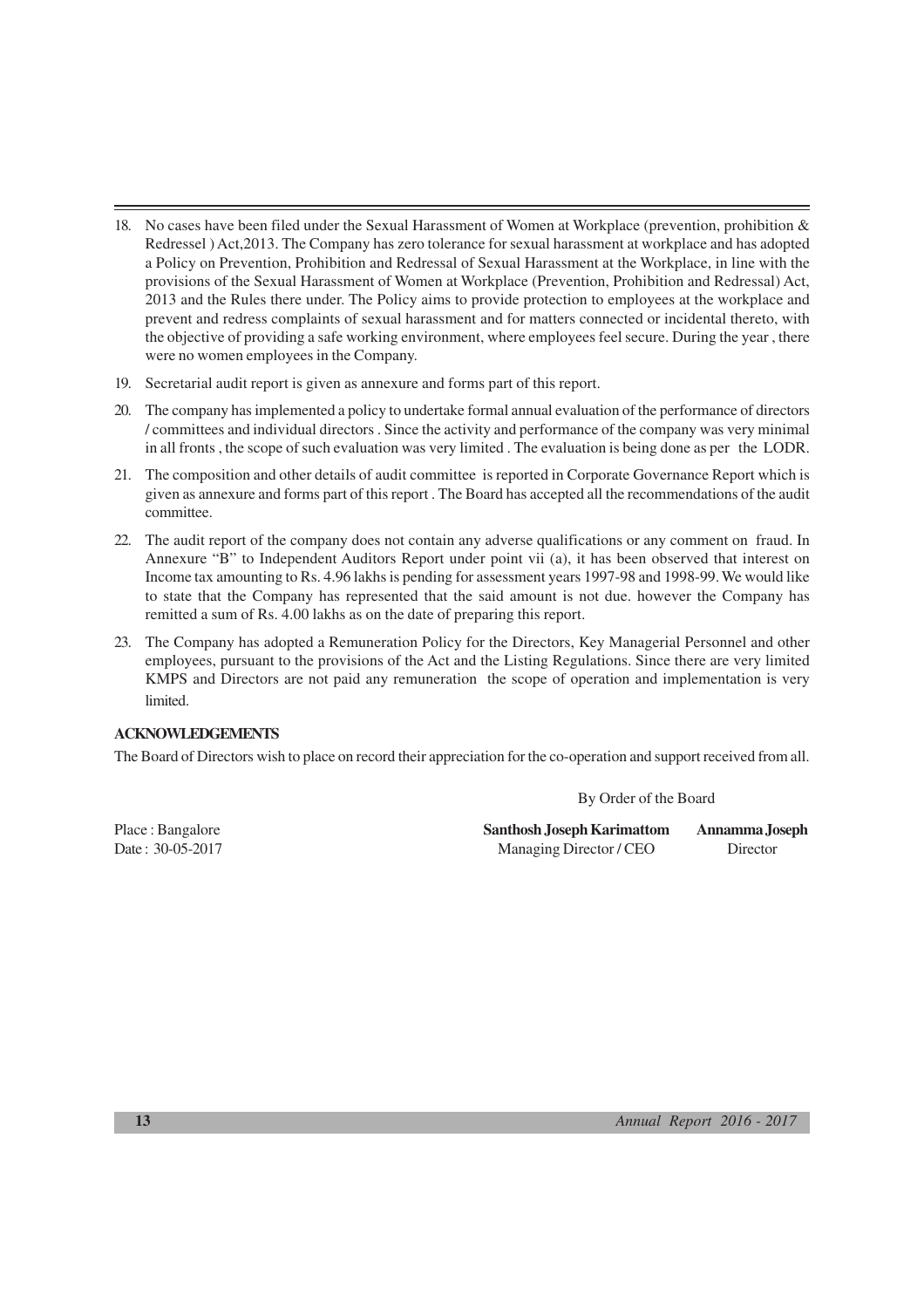.<br>Manus

**Annexure - A**

# **FORM No. MR -3 SECRETARIAL AUDIT REPORT**

For The Financial Year Ended March 31, 2017

[Pursuant to Section 2049(1) of the Companies Act, 2013 and Rule No. 09 of the Companies (Appointment and Remuneration Personnel) Rules, 2014]

**To, The Members,** Cityman Limited Bangalore

I have conducted the Secretarial Audit of the compliance of applicable statutory provisions and the adherence to good corporate practices by Cityman Limited (hereinafter called the Company). Secretarial Audit was conducted in a manner that provided us reasonable basis for evaluating the corporate conducts/statutory compliances and expressing my opinion thereon.

Based on my verification of the Company's books, papers, minute books, forms and returns filed and other records maintained by the company and also the information provided by the Company, its officers, agents and authorised representatives during the conduct of secretarial audit, I hereby report that in my opinion , the Company has , during the audit period covering the financial year ended on March 31, 2017 complied with the Statutory provisions listed hereunder and also that the Company has proper Board-processes and compliancemechanism in place to the extent, in the manner and subject to the extent, in the manner and subject to the reporting made hereinafter.

I have examined the books, papers, minute books, forms and returns filed and other records maintained by the Company for the financial year ended on March 31, 2017 according to the provisions of;

- 1. The Companies Act, 2013 (the Act) and the rules made there under;
- 2. The Securities Contracts ( Regulation) Act, 1956(SCRA) and the rules made there under;
- 3. The Depositories Act, 1996 and the Regulations and Bye-law framed hereunder;
- 4. Foreign Exchange Management Act, 1999 and the rules and regulations made there under to the extent of Foreign Direct Investment and Overseas Direct Investment;
- 5. The following Regulations and Guidelines prescribed under the Securities and Exchange Board of India , 1992 ( ' SEBI Act');
	- (a) The Securities and Exchange Board of India( Substantial Acquisition of Shares and Takeovers) Regulations, 2011;
	- (b) The Securities and Exchange Board of India ( Prohibition of Insider Trading) Regulations, 2015;
	- (c) The Securities and Exchange Board of India ( Issue of Capital and Disclosure Requirements) Regulations, 2009;
	- (d) The Securities and Exchange Board of India (Employee Stock Option Scheme and Employee Stock Purchase Scheme) Guidelines , 1999;
	- (e) The Securities and Exchange Board of India ( Issue and Listing of Debt Securities) Regulations, 2008;
	- (f) The Securities and Exchange Board of India ( Registrars to an Issue and Share Transfers Agents ) Regulations, 1993;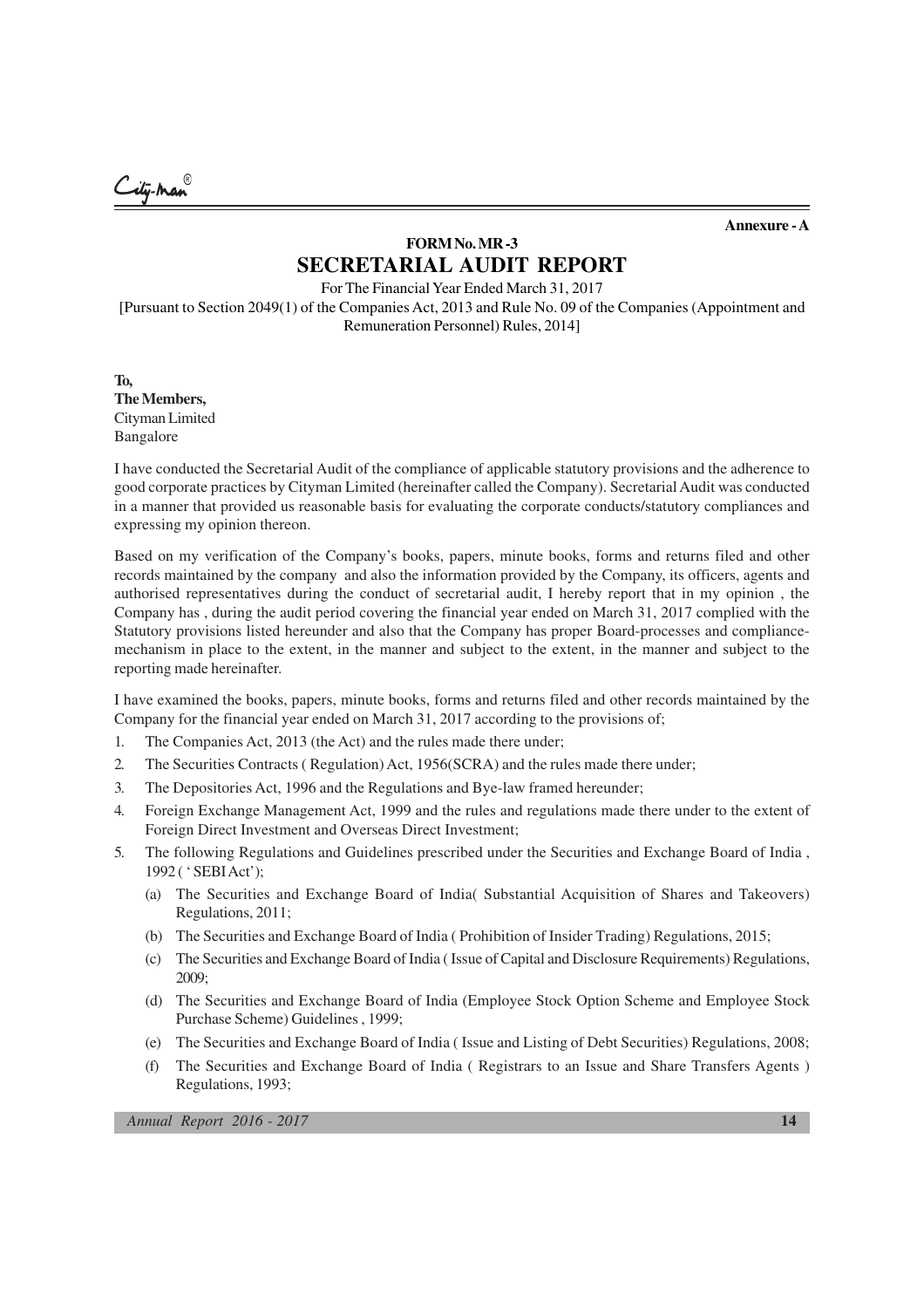- (g) The Securities and Exchange Board of India ( Delisting of Equity Shares) Regulations, 2009;
- (h) The Securities and Exchange Board of India (Buyback of Securities ) Regulations, 1998;
- 6. Since the activities of the company are very minimal, the provisions of other major Acts are not applicable to the company during the period under review.

I have also examined compliance with the applicable clause of the following;

- I. The Secretarial Standards issue by the Institute of Company Secretaries of India.
- II. The Listing Agreements entered into by the Company with Bombay Stock Exchange as well as the LODR

During the period under review the Company has complied with the provisions of the Act, Rules, Regulations, Guidelines, Standards, etc mentioned above.

I further report that the Board of Directors of the Company is duly constituted with proper balance of Executive Directors, Non-Executive Directors and Independent Directors. The changes in the composition of the Board of Directors that took place during the period under review are carried out in compliance with the provisions of the Act.

Adequate notice is given to all Directors to schedule the Board Meetings, agenda and detailed notes on agenda are sent at least seven days in advance, and a system exists for seeking and obtaining further information and clarification on the agenda items before the meeting and for meaningful participation at the meeting.

All decision at Board Meetings and Committee Meetings are carried unanimously as recorded in the minutes of the Meetings of the Board of Directors or Committee of the Board, as the case may be.

I further report that there are adequate systems and processes in the Company commensurate with the size and operations of the Company to monitor and ensure compliance with applicable laws, rules, regulations and guidelines.

KRISHNAN POTTY JAYARAJ (Practicing Company Secretary)

ACS: 9568 CP: 4410

Place: Bangalore Date: 15-05-2017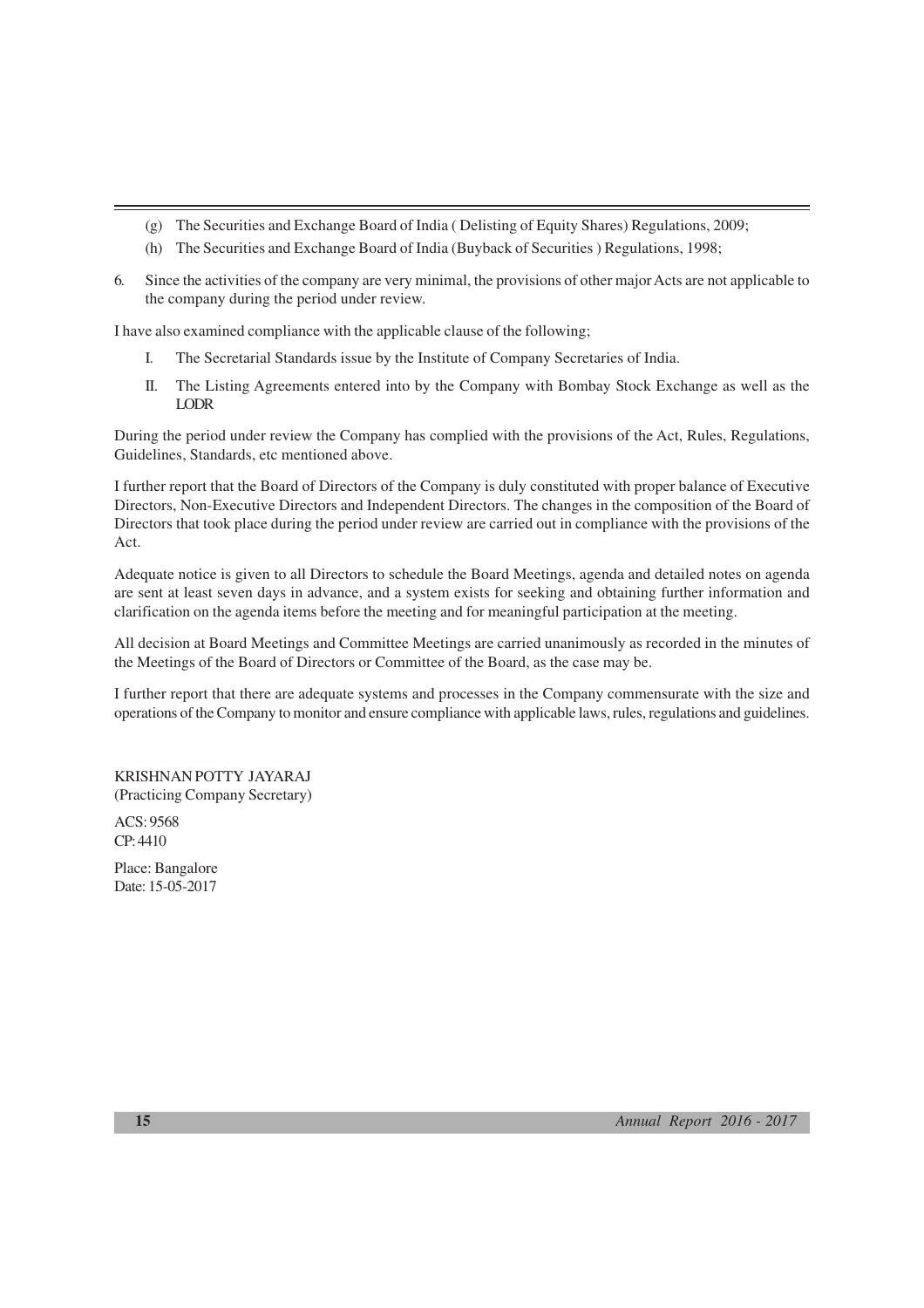City-Man

# FORM NO. MGT 9 **EXTRACT OF ANNUAL RETURN**

**Annexure - B**

as on financial year ended on 31.03.2017 Pursuant to Section 92 (3) of the Companies Act, 2013 and rule 12(1) of the Company (Management & Administration ) Rules, 2014.

#### **I REGISTRATION & OTHER DETAILS:**

|              | CIN                                                                           | L52322KA1992PLC013512                                                                                                                                                |
|--------------|-------------------------------------------------------------------------------|----------------------------------------------------------------------------------------------------------------------------------------------------------------------|
| ï            | <b>Registration Date</b>                                                      | 08/09/1992                                                                                                                                                           |
| 111          | Name of the Company                                                           | <b>CITYMANLIMITED</b>                                                                                                                                                |
| iv           | Category/Sub-category of the Company                                          | Company Limited by shares/Indian<br>Non-Government Company                                                                                                           |
| $\mathbf{V}$ | Address of the Registered office.<br>& contact details                        | NO. 153 (OLD NO.43/35) 2ND FLOOR,<br>PROMENADE ROAD, 2ND CROSS,<br>FRAZER TOWN, BANGALORE - 560005                                                                   |
| vi           | Whether listed company                                                        | <b>YES</b>                                                                                                                                                           |
| vii          | Name, Address & contact details of the<br>Registrar & Transfer Agent, if any. | INTEGRATED REGISTRY MANAGEMENT<br><b>SERVICES PRIVATE LIMITED</b><br>NO-30, RAMANA RESIDENCY,<br>GR FLOOR, 4TH CROSS, SAMPIGE ROAD,<br>MALLESWARAM, BANGALORE-560003 |

## **II PRINCIPAL BUSINESS ACTIVITIES OF THE COMPANY**

All the business activities contributing 10% or more of the total turnover of the company shall be stated

| SL <sub>No</sub> | Name & Description of main products/services | NIC Code of the<br><b>Product/service</b> | % to total turnover<br>of the company |  |
|------------------|----------------------------------------------|-------------------------------------------|---------------------------------------|--|
|                  | <b>TEXTILE GARMENTS</b>                      | 14101                                     | 100                                   |  |

## **III PARTICULARS OF HOLDING, SUBSIDIARY & ASSOCIATE COMPANIES**

| <b>SINo</b> | Name & Address of the Company | <b>CIN/GLN</b> | <b>HOLDING/</b><br><b>SUBSIDIARY/</b><br><b>ASSOCIATE</b> | $\%$ OF<br><b>SHARES</b><br><b>HELD</b> | <b>APPLICABLE</b><br><b>SECTION</b> |
|-------------|-------------------------------|----------------|-----------------------------------------------------------|-----------------------------------------|-------------------------------------|
|             | <b>NIL</b>                    |                |                                                           |                                         |                                     |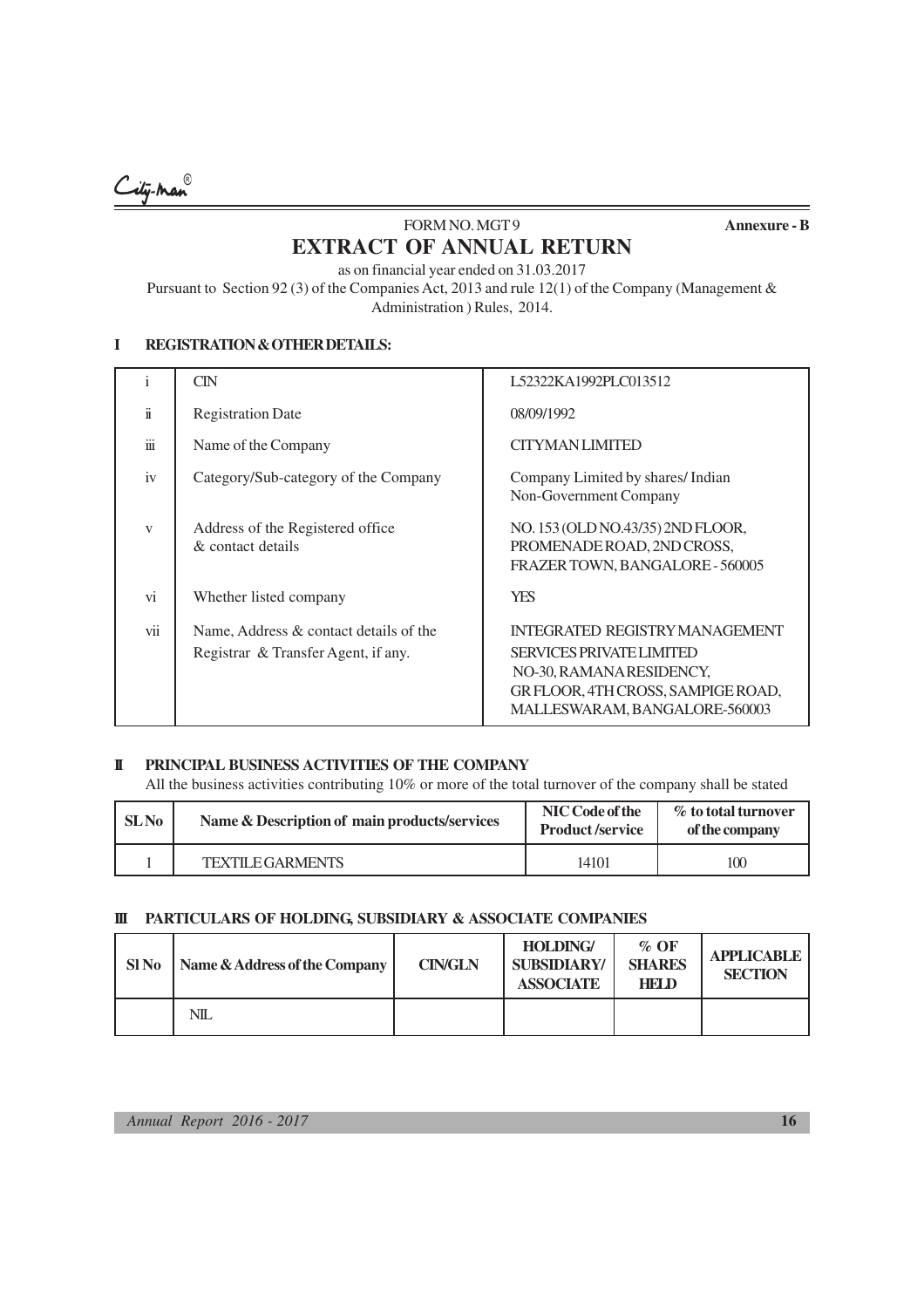# **IV. Shareholding Patern (Equity Share capital Break up as % to total Equity)**

(i)

| Category of<br><b>Shareholders</b>                                                                                                                                                                                    | No. of Shares held at the<br>beginning of the year |                |           | No. of Shares held at the end<br>of the year                  |         |                |              | $%$ Change<br>during the<br>vear |  |                |
|-----------------------------------------------------------------------------------------------------------------------------------------------------------------------------------------------------------------------|----------------------------------------------------|----------------|-----------|---------------------------------------------------------------|---------|----------------|--------------|----------------------------------|--|----------------|
|                                                                                                                                                                                                                       | Demat                                              | Physi-<br>cal  | Total     | $%$ of<br>Total<br>Shares                                     | Demat   | Physi-<br>cal  | <b>Total</b> | $%$ of<br>Total<br>Shares        |  |                |
| A. Promoters<br>$(1)$ Indian<br>a) Individual/HUF<br>b) Central Govt. or                                                                                                                                              | 8402132                                            |                | 8402132   | 71.81                                                         | 8402132 |                | 8402132      | 71.81                            |  |                |
| State Govt.<br>c) Bodies Corporates<br>d) Bank/FI<br>e) Any other                                                                                                                                                     |                                                    |                | ٠         |                                                               |         |                |              |                                  |  |                |
| SUB TOTAL: $(A)$ (1)                                                                                                                                                                                                  | 8402132                                            |                | 8402132   | 71.81                                                         | 8402132 | ÷,             | 8402132      | 71.81                            |  |                |
| (2) Foreign<br>a) NRI- Individuals<br>b) Other Individuals<br>c) Bodies Corp.<br>d) Banks/FI<br>e) Any other                                                                                                          |                                                    |                | ٠         | $\overline{\phantom{a}}$<br>$\frac{1}{2}$<br>÷,<br>÷          |         |                |              | ۰<br>÷,<br>÷.                    |  |                |
| SUB TOTAL (A) (2)<br><b>Total Shareholding</b><br>of Promoter                                                                                                                                                         |                                                    |                |           |                                                               |         |                |              |                                  |  |                |
| $(A)=(A)(1)+(A)(2)$                                                                                                                                                                                                   | 8402132                                            | ÷,             | 8402132   | 71.81                                                         | 8402132 | $\blacksquare$ | 8402132      | 71.81                            |  | $\blacksquare$ |
| <b>B. PUBLIC</b><br><b>SHAREHOLDING</b>                                                                                                                                                                               |                                                    |                |           |                                                               |         |                |              |                                  |  |                |
| (1) Institutions<br>a) Mutual Funds<br>b) Banks/FI<br>C) Cenntralgovt<br>d) State Govt.<br>e) Venture Capital Fund<br>f) Insurance Companies<br>g) FIIS<br>h) Foreign Venture<br>Capital Funds<br>i) Others (specify) | ٠                                                  | 2000           | 2000<br>٠ | 0.02<br>÷,<br>÷<br>÷,<br>÷,<br>÷,<br>$\overline{\phantom{a}}$ |         | 2000           | 2000         | 0.02<br>÷.<br>٠                  |  |                |
| SUB TOTAL $(B)(1)$ (a):                                                                                                                                                                                               | $\overline{a}$                                     | 2000           | 2000      | 0.02                                                          |         | 2000           | 2000         | 0.02                             |  |                |
| (2) Non Institutions<br>a) Bodies corporates<br>i) Indian<br>ii) Overseas<br>b) Individuals<br>i) Individual shareholders                                                                                             | 41875                                              | 324500         | 366375    | 3.13                                                          | 45552   | 324500         | 370052       | 3.16                             |  | 0.03           |
| holding nominal share<br>capital upto Rs.1 lakhs<br>ii) Individuals shareholders<br>holding nominal share                                                                                                             |                                                    | 532975 1583200 | 2116175   | 18.09                                                         |         | 519876 1577100 | 2096976      | 17.92                            |  | 0.17           |

**17** *Annual Report 2016 - 2017*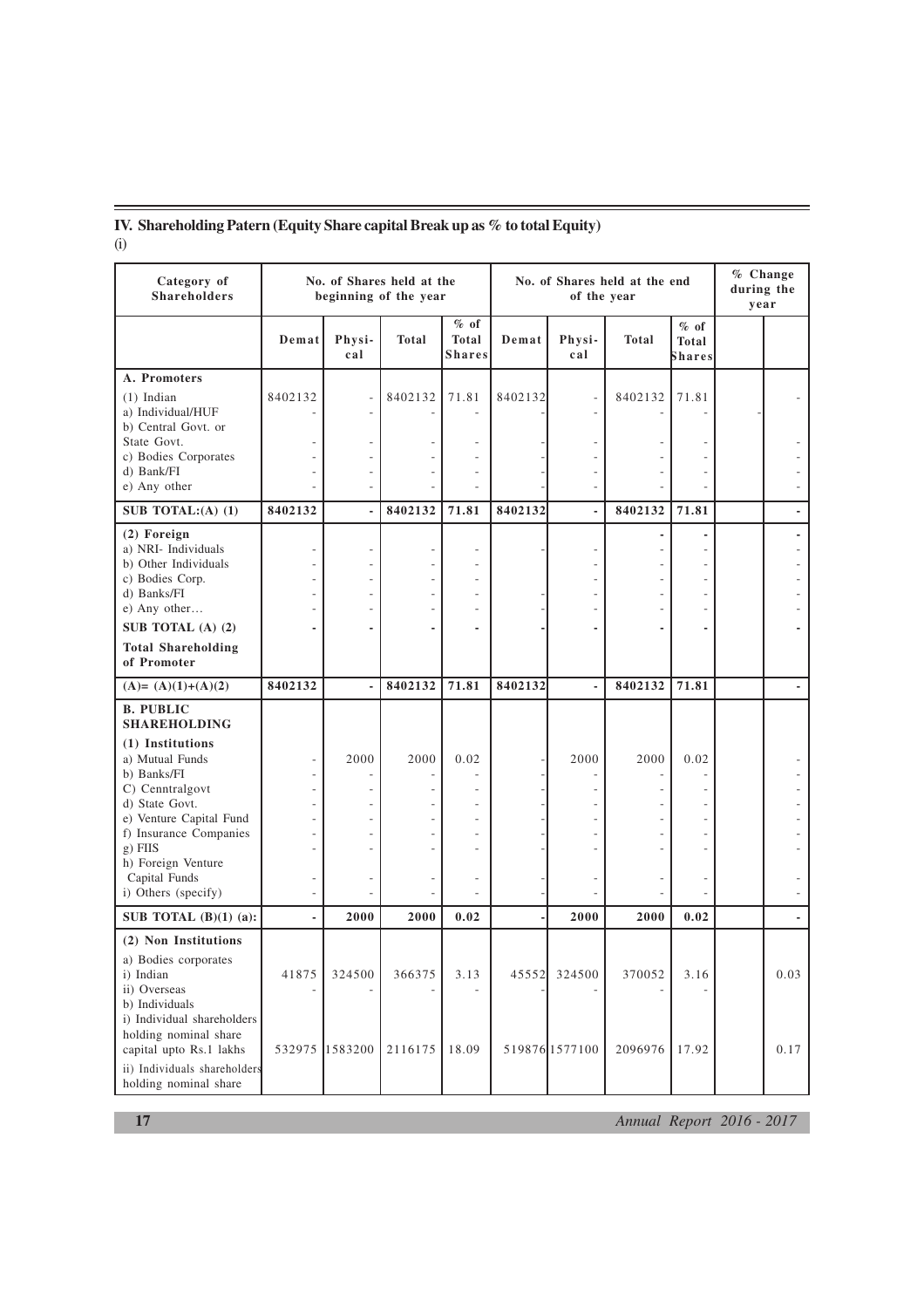City-man

| Category of<br><b>Shareholders</b>                           | No. of Shares held at the<br>beginning of the year |                         | No. of Shares held at the end<br>of the year |                                  |        |                 | $%$ Change<br>during the<br>year |                                  |  |      |
|--------------------------------------------------------------|----------------------------------------------------|-------------------------|----------------------------------------------|----------------------------------|--------|-----------------|----------------------------------|----------------------------------|--|------|
|                                                              | Demat                                              | Physi-<br>cal           | <b>Total</b>                                 | $%$ of<br>Total<br><b>Shares</b> | Demat  | Physi-<br>cal   | Total                            | $%$ of<br>Total<br><b>Shares</b> |  |      |
| capital in excess of<br>Rs. 1 lakhs<br>c) Others (specify)   | 155754                                             | 211400                  | 367154                                       | 3.14                             | 173631 | 211400          | 385031                           | 3.29                             |  | 0.15 |
| <b>NRI</b>                                                   | 114608                                             | 332300                  | 446908                                       | 3.82                             | 113008 | 331800          | 444808                           | 3.80                             |  | 0.02 |
| Clearing Member                                              | 356                                                |                         | 356                                          | 0.00                             | 100    |                 | 100                              | 0.00                             |  |      |
| Trust                                                        | ۰                                                  |                         |                                              |                                  |        |                 |                                  |                                  |  |      |
| SUB TOTAL $(B)(2)$ :                                         | 845568                                             | 2451400                 | 3296968                                      | 28.18                            |        | 8521682444800   | 3296968                          | 28.18                            |  | 0.00 |
| <b>Total Public</b><br>Shareholding<br>$(B)=(B)(1)+(B)(2)$   |                                                    | 845568 2453400          | 3298968                                      | 28.19                            |        | 8521682446800   | 3298968                          | 28.19                            |  | 0.00 |
| C. Shares held by<br>Custodian for<br><b>GDRs &amp; ADRs</b> |                                                    |                         |                                              |                                  |        |                 |                                  |                                  |  |      |
| Grand Total $(A+B+C)$                                        | 9247700                                            | 2453400 11701100 100.00 |                                              |                                  |        | 9254300 2446800 | 11701100 100.00                  |                                  |  | 0.00 |

**(v) Shareholding pattern of top ten shareholders (other than Directors, promoters and holders of GDRs and ADRs)**

| SI.<br>lNo.    | Name of the Share<br>Holder                   | Shareholding at the<br>beginning of the<br>year - 01-04-2016 |                                           |          | Increase /<br>Decrease in   |        | Cumulative<br>Shareholding During the<br>year 31-03-2017 |                                        |
|----------------|-----------------------------------------------|--------------------------------------------------------------|-------------------------------------------|----------|-----------------------------|--------|----------------------------------------------------------|----------------------------------------|
|                |                                               | No. of<br><b>Shares</b>                                      | % of Total<br>Shares of<br>the<br>Company | Date     | <b>Share</b><br>Holding     | Reason | No. of<br><b>Shares</b>                                  | % of Total<br>Shares of the<br>Company |
| 1              | <b>CONSENT OVERSEAS</b><br><b>INVESTMENTS</b> |                                                              |                                           |          |                             |        |                                                          |                                        |
|                | <b>PVT LTD</b>                                | 285000                                                       | 2.44                                      | 01.04.16 | NO MOVEMENT DURING THE YEAR |        |                                                          |                                        |
|                |                                               |                                                              |                                           | 31.03.17 |                             |        | 285000                                                   | 2.44                                   |
| $\overline{2}$ | <b>K V THOMAS</b>                             | 116500                                                       | 1.00                                      | 01.04.16 |                             |        | NO MOVEMENT DURING THE YEAR                              |                                        |
|                |                                               |                                                              |                                           | 31.03.17 |                             |        | 116500                                                   | 1.00                                   |
| 3              | THOMAS VARGHESE.                              | 90000                                                        | 0.77                                      | 01.04.16 |                             |        | NO MOVEMENT DURING THE YEAR                              |                                        |
|                |                                               |                                                              |                                           | 31.03.17 |                             |        | 90000                                                    | 0.77                                   |
| $\overline{4}$ | <b>NIDHI JOSE</b>                             | 56826                                                        | 0.49                                      | 01.04.16 |                             |        | NO MOVEMENT DURING THE YEAR                              |                                        |
|                |                                               |                                                              |                                           | 31.03.17 |                             |        | 56826                                                    | 0.49                                   |
| 5              | <b>SHRIRAM SODHANI</b>                        | 50000                                                        | 0.43                                      | 01.04.16 |                             |        | NO MOVEMENT DURING THE YEAR                              |                                        |
|                |                                               |                                                              |                                           | 31.03.17 |                             |        | 50000                                                    | 0.43                                   |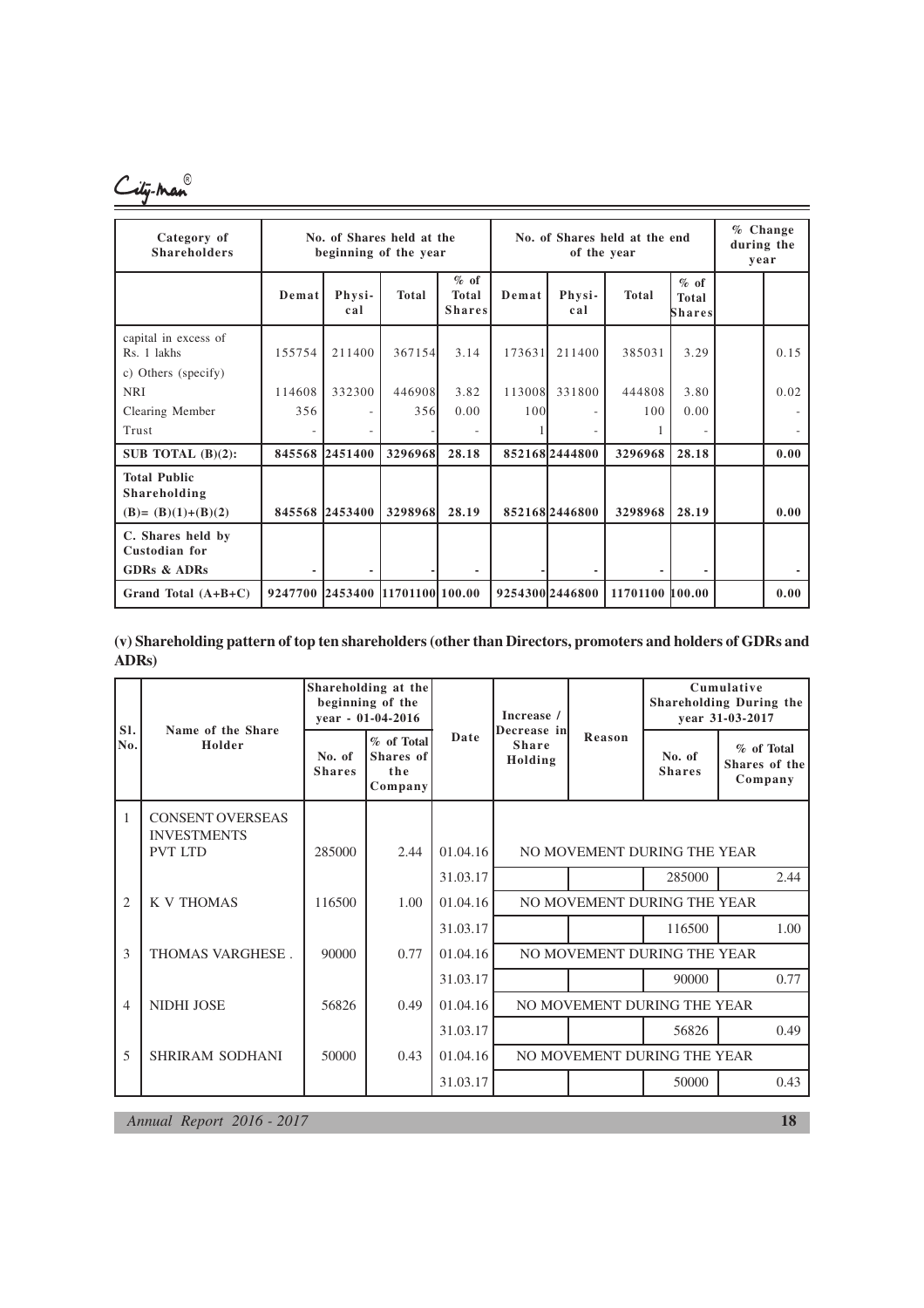|            |                                       |                         | Shareholding at the<br>beginning of the<br>year - 01-04-2015 |                | Increase /                             |                             |                         | Cumulative<br><b>Shareholding During the</b><br>vear 31-03-2016 |
|------------|---------------------------------------|-------------------------|--------------------------------------------------------------|----------------|----------------------------------------|-----------------------------|-------------------------|-----------------------------------------------------------------|
| SI.<br>No. | Name of the Share<br>Holder           | No. of<br><b>Shares</b> | % of Total<br>Shares of<br>the<br>Company                    | Date           | Decrease in<br><b>Share</b><br>Holding | Reason                      | No. of<br><b>Shares</b> | % of Total<br>Shares of the<br>Company                          |
| 6          | MR V T JOHN                           | 21300                   | 0.18                                                         | 01.04.16       |                                        | NO MOVEMENT DURING THE YEAR |                         |                                                                 |
|            |                                       |                         |                                                              | 31.03.17       |                                        |                             | 21300                   | 0.18                                                            |
| 7          | <b>SANJAYKUMAR</b>                    | 5660                    | 0.05                                                         | 01.04.16       |                                        |                             | 5660                    | 0.05                                                            |
|            | SARAWAGI                              |                         |                                                              | 16.12.16       | 14000                                  |                             | 19660                   | 0.17                                                            |
|            |                                       |                         |                                                              | 31.03.17       |                                        |                             | 19660                   | 0.17                                                            |
| 8          | KRITIKUMAR P TANNA                    | 18202                   | 0.16                                                         | 01.04.16       | NO CHANGE                              |                             |                         |                                                                 |
|            |                                       |                         |                                                              | 31.03.17       |                                        |                             | 18202                   | 0.16                                                            |
| 9          | <b>AARYA M S</b>                      | 17000                   | 0.15                                                         | 01.04.16       | NO MOVEMENT DURING THE YEAR            |                             |                         |                                                                 |
|            |                                       |                         |                                                              | 31.03.17       |                                        |                             | 17000                   | 0.15                                                            |
| 10         | <b>PARAS SURI</b>                     | 16200                   | 0.14                                                         | 01.04.16       | NO MOVEMENT DURING THE YEAR            |                             |                         |                                                                 |
|            |                                       |                         |                                                              | 31.03.17       |                                        |                             | 16200                   | 0.14                                                            |
| 11         | <b>SHRINIVAS P</b>                    | 15900                   | 0.14                                                         | 01.04.16       |                                        | NO MOVEMENT DURING THE YEAR |                         |                                                                 |
|            |                                       |                         |                                                              | 31.03.17       |                                        |                             | 15900                   | 0.14                                                            |
| 12         | VARUGHESE MATHAI<br><b>KUTTIKATTU</b> | 16394                   | 0.14                                                         | 01.04.16       |                                        |                             | 16394                   | 0.14                                                            |
|            |                                       |                         |                                                              | 04.11.16       | $-300$                                 | <b>SOLD</b>                 | 16094                   | 0.14                                                            |
|            |                                       |                         |                                                              | 11.11.16       | $-94$                                  | <b>SOLD</b>                 | 16000                   | 0.14                                                            |
|            |                                       |                         |                                                              | $18 - 11 - 16$ | $-5$                                   | <b>SOLD</b>                 | 15995                   | 0.14                                                            |
|            |                                       |                         |                                                              | $25 - 11 - 16$ | $-1$                                   | <b>SOLD</b>                 | 15994                   | 0.14                                                            |
|            |                                       |                         |                                                              | $02 - 12 - 16$ | $-20$                                  | <b>SOLD</b>                 | 15974                   | 0.14                                                            |
|            |                                       |                         |                                                              | $09-12-16$     | $-100$                                 | <b>SOLD</b>                 | 15874                   | 0.13                                                            |
|            |                                       |                         |                                                              | $16-12-16$     | $-100$                                 | <b>SOLD</b>                 | 15774                   | 0.13                                                            |
|            |                                       |                         |                                                              | $31 - 03 - 17$ |                                        |                             | 15774                   | 0.13                                                            |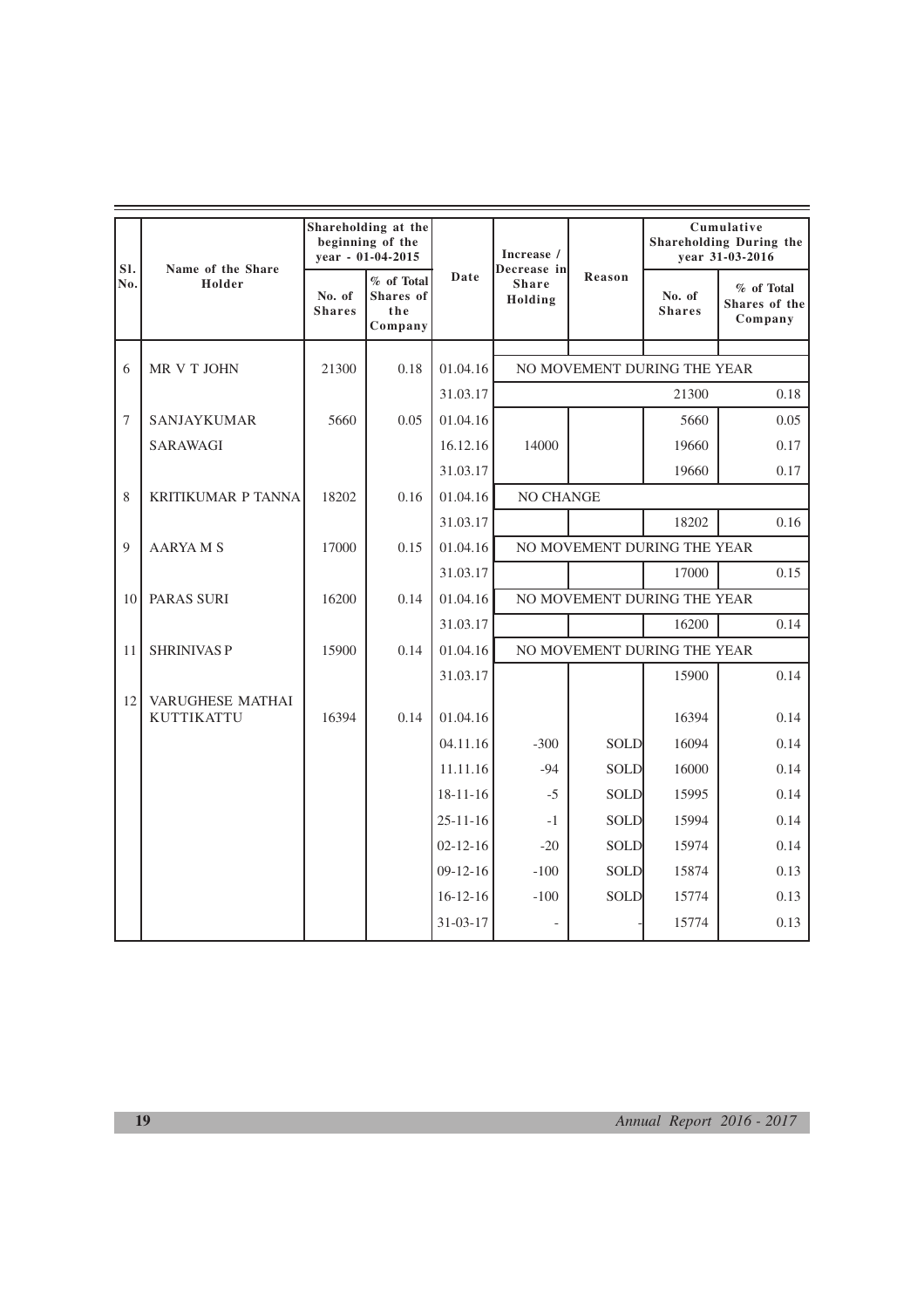# City-Man

**vi. Indebtedness -** Indebtedness of the Company including interest outstanding/accrued but not due for payment.

|                                      | <b>Secured Loans</b> | <b>Unsecured</b> | <b>Deposits</b> | <b>Total</b>        |
|--------------------------------------|----------------------|------------------|-----------------|---------------------|
|                                      | excluding deposits   | Loans            |                 | <b>Indebtedness</b> |
| Indebtedness at the beginning of the |                      |                  |                 |                     |
| financial year                       |                      |                  |                 |                     |
| i) Principal Amount                  | <b>NIL</b>           | 142,480,000      | NIL             | 142,480,000         |
| ii) Interest due but not paid        | NIL                  | NIL              | NIL             | NIL                 |
| iii) Interest accrued but not due    | NIL                  | NIL              | NIL             | <b>NIL</b>          |
| $Total(i+ii+iii)$                    | <b>NIL</b>           | 142,480,000      | NIL             | 142,480,000         |
| Change in Indebtedness during the    |                      |                  |                 |                     |
| financial year                       | NIL.                 | <b>NIL</b>       | NIL             | <b>NIL</b>          |
| * Addition                           | NIL.                 | 2,860,068        | <b>NIL</b>      | 2,860,068           |
| * Reduction                          | <b>NIL</b>           | NIL              | NIL             | <b>NIL</b>          |
| <b>Net Change</b>                    | <b>NIL</b>           | 2,860,068        | <b>NIL</b>      | 2,860,068           |
| Indebtedness at the end of the       |                      |                  |                 |                     |
| financial year                       |                      |                  |                 |                     |
| i) Principal Amount                  | NIL.                 | 145,340,068      | NIL             | 145,340,068         |
| ii) Interest due but not paid        | NIL                  | <b>NIL</b>       | NIL             | NIL                 |
| iii) Interest accrued but not due    | <b>NIL</b>           | NIL              | NIL             | <b>NIL</b>          |
| Total (i+ii+iii)                     | <b>NIL</b>           | 145,340,068      | <b>NIL</b>      | 145,340,068         |

# **vii. Remuneration of Directors and key managerial personnel -**

**A.** Remuneration to Managing Director, Whole-time Directors and / or Manager:

|                                    |                                                                                                                                                                                                          |            | Name of MD/WTD/Manager |  | <b>Total Amount</b> |  |
|------------------------------------|----------------------------------------------------------------------------------------------------------------------------------------------------------------------------------------------------------|------------|------------------------|--|---------------------|--|
|                                    | <b>Santhosh Joseph</b><br><b>Karimattom</b>                                                                                                                                                              |            |                        |  |                     |  |
| Gross salary                       | NIL                                                                                                                                                                                                      |            |                        |  |                     |  |
| (a) Salary as per provisions       |                                                                                                                                                                                                          |            |                        |  |                     |  |
|                                    |                                                                                                                                                                                                          |            |                        |  |                     |  |
|                                    |                                                                                                                                                                                                          |            |                        |  |                     |  |
|                                    |                                                                                                                                                                                                          |            |                        |  |                     |  |
|                                    |                                                                                                                                                                                                          |            |                        |  |                     |  |
| section 17(3) Income-tax Act, 1961 | NIL                                                                                                                                                                                                      |            |                        |  |                     |  |
| <b>Stock Option</b>                | NIL                                                                                                                                                                                                      |            |                        |  |                     |  |
| <b>Sweat Equity</b>                | NIL                                                                                                                                                                                                      |            |                        |  |                     |  |
| Commission                         | NIL                                                                                                                                                                                                      |            |                        |  |                     |  |
| - as $%$ of profit                 |                                                                                                                                                                                                          |            |                        |  |                     |  |
| - others, specify                  |                                                                                                                                                                                                          |            |                        |  |                     |  |
| Others, please specify             | NIL                                                                                                                                                                                                      |            |                        |  |                     |  |
| Total $(A)$                        | NIL                                                                                                                                                                                                      |            |                        |  |                     |  |
| Ceiling as per the Act             | $NA$ (no profit)                                                                                                                                                                                         |            |                        |  |                     |  |
|                                    | <b>Particulars of Remuneration</b><br>contained in section $17(1)$ of the<br>Income-tax Act, 1961<br>(b) Value of perquisites $u/s$ 17(2)<br>Income-tax Act, 1961<br>(c) Profits in lieu of salary under | NIL<br>NIL |                        |  |                     |  |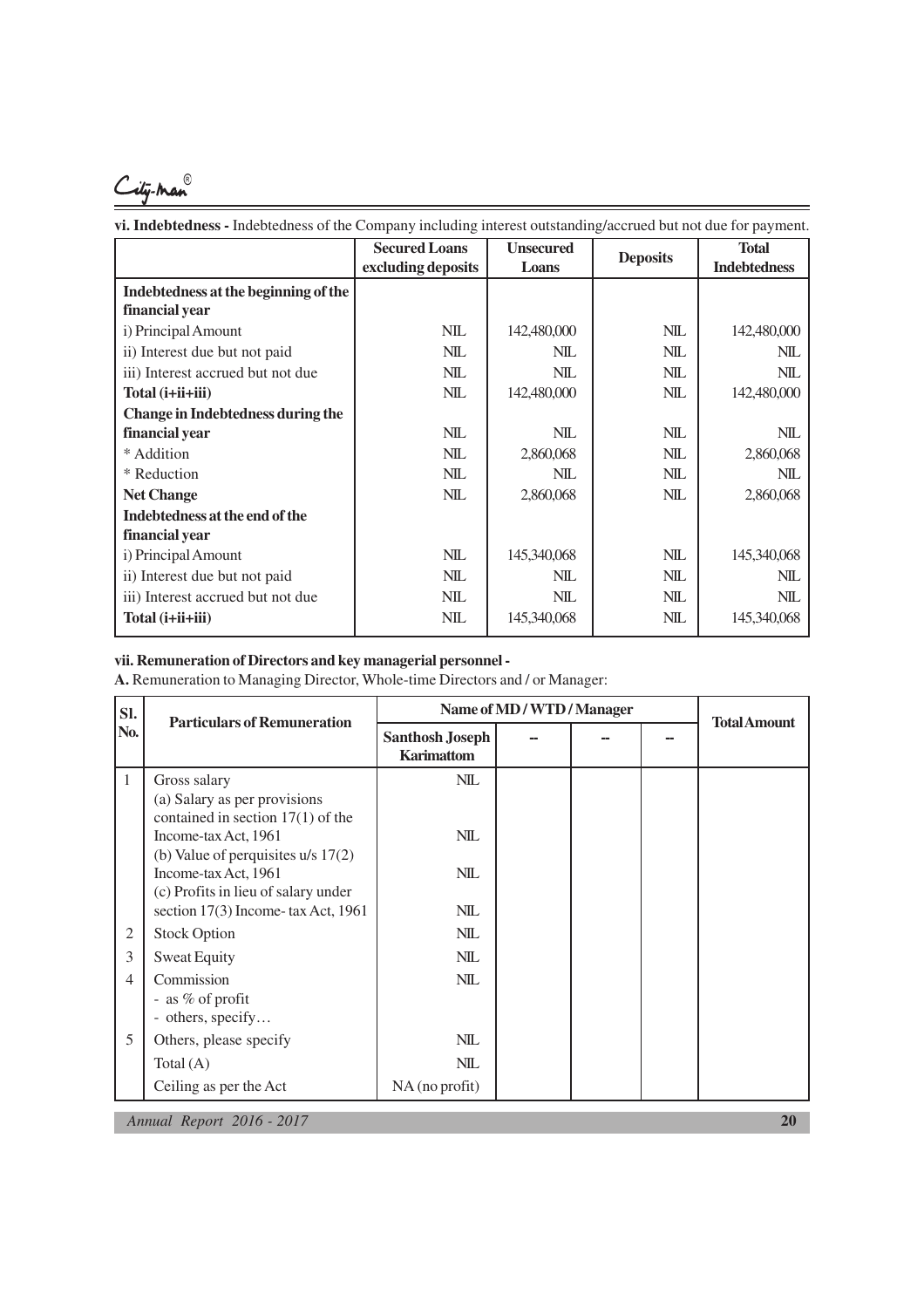|  | <b>B.</b> Remuneration to other directors |  |  |  |
|--|-------------------------------------------|--|--|--|
|--|-------------------------------------------|--|--|--|

| SI.            |                                      |                                                 | <b>Name of Directors</b> |            |                   | <b>Total</b>  |  |
|----------------|--------------------------------------|-------------------------------------------------|--------------------------|------------|-------------------|---------------|--|
| No.            | <b>Particulars of Remuneration</b>   | Rejendra<br>Anup<br>K. Rajesh<br>Kumar<br>Patel |                          |            | Annamma<br>Joseph | <b>Amount</b> |  |
| 1              | <b>Independent Directors</b>         | <b>NIL</b>                                      | NIL                      | <b>NIL</b> | <b>NIL</b>        | <b>NIL</b>    |  |
|                | Fee for attending board              |                                                 |                          |            |                   |               |  |
|                | committee meetings                   | NIL.                                            | <b>NIL</b>               | NIL.       | <b>NIL</b>        | <b>NIL</b>    |  |
|                | Commission                           | <b>NIL</b>                                      | NIL                      | NIL.       | <b>NIL</b>        | <b>NIL</b>    |  |
|                | Others, please specify               | <b>NIL</b>                                      | NIL                      | <b>NIL</b> | NIL               | NIL           |  |
|                | Total $(1)$                          | <b>NIL</b>                                      | NIL                      | <b>NIL</b> | NIL               | <b>NIL</b>    |  |
| $\overline{2}$ | <b>Other Non-Executive Directors</b> | <b>NIL</b>                                      | NIL                      | <b>NIL</b> | NIL               | NIL           |  |
|                | Fee for attending board              |                                                 |                          |            |                   |               |  |
|                | committee meetings                   | <b>NIL</b>                                      | NIL                      | NIL.       | NIL               | <b>NIL</b>    |  |
|                | Commission                           | <b>NIL</b>                                      | NIL.                     | NIL.       | NIL.              | NIL.          |  |
|                | Others, please specify               | <b>NIL</b>                                      | NIL.                     | NIL.       | NIL.              | <b>NIL</b>    |  |
|                | Total $(2)$                          | <b>NIL</b>                                      | NIL.                     | NIL.       | <b>NIL</b>        | <b>NIL</b>    |  |
|                | Total (B)= $(1+2)$                   | <b>NIL</b>                                      | NIL.                     | NIL.       | <b>NIL</b>        | NIL.          |  |
|                | <b>Total Managerial Remuneration</b> | <b>NIL</b>                                      | <b>NIL</b>               | <b>NIL</b> | <b>NIL</b>        | <b>NIL</b>    |  |
|                | Overall Ceiling as per the Act       | <b>NA</b>                                       | NA.                      | NA.        | NA.               | <b>NA</b>     |  |
|                |                                      |                                                 |                          |            |                   |               |  |

**C.** Remuneration to key managerial personnel other than MD / MANAGER / WTD

| SI. |                                                                                        |            | <b>Key Managerial Personnel</b> |            |       |  |
|-----|----------------------------------------------------------------------------------------|------------|---------------------------------|------------|-------|--|
| No. | <b>Particulars of Remuneration</b>                                                     | <b>CEO</b> | <b>CS</b>                       | <b>CFO</b> | Total |  |
| 1   | Gross salary                                                                           |            |                                 |            |       |  |
|     | (a) Salary as per provisions contained in<br>section 17(1) of the Income-tax Act, 1961 |            | 180,000                         | 648,000    |       |  |
|     | (b) Value of perquisites $u/s$ 17(2)<br>Income-tax Act, 1961                           |            |                                 |            |       |  |
|     | (c) Profits in lieu of salary under section $17(3)$<br>Income-tax Act, 1961            |            |                                 |            |       |  |
| 2   | <b>Stock Option</b>                                                                    |            |                                 |            |       |  |
| 3   | <b>Sweat Equity</b>                                                                    |            |                                 |            |       |  |
| 4   | Commission                                                                             |            |                                 |            |       |  |
|     | - as $%$ of profit                                                                     |            |                                 |            |       |  |
|     | others, specify                                                                        |            |                                 |            |       |  |
| 5   | Others, please specify                                                                 |            |                                 |            |       |  |
|     | <b>Total</b>                                                                           |            | 180,000                         | 648,000    |       |  |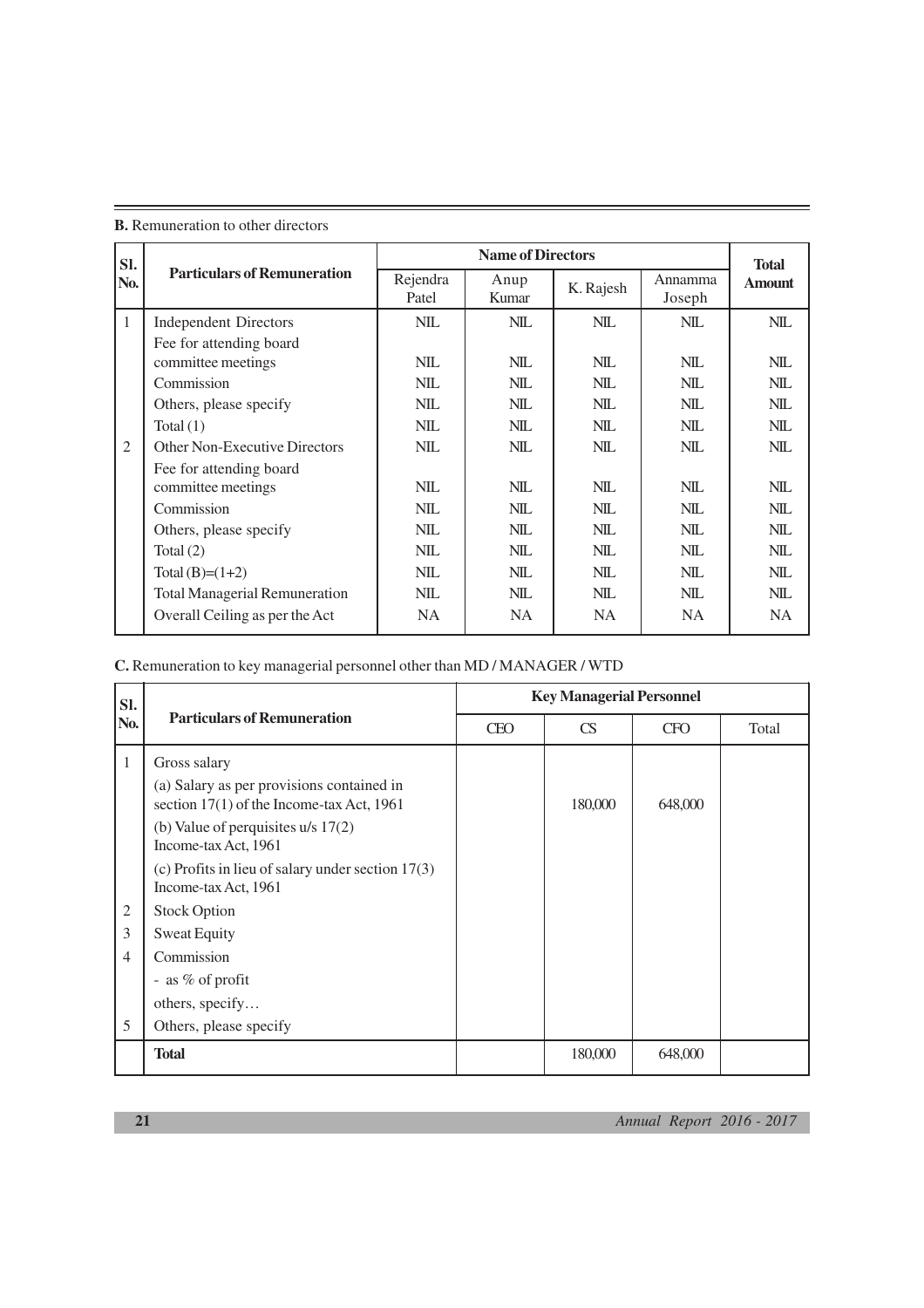

# VII. PENALTIES / PUNISHMENT / COMPOUNDING OF OFFENCES:

| <b>Type</b>                                 | <b>Section of the</b><br><b>Companies</b> Act | <b>Brief</b><br><b>Description</b> | <b>Details of</b><br><b>Penalty/</b><br>Punishment/<br>Compounding<br>fees imposed | <b>Authority</b><br>[RD/NCLT/<br><b>COURT</b> | Appeal made,<br>if any (give<br>Details) |
|---------------------------------------------|-----------------------------------------------|------------------------------------|------------------------------------------------------------------------------------|-----------------------------------------------|------------------------------------------|
| <b>A.COMPANY</b>                            |                                               |                                    |                                                                                    |                                               |                                          |
| Penalty                                     | <b>NIL</b>                                    | NIL.                               | <b>NIL</b>                                                                         | <b>NIL</b>                                    | NIL                                      |
| Punishment                                  | NIL.                                          | NIL.                               | NIL.                                                                               | NIL.                                          | <b>NIL</b>                               |
| Compounding                                 | NIL.                                          | <b>NIL</b>                         | <b>NIL</b>                                                                         | <b>NIL</b>                                    | NIL                                      |
| <b>B. DIRECTORS</b>                         |                                               |                                    |                                                                                    |                                               |                                          |
| Penalty                                     | NIL                                           | NIL                                | <b>NIL</b>                                                                         | <b>NIL</b>                                    | NIL                                      |
| Punishment                                  | NIL                                           | <b>NIL</b>                         | <b>NIL</b>                                                                         | <b>NIL</b>                                    | NIL                                      |
| Compounding                                 | NIL                                           | <b>NIL</b>                         | <b>NIL</b>                                                                         | <b>NIL</b>                                    | NIL                                      |
| <b>C.OTHER OFFICERS</b><br><b>INDEFAULT</b> |                                               |                                    |                                                                                    |                                               |                                          |
| Penalty                                     | <b>NIL</b>                                    | <b>NIL</b>                         | <b>NIL</b>                                                                         | NIL                                           | <b>NIL</b>                               |
| Punishment                                  | NIL                                           | NIL                                | <b>NIL</b>                                                                         | <b>NIL</b>                                    | <b>NIL</b>                               |
| Compounding                                 | NIL                                           | NIL                                | <b>NIL</b>                                                                         | <b>NIL</b>                                    | NIL                                      |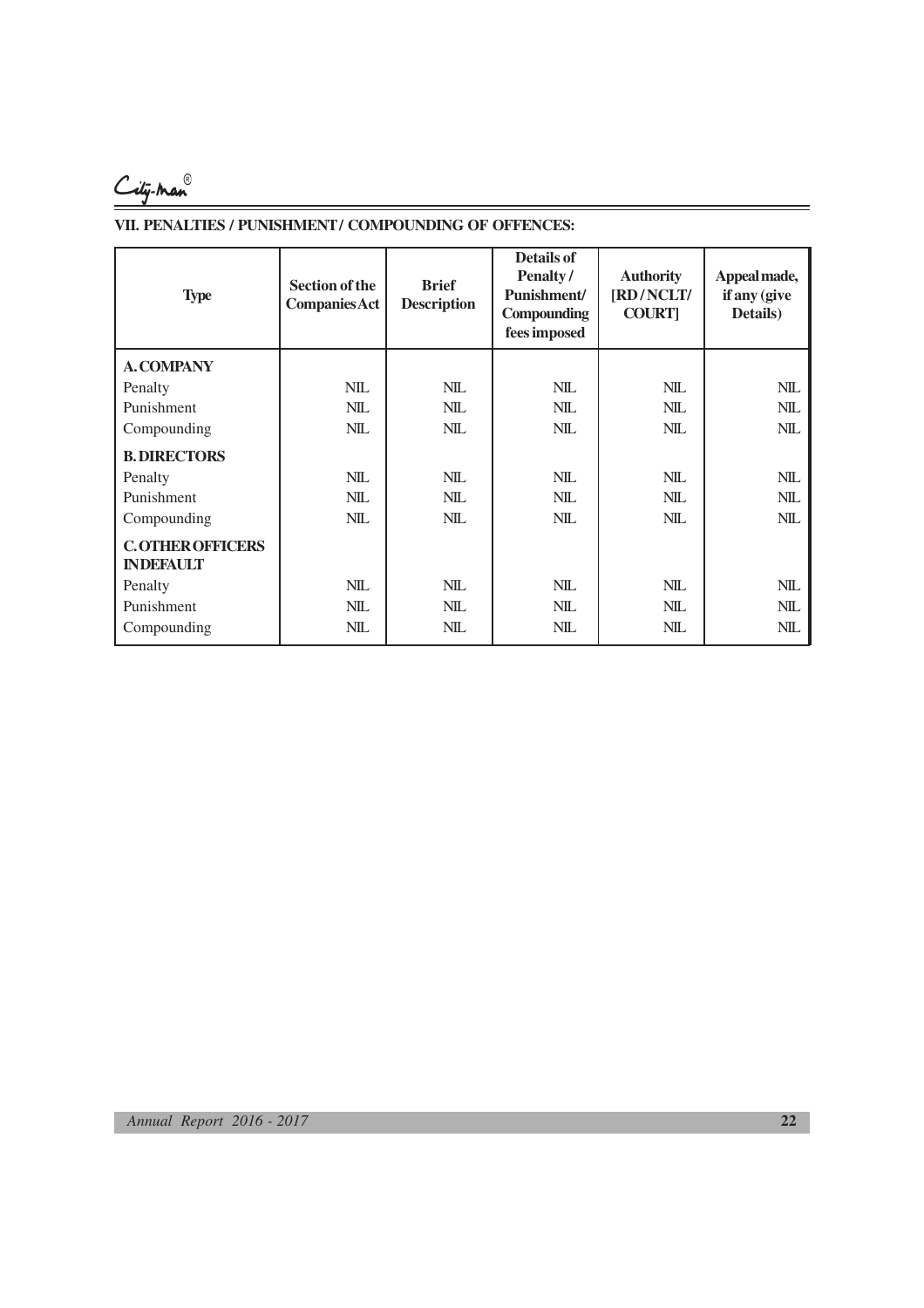Annexure C

# **FORM NO. AOC -2**

# **(Pursuant to clause (h) of sub-section (3) of section 134 of the Act and Rule 8(2) of the Companies (Accounts) Rules, 2014.**

Form for Disclosure of particulars of contracts/arrangements entered into by the company with related parties referred to in sub section (1) of section 188 of the Companies Act, 2013 including certain arms length transaction under third proviso thereto.

| <b>SL. No.</b> | <b>Particulars</b>                                                                                                   | <b>Details</b>       |
|----------------|----------------------------------------------------------------------------------------------------------------------|----------------------|
| a)             | Name (s) of the related party $\&$ nature of relationship                                                            | <b>NOTAPPLICABLE</b> |
| b)             | Nature of contracts/ arrangements/ transaction                                                                       | <b>NOTAPPLICABLE</b> |
| $\mathbf{c})$  | Duration of the contracts/ arrangements/ transaction                                                                 | NOTAPPLICABLE        |
| $\rm d$        | Salient terms of the contracts or arrangements or transaction<br>including the value, if any                         | <b>NOTAPPLICABLE</b> |
| $\epsilon$ )   | Justification for entering into such contracts or<br>arrangements or transactions'                                   | <b>NOTAPPLICABLE</b> |
| f              | Date of approval by the Board                                                                                        | NOTAPPLICABLE        |
| g)             | Amount paid as advances, if any                                                                                      | <b>NOTAPPLICABLE</b> |
| h)             | Date on which the special resolution was passed in General<br>meeting as required under first proviso to section 188 | <b>NOTAPPLICABLE</b> |

1. Details of contracts or arrangements or transactions not at Arm's length basis.

2. Details of contracts or arrangements or transactions at Arm's length basis.

| SL. No.         | <b>Particulars</b>                                                                           | <b>Details</b>       |
|-----------------|----------------------------------------------------------------------------------------------|----------------------|
| a)              | Name (s) of the related party $\&$ nature of relationship                                    | <b>NOTAPPLICABLE</b> |
| b)              | Nature of contracts/arrangements/transaction                                                 | NOTAPPLICABLE        |
| $\mathcal{C}$ ) | Duration of the contracts/arrangements/transaction                                           | NOTAPPLICABLE        |
| d)              | Salient terms of the contracts or arrangements or transaction<br>including the value, if any | <b>NOTAPPLICABLE</b> |
| $\epsilon$      | Date of approval by the Board                                                                | <b>NOTAPPLICABLE</b> |
|                 | Amount paid as advances, if any                                                              | NOTAPPLICABLE        |

Place: Bangalore By Order of the Board Date: 30-05-2017 S**anthosh Joseph Karimattom** Managing Director/ CEO

> **Annamma Joseph** Director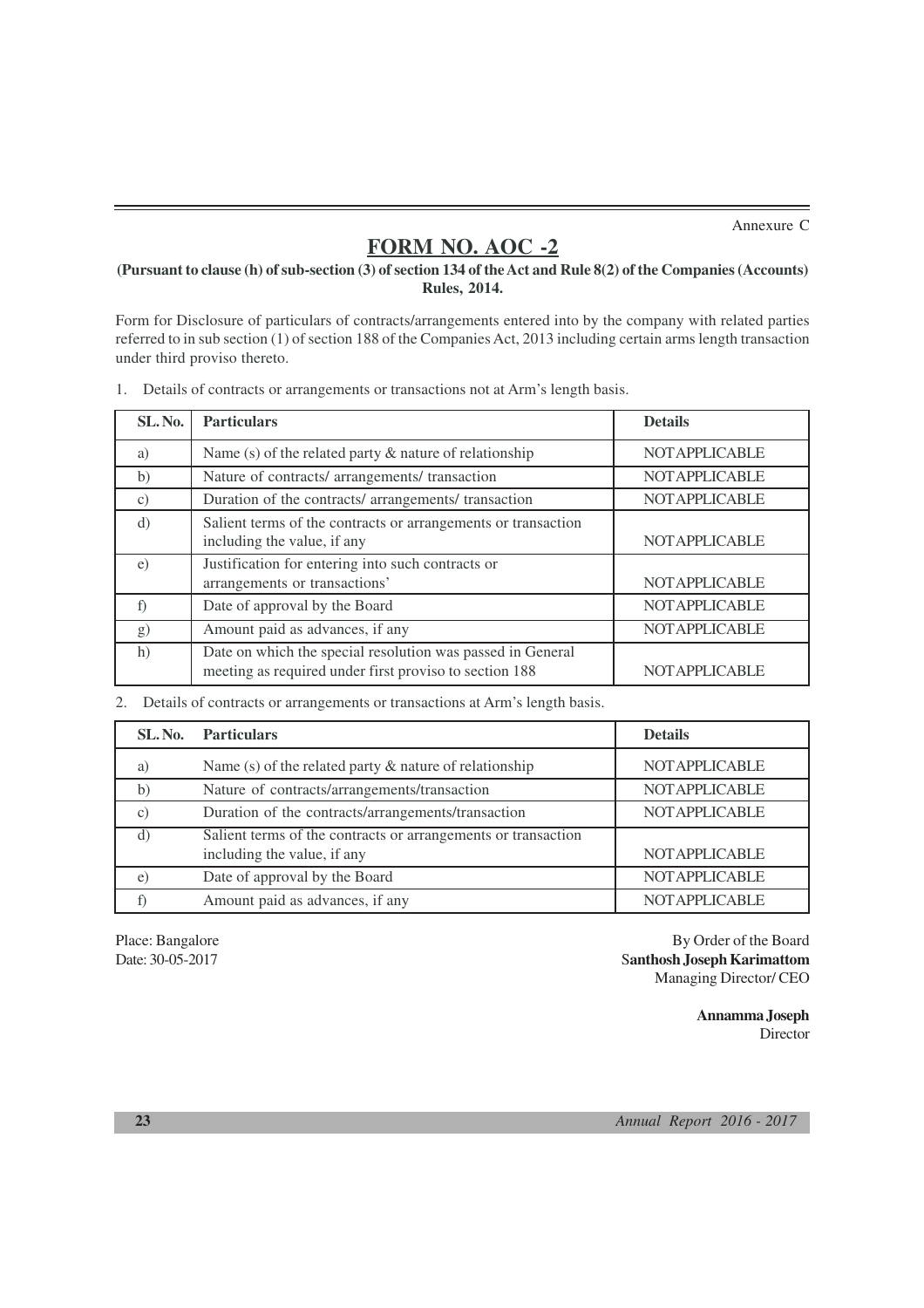City-man

Annexure D

# **FORM AOC-1**

(Pursuant to first proviso to sub-section (3) of section 129 read with rule 5 of Companies (Accounts) Rules, 2014) **Statement containing salient features of the financial statement of subsidiaries / associate companies / joint ventures**

# **Part "A": Subsidiaries**

(amounts in Rs)

|    | Names of the subsidiaries                                                                                                      | Not applicable |
|----|--------------------------------------------------------------------------------------------------------------------------------|----------------|
| 2  | The date since when subsidiary was acquired                                                                                    | Not applicable |
| 3  | Reporting period for the subsidiary concerned, if different from the<br>holding company's reporting period                     | Not applicable |
| 4  | Reporting currency and Exchange rate as on the last date of the relevant<br>Financial year in the case of foreign subsidiaries | Not applicable |
| 5  | Share capital                                                                                                                  | Not applicable |
| 6  | Reserves & surplus                                                                                                             | Not applicable |
| 7  | Total assets                                                                                                                   | Not applicable |
| 8  | <b>Total Liabilities</b>                                                                                                       | Not applicable |
| 9  | Investments                                                                                                                    | Not applicable |
| 10 | Turnover                                                                                                                       | Not applicable |
| 11 | Profit before taxation                                                                                                         | Not applicable |
| 12 | Provision for taxation                                                                                                         | Not applicable |
| 13 | Profit after taxation                                                                                                          | Not applicable |
|    | 14 Proposed Dividend                                                                                                           | Not applicable |
|    | 15 % of shareholding                                                                                                           | Not applicable |

1. Names of subsidiaries which are yet to commence operations: NIL

2. Names of subsidiaries which have been liquidated or sold during the year: NIL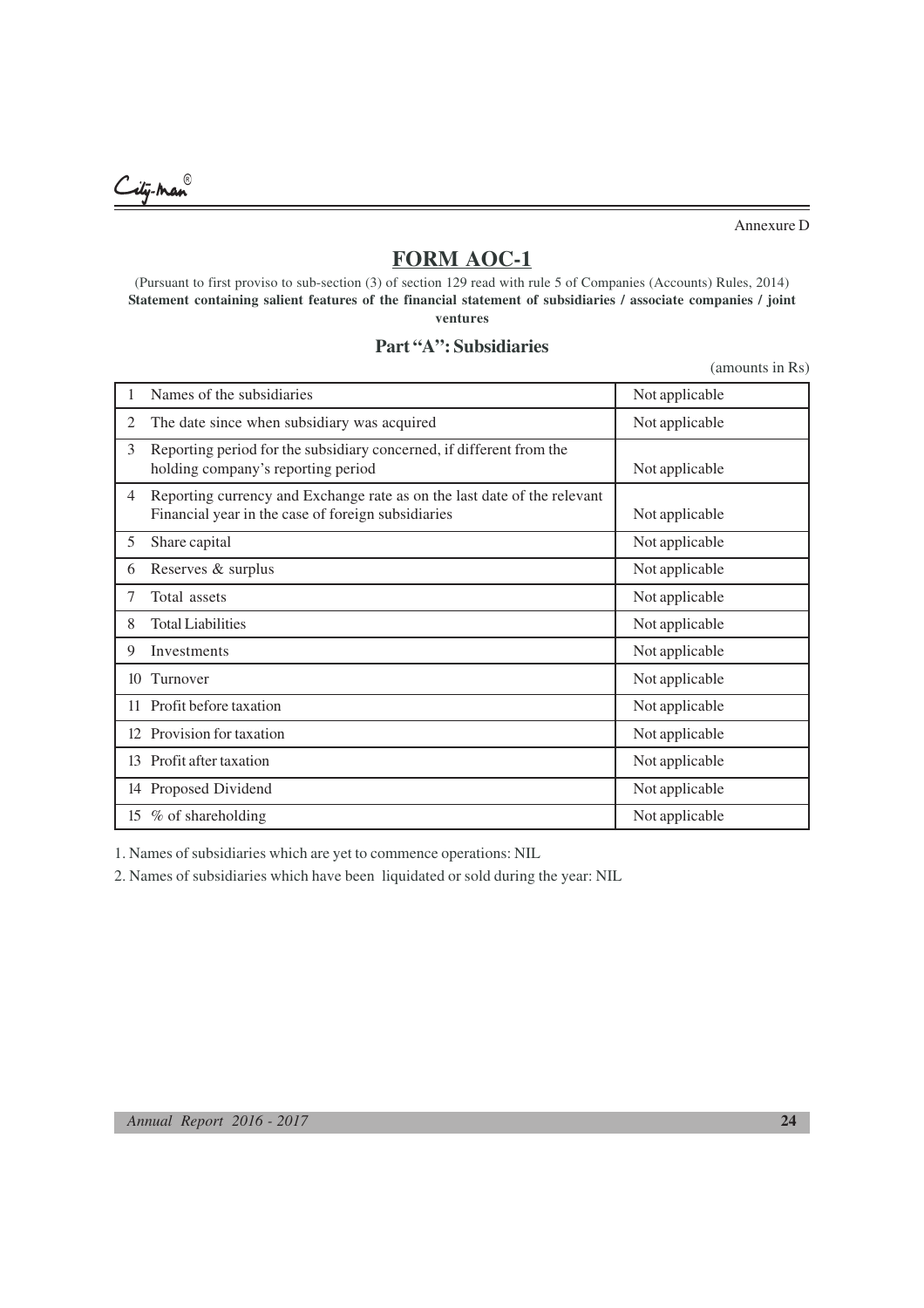# **Part "B": Associates and Joint Ventures**

# **Statement pursuant to Section 129 (3) of the Companies Act, 2013 related to Associate Companies and Joint Ventures**

| Name of associates/Joint Ventures                                          | Not applicable |
|----------------------------------------------------------------------------|----------------|
| Latest Audited Balance Sheet Date                                          | Not applicable |
| Shares of Associate/Joint Ventures held by the company on the year<br>end  | Not applicable |
| Amount of Investment in Associates/Joint Venture                           | Not applicable |
| Extend of Holding%                                                         | Not applicable |
| Description of how there is significant influence                          | Not applicable |
| Reason why the associate/joint venture is not consolidated                 | Not applicable |
| Net worth attributable to shareholding as per latest Audited Balance Sheet | Not applicable |
| Profit/Loss for the year                                                   | Not applicable |
| Considered in Consolidation                                                | Not applicable |
| Not Considered in Consolidation                                            | Not applicable |

1. Names of associates or joint ventures which are yet to commence operations.: NA

2. Names of associates or joint ventures which have been liquidated or sold during the year.: NA

For and on behalf of the Board of Directors As per our report of even date attached

Santhosh Joseph Karimattam Annamma Joseph For CHANDY & ZACHERIA<br>DIN : 00998412 DIN : 01832564 Chartered Accountants Managing Director / CEO Director **Director** FRN NO. 000664S

Company Secretary Chief Financial Officer

Place : Bangalore Date:  $26^{th}$ May, 2017

Chartered Accountants

Thankachan Zacherias LLB, FCA, CISA, DISA D.E. Chandrasekaran T.N. Sajeevan Parnter, M. No. 023421 Date:  $26^{th}$  May, 2016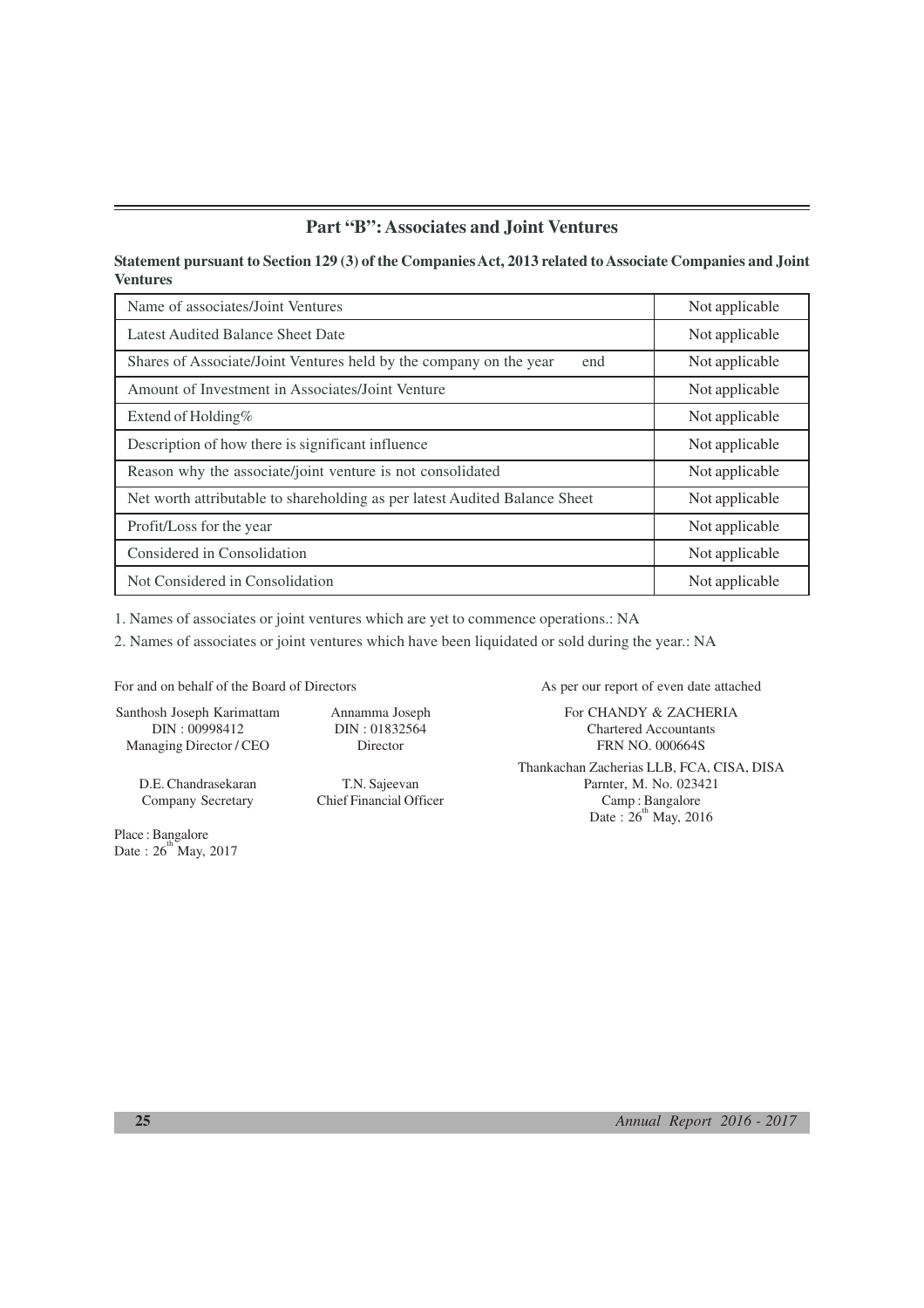.<br>-ity-Man

Annexure E

# **MANAGEMENT DISCUSSION AND ANALYSIS**

# **Overall review, industry Structure and Developments:**

The Company has minimal operations at present. Therefore a comparison of industry structure and developments at this stage will be premature and will not serve the desired purpose.

#### **Opportunities and Threat**

The company is awaiting approvals and permissions in order to commence its project at Panangad, Kerala. Pending this, at the moment the Company has very little operations. Therefore an attempt is not made here to evaluate the opportunities and threats**.**

#### **Segment wise Performance**

The Company does not have multiple products/segments

#### **Out look**

The Board is positive on the future outlook of the company The Company has acquired a property in Cochin and is contemplating developing the property into Villas/Apartments.

#### **Risk and concern**

The issue is not relevant due to the factors explained in the earlier paragraphs.

#### **Internal control System**

Company at present has internal control procedures, which is commensurate with the present requirements. Internal controls are being monitored, reviewed and upgraded on an ongoing basis.

**Material developments in Human Resources / Industrial Relations front, including number of people employed** At present , the Company does not have a full fledged HR Department due to low level of activity The Board is keen to have a fully equipped HR Department, once the activity is started in a big way.

Financial performance with respect to operational performance

|                                            |                 | (Amount in Rs)  |
|--------------------------------------------|-----------------|-----------------|
| <b>Particulars</b>                         | 31-03-2017      | 31-03-2016      |
| <b>Total Revenue</b>                       | 42,119          | 25,875          |
| Profit (Loss) before depreciation & Tax    | (2,943,211)     | (3,197,502)     |
| Less: Depreciation & Amortisation          | 19.779          | 18,179          |
| <b>Tax Expenses</b>                        |                 |                 |
| Profit (loss) after Tax                    | (2,962,990)     | (3,215,682)     |
| Blance of Profit (Loss) from previous Year | (245,869,277)   | (242, 653, 596) |
| Balance carried to Balance Sheet           | (248, 832, 267) | (245,869,277)   |
|                                            |                 |                 |

#### **Caution:**

The actual performance of the company may vary due to economic fluctuations, both national and international , government regulations, tax laws and other unforeseen factors which are beyond the control of the Company

## **For CITYMAN LIMITED**

 $(A_m, \ldots, A_m)$ 

**Santhosh Joseph Karimattom** Place:Bangalore Managing Director / CEO

Date:30-05-2017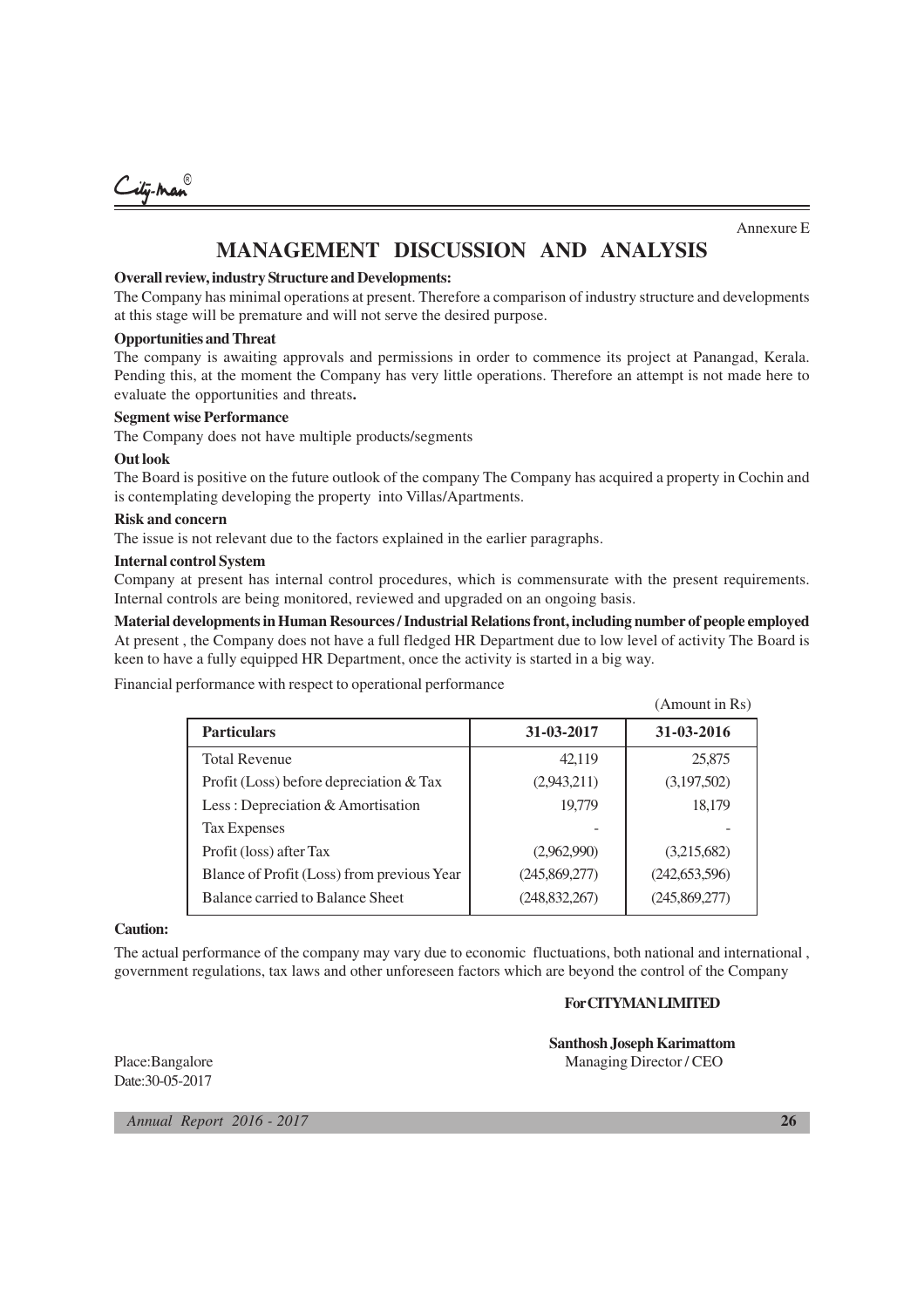# **CORPORATE GOVERNANCE**

## **COMPANY'S PHILOSOPHY ON CODE OF GOVERNANCE**

Corporate Governance is essentially a system by which Companies are governed and controlled by the management under the direction and supervision of the Board in the best interest of all stakeholders. It is not mere compliance of laws, rules and regulations, but also the application of best management practices and adherence to the highest ethical principles in all its dealings, to achieve the objects of the Company, enhance stakeholder value and discharge its social responsibility. Above all, it is a way of life, rather than merely a legal compulsion.

Your Company's philosophy on the Code of Governance is based on the belief that effective Corporate Governance practices constitute a strong foundation on which successful commercial enterprises are built to last. Good Corporate Governance is indispensable to resilient and vibrant capital markets and is, therefore, an important instrument of investor protection. Your Company lays great emphasis on a corporate culture of conscience, integrity, fairness, transparency, accountability and responsibility for efficient and ethical conduct of its business.

# 1. **BOARD OF DIRECTORS:**

The total strength of the Board is five. The Chairman and Managing Director of the company is the Chief Promoter of the Company. While Three Directors are independent/ non-executive Directors, the woman director belongs to executive / promoter group

The maximum tenure of independent directors is in compliance with the Act. All the Independent Directors have confirmed that they meet the required criteria as mentioned in the Act/ LODR. The necessary disclosures regarding committee positions have been made by all the Directors. All Directors are also in compliance of the limit on Independent Directorships of listed Companies as prescribed in Regulation 25(1) of the Listing Regulations. The Managing Director does not serve as Independent Director in any listed Company.

## **Responsibilities of the board of directors**

Responsibilities include the following:

- (1) Members of board of directors and key managerial personnel shall disclose to the board of directors whether they, directly, indirectly, or on behalf of third parties, have a material interest in any transaction or matter directly affecting the listed entity.
- (2) The board of directors and senior management shall conduct themselves so as to meet the expectations of operational transparency to stakeholders while at the same time maintaining confidentiality of information in order to foster a culture of good decision-making.

# **Key functions of the board**

Among other matters, following some of the key functions of the Board of Directors:

- (1) Reviewing and guiding corporate strategy, major plans of action, risk policy, annual budgets and business plans, setting performance objectives, monitoring implementation and corporate performance, and overseeing major capital expenditures, acquisitions and divestments.
- (2) Monitoring the effectiveness of the listed entity's governance practices and making changes as needed.
- (3) Selecting, compensating, monitoring and, when necessary, replacing key managerial personnel and overseeing succession planning.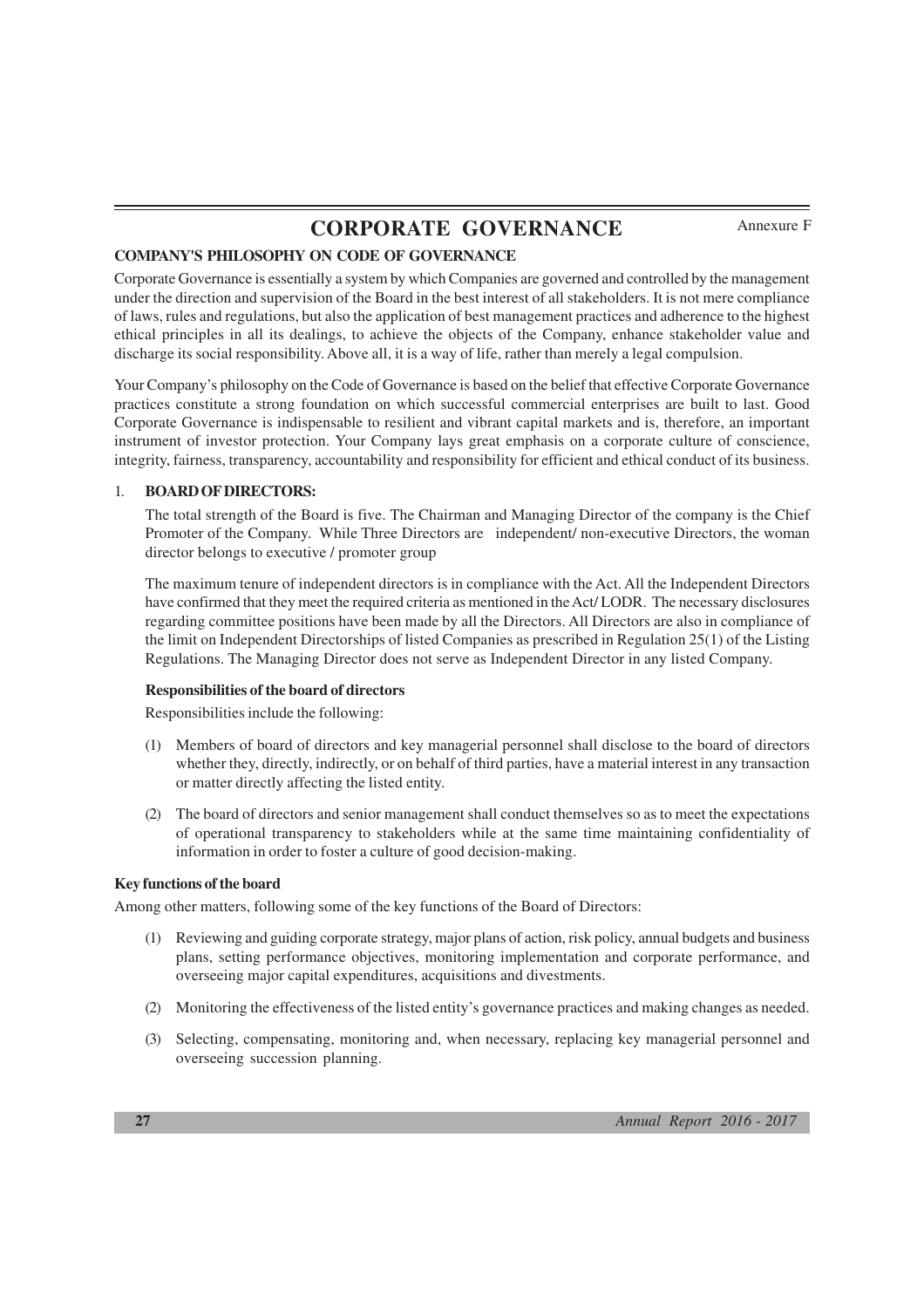City-Man

#### **Board Procedure**

The annual calendar of Board Meetings is agreed upon at the beginning of the year. The agenda is circulated well in advance to the Board members, along with comprehensive background information on the items in the agenda to enable the Board to arrive at appropriate decisions. The agenda and related information is circulated in electronic form/ hand delivery

#### **Board Meetings:**

Dates of the Board meetings are well decided in advance. The agenda and other important documents are prepared by Company Secretary in consultation with Chairman and are circulated well in advance to the members of the Board . The Board usually meets at least once in a quarter to approve the quarterly results and other matters as set out in Agenda. During the year 2016-17, information as required in LODR, has been placed before the Board for its consideration. The Board periodically reviews the compliance reports of all laws applicable to the Company, prepared by the Company

The Board of the Company met 5 times during the last financial year on 10-04-2016,30-05-2016,29-07-2016 ,28-10- 2016 and 30-01-2017 . The necessary quorum was present for all the meetings

#### **Code of conduct:**

Code of Conduct for all Board Members and Senior Management of the Company in compliance with LODR, is already implemented by the Company. The applicability of the said codes were very limited, because the activities of the company was negligible and the Company has very limited senior management staff

None of the Non-Executive Directors has any other material pecuniary relationship or transactions with the Company, its promoters, its Directors, its senior management or its subsidiaries and associates. Directors and senior management of the Company have made disclosures to the Board confirming that there are no material financial and/ or commercial transactions between them and the Company that could have potential conflict of interest with the Company at large.

#### **Independent Directors**

All Independent Directors of the Company have been appointed as per the provisions of the Act, Listing Regulations and the Governance Guidelines for Board Effectiveness adopted by the Company. The terms and conditions of their appointment are disclosed on the Company's website.

## **Separate Meeting of Independent Directors**

A separate meeting of Independent Directors of the Company, without the attendance of Non-Independent Directors and members of management, was held on 30-01-2017, as required under the Act (Code for Independent directors) and as per LODR.

| Name of the<br><b>Director</b> | <b>Category of the</b><br><b>Director</b> | No. of other<br>Directorship $(*)$ | No of Board<br>meetings<br><b>Attended</b> | <b>Attendance</b><br>at Last<br><b>AGM</b> |
|--------------------------------|-------------------------------------------|------------------------------------|--------------------------------------------|--------------------------------------------|
| Santhosh Joseph Karimattom     | Executive / Chairman                      | NIL.                               | $\overline{4}$                             | <b>Yes</b>                                 |
| Kandumpully Rajesh             | Non-Executive/<br>independent Director    | NIL.                               | 2                                          | N <sub>0</sub>                             |
| Anup Kumar                     | Non-Executive/<br>independent Director    | $NII$ .                            | 5                                          | <b>Yes</b>                                 |
| Rajendra Patil                 | Non-Executive/<br>independent Director    | <b>NIL</b>                         | $\mathfrak{D}$                             | Yes                                        |
| Annamma Joseph                 | Director / Executive                      | NIL.                               |                                            | <b>Yes</b>                                 |

The constitution of the Board and the attendance of the Directors are given below: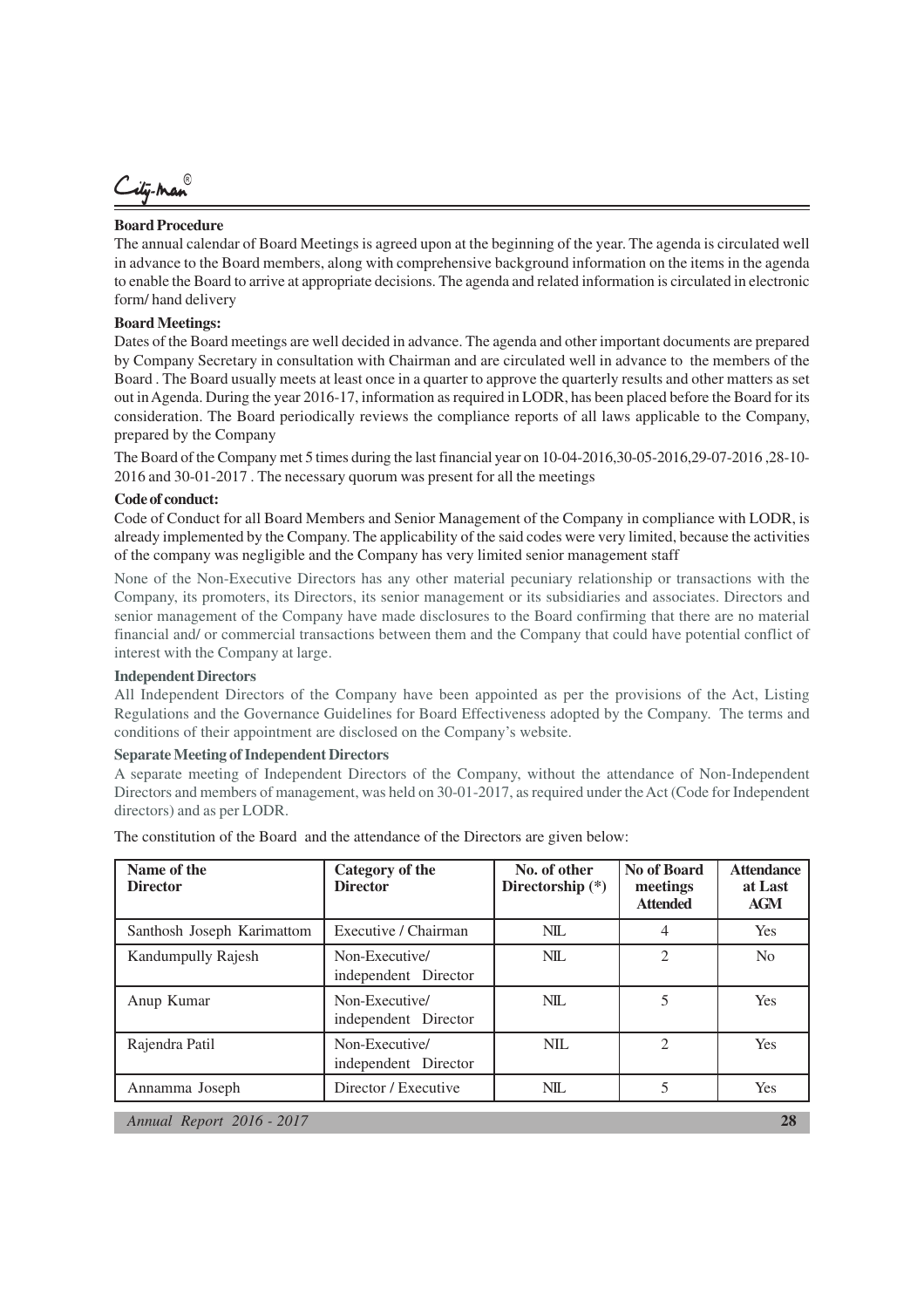- Excludes Directorship in Indian Private Limited Companies, Foreign Companies, Companies u/s 25 of the Companies act, 1956
- The Director(s) are neither Chairman/ Directors nor members of any other committee(s) other than Audit committee, stake holders committee of cityman as mentioned in this report . They are not in the management of any other Listed Public Companies.
- Leave of absence was given to Directors who were unable to attend the Board meetings, and asked for Leave of Absence
- Mr. Santhosh Joseph Karimattom and Mrs. Annamma Joseph are relatives
- Since the independent directors are not new to the company , and further since the operations of the company was on a very minimum scale no familiarisation programmes imparted to independent directors during the year.

## **Related party transactions**

No related party transactions took place during the year under review.

# **Vigil mechanism**

Company has framed and implemented vigil mechanism commensurate with the size and operations of the company. During the year, its scope was very minimal due to the very small scale of operations of the company.

# **Risk Mitigation Plan**

The Company has a risk mitigation plan, suitable to the activities of the Company. During the year under review there were no activities that required the assessment of risk.

## **Secretarial Standards**

The secretarial and operating practices of the Company are in line with the Secretarial Standards published by the Institute of Company Secretaries of India.

## **Accounting Treatment**

The Company follows Accounting Standards issued by The Institute of Chartered Accountants of India and there are no statutory audit qualifications in this regard.

# **Convertible Instruments**

The Company has not issued any convertible instruments.

# **2. AUDIT COMMITTEE**

The audit committee of the Company is constituted in line with the provisions of Act and LODR. The total strength of the Audit Committee consists of three directors. All the members including Chairman are nonexecutive, independent Directors

The terms of reference, among other matters, include the following:

- o Oversight of the Company's financial reporting process and the disclosure of its financial information to ensure that the financial statement is correct, sufficient and credible.
- o Recommendation for appointment, remuneration and terms of appointment of auditors of the Company.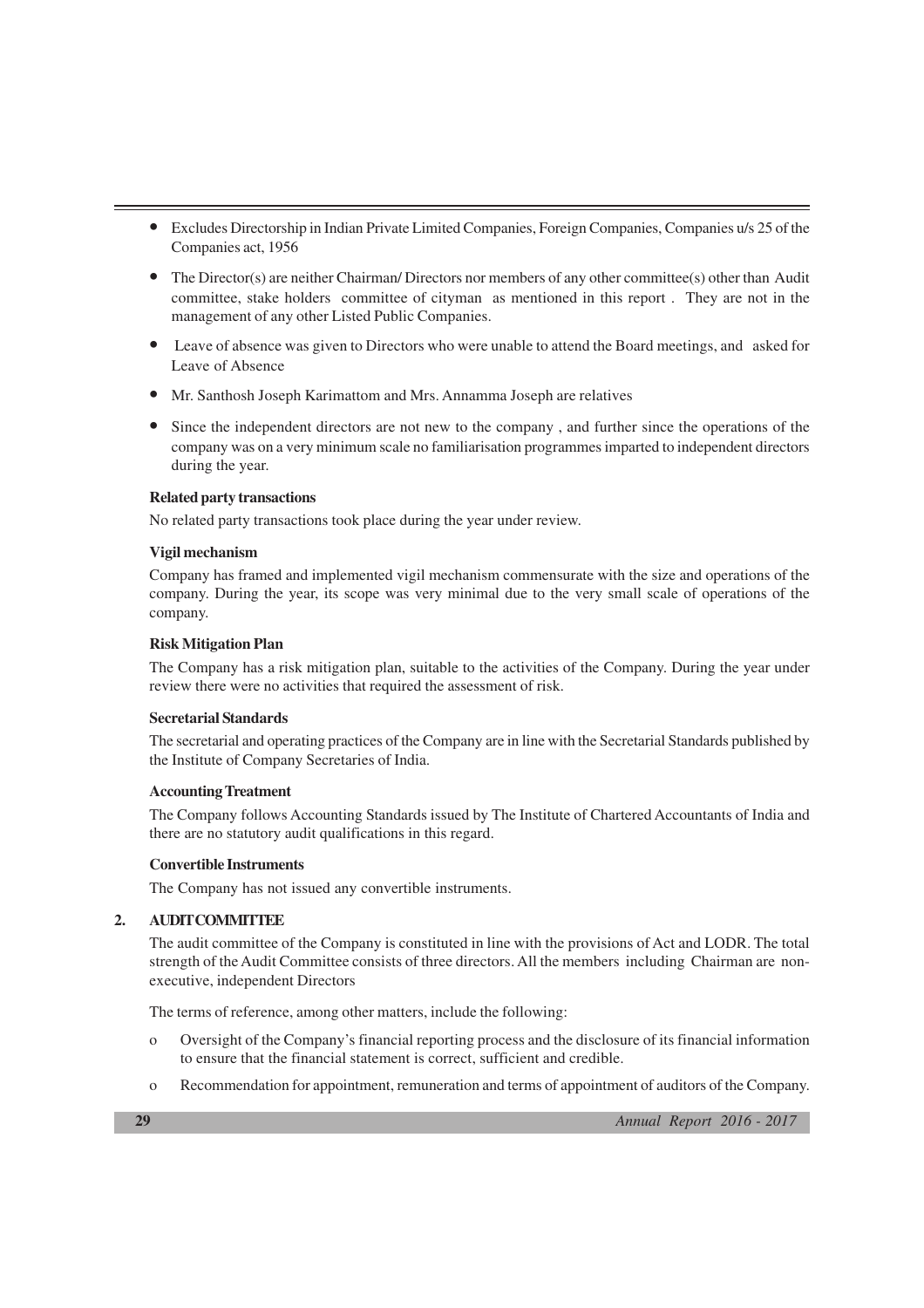.<br>ity-Man

- o Approval of payment to statutory auditors for any other services rendered by the Statutory Auditors.
- o Reviewing, with the management, the Annual Financial statements and Auditors' Report thereon before submission to the board for approval.

During the year under review, due to the low level of operations, the scope of work of the audit committee was limited to reviewing / analyzing the quarterly results and making necessary recommendations and suggestions wherever required , and discussion with statutory auditors before the audit commences, about the nature and scope of audit as well as post-audit discussion to ascertain any area of concern and Management discussion and analysis of financial condition and results of operations. Company Secretary acts as the Secretary of the Committee.

During the relevant financial year, five Audit Committee Meetings were held on 01-04-2016, 30-05-2016, 20- 07-2016, 20-10-2016 and 20-01-2017

| Name of the Member | <b>Category</b>        | <b>Attendance (No.)</b> |  |
|--------------------|------------------------|-------------------------|--|
| Anup Kumar         | Non-Executive Director | 05                      |  |
| Kandumpully Rajesh | Non-Executive Director | 01                      |  |
| Rajendra Patil     | Non-Executive Director | 05                      |  |

The constitution of the Committee and the attendance of each member of the Committee is given below;

#### **3. STAKEHOLDERS RELATIONSHIP COMMITTEE**

This committee consists of two independent Directors, and Company Secretary and CFO who have met on September 3, 2016 and March 11, 2017. D.E. Chandrasekaran,Company Secretary and in his absence T.N Sajeevan acts as the Compliance Officer for the said purpose, Both the directors were present at the meeting.

The broad terms of reference of the stakeholders' relationship committee are as under:

- a) Consider and resolve the grievances of security holders of the Company including redressal of investor complaints such as transfer or credit of securities, non-receipt of dividend / notice /annual reports, etc. and all other securities-holders related matters.
- b) Consider and approve issue of share certificates (including issue of renewed or duplicate share certificates), transfer and transmission of securities etc.

| Number of Shareholders' complaints received from 1-4-2016 to 31-3-2017<br>(These Complaints pertained mainly to non – receipt of Share Certificates<br>upon transfer, non receipt of Annual Report, etc.) | NIL.                 |               |
|-----------------------------------------------------------------------------------------------------------------------------------------------------------------------------------------------------------|----------------------|---------------|
| Number of complaints not solved to the satisfaction of the Shareholders                                                                                                                                   | NIL                  |               |
| No of shares transferred during the period from April 2016 to March                                                                                                                                       | <b>Transfer Nos.</b> | <b>Shares</b> |
| 2017                                                                                                                                                                                                      | 01                   | <b>200</b>    |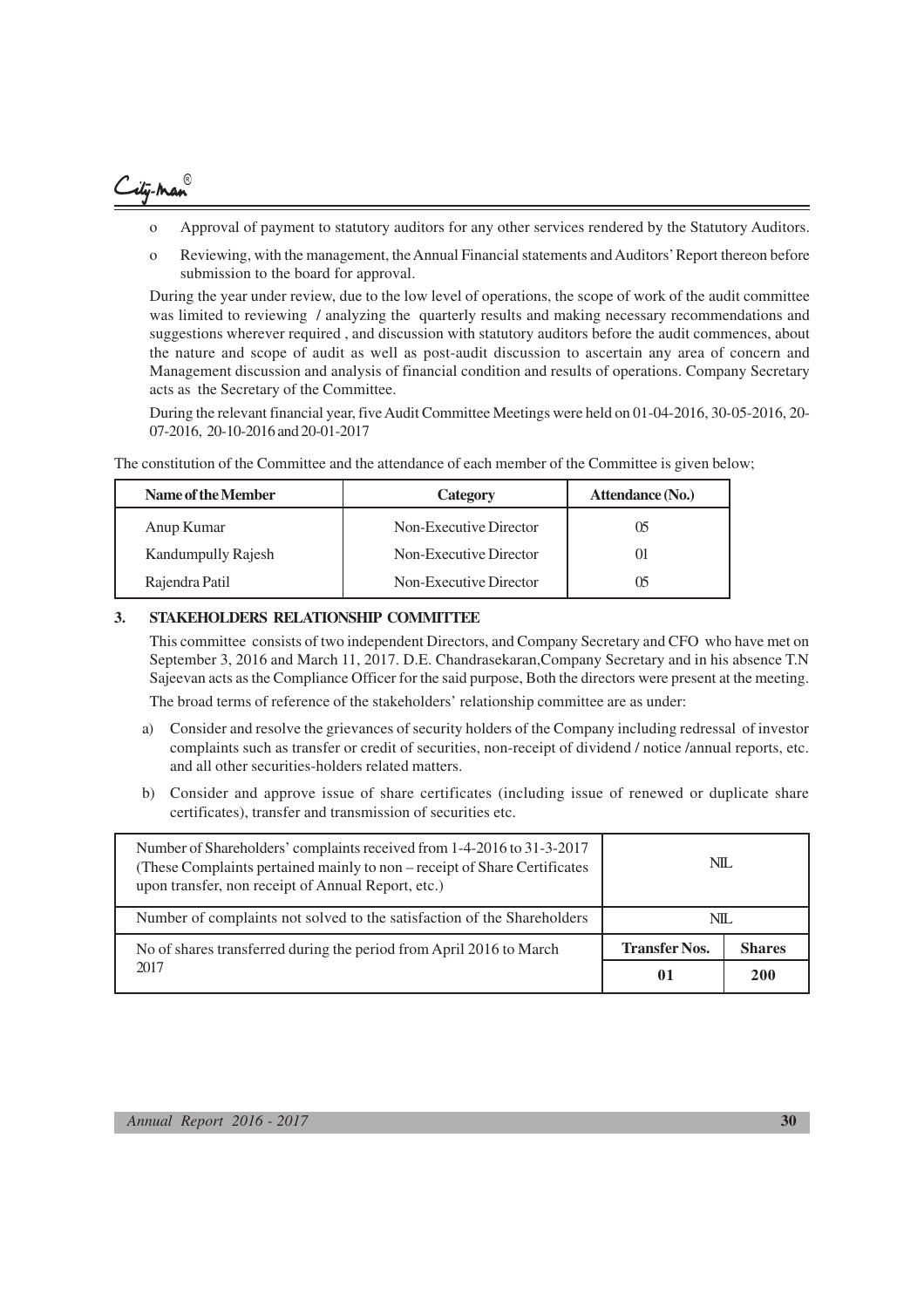The constitution of the Committee is as under:

| Name of the Member  | Category                    |
|---------------------|-----------------------------|
| Anup Kumar          | Chairman / Non-Ex. Director |
| Kandumpully Rajesh  | Non-Ex. Director            |
| D.E. Chandrasekaran | <b>Company Secretary</b>    |
| T. N. Sajeevan      |                             |

# **4. SHARE TRANSFER**

In line with the LODR, the Board of Directors the company have delegated the power of share transfer to Company Secretary/ CFO and to M/s Integrated Registry Management Services Private Limited who are our registrar and share transfer agents. CS/ CFO interact with the R&T Agents for all matters related to share transfer formalities at least once in a fortnight . Periodical Reports are submitted to Stakeholders Relationship Committee, for review and suggestions.

# **5. NOMINATION AND REMUNERATION COMMITTEE**

Even though Company has constituted such committee, due to low level of operations and scope of work, only one meeting( on 30-01-2017) took place of the said committee during the year under review, where all the members of the committee was present. The terms of reference and role of the committee as per Cl.19 of the LODR ,

The non-executive Directors are not paid any remuneration. In view of the very low level of operations, and taking into account the financial conditions of the Company , the Managing Director has waived his remuneration. The Remuneration of employees largely consists of basic remuneration, perquisites, allowances, and performance incentives. At present the Company has very limited employees. performance evaluation criteria for independent directors are the standard ones used in the industry.

The constitution of the Committee and the attendance of each member of the Committee is given below;

| Name of the Member                                 | Category                                                                   | <b>Attendance (No.)</b> |
|----------------------------------------------------|----------------------------------------------------------------------------|-------------------------|
| Anup Kumar<br>Kandumpully Rajesh<br>Rajendra Patil | Non-Executive Director<br>Non-Executive Director<br>Non-Executive Director | 01<br>01                |

## **6. OTHER DETAILS / INFORMATIONS**

The details of Annual General Meeting held in last 3 years are as under:

| Year<br><b>Ended</b> | Venue                                                                                                                                                                                            | <b>Date</b> | <b>Time</b> |
|----------------------|--------------------------------------------------------------------------------------------------------------------------------------------------------------------------------------------------|-------------|-------------|
| 31-03-2014           | Father Servanton Community Hall - 2<br>St. Francis Xavier's Cathedral Church Compound<br>St. John's church Road, Fr. Servanton Circle,<br>(Near Coles Park), Cleveland Town, Bangalore - 560 005 | 26-09-2014  | 10.00 AM    |
| 31-03-2015           | - Same as above -                                                                                                                                                                                | 30-09-2015  | 10.00 AM    |
| 31-03-2016           | - Same as above -                                                                                                                                                                                | 29-09-2016  | 10.00 AM    |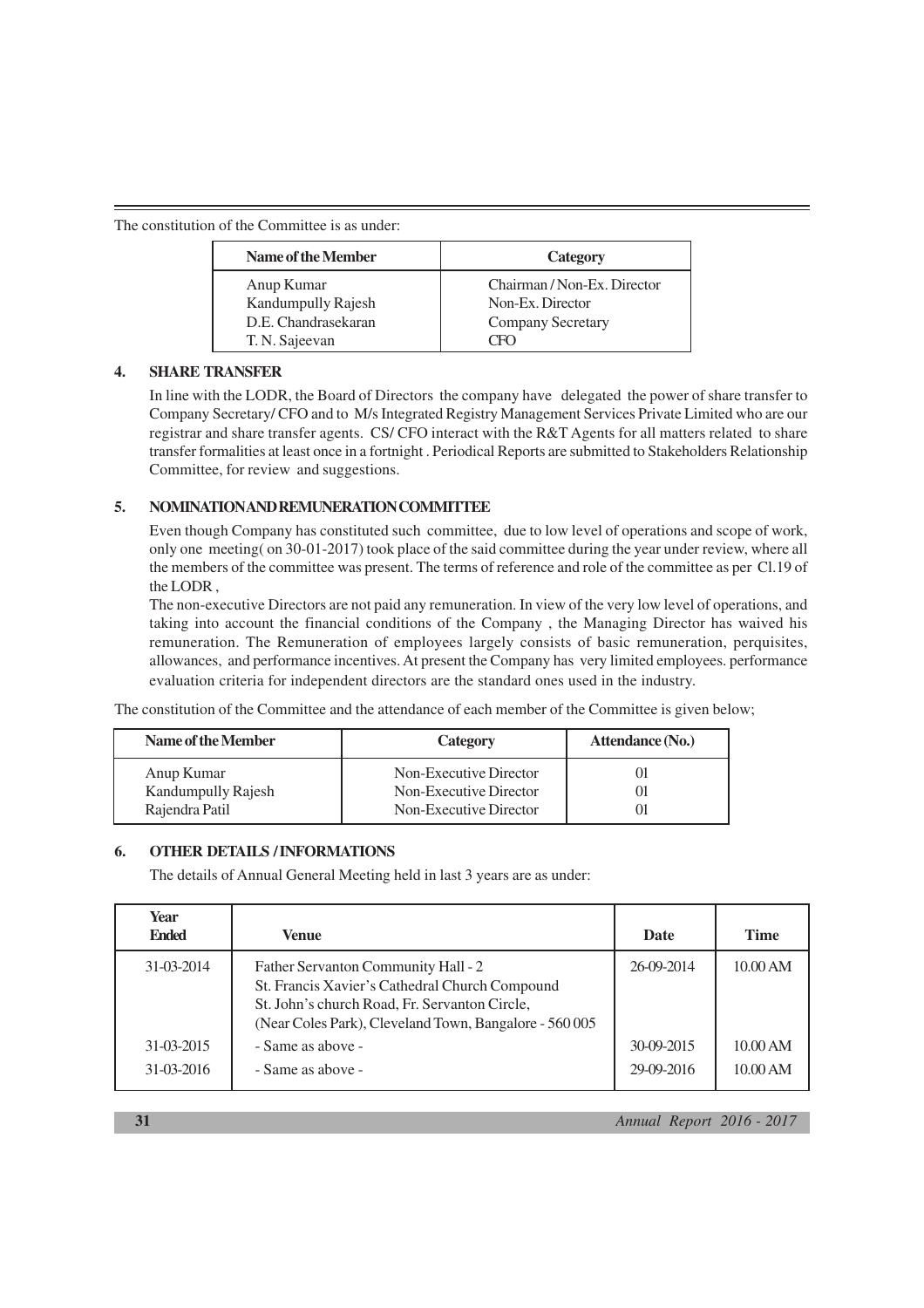# City-Man

Company has not conducted any postal ballot during the last 3 financial years , but has passed Special resolution as per details given below:

| Date of AGM | Purpose/item                                                  |
|-------------|---------------------------------------------------------------|
| 26-09-2014  | to borrow money up to Rs. 500,000,000 u/s Section $180(1)(c)$ |
| 26-09-2014  | To borrow from MD with an option to convert to equity         |

## **•** Means of communication:

The Company submits all the quarterly/half yearly/annual results of the company with the Stock Exchanges and press releases are made in English (Financial Express ) and in one Kannada news paper (Sanjay Vani) stipulated in the Listing Agreement. The Company's web site is periodically updated. Apart from this , we have not made any official news releases and there was no presentations to any institutional investors or to the analysts. We do not send half yearly financial reports to the share holders. The management Discussion and Analysis is a part of the Annual Report.

## <sup>l</sup> **Compliance of Insider Trading Norms:**

Company has adopted the code of internal procedures commensurate with the activities and thus complies with the insider trading norms.

## • **Top Ten Share Holders details**

| <b>SLNO</b>             | NAME OF THE SHARE HOLDER                             | <b>No. of Shares</b> | % of Total Shares of the Company |
|-------------------------|------------------------------------------------------|----------------------|----------------------------------|
| 1                       | <b>CONSENT OVERSEAS</b><br><b>INVESTMENTS PVTLTD</b> | 285000               | 2.44                             |
| $\overline{2}$          | <b>KVTHOMAS</b>                                      | 116500               | 1.00                             |
| 3                       | THOMAS VARGHESE.                                     | 90000                | 0.77                             |
| $\overline{\mathbf{4}}$ | NIDHI JOSE                                           | 56826                | 0.49                             |
| 5                       | <b>SHRIRAM SODHANI</b>                               | 50000                | 0.43                             |
| 6                       | <b>MRVTJOHN</b>                                      | 21300                | 0.18                             |
| 7                       | SANJAYKUMAR SARAWAGI                                 | 19660                | 0.17                             |
| 8.                      | <b>KRITIKUMAR PTANNA</b>                             | 18202                | 0.16                             |
| 9                       | AARYAM <sub>S</sub>                                  | 17000                | 0.15                             |
| 10                      | <b>PARAS SURI</b>                                    | 16200                | 0.14                             |
| 11                      | <b>SHRINIVAS P</b>                                   | 15900                | 0.14                             |
|                         |                                                      |                      |                                  |

- **Disclosures Of Events Or Information: Specified Securities as per Schedule** III: During the year 2016-17, there were no items to be reported
- **BUSINESS RESPONSIBILITY REPORT:** Regulation 34 (2) (f) of the SEBI (Listing Obligations and Disclosure Requirements) Regulations, 2015 is not applicable to the Company
- <sup>l</sup> **General shareholder's information**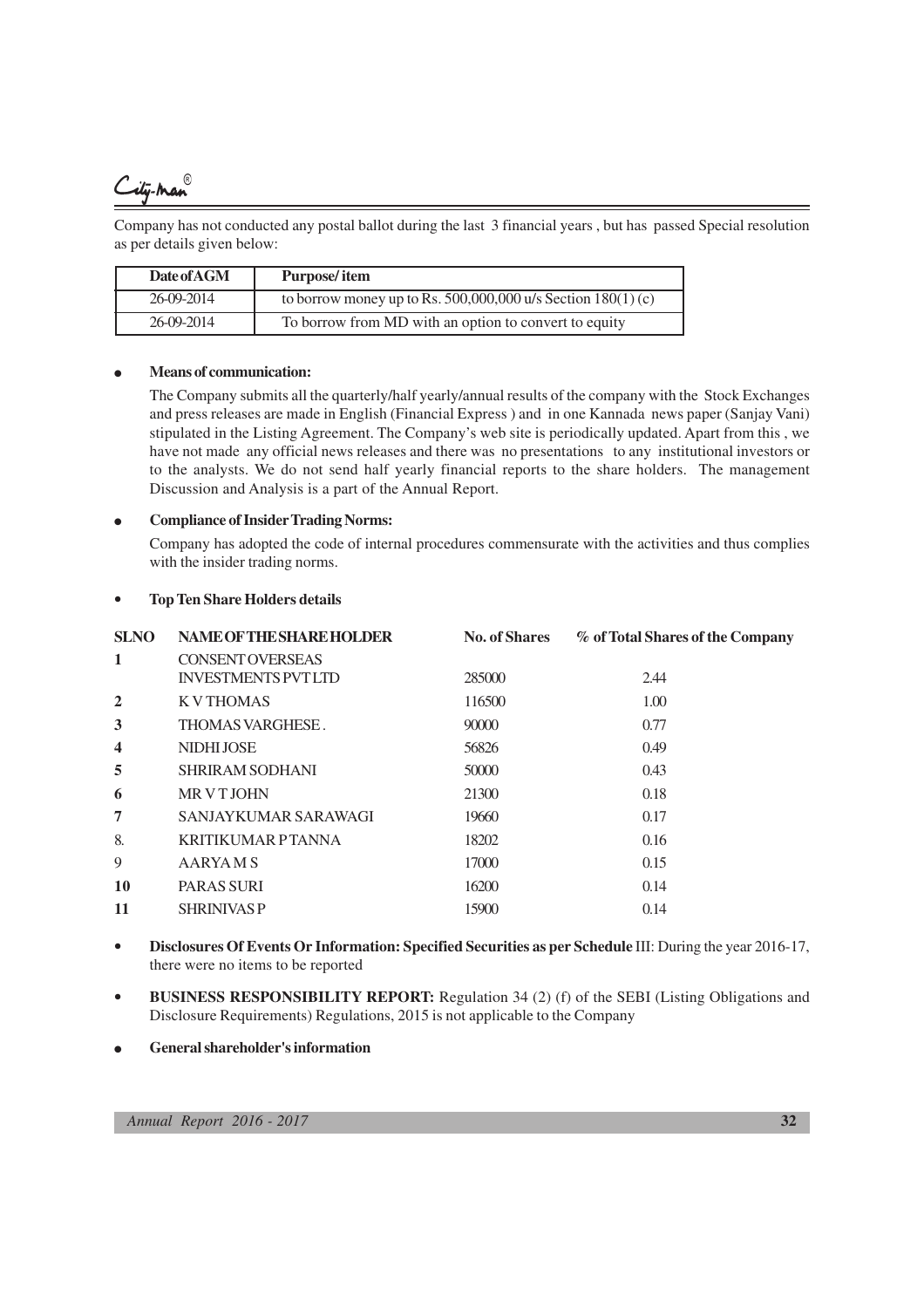| a) AGM Date and Venue                          |            |             |
|------------------------------------------------|------------|-------------|
| <b>Venue</b>                                   | Date       | <b>Time</b> |
| Father Servanton Community Hall-2              | 27-09-2017 | 10.00 AM    |
| St. Francis Xavier's Cathedral Church Compound |            |             |
| St. John's Church Road, Fr. Servanton Circle,  |            |             |
| (Near Coles Park), Cleveland Town,             |            |             |
| Bangalore - 560 005                            |            |             |
|                                                |            |             |

- b) Financial year ending 31st March 2017
- c) Book closure date 21-09-2017 to 27-09-2017 (both days inclusive)
- d) Listing on stock exchanges.

The shares are listed in BSE Limited.

All the dues regarding the Listing Fee have been paid during the year under review.

|  | e) Distribution shareholding as on 31-03-2017 |  |
|--|-----------------------------------------------|--|
|  |                                               |  |

| Category        | Number of<br><b>Shareholders</b> | $\%$<br>(percentage) | <b>Number of Shares</b><br><b>Held</b> | $\%$<br>(percentage) |
|-----------------|----------------------------------|----------------------|----------------------------------------|----------------------|
| Upto $500$      | 7,638                            | 90.76                | 1,382963                               | 11.82                |
| $501 - 1000$    | 482                              | 5.73                 | 381518                                 | 3.26                 |
| $1001 - 2000$   | 159                              | 1.89                 | 237286                                 | 2.03                 |
| $2001 - 3000$   | 48                               | 0.57                 | 121112                                 | 1.04                 |
| $3001 - 4000$   | 14                               | 0.17                 | 49540                                  | 0.42                 |
| $4001 - 5000$   | 26                               | 0.31                 | 121,100                                | 1.03                 |
| $5001 - 10000$  | 25                               | 0.30                 | 188228                                 | 1.61                 |
| 10001 and above | 24                               | 0.29                 | 9219353                                | 78.79                |
| <b>Total</b>    | 8,416                            | 100.00               | 11701100                               | 100.00               |

f) Share price movements:

| <b>Month</b> | <b>Open</b> | <b>High</b> | Low  | close | No. of<br><b>Shares</b> | No. of<br><b>Trades</b> | <b>Total</b><br><b>Turnover</b> | <b>Deliver-</b><br>able<br><b>Quantity</b> | % Deli.<br>Qty.to<br><b>Traded Qty</b> | *Spread    |         |
|--------------|-------------|-------------|------|-------|-------------------------|-------------------------|---------------------------------|--------------------------------------------|----------------------------------------|------------|---------|
|              |             |             |      |       |                         |                         |                                 |                                            |                                        | <b>H-L</b> | $C-O$   |
| Apr 16       | 2.47        | 2.59        | 2.41 | 2.41  | 220                     | 4                       | 543                             | 220                                        | 100.00                                 | 0.18       | $-0.06$ |
| May $16$     | 2.31        | 2.47        | 2.20 | 2.20  | 3804                    | 17                      | 9010                            | 3804                                       | 100.00                                 | 0.27       | $-0.11$ |
| Jun $16$     | 2.31        | 2.99        | 2.09 | 2.99  | 28074                   | 34                      | 61813                           | 28074                                      | 100.00                                 | 0.90       | 0.68    |
| Jul 16       | 3.00        | 4.06        | 3.00 | 4.06  | 10285                   | 58                      | 39939                           | 10285                                      | 100.00                                 | 1.06       | 1.06    |
| Aug 16       | 4.26        | 5.41        | 4.26 | 5.14  | 6188                    | 59                      | 33045                           | 6188                                       | 100.00                                 | 1.15       | 0.88    |
| Sep 16       | 5.00        | 5.41        | 5.00 | 5.12  | 855                     | 5                       | 4452                            | 855                                        | 100.00                                 | 0.41       | 0.12    |
| Oct 16       | 5.12        | 5.51        | 4.75 | 5.51  | 1678                    | 19                      | 8321                            | 1678                                       | 100.00                                 | 0.76       | 0.39    |
| Nov $16$     | 5.70        | 7.16        | 5.69 | 7.16  | 10485                   | 39                      | 65023                           | 10485                                      | 100.00                                 | 1.47       | 1.46    |
| Dec $16$     | 7.51        | 8.50        | 7.51 | 8.23  | 11347                   | 47                      | 92668                           | 11347                                      | 100.00                                 | 0.99       | 0.72    |
| Jan $17$     | 7.82        | 7.82        | 7.82 | 7.82  | 2                       |                         | 15                              | $\mathfrak{D}$                             | 100.00                                 | 0.00       | 0.00    |
| Feb 17       | 7.43        | 7.80        | 7.06 | 7.80  | 1,757                   | 18                      | 13107                           | 1757                                       | 100.00                                 | 0.74       | 0.37    |
| Mar $17$     | 7.80        | 8.00        | 7.80 | 8.00  | 3,000                   | 2                       | 23800                           | 3000                                       | 100.00                                 | 0.20       | 0.20    |
|              |             |             |      |       |                         |                         |                                 |                                            | . .                                    | -----      |         |

**33** *Annual Report 2016 - 2017*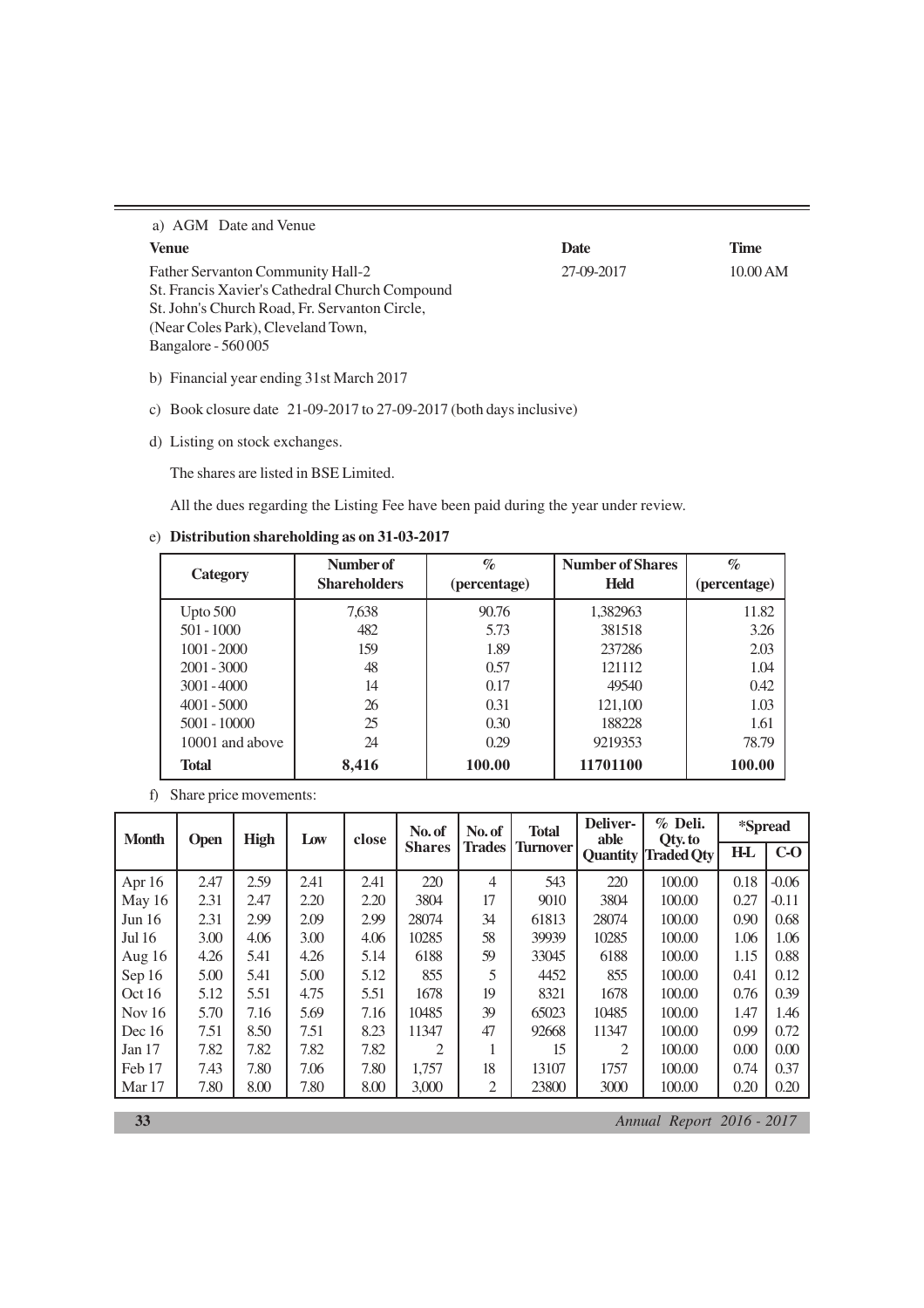City-Man

g) Share holding Pattern as on 31-03-2017.

| Category                      | No of      | $\%$      |
|-------------------------------|------------|-----------|
|                               | shares     | of Equity |
| Promoter Group                | 8,402,132  | 71.81     |
| Resident Body Corporate / CM  | 370,152    | 3.16      |
| Banks / FI / FII / MF / Trust | 2,001      | 0.02      |
| NRI/OCB/FFI                   | 444,808    | 3.80      |
| <b>Resident Individuals</b>   | 2,482,007  | 21.21     |
| <b>Total</b>                  | 11,701,100 | 100.00    |

Shares held by independent Directors

| Rajendra Patil     | $400(0.009\%)$ |
|--------------------|----------------|
| Kandumpully Rajesh | NIL            |
| Anup Kumar         | NIL            |

h) Additional information for directors retiring by rotation:

Mr. Santhosh Joseph Karimattom, He is the chief promoter director of the Company. He has been Managing Director of the Company till the financial year 2002-03. At Board meeting held on 31-03-2012, he was re- appointed as Managing Director Company for a period of one year. After the expiry of the said period , he was re appointed as Managing Director of the Company for a period of three years from 31<sup>st</sup> day of March 2013. His tenure was up to 30-03-2016. The Board has re appointed him for a further period of four years . Central Government has approved his appointment

Mrs. Annamma Jospeh: She was appointed as Additional Director w.e.f 31-03-2015. She belongs to the promoter group and is executive director . She has an experience spanning for more than 50 years . She has successfully promoted many units and was instrumental in setting up of Cityman Limited and was a director of the company till the year 1999. This is her second tenure in the company. She retires by rotation and being eligible offers herself for re appointment.

Both of them are not directors of any public company. Annamma Joseph is the mother of Santhosh Joseph Karimattom , Managing Director of the Company

- i) Insider Trading: The Company has adopted measures for prevention of Insider Trading. The same prohibits purchase/sale of shares of the Company by Insiders while in possession of unpublished price sensitive information.
- j) The ISIN for the dematerialized share of the company is INE 117CO1010
- k) Share transfer system:

Both Demat and physical form. Integrated Registry Management Services Private Limited having registered office at No.30, Ramana Residency, 4<sup>th</sup> Cross, Sampige Road, Malleswaram, Bangalore -560003 is the Company's R&TAgents. Company receives periodical reports from them and necessary delegations have been made for proper execution of all the related work.

- l) The Company has not proposed / declared any dividend during the year.
- m) There were no related party transactions during the year
- n) The Company does not have any subsidiaries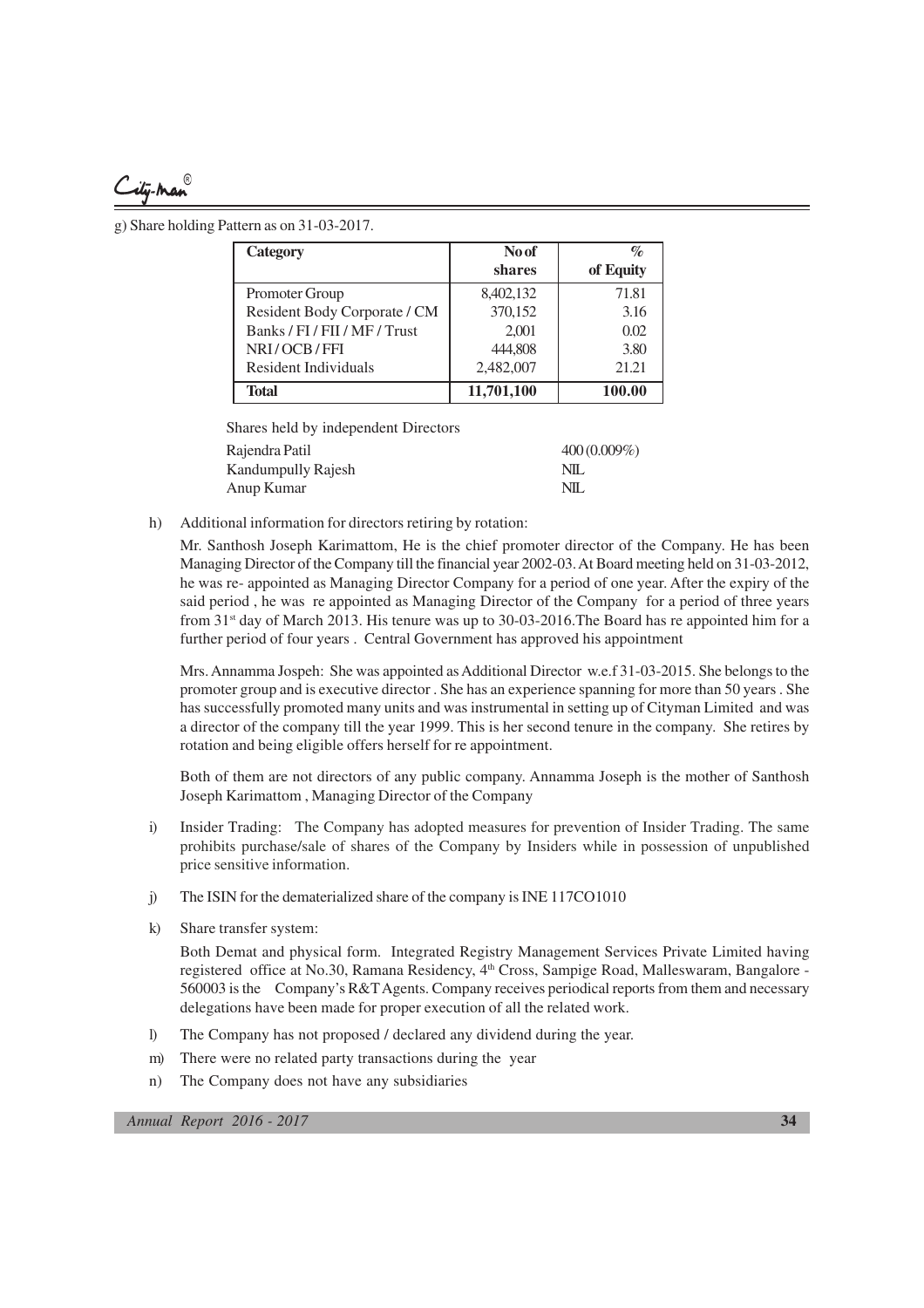- o) The Company has not made anypublic issues, rights issues, preferential issues etc. during the year .
- p) Financial Calendar: April to March

For the current financial year, following is the calendar (tentative and subject to change)

Financial reporting for:2016-2018

- a. 1st Quarter - 29-07-2017,
- $\mathbf{b}$ . 2<sup>nd</sup> Quarter - 31-10-2017
- $c.$ 3rd Quarter - 31-01-2018
- d. Financial year closing : 31-03-2018
- e. 4<sup>th</sup> Quarter - 25-04-2018
- q) Plant Location : Not Applicable
- r) Address for correspondence

### **Registered Office**:

2 nd Floor , NO.153(Old No.43/35), 2 nd Cross, Promanade Road, Frazer Town Bangalore-560 005 E-mail id of the Company : info@cityman.co.in, cityman97@rediffmail.com

- Website: www.cityman.co.in
- Email id of the compliance officer: chandrasekaran@cityman.co.in
- Telephone No : 080-25540183
- Fax : 080-25540193

### **Share TransferAgents:**

Integrated Registry Management Services Private Limited No.30, Ramana Residency, 4 th Cross, Sampige Road, Malleswaram, Bangalore -560003

- s) Stock Code/ name 521210/ Cityman
- t) Dematerialization of shares & liquidity as on 31-03-2017

| Sl.No. | <b>Particulars</b>       | No.of share holders No. of shares |          | %      |  |
|--------|--------------------------|-----------------------------------|----------|--------|--|
|        | <b>Physical Shares</b>   | 6863                              | 2446800  | 20.91  |  |
|        | <b>Electronic Shares</b> | 1553                              |          | 79.09  |  |
|        | Total                    | 8416                              | 11701100 | 100.00 |  |

- u) Outstanding GDRs/ADRs/Warrants or any Convertible instruments, Conversion date and likely impact on equity NIL.
- v) SEBI guidelines on Corporate Governance : The Company has fully complied the said guidelines.
- w) Conversion date and likely impact on Equity Shares: No such warrants/ instruments have so far been issued by the Company.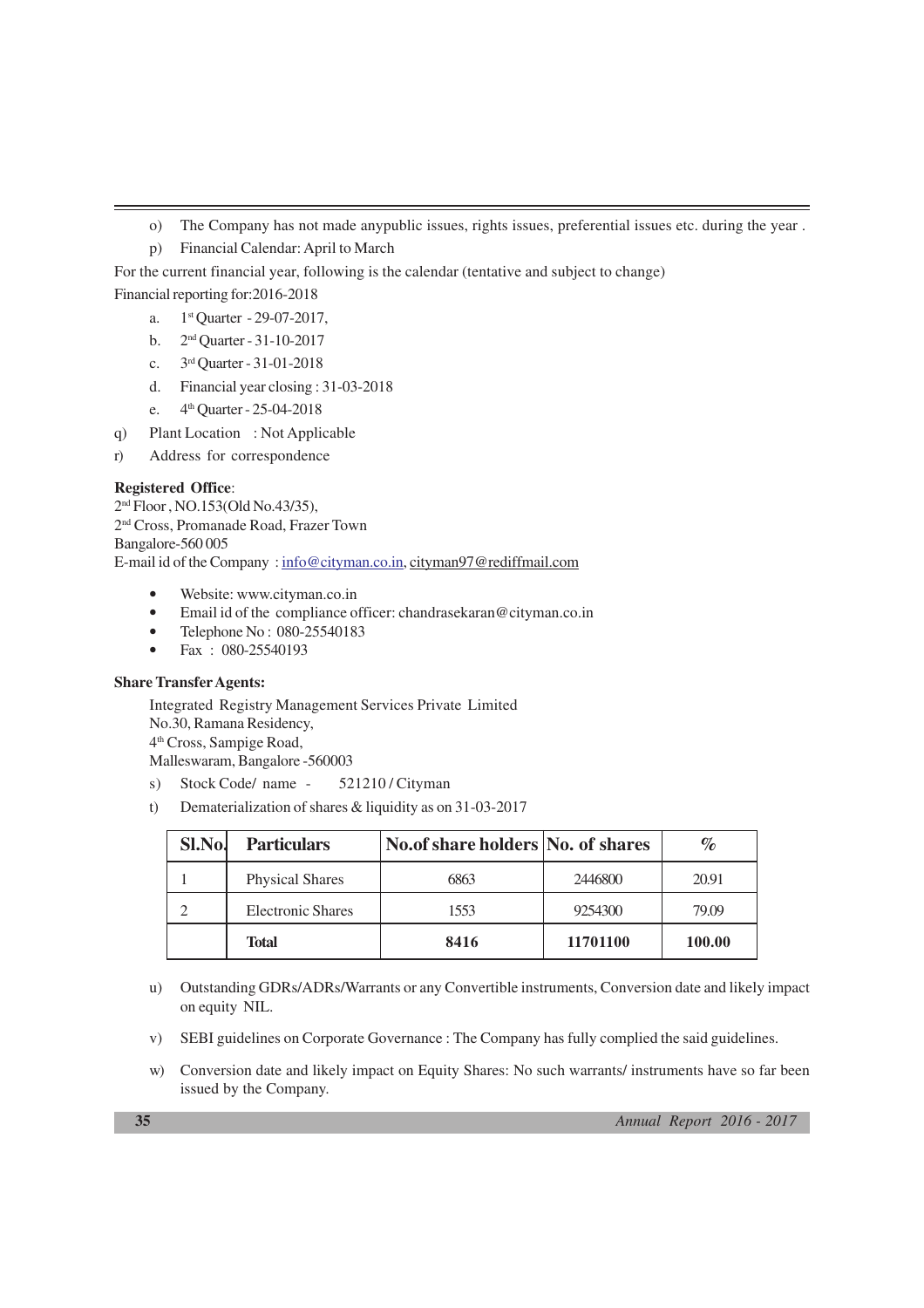# ity-Man<sup>®</sup>

- x) There were no penalty or strictures imposed by Stock Exchange or SEBI or any statutory authority on any matter on the listed entity by stock exchange(s) or the board or any statutory autority, on any matter related to capital markets, during the last three years.
- y) Performance in comparison to broad-based indices such as BSE Sensex, CRISIL index etc. Performance report –in comparison – is not given because of the following:
	- a) The volume of shares traded were negligible.
	- b) There was no ratings including CRISIL rating during the year under review.
- z) The Company has implemented Whistle Blower policy: No personal had been denied access to the audit committee.
- aa) disclosure of commodity price risks and commodity hedging activities are not applicable
- bb) There are no shares in the demat suspense account or unclaimed suspense account

#### **REPORT ON NON MANDATORY ITEMS**

- cc) The Board : At present Chairman and Managing Director belongs to category of executive directors .
- dd) Share holders rights: The Company is yet to start the practice of sending six monthly report to the share holders
- ee) Audit Qualification : The audit report of the company does not contain any qualifications
- ff) Separate posts of Chairman and CEO: At present Company does not have a separate CEO

#### **DECLARATION**

It is hereby declared that the members of board of directors and senior management personnel have affirmed compliance with the code of conduct of board of directors and senior management.

Bangalore May 30, 2017

> Santhosh Joseph Karimatttom Managing Director / CEO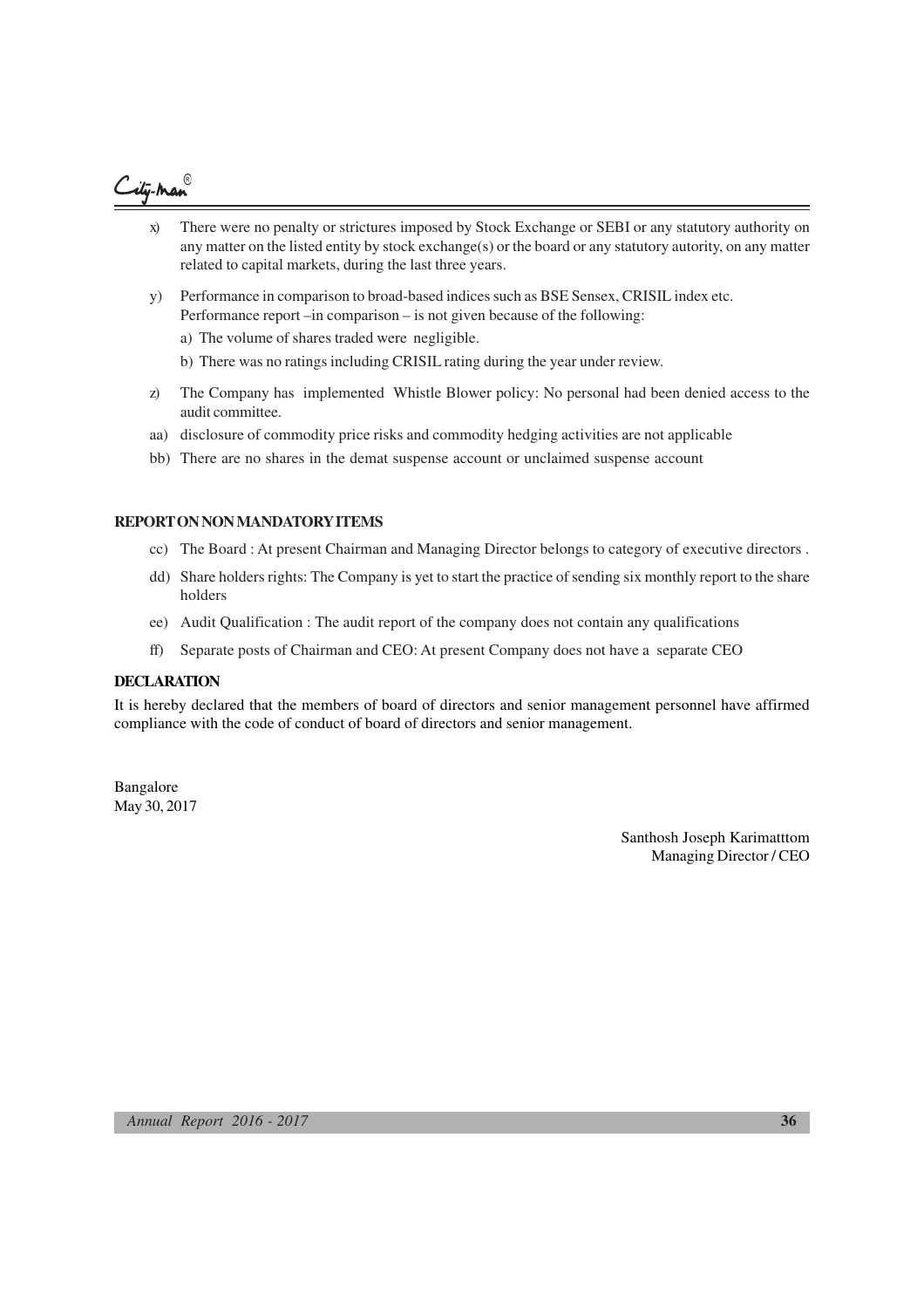### **TO THE BOARD OF DIRECTORS OF CITYMAN LIMITED Certification by Chief Executive Officer and Chief Financial Officer of the Company**

The Managing Director/CEO and CFO have given a certificate to the Board as contemplated in Schedule –V of the Securities and Exchange Board of India (Listing Obligation and Disclosure Requirements)Regulation,2015 as below:

To The Board of Directors Cityman Limited

We, Santhosh Joseph Karimattom, Managing Director / CEO and T N Sajeevan, CFO of Cityman Limited, to the best of our knowledge and information, and on behalf of the Company certify that :

a. We have reviewed financial statements and cash flow statement for the year ended March 31,2017 and that to the best of our knowledge and belief:

(i) these statements do not contain any materially untrue statement or omit any material fact or contain statements that might be misleading;

(ii) these statements together present a true and fair view of the Company's affairs and are in compliance with existing accounting standards, applicable laws and regulations.

- b. there are , to the best of our knowledge and belief, no transaction entered into by the Company during the year which are fraudulent, illegal or violative of the company's code of conduct.
- c. We accept responsibility for establishing and maintaining internal controls for financial reporting and we have evaluated the effectiveness on internal control systems of the company pertaining to financial reporting and we have disclosed to the auditor and the audit committee, deficiencies in the design or operation of such internal controls, if any, of which we aware and steps we have taken or propose to take to rectify these deficiencies
- d. During the year under reference-

i) there were no significant changes in the internal control over financial reporting;

ii) no significant changes in accounting policies were made; and

iii) no instance of significant fraud and the involvement therein, if any, of the management or an employee having a significant role in the company's internal control systems over financial reporting, has come to our notice.

#### For CITYMAN LIMITED

Santhosh Joseph Karimattom T N Sajeevan Managing Director /CEO Chief Financial Officer

Place : Bangalore Date :30.05.2017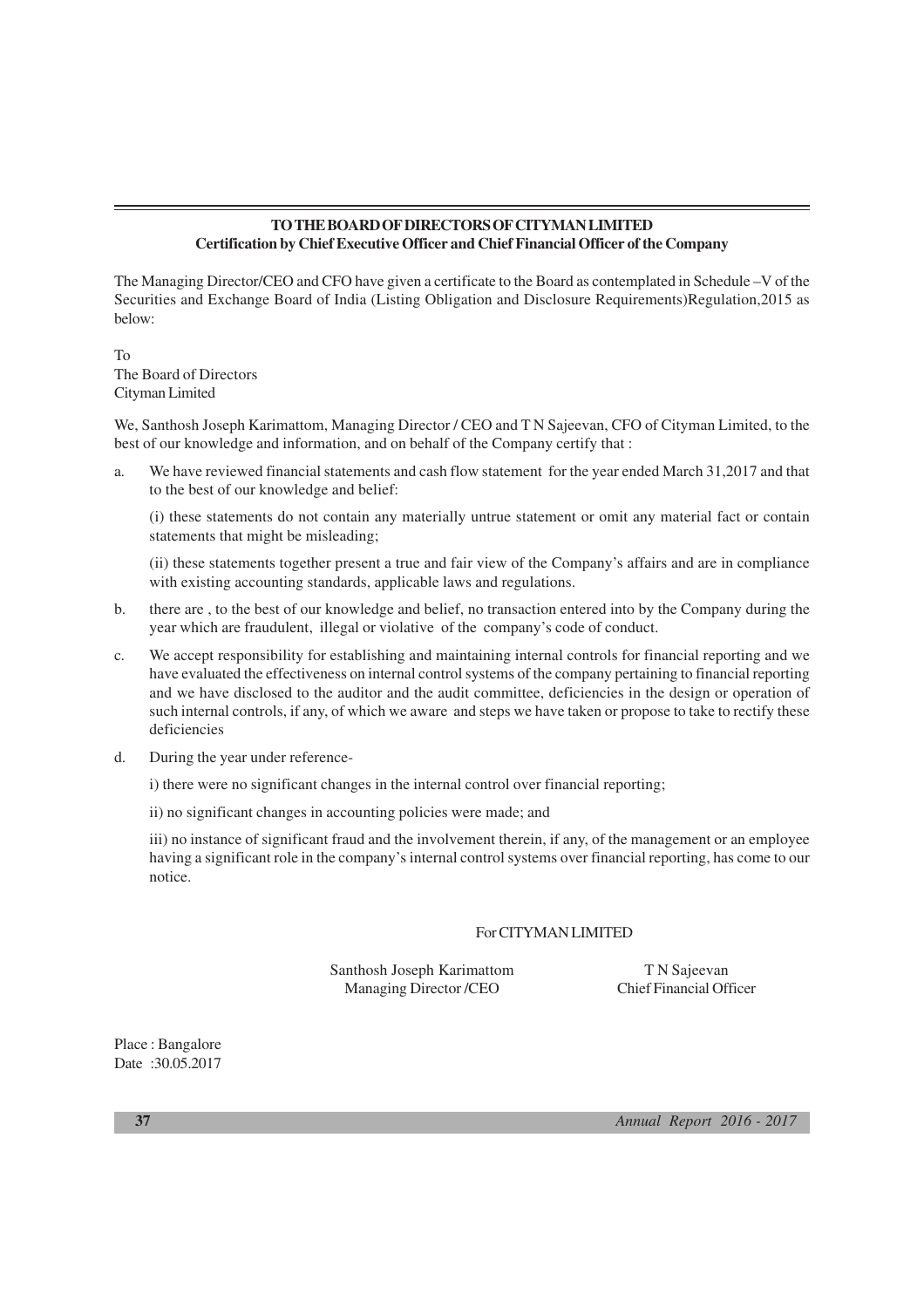.<br>Ay-Man

# **INDEPENDENT AUDITORS' CERTIFICATE ON CORPORATE GOVERNANANCE**

To, The Members City man Limited

We have examined the compliance of the conditions of Corporate Governance by Cityman Limited for the year ended 31<sup>st</sup> March,2017 as stipulated in Regulations 17,18,19,20,22, 23, 25,26,27 and clauses (b) to (i) of sub regulation (2) of regulation 46 and para C, D and E of Schedule V of the securities and Exchange Board of India (Listing obligations and Disclosure requirements) Regulations,2015 (collectively referred to as SEBI listing Regulations, 2015).

The Compliance of the conditions of Corporate Governance is the responsibility of the Company's management. We carried out our examination in accordance with the Guidance Note on certification of Corporate Governance issued by the Institute of Chartered Accountants of India and was limited to procedures and implementation thereof, adopted by the Company for ensuring the Compliance of the conditions of Corporate Governance .It is neither an audit nor an expression of opinion on the financial statements of the Company.

In our opinion and to the best of our information and according to the explanations given to us, we certify that the Company has complied with all the mandatory conditions of Corporate Governance as stipulated in the SEBI Listing Regulations, 2015.

We further state that such compliance is neither an assurance as to the future viability of the Company nor the efficiency or effectiveness with which the management has conducted the affairs of the Company

> For CHANDY & ZACHERIA Chartered Accountants FRN: 000664S

THANKACHAN ZACHERIAS LLB, FCA, CISA, DISA. Camp: Bengaluru Partner Date: May 26, 2017 M. No. 023421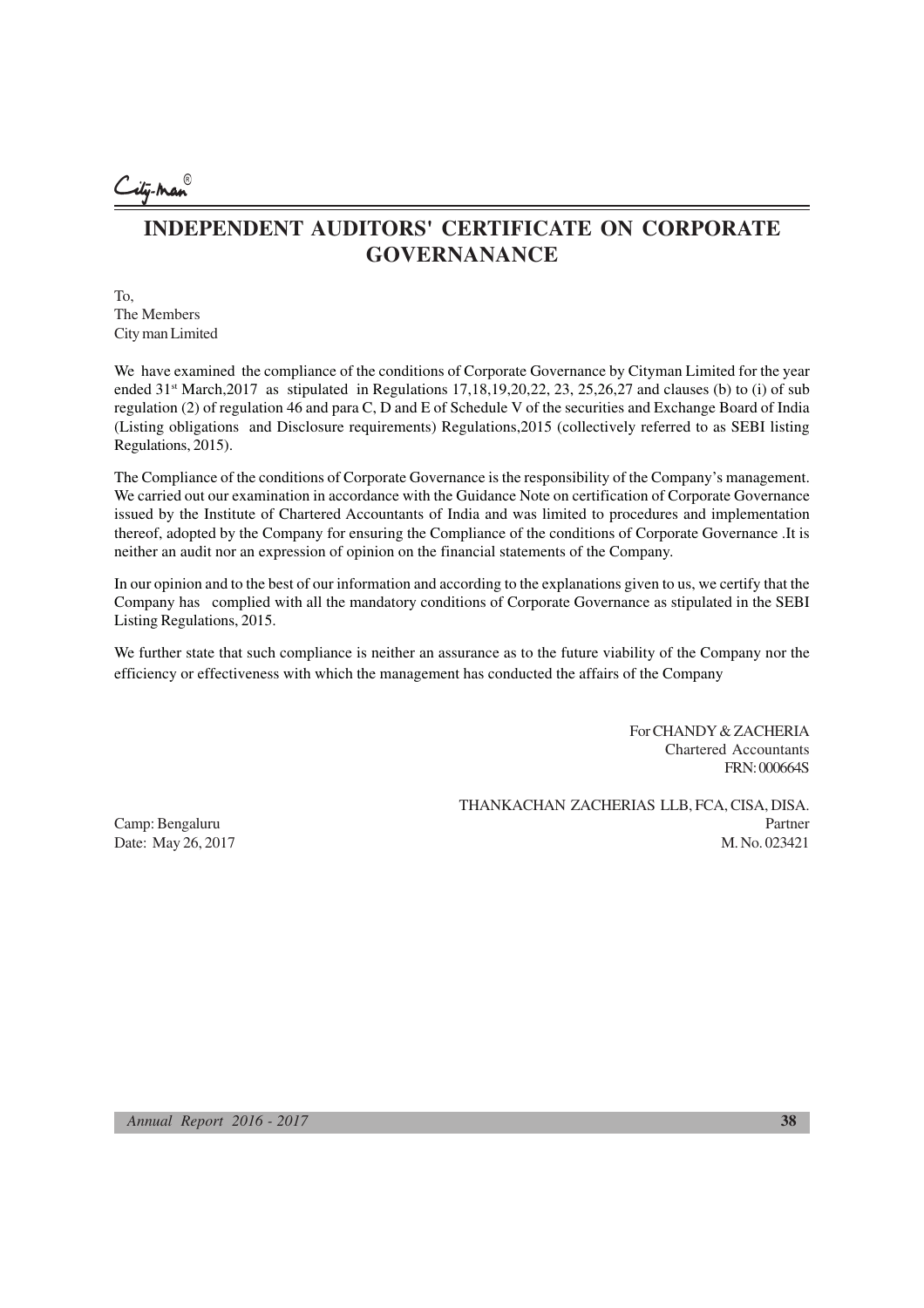# **INDEPENDENT AUDITORS' REPORT**

### **TO THE MEMBERS OF CITYMAN LIMITED**

#### **Report on the Indian Accounting Standards (Ind AS) Financial Statements**

1. We have audited the accompanying Financial Statements of Cityman Limited ("the company"), which comprise the Balance Sheet as at March 31, 2017, the Statement of Profit and Loss (including Other Comprehensive Income), the Cash Flow statement and the Statement of Changes in Equity for the year then ended and a summary of the significant accounting policies and other explanatory information.

#### **Management's Responsibility for the Ind AS Financial Statements**.

2. The Company's Board of Directors is responsible for the matters stated in Section 134 (5) of the Companies Act, 2013("the Act") with respect to the preparation of these Ind AS financial statements to give a true and fair view of the financial position, financial performance (including other comprehensive income), cash flows and changes in equity of the Company in accordance with the Accounting Principles generally accepted in India, including the Indian Accounting Standards specified in the Companies (Indian Accounting Standards) Rules,2015(as amended) under Section 133 of the Act. This responsibility also includes maintenance of adequate accounting records in accordance with the provisions of the Act for safeguarding of the assets of the Company and for preventing and detecting frauds and other irregularities; selection and application of appropriate accounting policies; making judgments and estimates that are reasonable and prudent; and design, implementation and maintenance of adequate internal financial controls, that were operating effectively for ensuring the accuracy and completeness of the accounting records, relevant to the preparation and presentation of the Ind AS financial statements that give a true and fair view and are free from material misstatement, whether due to fraud or error.

#### **Auditor's Responsibility**

- 3. Our responsibility is to express an opinion on these Ind AS financial statements based on our audit.
- 4. We have taken into account the provisions of the Act and the Rules made thereunder including the accounting and auditing standards and matters which are required to be included in the audit report under the provisions of the Act and the Rules made thereunder.
- 5. We conducted our audit of the Ind AS financial statements in accordance with the Standards on Auditing specified under Section 143(10) of the Act and other applicable authoritative pronouncements issued by the Institute of Chartered Accountants of India. Those Standards and pronouncements require that we comply with ethical requirements and plan and perform the audit to obtain reasonable assurance about whether the Ind AS financial statements are free from material misstatement.
- 6. An audit involves performing procedures to obtain audit evidence about the amounts and the disclosures in the Ind AS financial statements. The procedures selected depend on the auditor's judgment, including the assessment of the risks of material misstatement of the Ind AS financial statements, whether due to fraud or error. In making those risk assessments, the auditor considers internal financial control relevant to the Company's preparation of the Ind AS financial statements that give a true and fair view, in order to design audit procedures that are appropriate in the circumstances. An audit also includes evaluating the appropriateness of the accounting policies used and the reasonableness of the accounting estimates made by the Company's Directors, as well as evaluating the overall presentation of the Ind AS financial statements.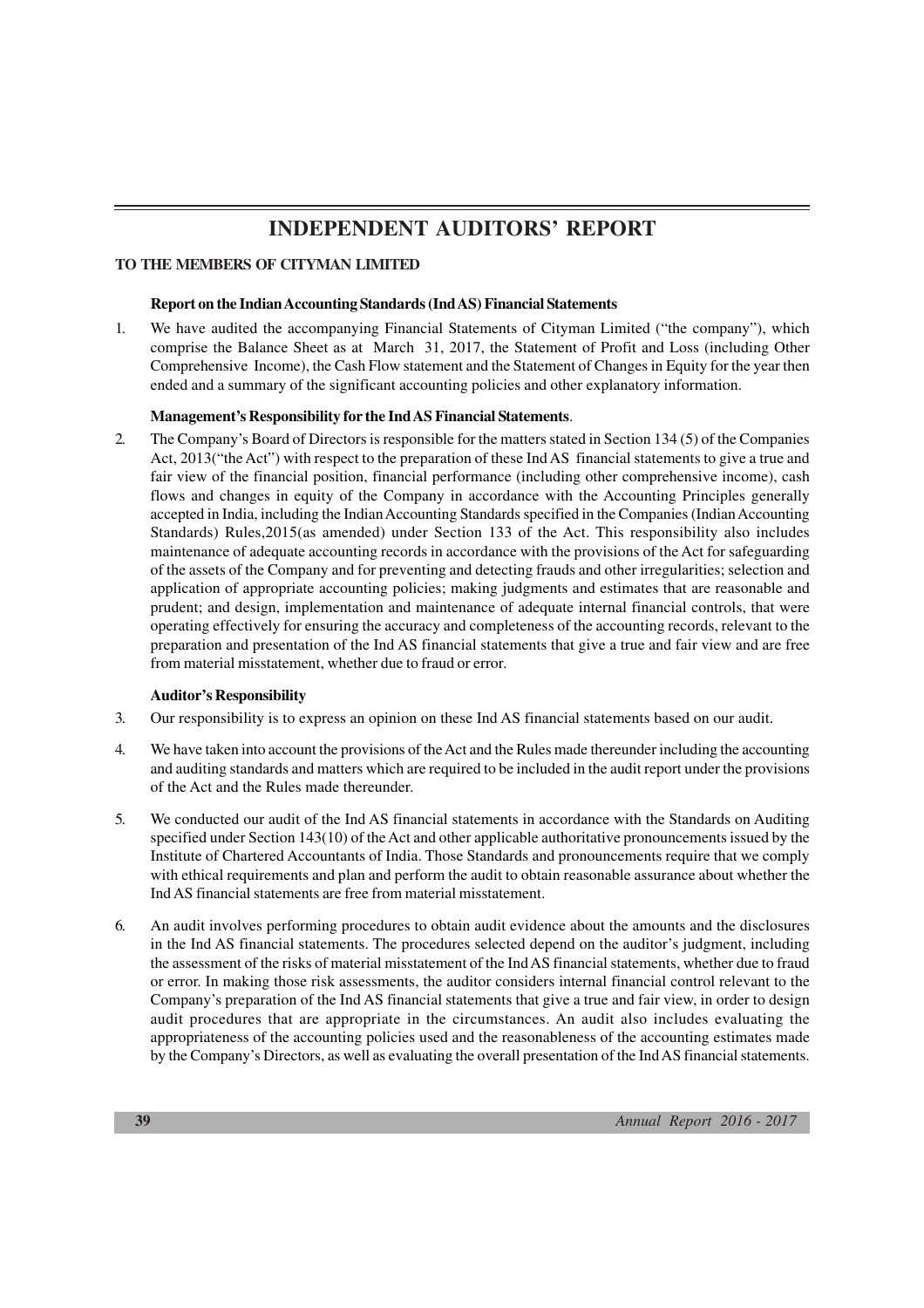City-Man®

7. We believe that the audit evidence we have obtained is sufficient and appropriate to provide a basis for our audit opinion on the Ind AS financial statements.

#### **Opinion**

8. In our opinion and to the best of our information and according to the explanations given to us, the aforesaid Ind AS financial statements give the information required by the Act in the manner so required and give a true and fair view in conformity with the accounting principles generally accepted in India, of the state of affairs of the Company as at March 31, 2017, and its loss(including other comprehensive income), its cash flows and the changes in equity for the year ended on that date.

#### **Other Matter**

9. The financial information of the Company for the year ended March 31, 2016 and the transition date opening balance sheet as at April 1, 2015 included in these Ind AS financial statements, are based on the previously issued statutory financial statements for the years ended March 31, 2016 and March 31, 2015 prepared in accordance with the Companies (Accounting Standards) Rules, 2006 (as amended) which were audited by us, on which we expressed an unmodified opinion dated May 20,2016 and May 22, 2015 respectively. The adjustments to those financial statements for the differences in accounting principles adopted by the Company on transition to the Ind AS have been audited by us.

Our opinion is not qualified in respect of these matters.

#### **Report on Other Legal and Regulatory Requirements**

- 10. As required by the Companies (Auditor's Report) Order,2016, issued by the Central Government of India in terms of subsection (11) of section 143 of the Act("the order"), and on the basis of such checks of the books and records of the Company as we considered appropriate and according to the information and explanations given to us, we give in the Annexure B a statement on the matters specified in paragraph 3 and 4 of the Order.
- 11. As required by Section 143 (3) of the Act, we report that:
	- a. We have sought and obtained all the information and explanations which to the best of our knowledge and belief were necessary for the purposes of our audit.
	- b. In our opinion, proper books of account as required by law have been kept by the Company so far as it appears from our examination of those books.
	- c. The Balance sheet, the Statement of Profit and Loss (including other comprehensive income), the Cash Flow Statement and the Statement of Changes in Equity dealt with by this Report are in agreement with the books of account.
	- d. In our opinion, the aforesaid Ind As financial statements comply with the Indian Accounting Standards specified under Section 133 of the Act.
	- e. On the basis of the written representations received from the directors as on March, 31,2017 taken on record by the Board of Directors, none of the directors is disqualified as on March 31,2017 from being appointed as a director in terms of Section 164 (2) of the Act.
	- f. With respect to the adequacy of the internal financial controls over financial reporting of the Company and the operating effectiveness of such controls, refer to our separate Report in Annexure A.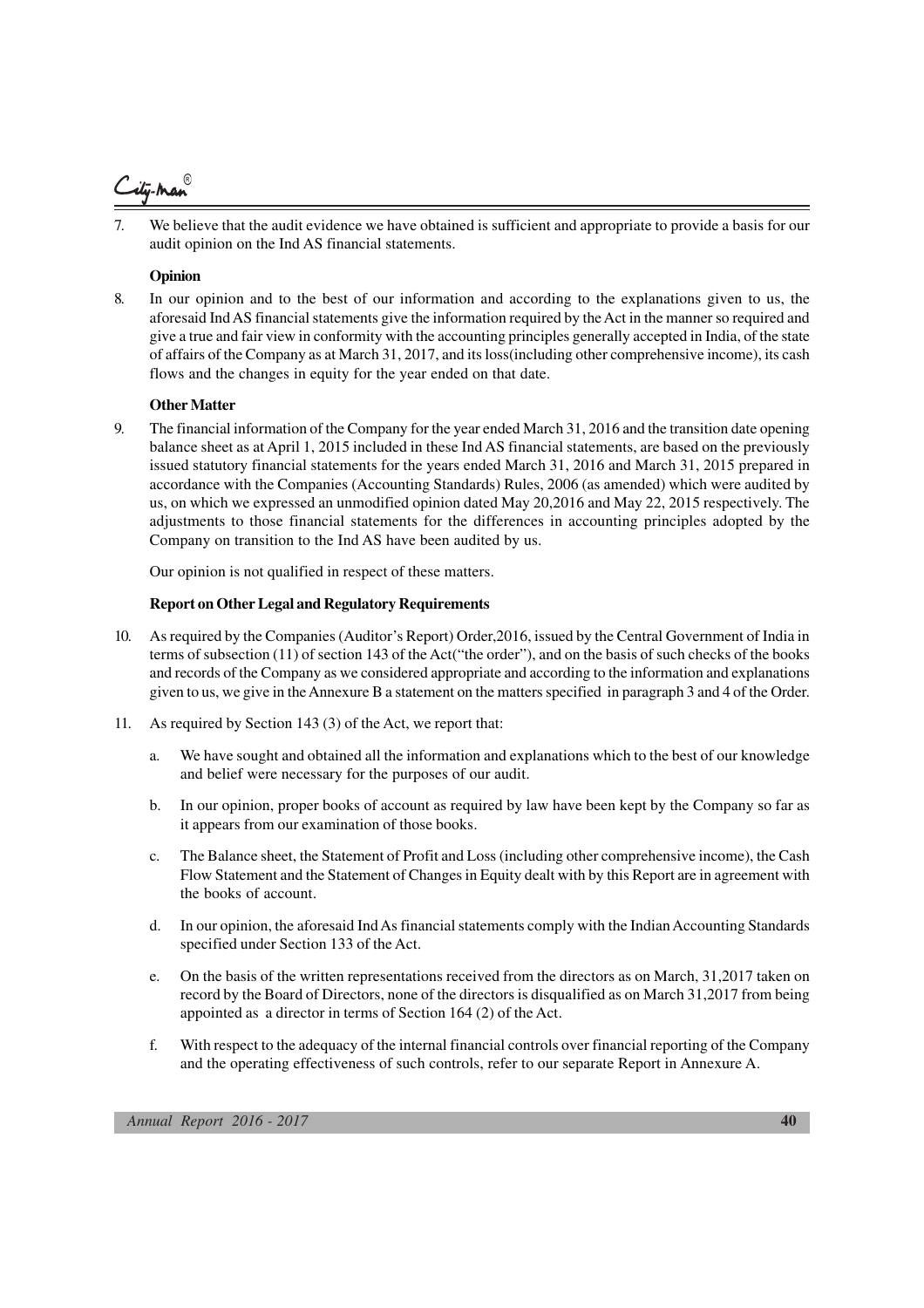- g. With respect to the other matters to be included in the Auditor's Report in accordance with Rule 11 of the Companies (Audit and Auditors) Rules,2014, in our opinion and to the best of our knowledge and belief and according to the information and explanations given to us:
	- i. There is no pending litigation as at March,31 2017 by or against the company, having impact on its financial position in it's Ind AS financial statements.
	- ii. The company did not have any long term contracts as at March 31, 2017 and hence there were no material foreseeable losses. The company did not have any derivative contracts as at March 31, 2017.
	- iii. There were no amounts which were required to be transferred to the Investor Education and Protection Fund by the Company during the year ended March 31, 2017:
	- iv. The Company has provided requisite disclosures in the Financial Statement as to holdings as well as dealings in Specified Bank Notes during the period from November 8,2016 to December 30, 2016. Based on audit procedures and relying on the management representation, we report that the disclosures are in accordance with books of account maintained by the Company and as produced to us by the management –Refer Note……

For Chandy and Zacheria Chartered Accountants Firm's Registration No. 000664S

Thankachan Zacherias LLB FCA CISA DISA Place: Bengaluru Partner Partner Partner Partner Date: May 26, 2017 Membership No.023421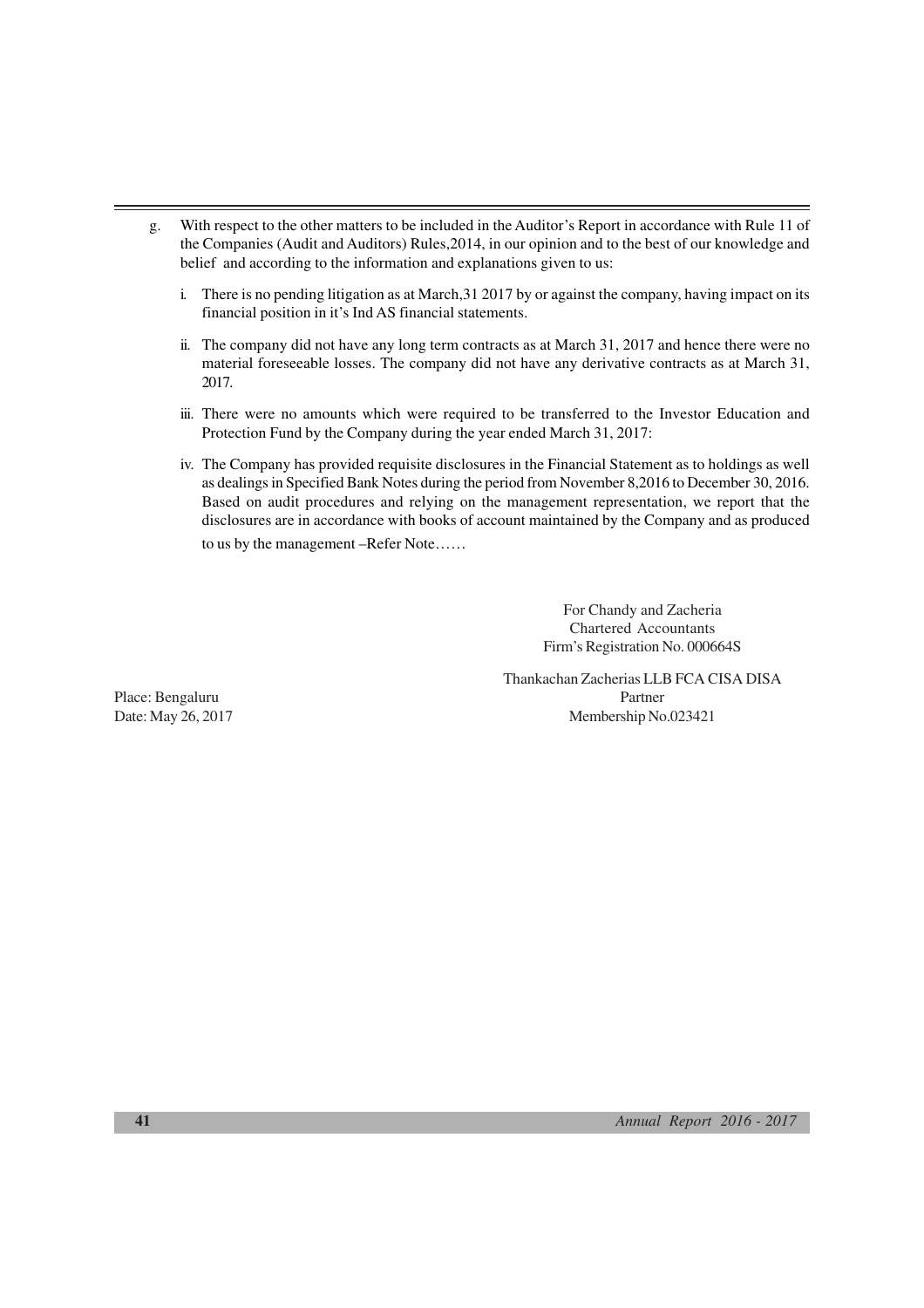## **ANNEXURE "A" TO THE INDEPENDENT AUDITOR'S REPORT**

**(Referred to in paragraph 1(f) under 'Report on Other Legal and Regulatory Requirements' section of our report of even date)**

#### **Report on the Internal Financial Controls Over Financial Reporting under Clause (i) of Sub-section 3 of Section 143 of the Companies Act, 2013 ("the Act")**

We have audited the internal financial controls over financial reporting of CITYMAN LIMITED ("the Company") as at March 31, 2017 in conjunction with our audit of the financial statements of the Company as at and for the year ended on that date.

#### **Management's Responsibility for Internal Financial Controls**

The Company's management is responsible for establishing and maintaining internal financial controls based on the internal control over financial reporting criteria established by the Company considering the essential components of internal control stated in the Guidance Note on Audit of Internal Financial Controls Over Financial Reporting (the "Guidance Note") issued by the Institute of Chartered Accountants of India. These responsibilities include the design, implementation and maintenance of adequate internal financial controls that were operating effectively for ensuring the orderly and efficient conduct of its business, including adherence to company's policies, the safeguarding of its assets, the prevention and detection of frauds and errors, the accuracy and completeness of the accounting records, and the timely preparation of reliable financial information, as required under the Act.

#### **Auditor's Responsibility**

Our responsibility is to express an opinion on the Company's internal financial controls over financial reporting based on our audit. We conducted our audit in accordance with the Guidance Note issued by the Institute of Chartered Accountants of India and the Standards on auditing prescribed under Section 143(10) of the Act, to the extent applicable to an audit of internal financial controls. Those Standards and the Guidance Note require that we comply with ethical requirements and plan and perform the audit to obtain reasonable assurance about whether adequate internal financial controls over financial reporting was established and maintained and if such controls operated effectively in all material respects.

Our audit involves performing procedures to obtain audit evidence about the adequacy of the internal financial controls system over financial reporting and their operating effectiveness. Our audit of internal financial controls over financial reporting included obtaining an understanding of internal financial controls over financial reporting, assessing the risk that a material weakness exists, and testing and evaluating the design and operating effectiveness of internal control based on the assessed risk. The procedures selected depend on the auditor's judgement, including the assessment of the risks of material misstatement of the financial statements, whether due to fraud or error.

We believe that the audit evidence we have obtained is sufficient and appropriate to provide a basis for our audit opinion on the Company's internal financial controls system over financial reporting.

#### **Meaning of Internal Financial Controls Over Financial Reporting**

A company's internal financial control over financial reporting is a process designed to provide reasonable assurance regarding the reliability of financial reporting and the preparation of financial statements for external purposes in accordance with generally accepted accounting principles. A company's internal financial control over financial reporting includes those policies and procedures that (1) pertain to the maintenance of records that, in reasonable detail, accurately and fairly reflect the transactions and dispositions of the assets of the company;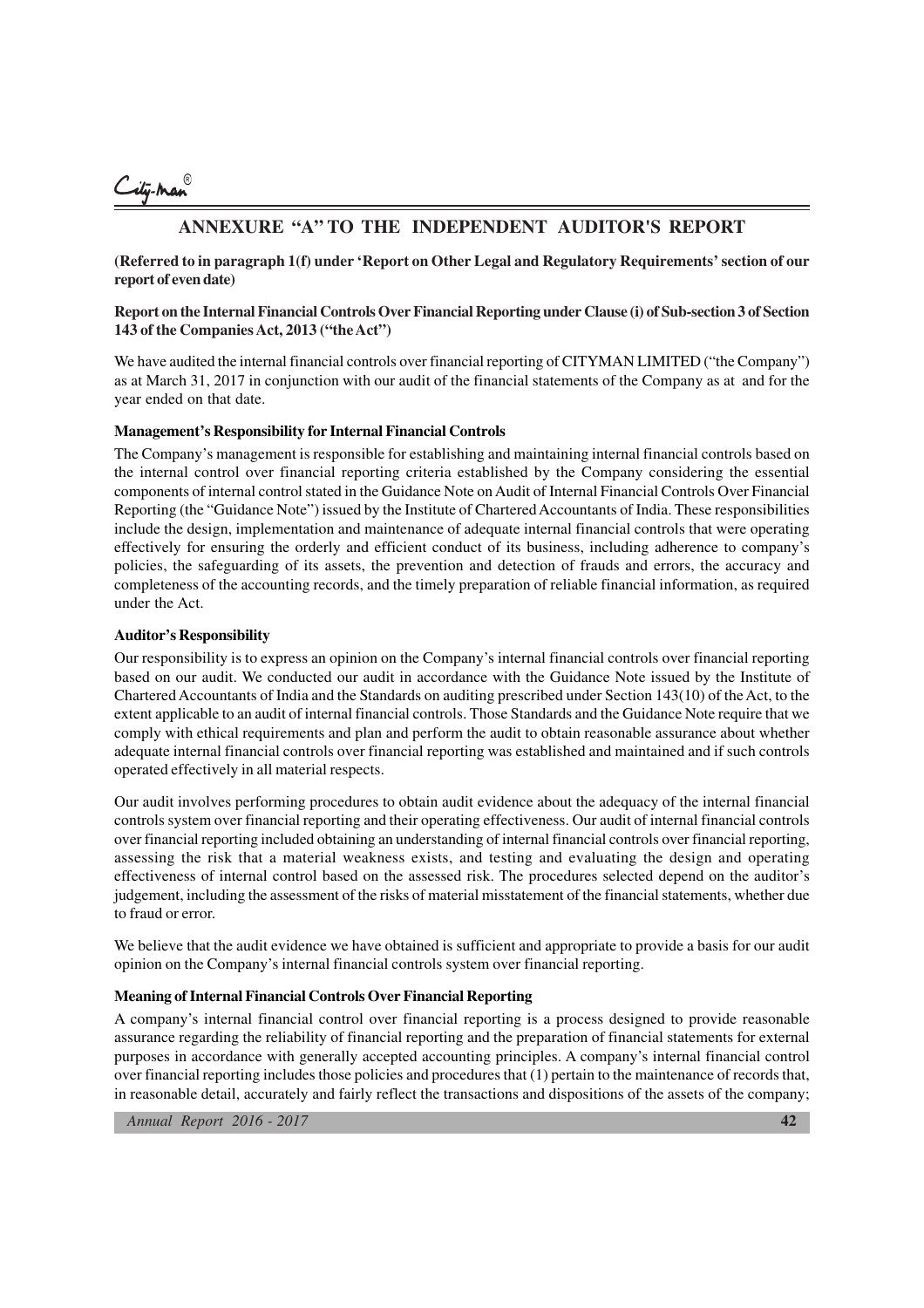(2) provide reasonable assurance that transactions are recorded as necessary to permit preparation of financial statements in accordance with generally accepted accounting principles, and that receipts and expenditures of the company are being made only in accordance with authorisations of management and directors of the company; and (3) provide reasonable assurance regarding prevention or timely detection of unauthorised acquisition, use, or disposition of the company's assets that could have a material effect on the financial statements.

#### **Inherent Limitations of Internal Financial Controls Over Financial Reporting**

Because of the inherent limitations of internal financial controls over financial reporting, including the possibility of collusion or improper management, override of controls, material misstatements due to error or fraud may occur and not be detected. Also, projections of any evaluation of the internal financial controls over financial reporting to future periods are subject to the risk that the internal financial control over financial reporting may become inadequate because of changes in conditions, or that the degree of compliance with the policies or procedures may deteriorate.

#### **Opinion**

In our opinion, to the best of our information and according to the explanations given to us, the Company has, in all material respects, an adequate internal financial controls system over financial reporting and such internal financial controls over financial reporting were operating effectively as at March 31, 2017, based on the internal control over financial reporting criteria established by the Company, considering the essential components of internal control stated in the Guidance Note issued by the Institute of Chartered Accountants of India.

> For CHANDY & ZACHERIA Chartered Accountants FRN.NO. 000664S

Thankachan Zacherias, LLB, FCA, CISA, DISA Camp: Bangalore Partner Date: May 26, 2017 M. No. 023421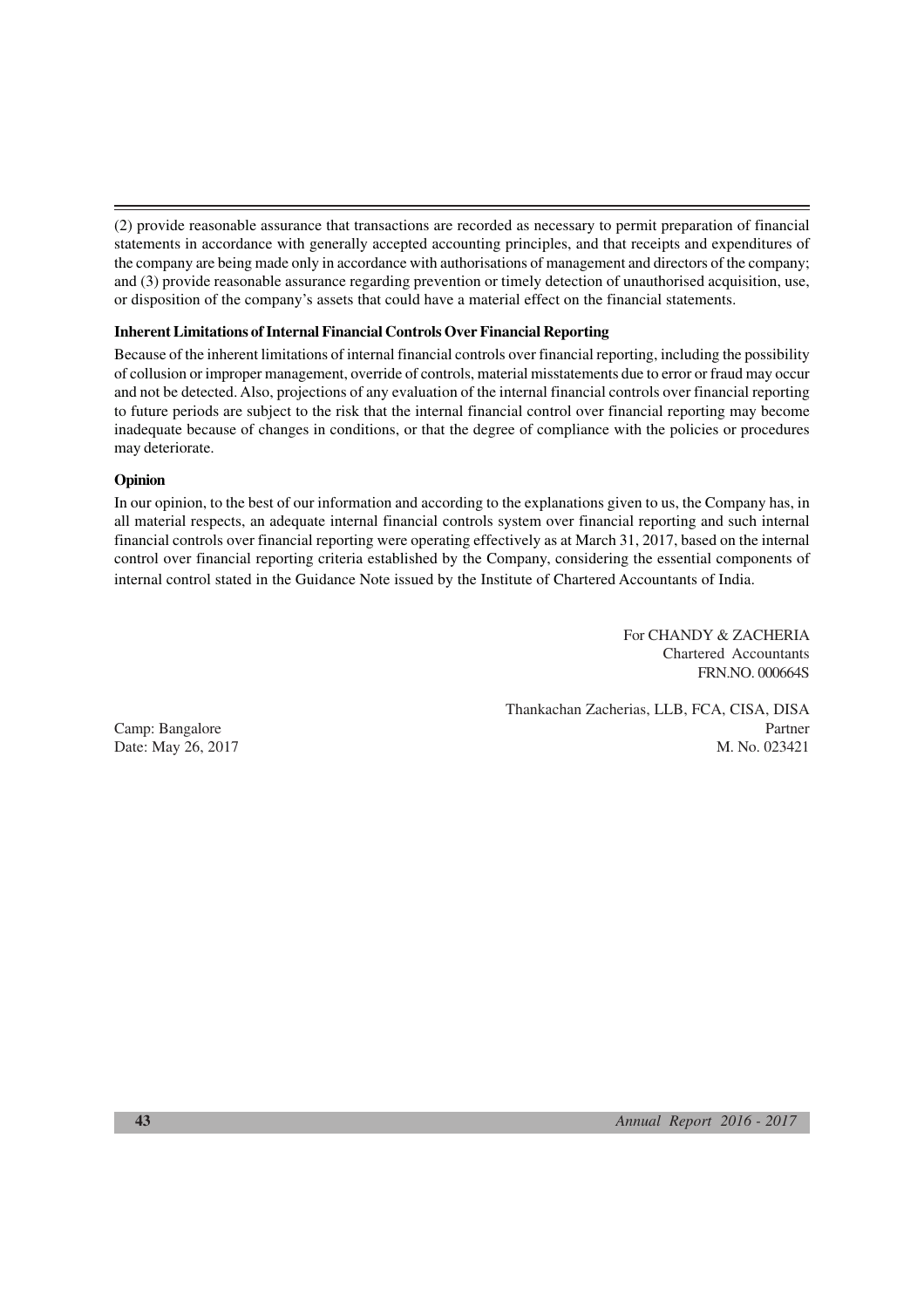# <u>City-Man $^\circ$ </u>

# **ANNEXURE "B"TO THE INDEPENDENTAUDITOR'S REPORT**

#### **(Referred to in paragraph 2 of our report of even date on the financial statements of CITYMAN LIMITED, for the year ended March 31, 2017.)**

In terms of Companies ( Auditor's Report) Order 2016 (the order) issued by the Government of India, in terms of Sub Section (11) of Section 143 of Companies Act,2013, we further report, on the matters specified in the said order, to the extent applicable to the Company, We report that :

- (i). (a). The Company has maintained proper records showing full particulars, including quantitative details and situation of fixed assets.
	- (b). The company has a regular programme of physical verification of its fixed assets by which fixed assets are verified in a phased manner over a period of three years. In accordance with this programme, certain fixed assets were verified during the year and no material discrepancies were noticed on such verification. In our opinion, this periodicity of physical verification is reasonable having regard to the size of the Company and the nature of its assets.
	- (c ). According to the information and explanations given to us and on the basis of our examination of the records of the Company, the title deeds of immovable properties are held in the name of the Company.
- (ii). (a). We are informed that physical verification of inventory was conducted at reasonable intervals by the management during the year.
	- (b). The discrepancies noticed on verification between the physical stock and records were not material having regard to the size of the company and operations of business of the company.
- (iii). We are informed that the company has not granted any loans, secured or unsecured to companies, firms limited liability partnerships or other parties listed in the register maintained under section 189 of the Companies Act,2013except those mentioned in (b)below and trade advances in the course of regular trade as per commercial expediency and the terms and conditions of which are in our opinion, not prima facie prejudicial to the interest of the company.
	- (a). In our opinion, the rate of interest and other terms and conditions on which the loans had been granted to the bodies corporate listed in the register maintained under Section 189 of the Act were not, prima facie, prejudicial to the interest of the Company.
	- (b). In the case of the loans granted to the bodies corporate listed in the register maintained under Section 189 of the Act, the borrowers have been regular in the payment of the principal and interest as stipulated. The company has given Rs.12/- lakhs as interest free refundable deposit to a partnership firm in which the Managing Director and another Director are partners for using the brand name owned by them for a period of 99 years in addition to royalty payment of 1 % of the turnover of the company under the brand name to the above firm for using its brand name. The above payment has been approved by the shareholders of the Company. This refundable deposit of Rs.12lakhs for a period of 99 years from 1992 is properly split as non-current and current assets in the reported Ind AS financial statements as per the Indian Accounting Standards specified in the Companies (Indian Accounting Standards) Rules,2015 ( as amended) under section 133 of the Act.
	- (c). There are no overdue amounts in respect of the loan granted to a body corporate listed in the register maintained under section 189 of the Act.
- (iv). In our opinion and according to the information and explanations give to us, the company has complied with the provisions of Section 185 and 186 of the Act, with respect to the loans investments guarantee and securities made.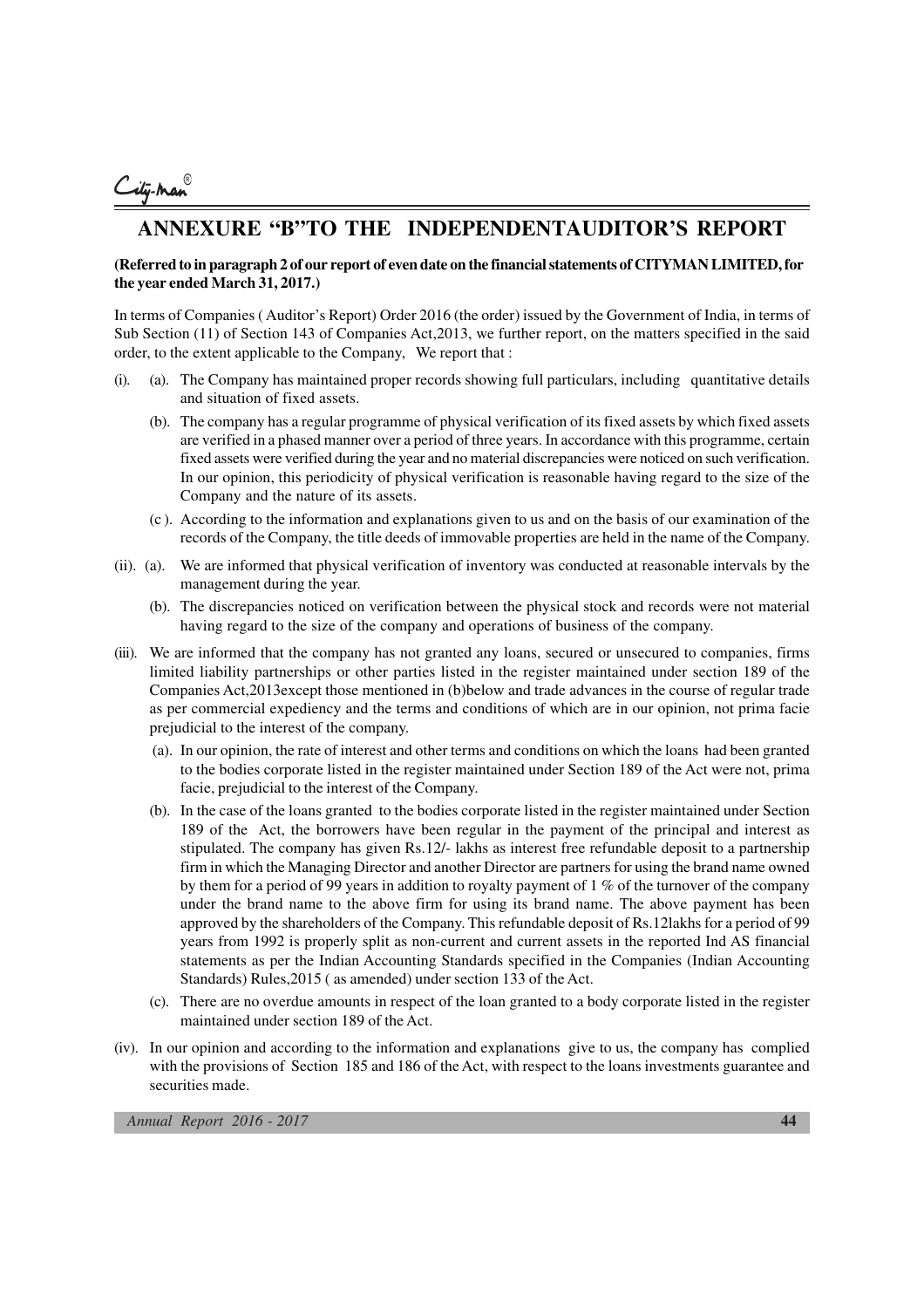- (v). The company has not accepted any deposits from the public during the year and does not have any unclaimed deposits as at the year end.
- (vi). The Central Government has not prescribed the maintenance of cost records under section 148 (1)of the Act, for any of the products manufactured or services rendered by the Company.
- (vii) (a). According to the records of the company, the company is regular in depositing with appropriate authorities undisputed statutory dues including provident fund and employees state insurance, Income Tax, Sales Tax and other statutory dues applicable to it, except interest on Income Tax amounting to Rs.4.96 lakhs for assessment years 1997 – 98 and 1998 - 99.
	- (b) According to the information and explanations given to us, there are no undisputed amounts payable in respect of income tax, wealth tax, sales tax, customs duty, VAT, Service Tax, E.S.I., Provident Fund and excise duty which have remained outstanding as at  $31<sup>st</sup>$  March, 2017 for a period of more than six months from the date they become payable, except interest on Income Tax amounting to Rs.4.96 lakhs for assessment years 1997–98 and 1998–99.
- (viii). The company has not taken any term loan from financial institutions, or Government or banks, nor has issued any debentures during the year under reference. There are no dues from the company to any bank or financial institutions as at March, 31, 2017. Accordingly, paragraph 3(viii) of the Order is not applicable.
- (ix). The company has not raised any money by way of initial public offer or further public offer (including debt instruments) and term loans during the year. Accordingly, Paragraph 3(ix) of the Order is not applicable.
- (x). According to the information and explanations given to us, no fraud by the Company or on the Company by its officers or employees has been noticed or reported during the course of our audit.
- (xi). According to the information and explanation give to us and based on our examination of the records of the company the company has not paid managerial remuneration during the year.
- (xii). According to the information and explanations given to us and based on our examination of the records of the Company, transactions with the related parties are in compliance with Sections 177 and 188 of the Act, where applicable and details of such transactions have been disclosed in the financial statements as required by the applicable accounting standards.
- (xiii). According to the information and explanations given to us and based on our examination of the records of the Company, the Company has not made any preferential allotment or private placement of shares or fully or partly convertible debentures during the year.
- (xiv). According to the information and explanations given to us and based on our examination of the records of the Company, the Company has not entered into any non-cash transactions with directors or persons connected with them. Accordingly, Paragraph  $3(xv)$  of the Order is not applicable.
- (xv). The Company is not required to be registered under Sections 45-1A of the Reserve Bank of India Act, 1934.

For CHANDY & ZACHERIA Chartered Accountants FRN.NO. 000664S

Thankachan Zacherias, LLB, FCA, CISA, DISA Camp: Bangalore Partner Partner Date: May 26, 2017 M. No. 023421

**45** *Annual Report 2016 - 2017*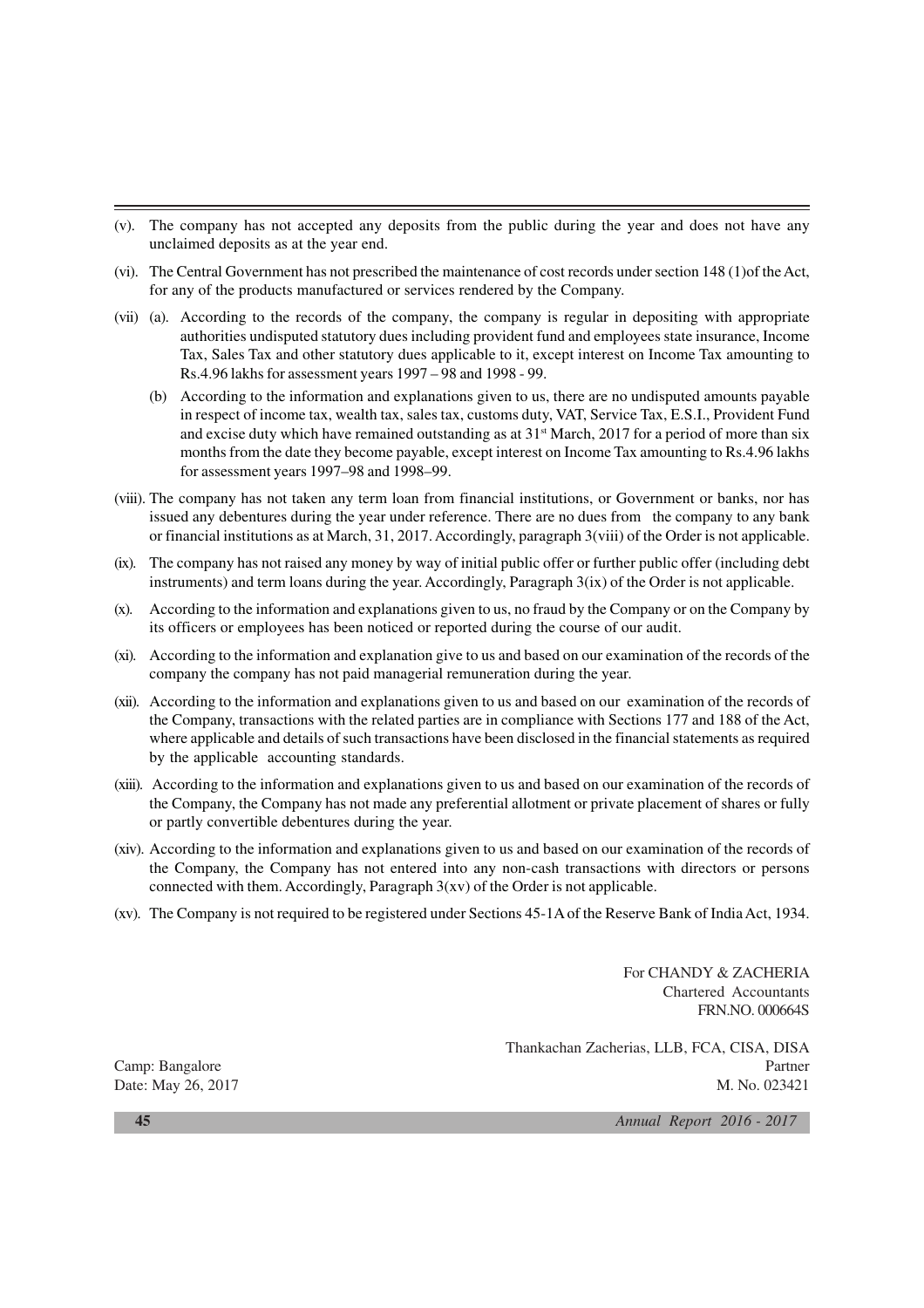City-man

# **BALANCE SHEETAS AT MARCH 31, 2017**

|             |                                             | (All amounts in INR Unless otherwise stated) |                      |                       |                 |  |  |
|-------------|---------------------------------------------|----------------------------------------------|----------------------|-----------------------|-----------------|--|--|
|             |                                             | <b>Note</b>                                  | <b>March 31,2017</b> | <b>March 31, 2016</b> | April 01, 2015  |  |  |
|             | <b>ASSETS</b>                               |                                              |                      |                       |                 |  |  |
|             | <b>Non - Current Assets</b>                 |                                              |                      |                       |                 |  |  |
| a           | Property, plant and equipment               | $\overline{c}$                               | 50,669               | 70,448                | 61,517          |  |  |
| b           | Capital work-in-progress                    |                                              |                      |                       |                 |  |  |
| $\mathbf c$ | Intangible assets                           |                                              |                      |                       |                 |  |  |
| d           | Financial assets                            |                                              |                      |                       |                 |  |  |
|             | (i) Investments                             |                                              |                      |                       |                 |  |  |
|             | (ii) Other financial assets                 |                                              |                      |                       |                 |  |  |
| e           | Other non-current assets                    | 3                                            | 1,196,889            | 1,197,133             | 1,197,358       |  |  |
|             | <b>Total non-current assets</b>             |                                              | 1,247,558            | 1,267,581             | 1,258,875       |  |  |
|             | <b>Current Assets</b>                       |                                              |                      |                       |                 |  |  |
| a           | Inventories                                 | 4                                            | 72,631,177           | 72,629,777            | 72,626,277      |  |  |
| b           | Financial assets                            |                                              |                      |                       |                 |  |  |
|             | (i) Trade receivable                        | 5                                            | 33,920               | 25,720                | 23,970          |  |  |
|             | (ii) Cash and cash equivalents              | 6                                            | 21,910               | 17,958                | 53,344          |  |  |
| $\mathbf c$ | Other current assets                        | 7                                            | 518,705              | 518,119               | 515,845         |  |  |
|             | <b>Total current assets</b>                 |                                              | 73,205,712           | 73,191,574            | 73,219,436      |  |  |
|             | <b>Total Assets</b>                         |                                              | 74,453,270           | 74,459,155            | 74,478,311      |  |  |
|             | <b>EQUITYAND LIABILITIES</b>                |                                              |                      |                       |                 |  |  |
|             | <b>Equity</b>                               | 8                                            |                      |                       |                 |  |  |
| a           | Equity share capital<br><b>Other equity</b> |                                              | 117,011,000          | 117,011,000           | 117,011,000     |  |  |
| a           | Reserves and surplus                        | 9(a)                                         | (247,874,267)        | (244, 911, 277)       | (241, 695, 595) |  |  |
| b           | Other reserves                              | 9(a)                                         | 56,938,529           | 56,938,529            | 56,938,529      |  |  |
|             |                                             |                                              | (73, 924, 738)       | (70, 961, 748)        | (67,746,066)    |  |  |
|             | <b>Total equity</b><br><b>LIABILITIES</b>   |                                              |                      |                       |                 |  |  |
|             | <b>Non-current liabilities</b>              |                                              |                      |                       |                 |  |  |
| a           | <b>Financial liabilities</b>                |                                              |                      |                       |                 |  |  |
|             | (i) Borrowings                              | 10(a)                                        | 145,340,068          | 142,480,000           | 139,000,000     |  |  |
|             | (ii) Other financial liabilities            | 10(b)                                        |                      |                       |                 |  |  |
| b           | Employee benefit obligation                 | 13                                           | 815,642              | 766,142               | 729,542         |  |  |
|             | Other non-current liabilities               |                                              |                      |                       |                 |  |  |
|             | <b>Total non-current liabilities</b>        |                                              | 146, 155, 710        | 143,246,142           | 139,729,542     |  |  |
|             | <b>Current liabilities</b>                  |                                              |                      |                       |                 |  |  |
| a           | <b>Financial liabilities</b>                |                                              |                      |                       |                 |  |  |
|             | (i) Borrowings                              |                                              |                      |                       |                 |  |  |
|             | (ii) Trade payable                          | 12                                           |                      |                       |                 |  |  |
|             | (iii) Other financial liabilities           | 14                                           | 502,325              | 880,960               | 1,446,325       |  |  |
|             |                                             |                                              |                      |                       |                 |  |  |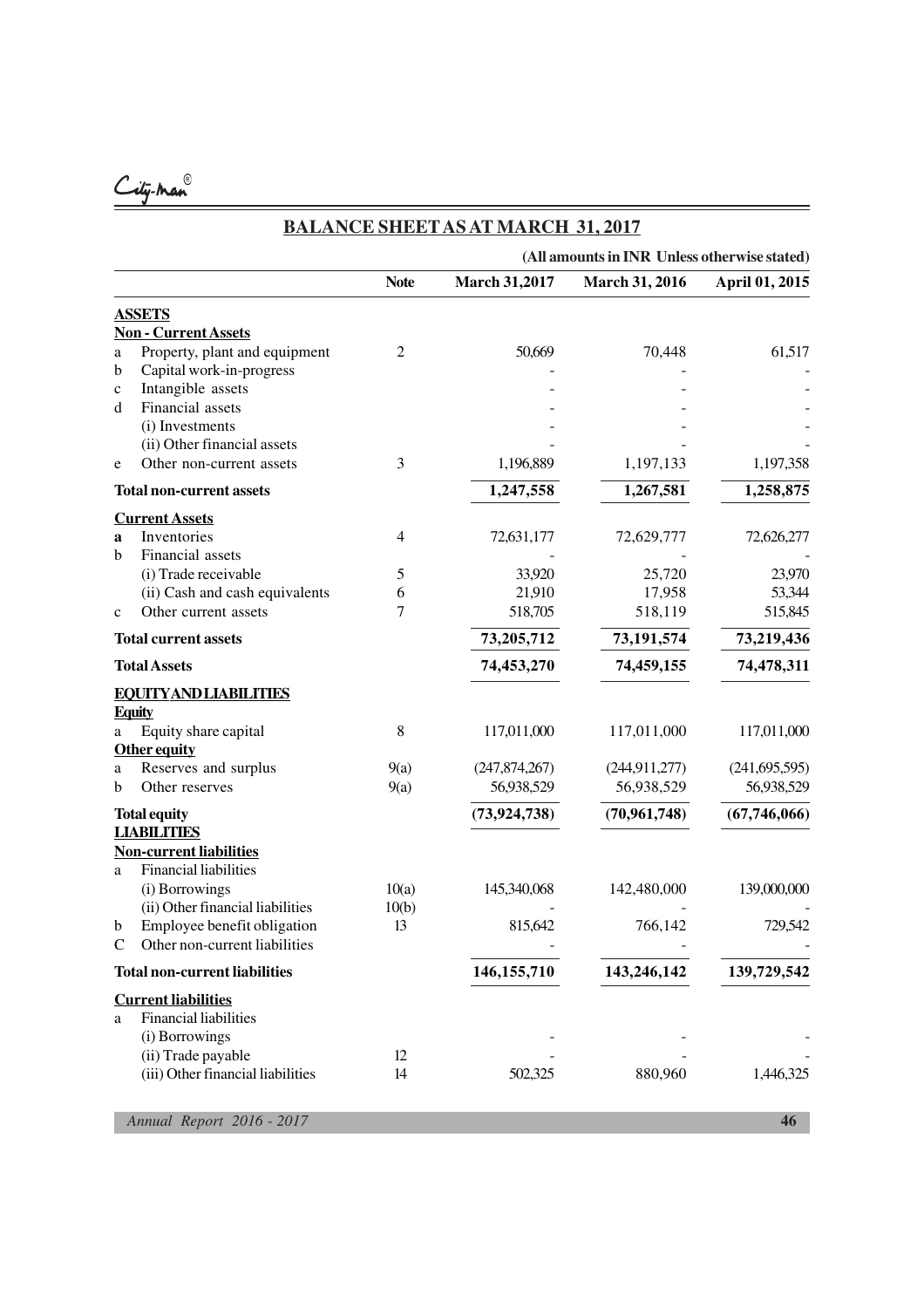# **BALANCE SHEETAS AT MARCH 31, 2017**

|                                  |                                     |             |                      | (All amounts in INR Unless otherwise stated) |                |  |  |
|----------------------------------|-------------------------------------|-------------|----------------------|----------------------------------------------|----------------|--|--|
|                                  |                                     | <b>Note</b> | <b>March 31,2017</b> | <b>March 31, 2016</b>                        | April 01, 2015 |  |  |
| b                                | Employe benefit obligation          |             |                      |                                              |                |  |  |
| $\mathbf{c}$                     | Other current liabilities           | 11(b)       | 1,719,973            | 1,293,801                                    | 1,048,510      |  |  |
| <b>Total current liabilities</b> |                                     |             | 2,222,298            | 2,174,761                                    | 2,494,835      |  |  |
|                                  | <b>Total liabilities</b>            |             | 148,378,008          | 145,420,903                                  | 142,224,377    |  |  |
|                                  | <b>Total equity and liabilities</b> |             | 74,453,270           | 74,459,155                                   | 74,478,311     |  |  |
|                                  |                                     |             |                      |                                              |                |  |  |

Note :

1 Previous years figures have been regrouped/reclassified wherever necessary to confirm with current years's classification and layout.

2 The above balance sheet should be read in conjunction with the accompanying notes.

3 This is the balance Sheet referred to in our report of even date.

For and on behalf of the Board of Directors As per our report of even date attached

Managing Director / CEO Director Director FRN NO. 000664S

Place : Bangalore Date:  $26^{th}$ May, 2017

Santhosh Joseph Karimattam Annamma Joseph For CHANDY & ZACHERIA<br>DIN : 00998412 DIN : 01832564 Chartered Accountants Chartered Accountants

Thankachan Zacherias LLB, FCA, CISA, DISA D.E. Chandrasekaran T.N. Sajeevan Parnter, M. No. 023421 Company Secretary Chief Financial Officer Camp : Bangalore<br>
Date : 26<sup>th</sup> May, 2016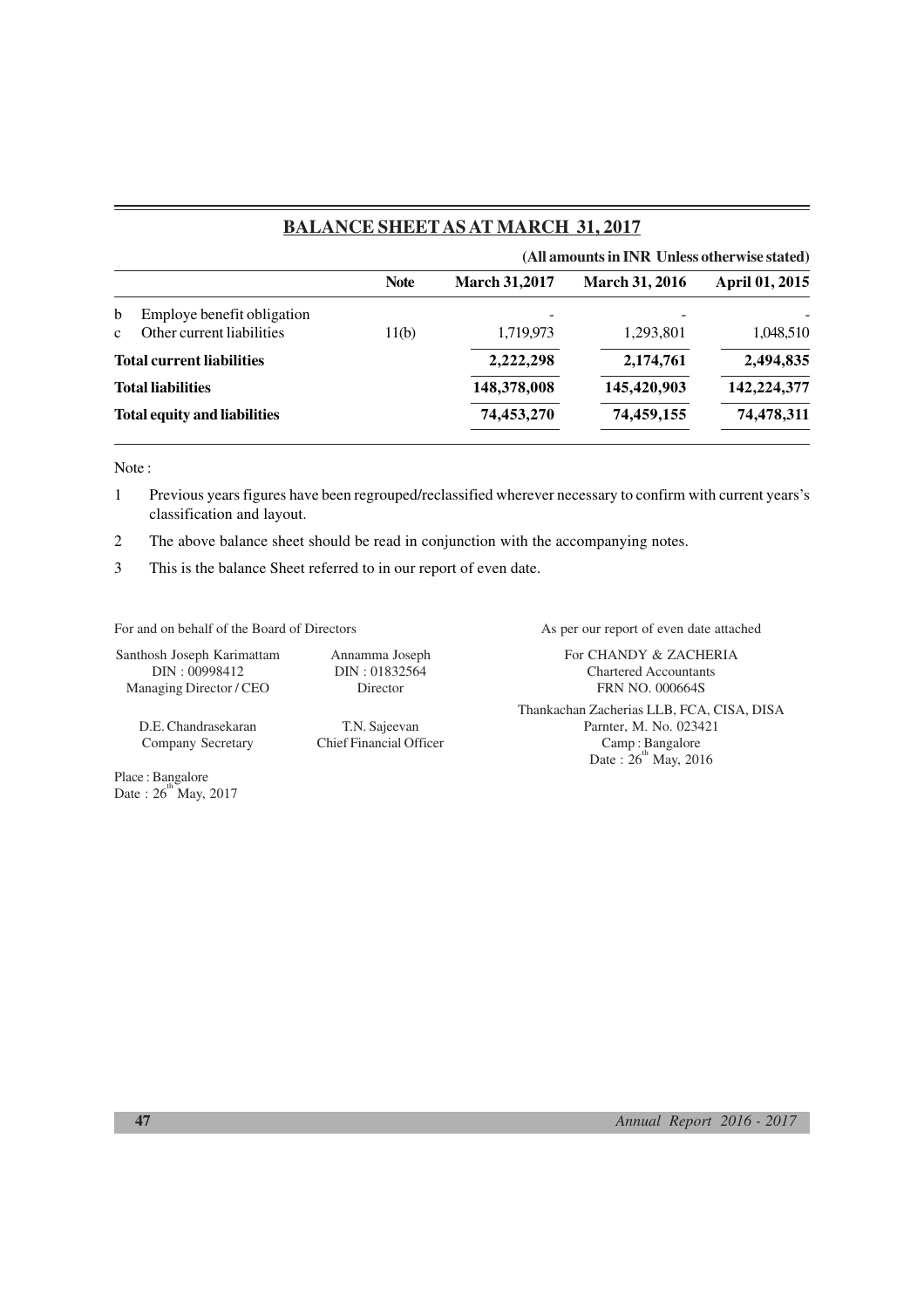

|    |                                                       | (All amounts in INR Unless otherwise stated) |                |                       |  |  |
|----|-------------------------------------------------------|----------------------------------------------|----------------|-----------------------|--|--|
|    | <b>Particulars</b>                                    | <b>Note</b>                                  | March 31, 2017 | <b>March 31, 2016</b> |  |  |
| 1  | Revenue from operations                               | 15                                           | 41,875         | 25,650                |  |  |
| 2  | Other income                                          | 16                                           | 244            | 225                   |  |  |
|    | <b>Total income</b>                                   |                                              | 42,119         | 25,875                |  |  |
| 3  | Expenses                                              |                                              |                |                       |  |  |
|    | Operating expenses<br>a                               | 17                                           | 32,275         | 20,300                |  |  |
|    | Employee benefit expenses<br>b                        | 18                                           | 1,336,500      | 1,259,200             |  |  |
|    | Depreciation and amortisation expenses<br>$\mathbf c$ | 19                                           | 19,779         | 18,179                |  |  |
|    | Other expenses<br>d                                   | 20                                           | 1,610,555      | 1,909,242             |  |  |
|    | Finance cost<br>e                                     |                                              |                |                       |  |  |
|    | <b>Total expenses</b>                                 |                                              | 2,999,109      | 3,206,921             |  |  |
| 4  | (Loss)/Profit before exceptional items and tax        |                                              | (2,956,990)    | (3,181,046)           |  |  |
| 5  | Exceptional item                                      |                                              | (6,000)        | (34, 636)             |  |  |
| 6  | (Loss)/Profit before tax from operations              |                                              | (2,962,990)    | (3,215,682)           |  |  |
| 7  | <b>Income Tax Expenses</b>                            |                                              |                |                       |  |  |
|    | <b>Current Tax</b><br>a                               |                                              |                |                       |  |  |
|    | Deferred Tax<br>b                                     |                                              |                |                       |  |  |
|    | <b>Total Tax Expenses</b>                             |                                              |                |                       |  |  |
| 8  | (Loss)/ Profit for the year                           |                                              | (2,962,990)    | (3,215,682)           |  |  |
| 9  | Total Comprehensive Income for the year               |                                              | <b>NIL</b>     | <b>NIL</b>            |  |  |
| 10 | Basic earning per share                               |                                              | (0.25)         | (0.27)                |  |  |
| 11 | Diluted earnings per share                            |                                              | (0.25)         | (0.27)                |  |  |

# **Statement of Profit and Loss for the year ended March 31, 2017**

Note :

1 Previous years figures have been regrouped/reclassified wherever necessary to confirm with current years's classification and layout.

2 The above statement of profit and loss should be read in conjunction with the accompanying notes.

3 This is the statement of profit and loss referred to in our report of even date.

For and on behalf of the Board of Directors As per our report of even date attached

| Santhosh Joseph Karimattam | Annamma Joseph                 | For CHANDY & ZACHERIA                        |
|----------------------------|--------------------------------|----------------------------------------------|
| DIN: 00998412              | DIN: 01832564                  | <b>Chartered Accountants</b>                 |
| Managing Director / CEO    | Director                       | <b>FRN NO. 000664S</b>                       |
|                            |                                | Thankachan Zacherias LLB, FCA, CISA, DISA    |
| D.E. Chandrasekaran        | T.N. Sajeevan                  | Parnter, M. No. 023421                       |
| Company Secretary          | <b>Chief Financial Officer</b> |                                              |
|                            |                                | Camp: Bangalore<br>Date: $26^{th}$ May, 2016 |

Place : Bangalore Date:  $26^{th}$ May, 2017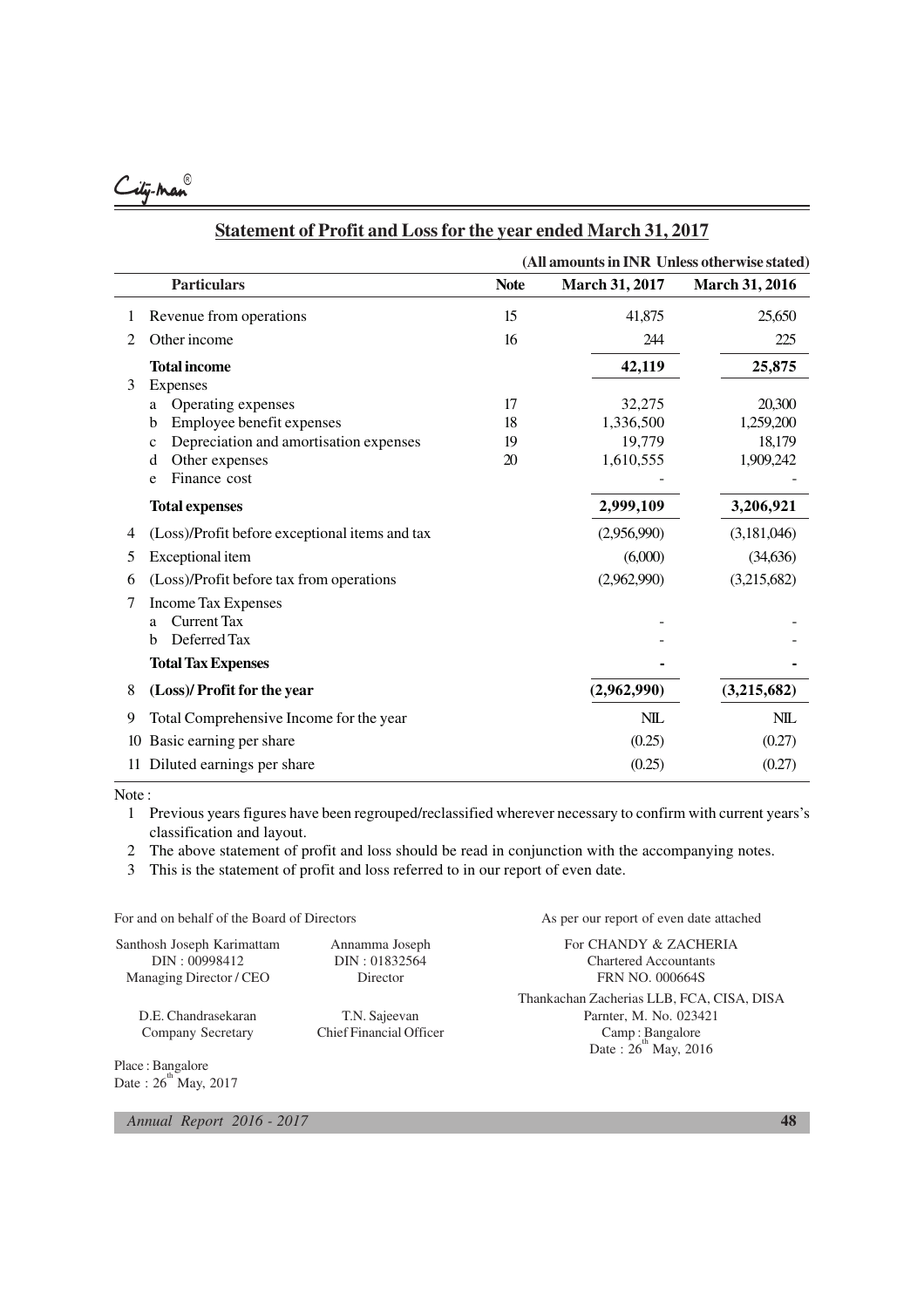# **CASH FLOW STATEMENT FOR THE YEAR ENDED MARCH 31, 2017**

|             |                                                                   | (All amounts in INR Unless otherwise stated) |                |
|-------------|-------------------------------------------------------------------|----------------------------------------------|----------------|
|             | <b>Particulars</b>                                                | March 31, 2017                               | March 31, 2016 |
| I           | <b>Cash Flow from Operation Activities</b>                        |                                              |                |
| a           | (Loss)/Profit before income tax from Operations                   | (2,956,990)                                  | (3,181,046)    |
| b           | Adjustrments for:                                                 |                                              |                |
|             | Depreciation and amortisation expenses                            | 19,779                                       | 18,179         |
|             | Loss/(Gain) on disposal of property, plant and equipment<br>2     |                                              |                |
|             | <b>Exceptional Items</b><br>3                                     | (6,000)                                      | (34,636)       |
| $\mathbf c$ | Change in operating assets and liabilities                        | (2,943,211)                                  | (3, 197, 503)  |
|             | <b>Changes in Working Capital</b>                                 |                                              |                |
|             | (Increase)/Decrease in Inventories<br>1                           | (1,400)                                      | (3,500)        |
|             | 2<br>(Increase)/Decrease in Tade receivables                      | (8,200)                                      | (1,750)        |
|             | 3<br>(Increase)/Decrease in other financial assets                |                                              |                |
|             | (Increase)/Decrease in other current assets<br>$\overline{4}$     | (586)                                        | (2,274)        |
|             | (Increase)/Decrease in Other non-current assets<br>5              | 244                                          | 225            |
|             | (Increase)/Decrease in financial assets (investments)<br>6        |                                              |                |
|             | (Increase)/Decrease in financial assets (loans)<br>7              |                                              |                |
|             | 8<br>(Increase)/Decrease in Other non-current liabilities         | 47,537                                       | (320,074)      |
|             | 9<br>(Increase)/Decrease in Tade payable                          |                                              |                |
|             | 10 (Increase)/Decrease in Employee benefit obligations            | 49,500                                       | 36,600         |
|             | 11 (Increase)/Decrease in other current liabilities               |                                              |                |
|             | 12 (Increase)/Decrease in Other financial libilities              |                                              |                |
| d           | <b>Cash generated from operations</b>                             | (2,856,116)                                  | (3,488,276)    |
| e           | Income taxes paid                                                 |                                              |                |
| $\mathbf f$ | Net cashflow from operating activities                            | (2,856,116)                                  | (3,488,276)    |
| П           | <b>Cash flow from investing activities</b>                        |                                              |                |
| a           | Payment for property, plant and equipment                         |                                              | (27, 110)      |
| b           | proceeds from sale of property, plant and equipment               |                                              |                |
| $\mathbf c$ | Interst received                                                  |                                              |                |
| $\rm d$     | Net cash outflow from investing activities                        |                                              | (27, 110)      |
| Ш           | <b>Cash flow from financing activities</b>                        |                                              |                |
| a           | Proceeds from long term borrowings                                | 2,860,068                                    | 3,480,000      |
| b           | Repayment of long term borrowings                                 |                                              |                |
| c           | proceeds from short term borrowings                               |                                              |                |
| $\rm d$     | Repayment of short term borrowings                                |                                              |                |
| e           | Proceeds from share allotment under employee stock option schemes |                                              |                |
| $\mathbf f$ | Interest cost                                                     |                                              |                |
| g           | Divident for FY 2015-16                                           |                                              |                |
| h           | Divident for FY 2015-16                                           |                                              |                |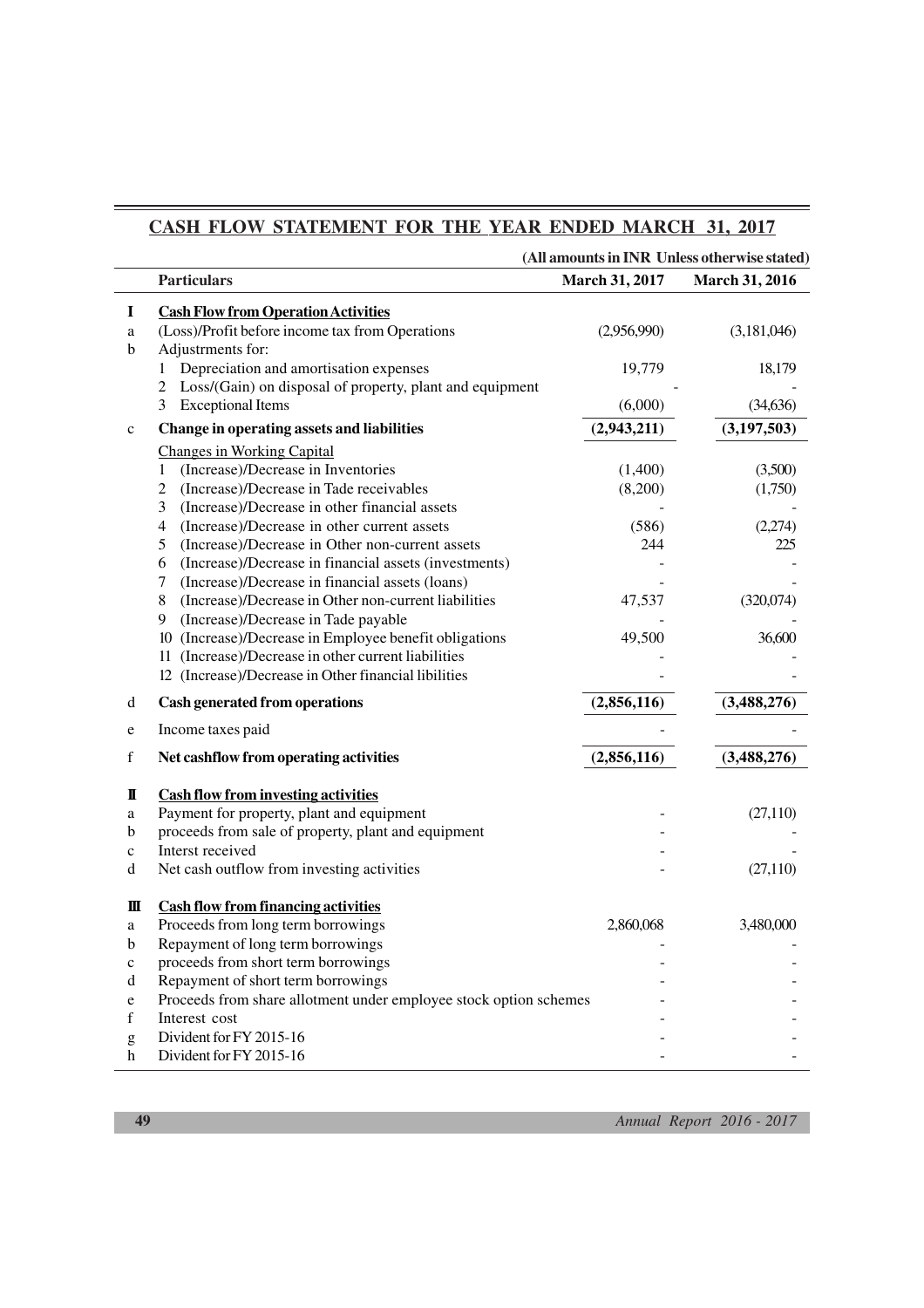# <u>-</u><br>ity-Man

# **CASH FLOW STATEMENT FOR THE YEAR ENDED MARCH 31, 2017**

|              |                                                                                |           | (All amounts in INR Unless otherwise stated) |
|--------------|--------------------------------------------------------------------------------|-----------|----------------------------------------------|
|              | <b>Particulars</b><br><b>March 31, 2017</b>                                    |           | <b>March 31, 2016</b>                        |
| IV           | Net cash flow/(outflow) from financing activities                              | 2,860,068 | 3,480,000                                    |
| V            | Net increase/(decrease) in cash and cash equivalents                           | 3,952     | (35,386)                                     |
| VI           | Cash and cash equivalents at the beginning of the financial year               | 17,958    | 53,344                                       |
| VШ           | Cash and cash equvalents at the end of the year                                | 21,910    | 17,958                                       |
|              | <b>VIII</b> Cash and cash equivalents as per above comprises of the following  |           |                                              |
| a            | Balance with bank                                                              |           |                                              |
|              | in current account                                                             | 13,920    | 6,755                                        |
|              | in unpaid divident account                                                     |           |                                              |
| b            | Deposits with maturity of less than three months                               |           |                                              |
| $\mathbf{C}$ | Cheques in Hand                                                                |           |                                              |
| d            | Cash on Hand                                                                   | 7,990     | 11,203                                       |
| e            | Other                                                                          |           |                                              |
|              | Long term deposits with maturity more than 3 months but less<br>than 12 months |           |                                              |
| ${\bf K}$    | Balance as per the statement of cash flow                                      |           |                                              |

#### **Notes:**

- 1 Previous years figures have been regrouped/reclassified wherever necessary to confirm with current year's classification and layout.
- 2 The above statement of cash flow should be read in conjunction with the accompanying notes.
- 3 Thi is the cash flow statement fererred to in our report of even date.

For and on behalf of the Board of Directors As per our report of even date attached

| Santhosh Joseph Karimattam |
|----------------------------|
| DIN: 00998412              |
| Managing Director / CEO    |

Annamma Joseph For CHANDY & ZACHERIA DIN : 01832564 Chartered Accountants Director **FRN NO. 000664S** 

Thankachan Zacherias LLB, FCA, CISA, DISA D.E. Chandrasekaran T.N. Sajeevan Parnter, M. No. 023421 Company Secretary Chief Financial Officer Camp : Bangalore<br>
Date : 26<sup>th</sup> May, 2016

Place : Bangalore Date :  $26^{th}$ May, 2017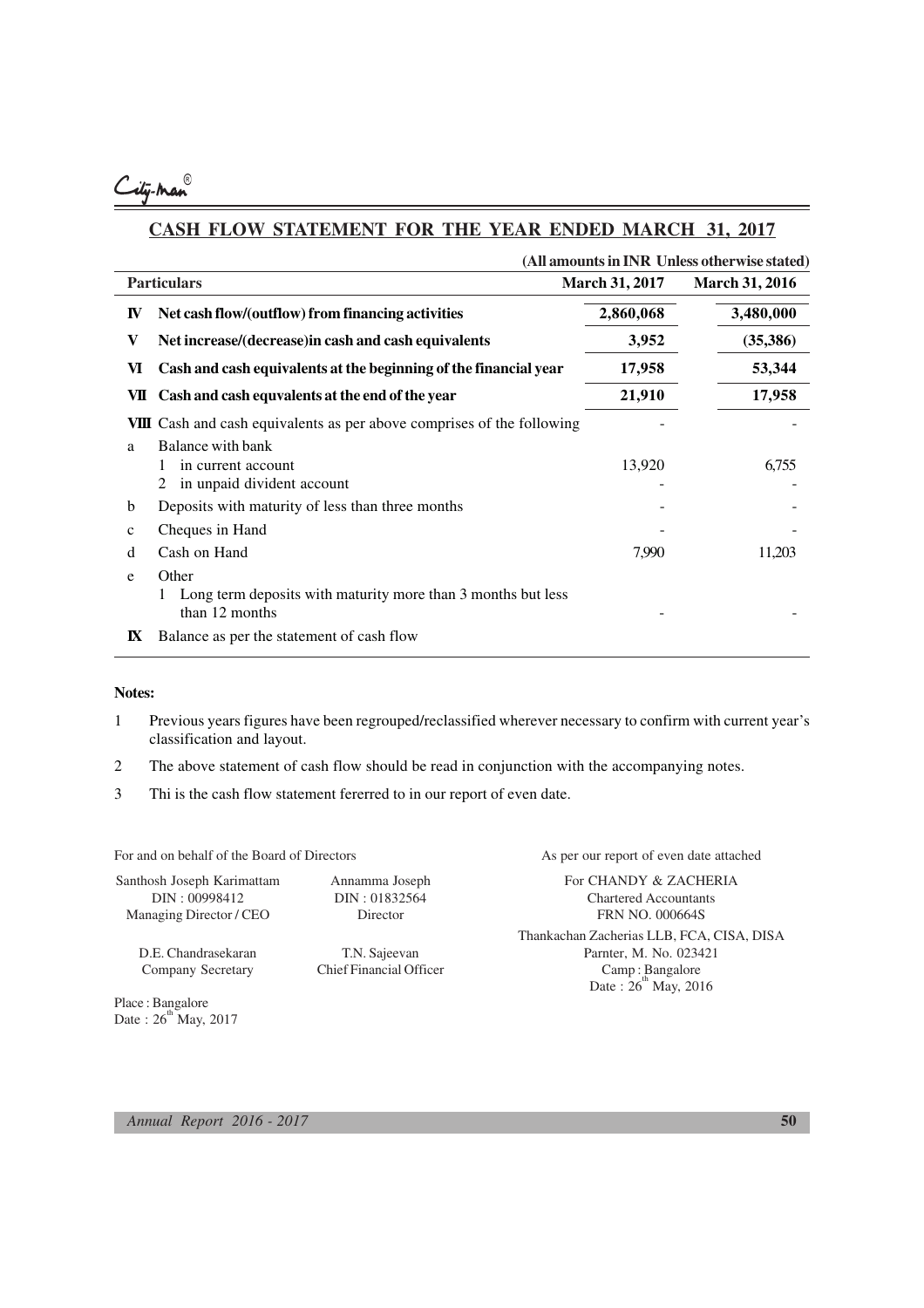# **NOTES TO FINANCIAL STATEMENTS FOR THE YEAR ENDED MARCH 31, 2017**

## **1. SIGNIFICANTACCOUNTING POLICIES:**

#### **Statement of Compliance**

These financial statements have been prepared in accordance with Indian Accounting Standards (Ind AS) notified under Section 133 of the Companies Act, 2013. The financial statements have also been prepared in accordance with the relevant presentation requirements of the Companies Act, 2013. The company adopted Ind AS from 1st April, 2016.

Up to the year ended  $31<sup>st</sup>$  March, 2016, the Company prepared its financial statements in accordance with the requirements of previous Generally Accepted Accounting Principles (GAAP), which includes Standards notified under the Companies (Accounting Standards) Rules, 2006. These are the Company's first Ind AS financial statements. The date of transition to Ind AS is 1<sup>st</sup> April, 2015. Details of the exceptions and optional exemptions availed by the Company and principal adjustments along with related reconciliations are detailed in Note 25 (Firsttime Adoption).

#### **Basis of Preparation**

The financial statements are prepared in accordance with the historical cost convention, except for certain items that are measured at fair values, as explained in the accounting policies. Fair Value is the price that would be received to sell an asset or paid to transfer a liability in an orderly transaction between market participants at the measurement date, regardless of whether that price is directly observable or estimated using another valuation technique. In estimating the fair value of an asset or a liability, the Company takes into account the characteristics of the asset or liability if market participants would take those characteristics into account when pricing the asset or liability at the measurement date. Fair value for measurement and / or disclosure purposes in these financial statements is determined on such a basis, except for share-based payment transactions that are within the scope of Ind AS 102 – Share-based Payment, leasing transactions that are within the scope of Ind AS 17 – Leases, and measurements that have some similarities to fair value but are not fair value, such as net realisable value in Ind AS-2 Inventories or value in use in Ind AS36 – Impairment of Assets.

The preparation of financial statements in conformity with Ind AS requires management to make judgements, estimates and assumptions that affect the application of the accounting policies and the reported amounts of assets and liabilities, the disclosure of contingent assets and liabilities at the date of the financial statements, and the reported amounts of revenues and expenses during the year. Actual results could differ from those estimates.The preparation of financial statements in conformity with Ind AS requires management to make judgements, estimates and assumptions that affect the application of the accounting policies and the reported amounts of assets and liabilities, the disclosure of contingent assets and liabilities at the date of the financial statements, and the reported amounts of revenues and expenses during the year. Actual results could differ from those estimates. The estimates and underlying assumptions are reviewed on an ongoing basis. Revisions to accounting estimates are recognised in the period in which the estimate is revised if the revision affects only that period; they are recognised in the period of the revision and future periods if the revision affects both current and future periods.

### **Operating Cycle**

All assets and liabilities have been classified as current or non-current as per the Company's normal operating cycle and other criteria set out in the Schedule III to the Companies Act, 2013 and Ind AS 1 – Presentation of Financial Statements based on the nature of products and the time between the acquisition of assets for processing and their realisation in cash and cash equivalents.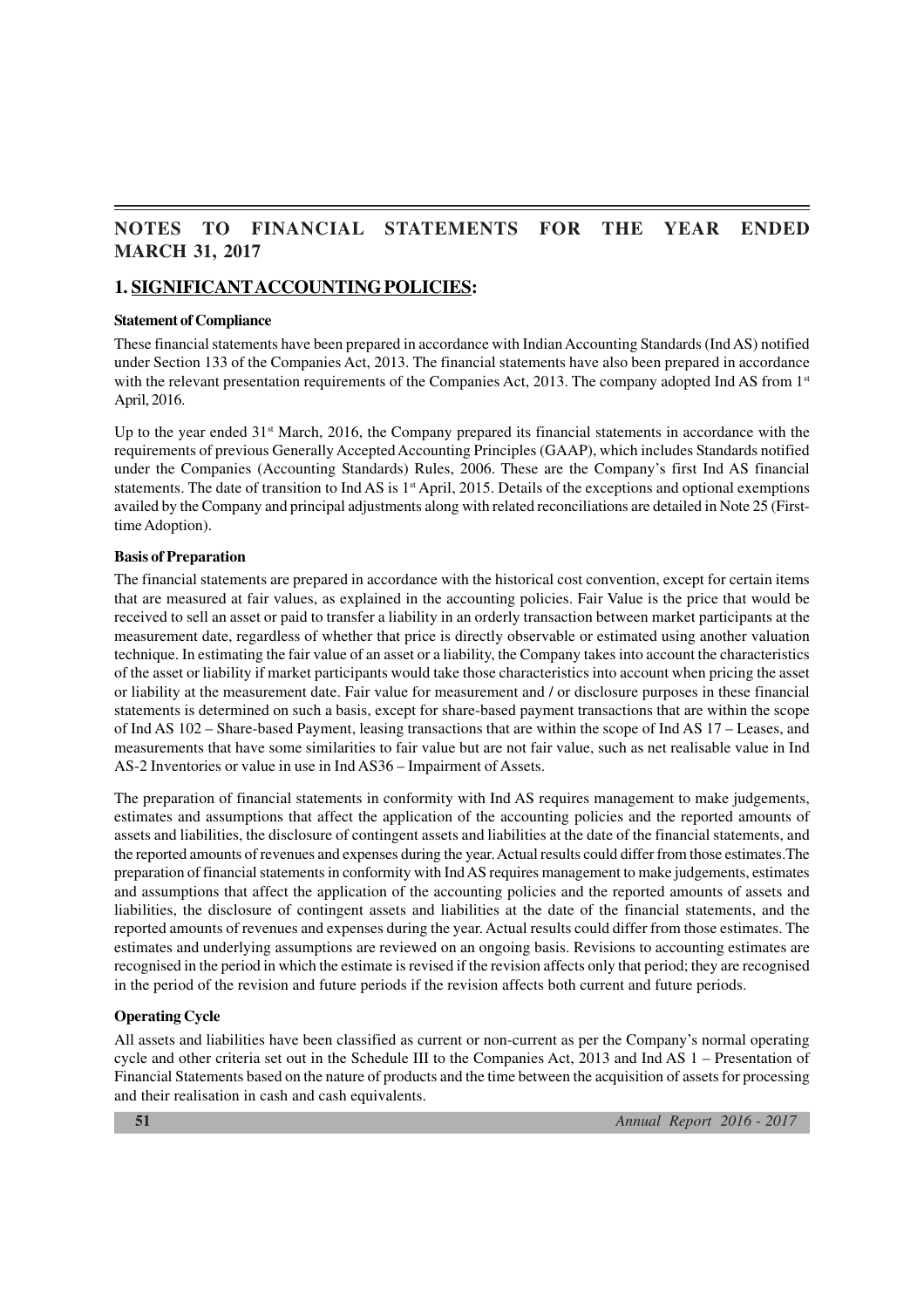City-man

#### **Property, Plant and Equipment – Tangible Assets**

Property, plant and equipment are stated at cost of acquisition or construction less accumulated depreciation and impairment, if any. For this purpose, cost includes deemed cost which represents the carrying value of property, plant and equipment recognised as at 1st April, 2015 measured as per the previous GAAP.

Cost is inclusive of inward freight, duties and taxes and incidental expenses related to acquisition. In respect of major projects involving construction, related pre-operational expenses form part of the value of assets capitalised. Expenses capitalised also include applicable borrowing costs for qualifying assets, if any. All up gradation / enhancements are charged off as revenue expenditure unless they bring similar significant additional benefits.

An item of property, plant and equipment is derecognised upon disposal or when no future economic benefits are expected to arise from the continued use of asset. Any gain or loss arising on the disposal or retirement of an item of property, plant and equipment is determined as the difference between the sales proceeds and the carrying amount of the asset and is recognised in the Statement of Profit and Loss.

Depreciation of these assets commences when the assets are ready for their intended use which is generally on commissioning. Items of property, plant and equipment are depreciated in a manner that amortizes the cost (or other amount substituted for cost) of the assets after commissioning, less its residual value, over their useful lives as specified in Schedule II of the Companies Act, 2013 on a straight line basis. Land is not depreciated.

Property, plant and equipment's residual values and useful lives are reviewed at each Balance Sheet date and changes, if any, are treated as changes in accounting estimate.

#### **Impairment of Assets**

Impairment loss, if any, is provided to the extent, the carrying amount of assets or cash generating units exceed their recoverable amount.

Recoverable amount is higher of an asset's net selling price and its value in use. Value in use is the present value of estimated future cash flows expected to arise from the continuing use of an asset or cash generating unit and from its disposal at the end of its useful life.

Impairment losses recognised in prior years are reversed when there is an indication that the impairment losses recognised no longer exist or have decreased. Such reversals are recognised as an increase in carrying amounts of assets to the extent that it does not exceed the carrying amounts that would have been determined (net of amortization or depreciation) had no impairment loss been recognised in previous years.

#### **Inventories**

Inventories are stated at lower of cost and net realisable value. The cost is calculated on weighted average method. Cost comprises expenditure incurred in the normal course of business in bringing such inventories to its present location and condition and includes, where applicable, appropriate overheads based on normal level of activity. Net realisable value is the estimated selling price less estimated costs for completion and sale.

Obsolete, slow moving and defective inventories are identified from time to time and, where necessary, a provision is made for such inventories.

#### **Foreign Currency Transactions**

The functional and presentation currency of the Company is Indian Rupee. Transactions in foreign currency are accounted for at the exchange rate prevailing on the transaction date. Gains/ losses arising on settlement as also on translation of monetary items are recognised in the Statement of Profit and Loss. Exchange differences arising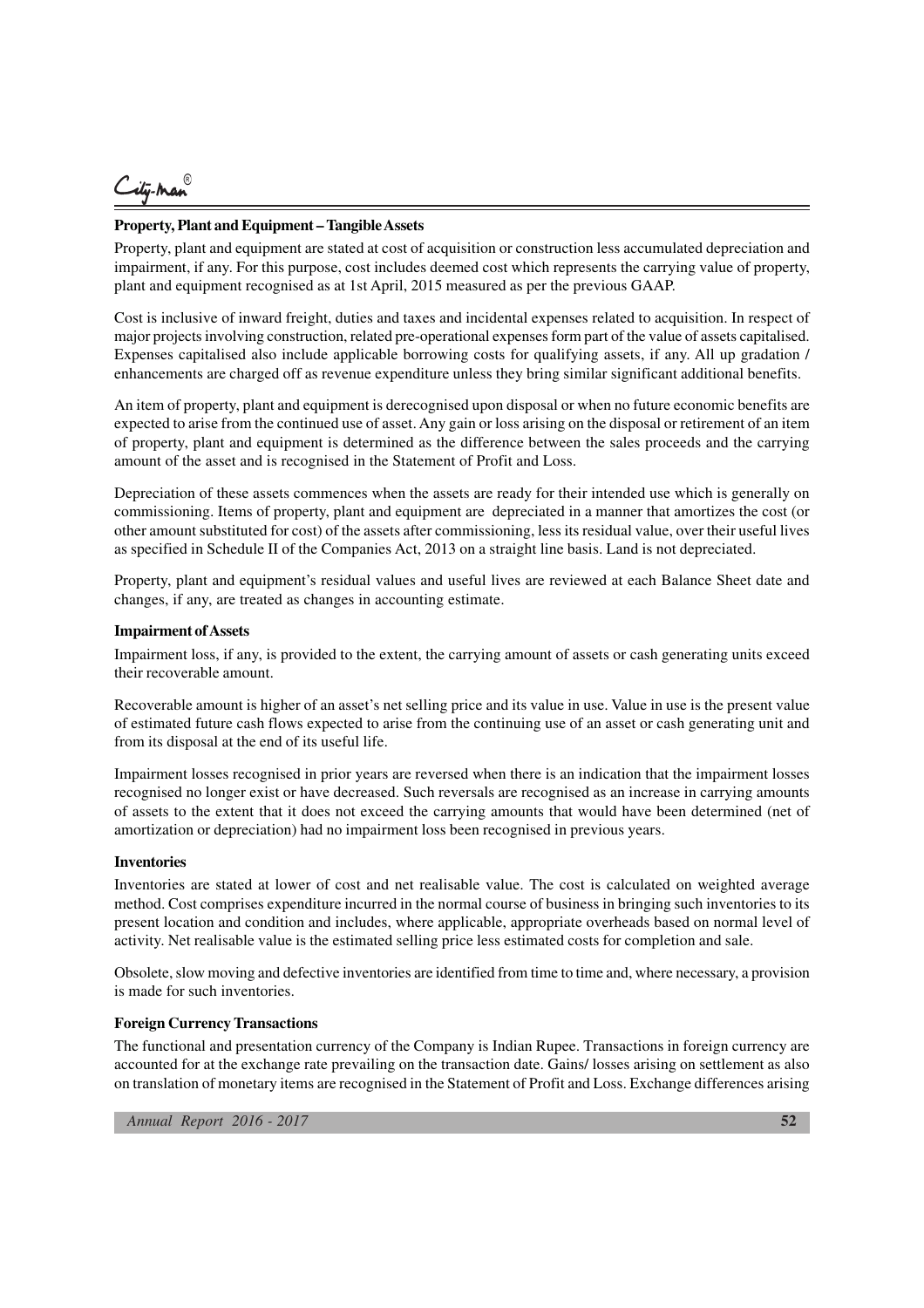on monetary items that, in substance, form part of the Company's net investment in a foreign operation (having a functional currency other than Indian Rupee) are accumulated in Foreign Currency Translation Reserve.

#### **Financial Assets**

Recognition: Financial assets include Investments, Trade receivables, Advances, Security Deposits, Cash and cash equivalents. Such assets are initially recognised at transaction price when the Company becomes party to contractual obligations. The transaction price includes transaction costs unless the asset is being fair valued through the Statement of Profit and Loss.

**Classification**: Management determines the classification of an asset at initial recognition depending on the purpose for which the assets were acquired. The subsequent measurement of financial assets depends on such classification.

Financial assets are classified as those measured at:

- (a) amortised cost, where the financial assets are held solely for collection of cash flows arising from payments of principal and/or interest.
- (b) fair value through other comprehensive income (FVTOCI), where the financial assets are held not only for collection of cash flows arising from payments of principal and interest but also from the sale of such assets. Such assets are subsequently measured at fair value, with unrealised gains and losses arising from changes in the fair value being recognised in other comprehensive income.
- (c) fair value through profit or loss (FVTPL), where the assets are managed in accordance with an approved investment strategy that triggers purchase and sale decisions based on the fair value of such assets. Such assets are subsequently measured at fair value, with unrealised gains and losses arising from changes in the fair value being recognised in the Statement of Profit and Loss in the period in which they arise.

Trade receivables, Advances, Security Deposits, Cash and cash equivalents etc. are classified for measurement at amortised cost while investments may fall under any of the aforesaid classes. However, in respect of particular investments in equity instruments that would otherwise be measured at fair value through profit or loss, an irrevocable election at initial recognition may be made to present subsequent changes in fair value through other comprehensive income.

**Impairment:** The Company assesses at each reporting date whether a financial asset (or a group of financial assets) such as investments, trade receivables, advances and security deposits held at amortised cost and financial assets that are measured at fair value through other comprehensive income are tested for impairment based on evidence or information that is available without undue cost or effort. Expected credit losses are assessed and loss allowances recognised if the credit quality of the financial asset has deteriorated significantly since initial recognition.

**Reclassification:** When and only when the business model is changed, the Company shall reclassify all affected financial assets prospectively from the reclassification date as subsequently measured at amortised cost, fair value through other comprehensive income, fair value through profit or loss without restating the previously recognised gains, losses or interest and in terms of the reclassification principles laid down in the Ind AS relating to Financial Instruments.

**De-recognition**: Financial assets are derecognised when the right to receive cash flows from the assets has expired, or has been transferred, and the Company has transferred substantially all of the risks and rewards of ownership. Concomitantly, if the asset is one that is measured at:

(a) amortised cost, the gain or loss is recognised in the Statement of Profit and Loss;

**53** *Annual Report 2016 - 2017*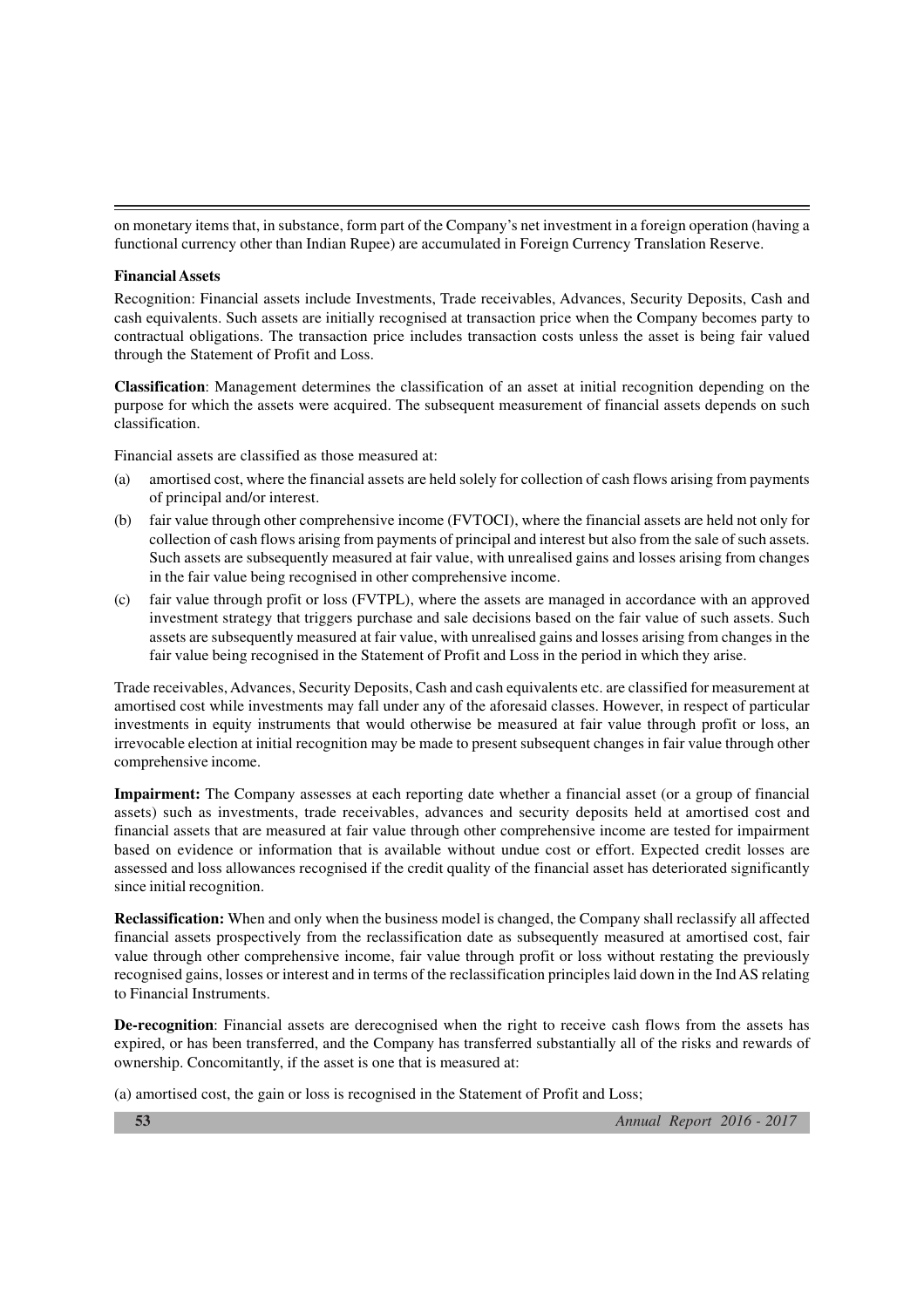City-Man

(b) fair value through other comprehensive income, the cumulative fair value adjustments previously taken to reserves are reclassified to the Statement of Profit and Loss unless the asset represents an equity investment in which case the cumulative fair value adjustments previously taken to reserves is reclassified within equity.

**Income Recognition:** Interest income is recognised in the Statement of Profit and Loss using the effective interest method. Dividend income is recognised in the Statement of Profit and Loss when the right to receive dividend is established.

#### **Financial Liabilities**

Borrowings, trade payables and other financial liabilities are initially recognised at the value of the respective contractual obligations. They are subsequently measured at amortised cost. Any discount or premium on redemption / settlement is recognised in the Statement of Profit and Loss as finance cost over the life of the liability using the effective interest method and adjusted to the liability figure disclosed in the Balance Sheet.

Financial liabilities are derecognised when the liability is extinguished, that is, when the contractual obligation is discharged, cancelled and on expiry.

#### **Offsetting Financial Instruments**

Financial assets and liabilities are offset and the net amount is included in the Balance Sheet where there is a legally enforceable right to offset the recognised amounts and there is an intention to settle on a net basis or realise the asset and settle the liability simultaneously.

#### **Equity Instruments**

Equity instruments are recognised at the value of the proceeds, net of direct costs of the capital issue.

#### **Revenue**

Revenue is measured at the fair value of the consideration received or receivable for goods supplied and services rendered, net of returns and discounts to customers. Revenue from the sale of goods includes excise and other duties which the Company pays as a principal but excludes amounts collected on behalf of third parties, such as sales tax and value added tax.

Revenue from the sale of goods is recognised when significant risks and rewards of ownership have been transferred to the customer, which is mainly upon delivery, the amount of revenue can be measured reliably and recovery of the consideration is probable. Revenue from services is recognised in the periods in which the services are rendered.

#### **Government Grant**

The Company may receive government grants that require compliance with certain conditions related to the Company's operating activities or are provided to the Company by way of financial assistance on the basis of certain qualifying criteria.

Government grants are recognised when there is reasonable assurance that the grant will be received, and the Company will comply with the conditions attached to the grant. Accordingly, government grants:

- (a) related to or used for assets are included in the Balance Sheet as deferred income and recognised as income over the useful life of the assets.
- (b) related to incurring specific expenditures are taken to the Statement of Profit and Loss on the same basis and in the same periods as the expenditures incurred.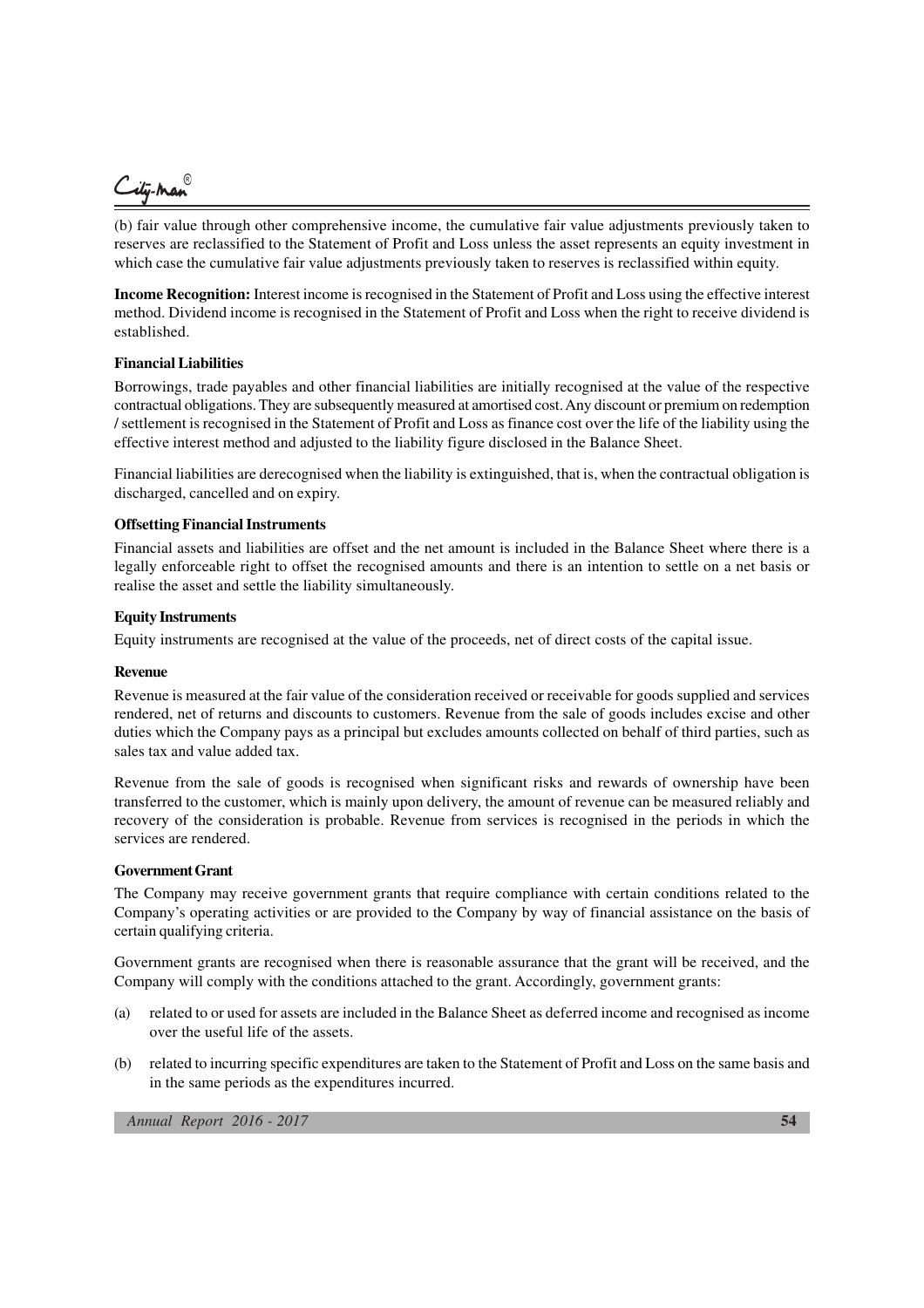(c) by way of financial assistance on the basis of certain qualifying criteria are recognised as they become receivable.

In the unlikely event that a grant previously recognised is ultimately not received, it is treated as a change in estimate and the amount cumulatively recognised is expensed in the Statement of Profit and Loss.

#### **Dividend Distribution**

Dividends paid (including income tax thereon) is recognised in the period in which the interim dividends are approved by the Board of Directors, or in respect of the final dividend when approved by shareholders.

#### **Retirement and Other Employee Benefits**

The Company has made appropriate provision for gratuity cum settlement benefit for all employees, who have completed eligible number of years of service under relevant act.

#### **Taxes on Income**

Taxes on income comprises of current taxes and deferred taxes. Current tax in the Statement of Profit and Loss is provided as the amount of tax payable in respect of taxable income for the period using tax rates and tax laws enacted during the period, together with any adjustment to tax payable in respect of previous years.

Deferred tax is recognised on temporary differences between the carrying amounts of assets and liabilities and the amounts used for taxation purposes (tax base), at the tax rates and tax laws enacted or substantively enacted by the end of the reporting period.

Deferred tax assets are recognised for the future tax consequences to the extent it is probable that future taxable profits will be available against which the deductible temporary differences can be utilised. Income tax, in so far as it relates to items disclosed under other comprehensive income or equity, are disclosed separately under other comprehensive income or equity, as applicable.

Deferred tax assets and liabilities are offset when there is legally enforceable right to offset current tax assets and liabilities and when the deferred tax balances related to the same taxation authority. Current tax assets and tax liabilities are offset where the entity has a legally enforceable right to offset and intends either to settle on net basis, or to realize the asset and settle the liability simultaneously.

#### **Claims**

Claims against the Company not acknowledged as debts are disclosed after a careful evaluation of the facts and legal aspects of the matter involved.

### **Provisions**

Provisions are recognised when, as a result of a past event, the Company has a legal or constructive obligation; it is probable that an outflow of resources will be required to settle the obligation; and the amount can be reliably estimated. The amount so recognised is a best estimate of the consideration required to settle the obligation at the reporting date, taking into account the risks and uncertainties surrounding the obligation. In an event when the time value of money is material, the provision is carried at the present value of the cash flows estimated to settle the obligation.

### **Segment Reporting**

The company identifies primary segments based on the dominant source, nature of risks and returns and the internal organization and management structure. The operating segments are the segments for which separate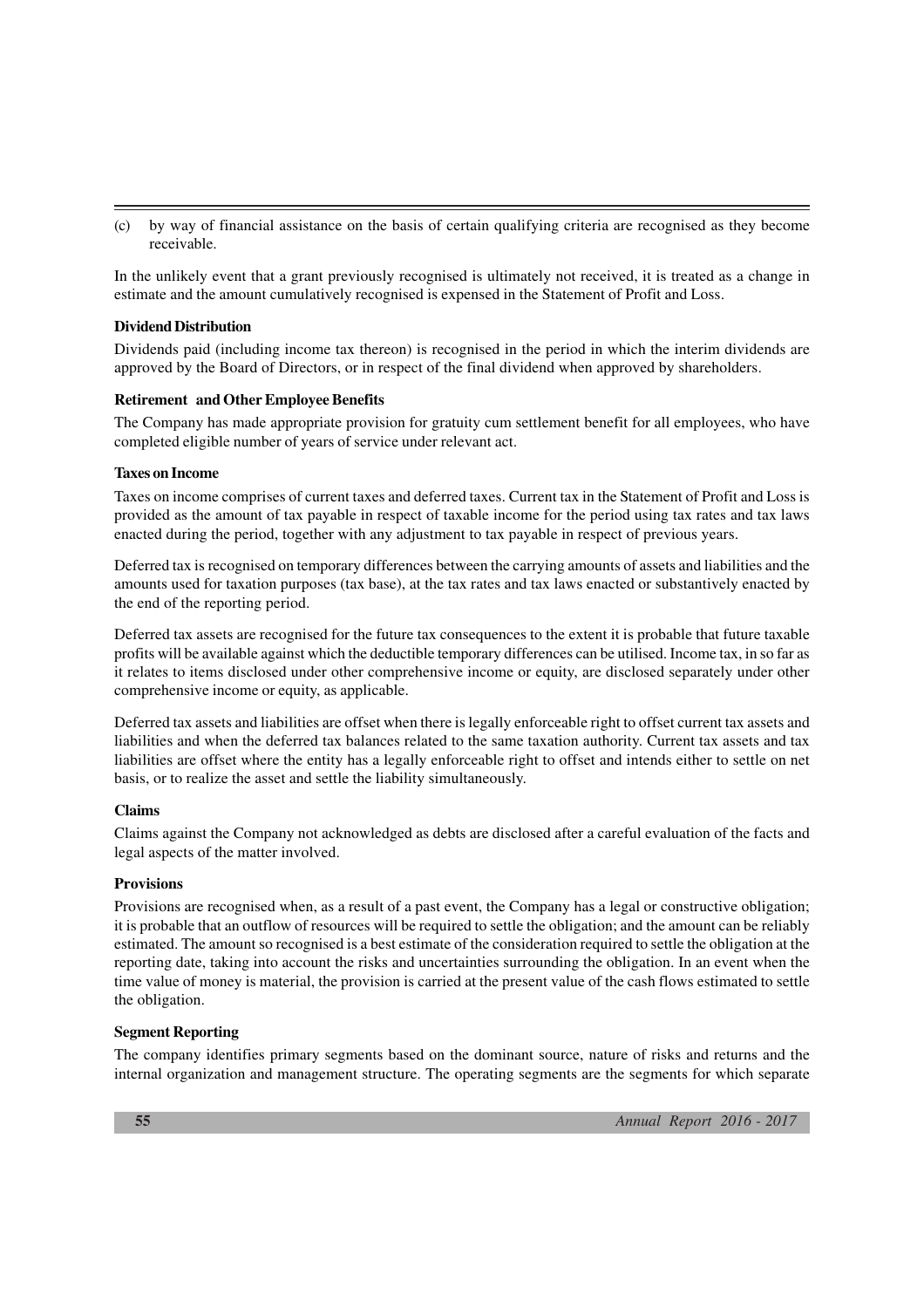City-Man

financial information is available and for which operating profit/loss amounts are evaluated regularly by the executive management in deciding how to allocate resources and in assessing performance.

The company has only one business segment and geographical segment viz. manufacturing and selling of readymade garments, hence the enterprise accounts are representing the segmental accounts. The other business segment to which the company has just entered into is development of residential township and no major activity except acquisition of land and some minor development has been carried out in this segment and the same is put under the head inventories. No special reporting is required for the current year in this segment.

#### **Financial and Management Information Systems**

The Company's Accounting System is designed to unify the Financial and Cost Records and also to comply with the relevant provisions of the Companies Act, 2013, to provide financial and cost information appropriate to the businesses and facilitate Internal Control.

#### **Use of estimates and judgements :**

The preparation of financial statements in conformity with generally accepted accounting principles requires management to make estimates and assumptions that affect the reported amounts of assets and liabilities and disclosure of contingent liabilities at the date of the financial statements and the results of operations during the reporting period end. Although these estimates are based upon management's best knowledge of current events and actions, actual results could differ from these estimates.

The estimates and underlying assumptions are reviewed on an ongoing basis. Revisions to accounting estimates are recognised in the period in which the estimate is revised if the revision affects only that period, or in the period of the revision and future periods if the revision affects both current and future periods.

#### **Judgements in applying accounting policies**

The judgements, apart from those involving estimations (see note below), that the Company has made in the process of applying its accounting policies and that have a significant effect on the amounts recognised in these financial statements pertain to useful life of intangible assets. The Company is required to determine whether its intangible assets have indefinite or finite life which is a subject matter of judgement. Trademarks have been considered of having an indefinite useful life taking into account that there are no technical, technological or commercial risks of obsolescence or limitations under contract or law. Refer notes to the financial statements.

#### **Key sources of estimation uncertainty**

The following are the key assumptions concerning the future, and other key sources of estimation uncertainty at the end of the reporting period that may have a significant risk of causing a material adjustment to the carrying amounts of assets and liabilities within the next financial year.

#### **a. Useful lives of property, plant and equipment and intangible assets:**

As described in the significant accounting policies, the Company reviews the estimated useful lives of property, plant and equipment and intangible assets at the end of each reporting period.

#### **b. Fair value measurements and valuation processes**:

Some of the Company's assets and liabilities are measured at fair value for financial reporting purposes. In estimating the fair value of an asset or a liability, the Company uses market-observable data to the extent it is available. Where Level 1 inputs are not available, the Company engages third party valuers, where required, to perform the valuation. Information about the valuation techniques and inputs used in determining the fair value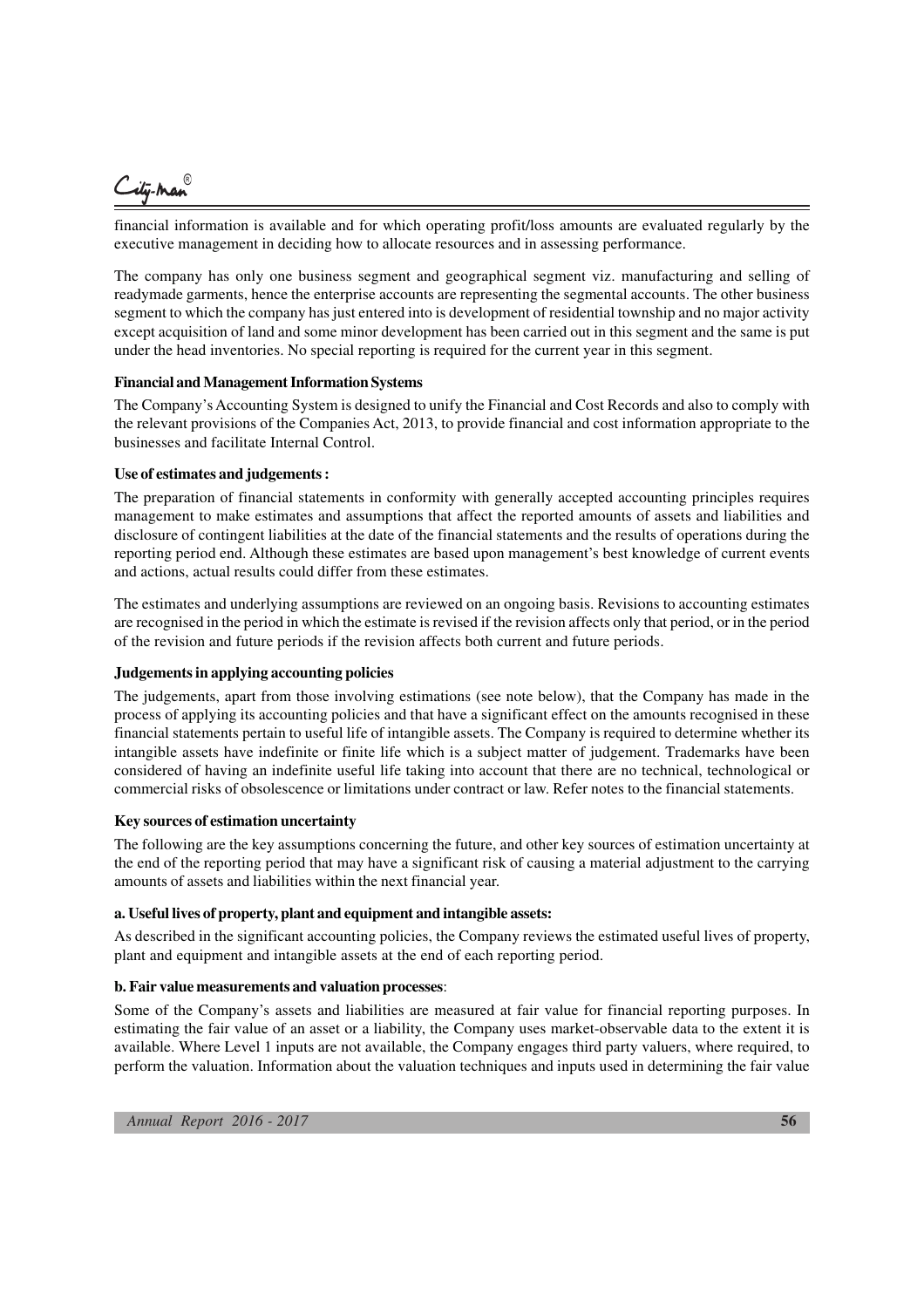of various assets, liabilities and share based payments are disclosed in the notes to the financial statements. Where ever necessary.

#### **c. Claims, Provisions and Contingent Liabilities:**

The Company as on date has no ongoing litigations with various regulatory authorities and third parties. Where an outflow of funds is believed to be probable and a reliable estimate of the outcome of the dispute can be made based on management's assessment of specific circumstances of each dispute and relevant external advice, management provides for its best estimate of the liability.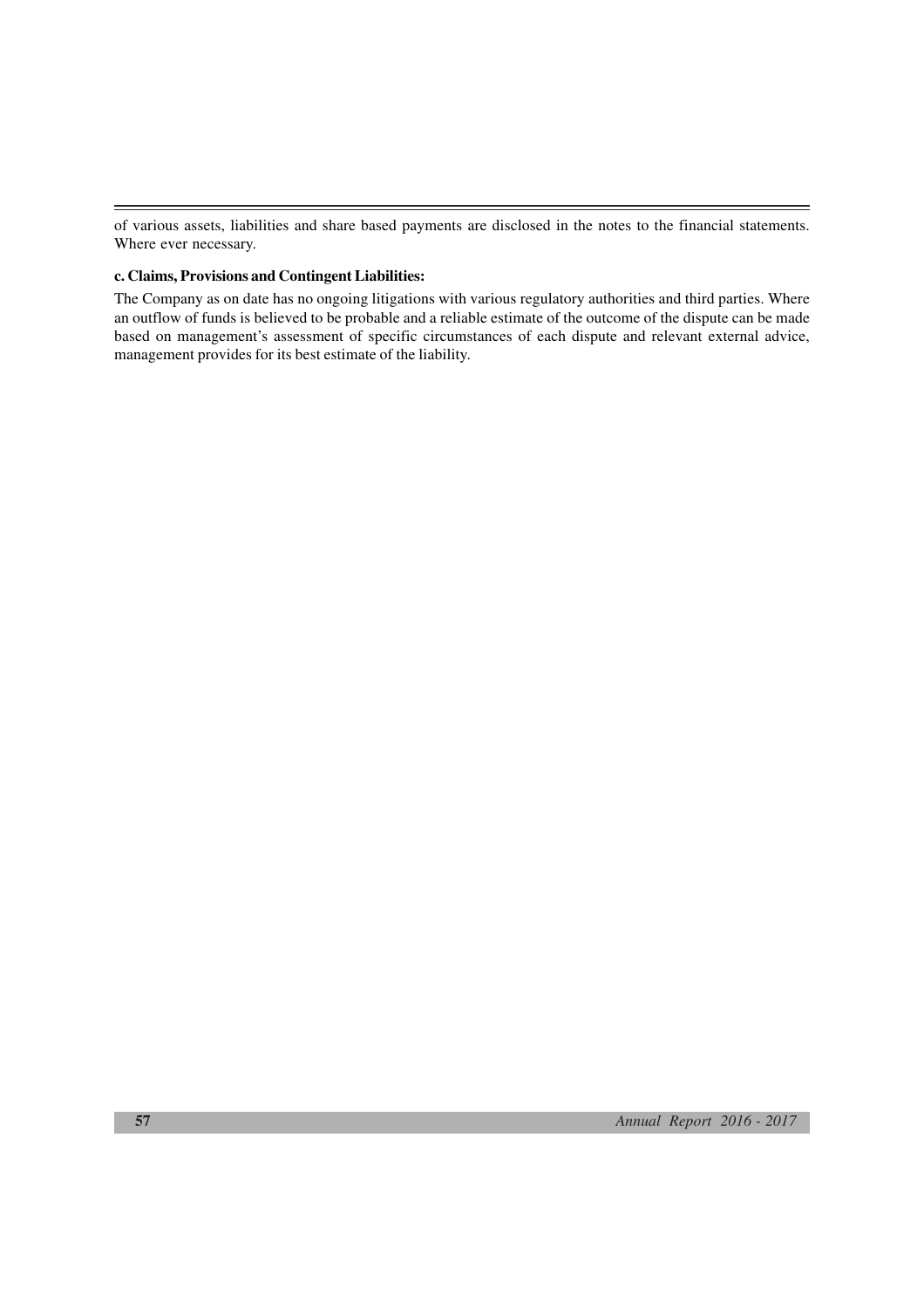.<br>dty-Man

# **Statement of Changes in Equity** (All amounts in INR Unless otherwise stated) Notes Amount **A Equity Share Capital** 8(a)(b) As at April 01, 2015 117,011,000

Changes in equity share capital 117,011,000<br>As at March 31, 2016 117,011,000 As at March 31, 2016 Changes in equity share capital As at March 31, 2017 117,011,000

|        |                                                 |                      |                                         | Reserves and surplus |                                         |       |
|--------|-------------------------------------------------|----------------------|-----------------------------------------|----------------------|-----------------------------------------|-------|
|        |                                                 | <b>Notes</b>         | <b>Securities</b><br>premium<br>reserve | Retained<br>earnings | Share options<br>outstanding<br>account | Total |
| 1      | Balance as at April 01, 2015                    | 9(a)                 |                                         | (241, 695, 595)      |                                         |       |
| 2<br>3 | Loss for the year<br>Other comprehensive income |                      |                                         | (3,215,682)          |                                         |       |
| 4      | <b>Balance at March 31, 2016</b>                | 9(b)                 |                                         | (244, 911, 277)      |                                         |       |
|        |                                                 | Reserves and surplus |                                         |                      |                                         |       |
|        |                                                 | <b>Notes</b>         | <b>Securities</b><br>premium<br>reserve | Retained<br>earnings | Share options<br>outstanding<br>account | Total |
| 1      | Balance at April 01, 2016                       |                      |                                         | (244,911,277)        |                                         |       |
| 2      | Loss for the year                               |                      |                                         | (2,962,990)          |                                         |       |
| 3      | Other comprehensive income                      |                      |                                         |                      |                                         |       |
| 4      | <b>Balance at March 31, 2017</b>                |                      |                                         | (247, 874, 267)      |                                         |       |

**B Other equity** NIL

The above statement of changes in equity should be read in conjunction with the accompanying notes

For and on behalf of the Board of Directors As per our report of even date attached

| Santhosh Joseph Karimattam | Annamma Joseph                 | For CHANDY & ZACHERIA                               |
|----------------------------|--------------------------------|-----------------------------------------------------|
| DIN: 00998412              | DIN: 01832564                  | <b>Chartered Accountants</b>                        |
| Managing Director / CEO    | Director                       | <b>FRN NO. 000664S</b>                              |
|                            |                                | Thankachan Zacherias LLB, FCA, CISA, DISA           |
| D.E. Chandrasekaran        | T.N. Sajeevan                  | Parnter, M. No. 023421                              |
| Company Secretary          | <b>Chief Financial Officer</b> |                                                     |
|                            |                                | Camp: Bangalore<br>Date: $26^{\text{th}}$ May, 2017 |
|                            |                                |                                                     |

Place : Bangalore Date:  $26^{th}$ May, 2017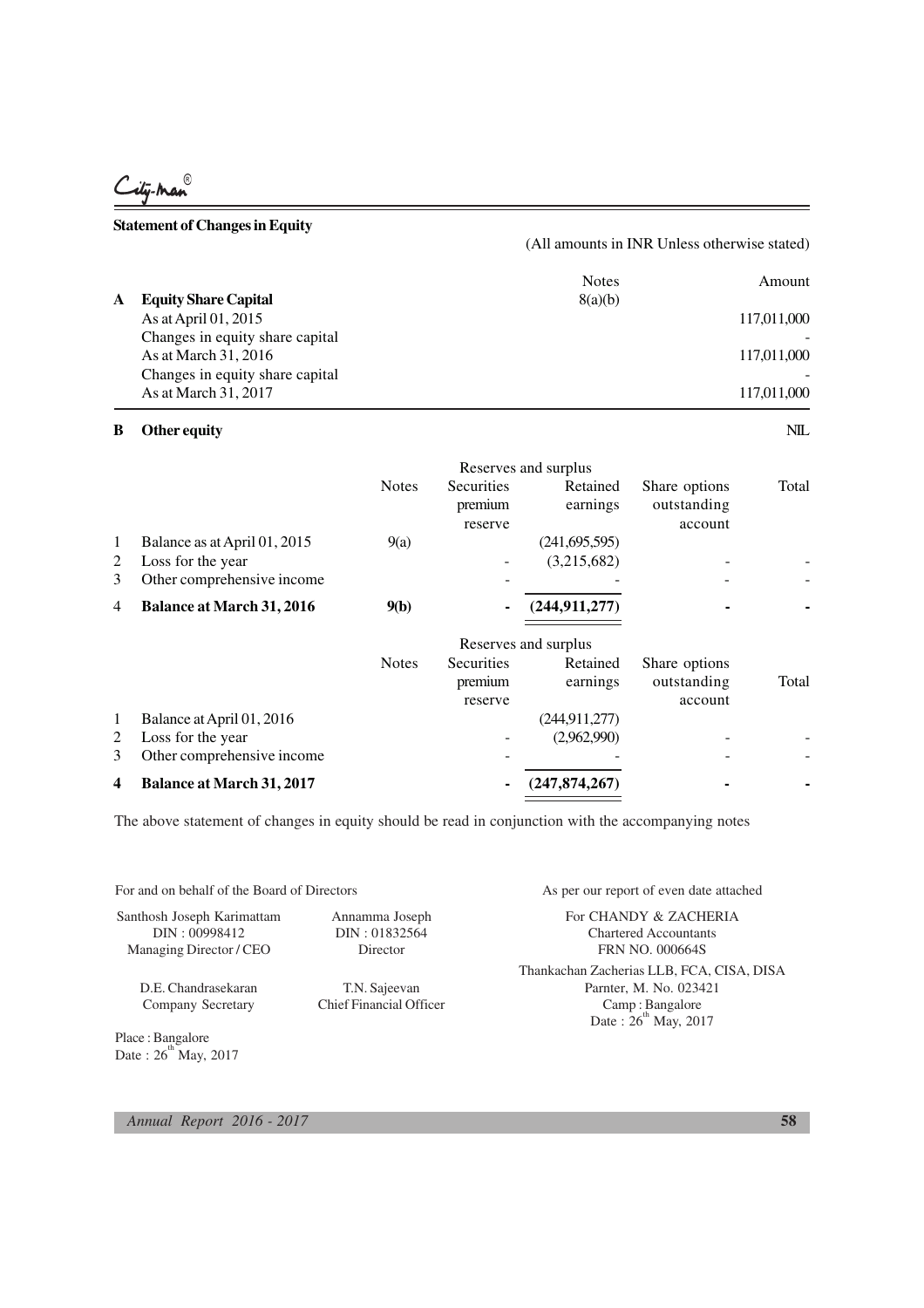# **Notes to the Financial Statements**

# **59**

### (All amounts in INR Unless otherwise stated)

## **2 Property, Plant and Equipment**

|               |                                                                                                                                                                                                          | Free hold<br>Land              | Leshold<br>Land<br>(Note 1a) | Free hold<br><b>Buildings</b><br>(Note 1b) | Furniture<br>fittings and<br>Equipment | Computer<br>Equipment | Office<br>Equipment | Vehicles | Plant and<br>Machinery | Total             |
|---------------|----------------------------------------------------------------------------------------------------------------------------------------------------------------------------------------------------------|--------------------------------|------------------------------|--------------------------------------------|----------------------------------------|-----------------------|---------------------|----------|------------------------|-------------------|
|               | Property, Plant and equipment<br>year ended March 31, 2016<br><b>Gross Carrying Amount</b><br>Deemed cost as at April 01, 2015<br>Additions/adjustments<br>Assets held for sale (refer note<br>Disposals |                                |                              |                                            | 628,065                                |                       | 122,610             |          | 88,114                 | 838,789           |
|               | <b>Closing gross carrying</b>                                                                                                                                                                            |                                |                              |                                            | 628,065                                |                       | 122,610             |          | 88,114                 | 838,789           |
|               | Accumulated depreciation<br>Depreciation charge for the year<br>Disposal                                                                                                                                 |                                |                              |                                            | 598,117                                |                       | 68,337<br>18,179    |          | 83,708                 | 750,162<br>18,179 |
|               | <b>Closing accumulated depreciation</b>                                                                                                                                                                  |                                |                              |                                            | 598,117                                |                       | 86,516              |          | 83,708                 | 768,341           |
|               | Net carrying amount March 31, 2016                                                                                                                                                                       |                                |                              |                                            | 29,948                                 |                       | 36,094              |          | 4,406                  | 70,448            |
|               |                                                                                                                                                                                                          |                                |                              |                                            |                                        |                       |                     |          |                        |                   |
|               |                                                                                                                                                                                                          | Free hold<br>Land<br>(Note 1a) | Leshold<br>Land<br>(Note 1b) | Free hold<br><b>Buildings</b>              | Furniture<br>fittings and<br>Equipment | Computer<br>Equipment | Office<br>Equipment | Vehicles | Plant and<br>Machinery | Total             |
|               | Year ended March 31, 2017<br><b>Gross Carrying Amount</b>                                                                                                                                                |                                |                              |                                            |                                        |                       |                     |          |                        |                   |
| Annual Report | Gross Carrying Amount as at<br>April 01, 2016<br>Additions/adjustments<br>Disposals                                                                                                                      |                                |                              |                                            | 628,065                                |                       | 122,610             |          | 88,114                 | 838,789           |
| 2016 - 2017   | <b>Closing gross carrying amount</b>                                                                                                                                                                     |                                |                              |                                            | 628,065                                |                       | 122,610             |          | 88,114 838,789         |                   |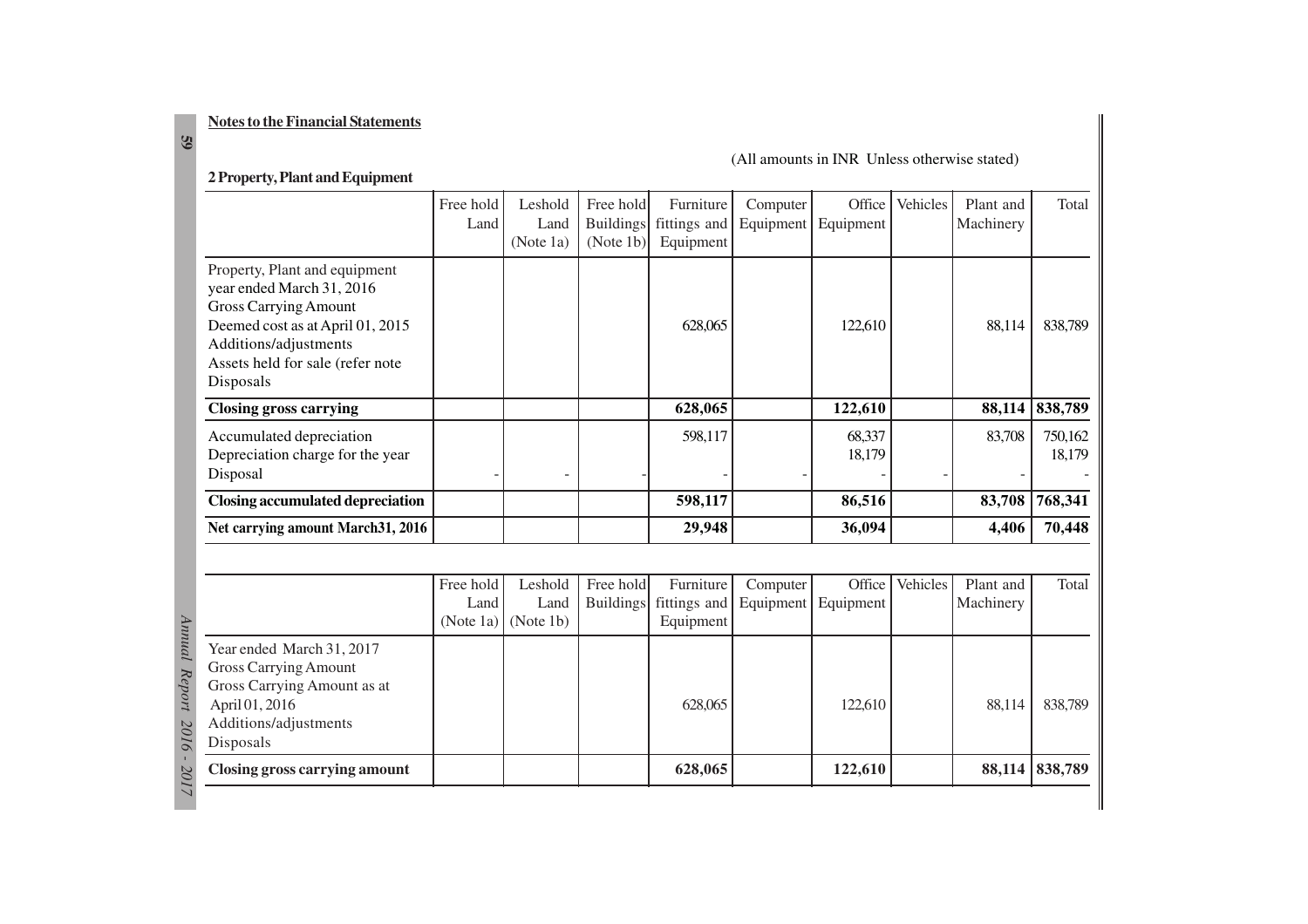| Annual Report 2016 - 2017 | Accumulated depreciation<br>Accumulated depreciation and<br>impirement<br>Opening accumulated depreciation<br>Depreciation charge for the year<br>Other adjustments<br>Disposal                                                                                                                                                                                                                                                                                           |                                     |  | 598,117 |  | 86,516<br>19,779 |      | 83,708                               | 768,341<br>19,779 | $\bm{\mathfrak{s}}_{\circledcirc}$ |
|---------------------------|---------------------------------------------------------------------------------------------------------------------------------------------------------------------------------------------------------------------------------------------------------------------------------------------------------------------------------------------------------------------------------------------------------------------------------------------------------------------------|-------------------------------------|--|---------|--|------------------|------|--------------------------------------|-------------------|------------------------------------|
|                           | <b>Closing accumulated depreciation</b>                                                                                                                                                                                                                                                                                                                                                                                                                                   |                                     |  | 598,117 |  | 106,295          |      | 83,708                               | 788,120           |                                    |
|                           | Net carrying amount March 31, 2017                                                                                                                                                                                                                                                                                                                                                                                                                                        |                                     |  | 29,948  |  | 16,315           |      | 4,406                                | 50,669            |                                    |
|                           | Capital work in progress:<br>Balance as at April 01, 2015<br>Balance as at March 31, 2016<br>Balance as at March 31, 2017                                                                                                                                                                                                                                                                                                                                                 | N <sub>L</sub><br>NIL<br><b>NIL</b> |  |         |  |                  |      |                                      |                   |                                    |
|                           | 3 Other non-current assets                                                                                                                                                                                                                                                                                                                                                                                                                                                |                                     |  |         |  |                  | 2017 | March 31, March 31, March 31<br>2016 | 2015              |                                    |
|                           | a. Deferred expenditure (Deposit)<br>1196889<br>1197133 1197358                                                                                                                                                                                                                                                                                                                                                                                                           |                                     |  |         |  |                  |      |                                      |                   |                                    |
|                           | Note: Non - current portion of deposits of Rs.12,00,000/- paid for 99 years use of trade mark "CITYMAN" in 1992 to M/s. S.S. Agencies, a firm<br>in which the Managing director and another Director and their relatives are interested, is discounted at current market rate (8.50%) and<br>apportioned as current assets $\{[Rs.3,111/- (2017), Rs.2,867/- (2016) \text{ and Rs. } 2,642/- (2015) \text{ respectively}]\}$ and as non-current assets as shown<br>above. |                                     |  |         |  |                  |      |                                      |                   |                                    |
|                           |                                                                                                                                                                                                                                                                                                                                                                                                                                                                           |                                     |  |         |  |                  |      |                                      |                   |                                    |
| $\boldsymbol{8}$          |                                                                                                                                                                                                                                                                                                                                                                                                                                                                           |                                     |  |         |  |                  |      |                                      |                   |                                    |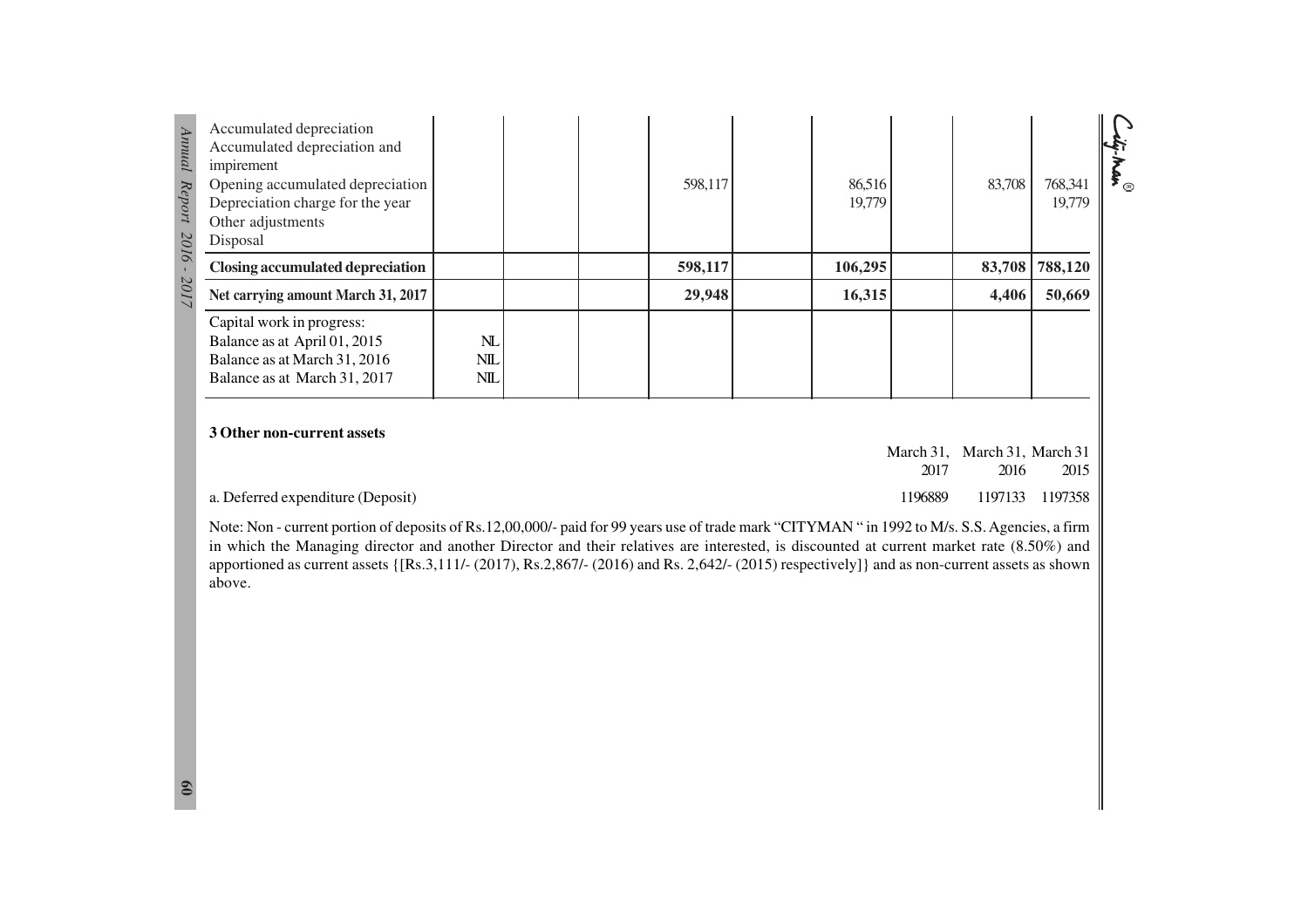#### **4 Inventories**

| at lower of cost and net realisable value |                       |                       |                       |
|-------------------------------------------|-----------------------|-----------------------|-----------------------|
|                                           | <b>March 31, 2017</b> | <b>March 31, 2016</b> | <b>March 31, 2015</b> |
| Raw materials<br>$a_{-}$                  |                       |                       |                       |
| b. Work in progress                       |                       |                       |                       |
| c. Finished goods at net realisable value | 7.400                 | 6.000                 | 2.500                 |
| d. Stock in trade                         |                       |                       |                       |
| e. Stock and spare                        |                       |                       |                       |
| Loose tool<br>f.                          |                       |                       |                       |
| Others landed property at cost<br>g.      | 72,623,777            | 72,623,777            | 72,623,777            |
| <b>Total</b>                              | 72,631,177            | 72,629,777            | 72,626,277            |

Note:

- (i) Inventories of Rs. 72,62,377/- (same amount as on 2015 and 2016 also) are expected to be recovered after more than 12 months
- (ii) The company has purchased a property at panangad, Ernakulam, Kerala for residential township development.
	- The company has to buy further land to get advantages of better assess to the site and higher realisation at the time of sale

#### **5 Trade receivables**

|                                              | March 31, 2017 | March 31, 2016 | April 01, 2015            |
|----------------------------------------------|----------------|----------------|---------------------------|
| Trade receivables                            | 33920          | 25720          | 23970                     |
| Less: Allowance for doubtful debts           |                |                |                           |
| Trade receivables                            | 33920          | 25720          | 23970                     |
| Current portion                              | 33920          | 25720          | 23970                     |
| Non - Current portion                        |                |                |                           |
| Breakup of security details                  |                |                |                           |
| Unsecured, considered good                   | 33920          | 25720          | 23970                     |
| Doubtful                                     |                |                |                           |
| Total:-                                      | 33920          | 25720          | 23970                     |
| Allowance for doubtful debts                 |                |                |                           |
| <b>Total Trade Receivables</b>               | 33920          | 25720          | 23970                     |
| Cash and cash equivalents<br>6               |                |                |                           |
|                                              | March 31, 2017 | March 31, 2016 | April 01, 2015            |
| Balance with banks                           |                |                |                           |
| - in current account                         | 13920          | 6755           | 43594                     |
| - in unpaid dividend account                 |                |                |                           |
| Deposits with maturity of less than 3 months |                |                |                           |
| Cheques in Hand                              |                |                |                           |
| Cash on Hand                                 | 7990           | 11203          | 9750                      |
| <b>Others</b>                                |                |                |                           |
| Deposits with maturity more than 3 months    |                |                |                           |
| but less than 12 months                      |                |                |                           |
| <b>Total Cash and cash equivalents</b>       | 21910          | 17958          | 53344                     |
| 61                                           |                |                | Annual Report 2016 - 2017 |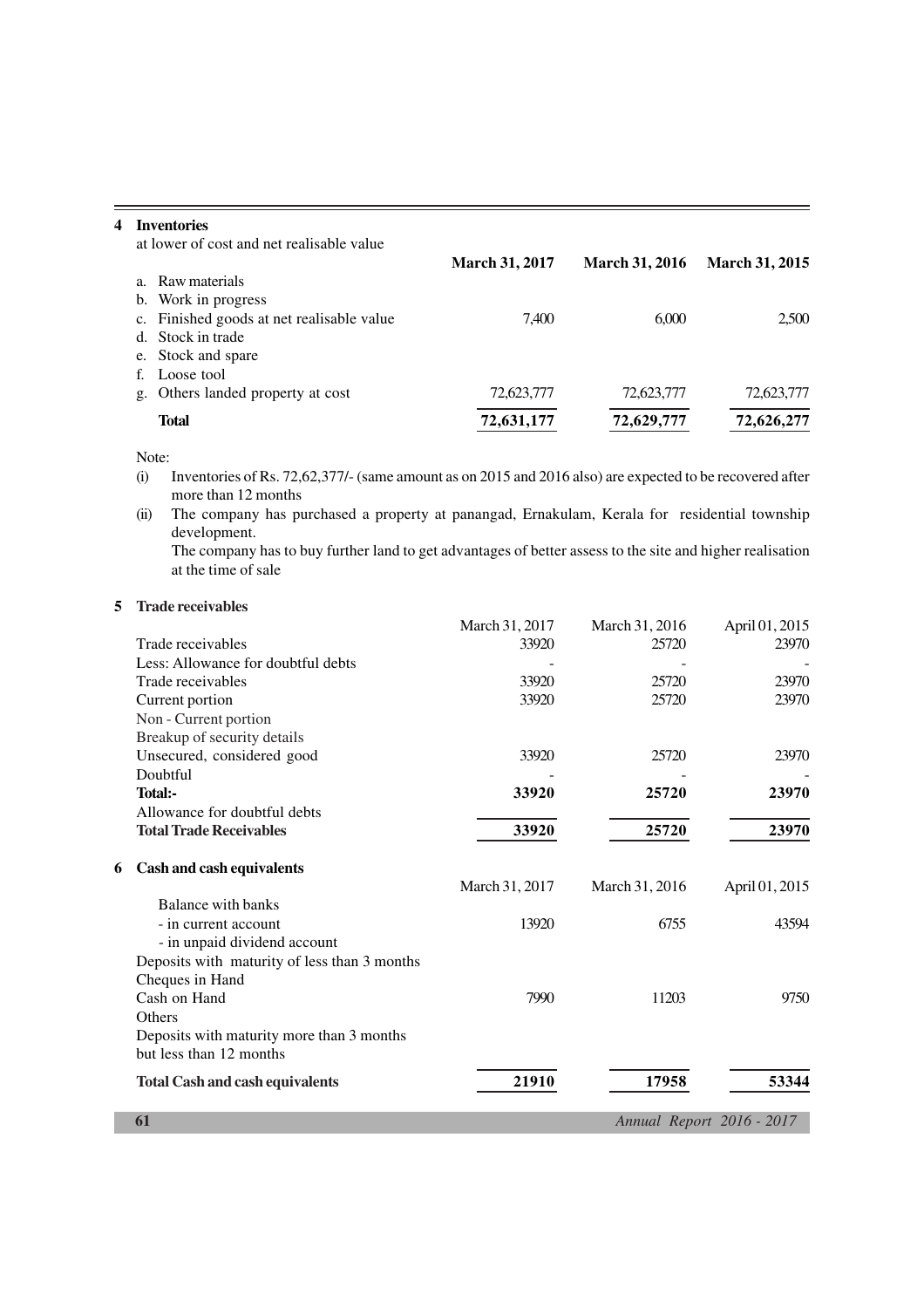<u>.</u><br>Lily-Man

| <b>Other current Assets</b>              |                |                |                |
|------------------------------------------|----------------|----------------|----------------|
|                                          | March 31, 2017 | March 31, 2016 | April 01, 2015 |
| Advance to brand owners of Cityman (NPV) | 3.111          | 2,867          | 2.642          |
| Security deposit                         | 450,000        | 450,000        | 450,000        |
| Other current assets                     |                |                |                |
| Prepayments                              | 65.594         | 65.252         | 63.203         |
| <b>Total Other Current Assets</b>        | 518,705        | 518,119        | 515,845        |
| Deferred tax liability/assets            | NIL.           | NIL.           | NIL.           |

#### **Note:**

(i) The deferred tax liability / assets as per accounting standard 22 issued by the Institute of Chartered Accountants of India for the current year as well as for the previous year as per recalculation is NIL, as the company does not forsee any reasonable certainity in generation of profit in the coming years.

#### **8 Equity Share Capital**

|                                  | No.of shares | Amount    |
|----------------------------------|--------------|-----------|
| A                                |              |           |
| Authorised equity share capitals |              |           |
| As at April 01, 2015             | 25000000     | 250000000 |
| Increase during the year         |              |           |
| As at March 31, 2016             | 25000000     | 250000000 |
| Increase during the year         |              |           |
| As at March 31, 2017             | 25000000     | 250000000 |
|                                  |              |           |
|                                  | No.of shares | Amount    |
| B                                |              |           |
| Movement in equity share capitaL |              |           |
| As at April 01, 2015             | 11701100     | 117011000 |
| Increase during the year         |              |           |
| As at March 31, 2016             | 11701100     | 117011000 |
| Increase during the year         |              |           |
| <b>As at March 31, 2017</b>      | 11701100     | 117011000 |

Note:

- a. Equity shares have a par value of INR 10. They entitle the holder to participate in dividends, and to share in the proceeds on winding up of the company in proportion to the number of and amount paid on the share held
- b. Every holder of equity shares present at a meeting in person or by proxy, is entitled to one vote , and upon a poll each share is entitled to one vote
- c. Rights, preferences and restrictions attaching to each class of shares including restrictions on the distribution of dividends and the repayment of capital. The company has only one class of equity shares having a par value of Rs.10/- each. Each holder of equity shares is entitled to one vote per share. The company as and when declares dividend the same is paid in Indian Rupees. There are no restrictions on distribution of dividends or repayment of capital.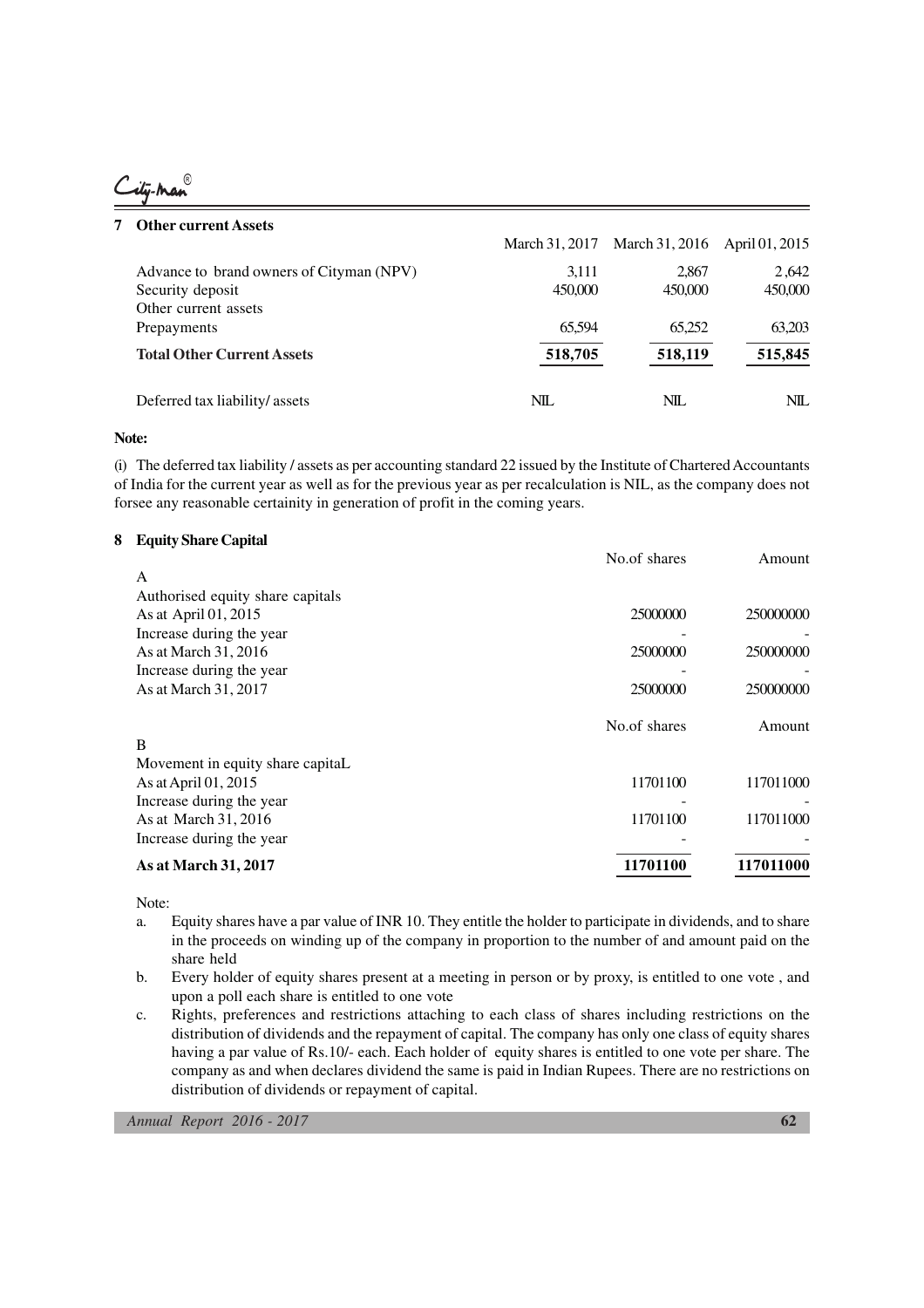- d. Shares of each class held by its holding company or its ultimate holding company (including shares held by it or by subsidiaries or associates or the holding company or the ultimate holding company in aggregate) - NIL.
- e. Shares reserved for issue under options and contracts/commitments for sale of shares/disinvestment, including the terms and the amounts - NIL and Not applicable.
- f. For a period of 5 years immediately preceeding the Balance Sheet date.
	- Aggregate number and class of shares :-
	- Alloted as fully paid up pursuant to contract(s) without payment being received in cash NIL
	- Alloted as fully paid up by way of bonus shares NIL
	- Bought back NIL
- g. Terms of any securities convertible into equity/preference shares issued along with the earliest date of conversion in descending order starting from the farthest such date - NIL and Not Applicable
- C. Details of Share holders holding more than 5% shares in the company

|                                           | March 31, 2017          |                    |                           | March 31, 2016<br>April 01, 2015 |                           |                           |  |
|-------------------------------------------|-------------------------|--------------------|---------------------------|----------------------------------|---------------------------|---------------------------|--|
|                                           | No. of<br><b>Shares</b> | $\%$ of<br>holding | No. of<br>shares          | $\%$ of<br>holding               | No. of Shares             | $%$ of holding            |  |
| 1. Mr. Santhosh<br>Joseph Karimattom-M.D. | 7404210                 | 63.28%             | 7404210                   | 63.28%                           | 7404210                   | 63.28%                    |  |
| <b>9</b> Reserves and suplus              |                         |                    | March 31, 2017            |                                  | March 31, 2016            | April 01, 2015            |  |
| a. Capital reserve<br>Retained earning    |                         |                    | 56938529<br>(247,874,267) |                                  | 56938529<br>(244.911.277) | 56938529<br>(241,695,595) |  |

Note: Capital reserve represents the principal loan amount waived by consortium of banks and financial institutions (Indusind Bank Ltd., State bank of India, UTI (Axis) Bank Ltd. and Karnataka State Industrial Investment and Development Corporation Ltd.) on One Time Settlement of dues to them.

**Total reserves and surplus (190,935,738) (187,972,748) (184,757,066)**

| <b>Closing balance</b>         | (247, 874, 267) | (244, 911, 277) |
|--------------------------------|-----------------|-----------------|
| Dividends for the fy 2015-16   |                 |                 |
| Net (loss)/profit for the year | (2,962,990)     | (3,215,682)     |
| Opening balance                | (244.911.277)   | (241, 695, 595) |
| b Retained earnings*           |                 |                 |
|                                | March 31, 2017  | March 31, 2016  |

\* Note: Net of capital subsidy of Rs.9,58,000/- received from Department of Industries, Government of Karnataka.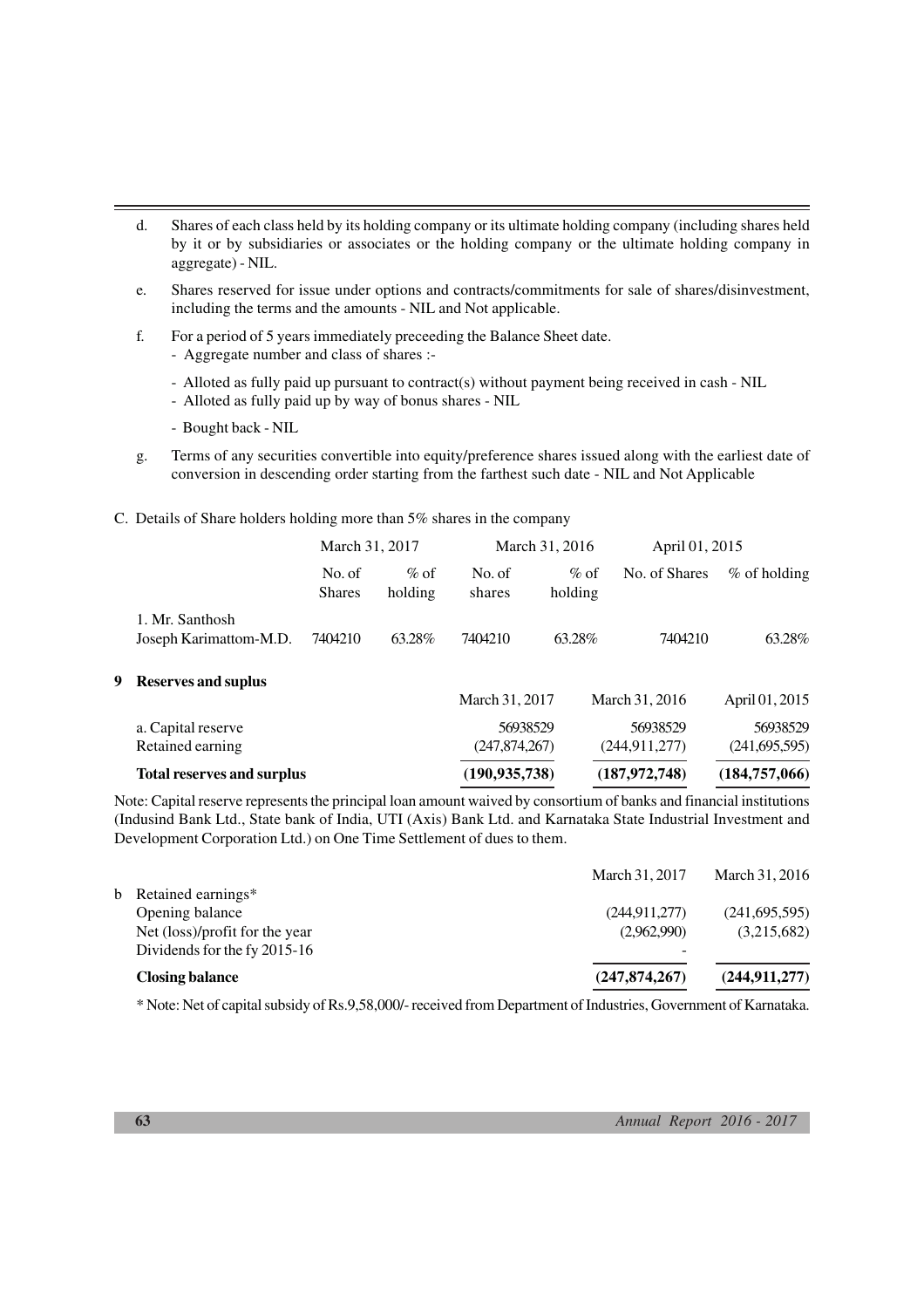City-man

|             | <b>10 Financial liabilities</b>                                                                                                                                                                                                                                                                                 |                               |                               |                               |
|-------------|-----------------------------------------------------------------------------------------------------------------------------------------------------------------------------------------------------------------------------------------------------------------------------------------------------------------|-------------------------------|-------------------------------|-------------------------------|
| a           | Non - current borrowings<br>Secured<br>Term loan<br>Unsecured loan from M.D.                                                                                                                                                                                                                                    | March 31, 2017<br>145,340,068 | March 31, 2016<br>142,480,000 | April 01, 2015<br>139,000,000 |
|             | <b>Total borrowings</b>                                                                                                                                                                                                                                                                                         | 145,340,068                   | 142,480,000                   | 139,000,000                   |
|             | Less; current maturities of long term debts<br>Less: interest accrued but not due on borrowings                                                                                                                                                                                                                 |                               |                               |                               |
|             | <b>Non-current obligations</b>                                                                                                                                                                                                                                                                                  | 145,340,068                   | 142,480,000                   | 139,000,000                   |
|             | Nature of security and terms of repayment for secured borrowings                                                                                                                                                                                                                                                |                               |                               |                               |
|             |                                                                                                                                                                                                                                                                                                                 | March 31, 2017                | March 31, 2016                | April 01, 2015                |
| $\mathbf b$ | Current borrowings<br>Loan repayable on demand<br>Secured                                                                                                                                                                                                                                                       | NIL<br>NIL                    | NIL<br>NIL                    | NIL<br>NIL                    |
|             | <b>Total current borrowings</b>                                                                                                                                                                                                                                                                                 | <b>NIL</b>                    | <b>NIL</b>                    | <b>NIL</b>                    |
|             | <b>11 Other Current liabilities</b>                                                                                                                                                                                                                                                                             | March 31, 2017                | March 31, 2016                | April 01, 2015                |
|             | Non - current<br>Security deposit from customers<br>Retention money<br>Total other non-current financial liabilities<br>Current<br>Current maturities of long term debts<br>Interest accrued but not due on borrowings<br>Unpaid dividend<br>Other payable towards contractual obligations<br>Capital creditors | 1,719,973                     | 1,293,801                     | 1,048,510                     |
|             | <b>Total other current financial liabilities</b>                                                                                                                                                                                                                                                                | 1,719,973                     | 1,293,801                     | 1,048,510                     |
|             | 12 Trade payables<br>Current                                                                                                                                                                                                                                                                                    | March 31, 2017                | March 31, 2016                | April 01, 2015                |
|             | Total outstanding dues of micro enterprises<br>and small enterprises<br>Total outstanding dues of creditors other than                                                                                                                                                                                          | $N\!I\!L$                     | $N\!I\!L$                     | NIL                           |
|             | micro enterprises and small enterprises                                                                                                                                                                                                                                                                         | $N\!I\!L$                     | $N\!I\!L$                     | NIL                           |
|             | Total trade payable                                                                                                                                                                                                                                                                                             | $N\mathbb{L}$                 | NIL                           | $N\mathbb{L}$                 |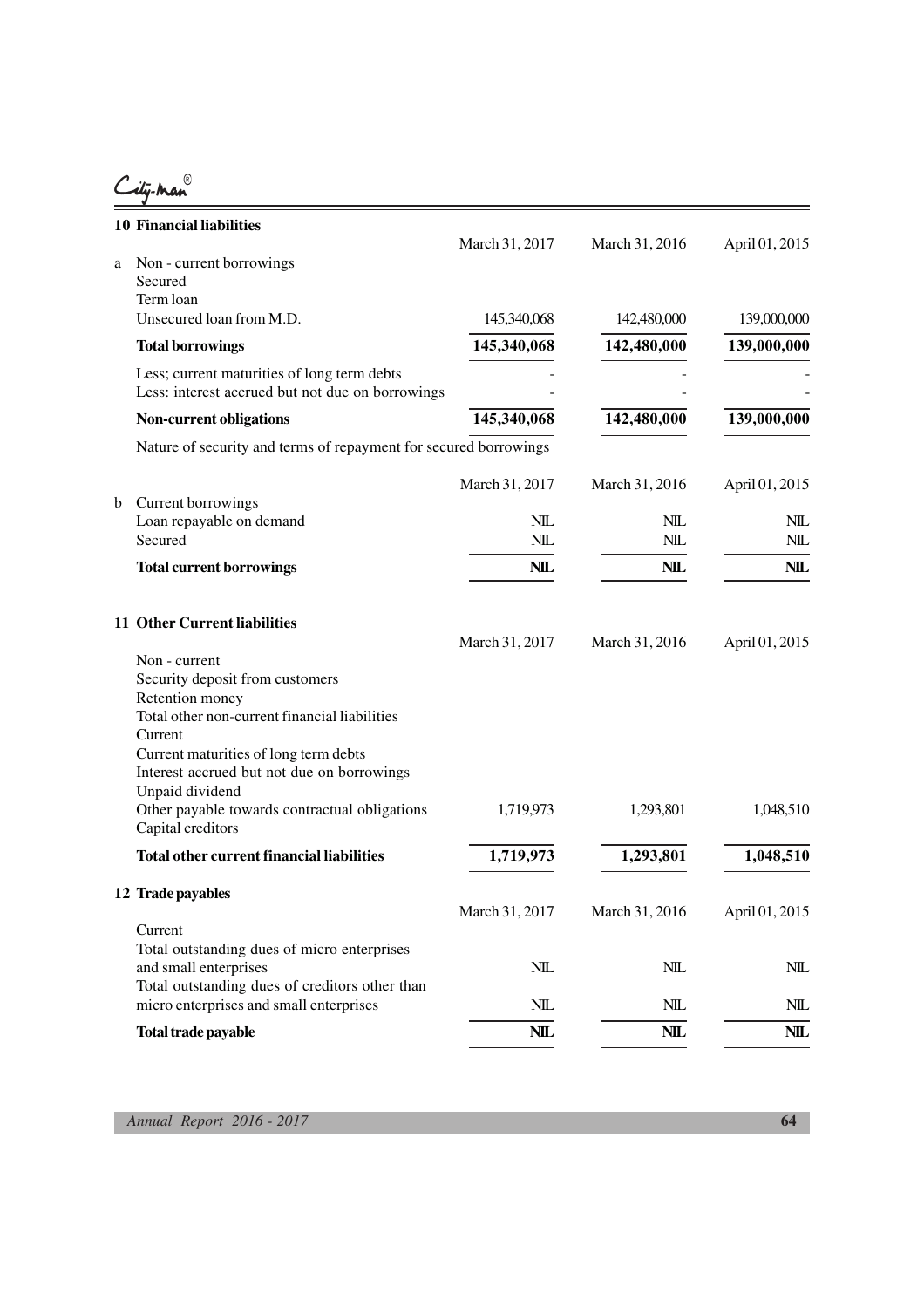|                       | 13 Employee benefit obligation                                                          |                     |                |                |                 |                 |
|-----------------------|-----------------------------------------------------------------------------------------|---------------------|----------------|----------------|-----------------|-----------------|
|                       |                                                                                         | March 31, 2017      |                | March 31, 2016 |                 | April 01, 2015  |
|                       |                                                                                         | current non-current | current        | non-current    | current         | non -current    |
| a<br>b<br>$\mathbf c$ | Provision of compensated absences<br>Provision for gratuity<br>Employee benefit payable | 815,642             |                | 766,142        |                 | 729,542         |
|                       | Total employee benefit obligation                                                       | 815,642             |                | 766,142        |                 | 729,542         |
|                       | 14 Otehtr financial liabilities                                                         |                     |                |                |                 |                 |
|                       | Advance from customers                                                                  |                     | March 31, 2017 | March 31, 2016 |                 | April 01, 2015  |
|                       | Statutory tax payable                                                                   |                     | 502,325        |                | 880,960         | 1,446,325       |
|                       | <b>Total other current liabilities</b>                                                  |                     | 502,325        | 880,960        |                 | 1,446,325       |
|                       | 15 Revenue from operations                                                              |                     |                |                |                 |                 |
|                       |                                                                                         |                     |                | March 31, 2017 |                 | March 31, 2016  |
|                       | Income from sale of garments                                                            |                     |                |                | 41,875          | 25,650          |
|                       | <b>Total revenue from operations</b>                                                    |                     |                |                | 41,875          | 25,650          |
|                       | 16 Other income and other gains                                                         |                     |                |                |                 |                 |
|                       |                                                                                         |                     |                | March 31, 2017 |                 | March 31, 2016  |
|                       | Other income and other gains<br>Interest income from other non-current assets           |                     |                |                | 244             | 225             |
|                       | <b>Total other income</b>                                                               |                     |                |                | 244             | 225             |
|                       | 17 Operating expenes                                                                    |                     |                |                |                 |                 |
|                       |                                                                                         |                     |                | March 31, 2017 |                 | March 31, 2016  |
| a<br>b                | Opening stock<br>Add: Purchase                                                          |                     |                |                | 6,000<br>33,675 | 2,500<br>23,800 |
| c                     | <b>Total</b>                                                                            |                     |                |                | 39,675          | 26,300          |
| d                     | Less: Closing stock                                                                     |                     |                |                | 7,400           | 6,000           |
| e                     | <b>Total operating expenses</b>                                                         |                     |                |                | 32,275          | 20,300          |

**65** *Annual Report 2016 - 2017*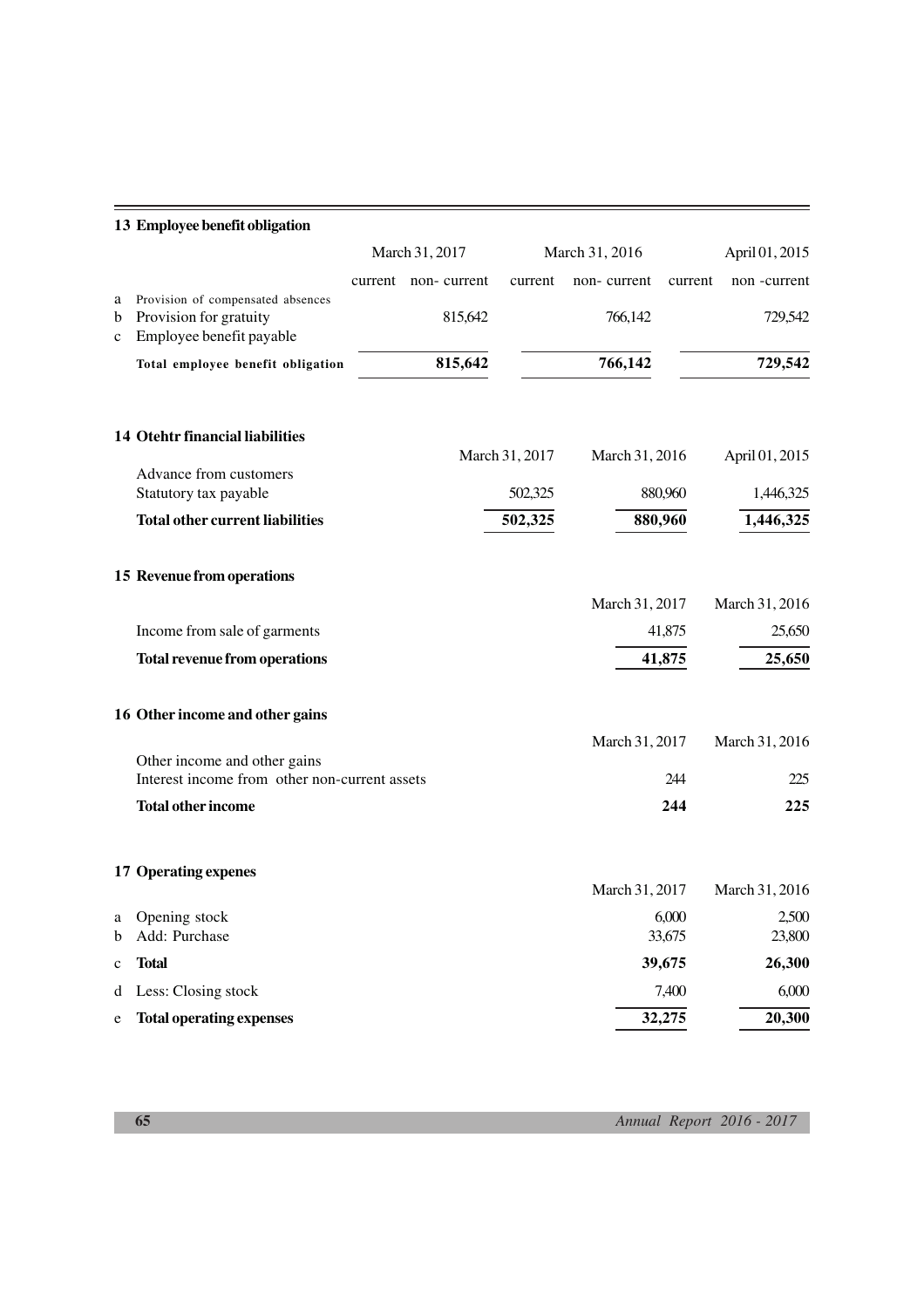City-man

| 18                                                                                                                                                                                                                                                                                                                                                                                                                             | <b>Employee benefit expenses</b>                                                   |                |                |
|--------------------------------------------------------------------------------------------------------------------------------------------------------------------------------------------------------------------------------------------------------------------------------------------------------------------------------------------------------------------------------------------------------------------------------|------------------------------------------------------------------------------------|----------------|----------------|
|                                                                                                                                                                                                                                                                                                                                                                                                                                |                                                                                    | March 31, 2017 | March 31, 2016 |
|                                                                                                                                                                                                                                                                                                                                                                                                                                | Salaries, wages and bonus                                                          | 1,287,000      | 1,222,200      |
|                                                                                                                                                                                                                                                                                                                                                                                                                                | Gratuity                                                                           | 49,500         | 37,000         |
|                                                                                                                                                                                                                                                                                                                                                                                                                                | <b>Total Employee benefit expenses</b>                                             | 1,336,500      | 1,259,200      |
| 19                                                                                                                                                                                                                                                                                                                                                                                                                             | <b>Depreciation and Amortisation Expenses</b>                                      |                |                |
|                                                                                                                                                                                                                                                                                                                                                                                                                                |                                                                                    | March 31, 2017 | March 31, 2016 |
|                                                                                                                                                                                                                                                                                                                                                                                                                                | Depreciation of property, plant and equipment<br>Amortisation of intangible assets | 19,779         | 18,179         |
|                                                                                                                                                                                                                                                                                                                                                                                                                                | <b>Total Depreciation and amortisation expenes</b>                                 | 19,779         | 18,179         |
| 20                                                                                                                                                                                                                                                                                                                                                                                                                             | <b>Other Expenses</b>                                                              |                |                |
|                                                                                                                                                                                                                                                                                                                                                                                                                                |                                                                                    | March 31, 2017 | March 31, 2016 |
| a                                                                                                                                                                                                                                                                                                                                                                                                                              | Repairs and maintenance                                                            |                |                |
|                                                                                                                                                                                                                                                                                                                                                                                                                                | (i) Plant and Machinery                                                            | 6,360          | 2,200          |
| b                                                                                                                                                                                                                                                                                                                                                                                                                              | Royalty                                                                            | 244            | 225            |
| $\mathbf c$                                                                                                                                                                                                                                                                                                                                                                                                                    | Advertisement                                                                      | 230,466        | 316,143        |
| d                                                                                                                                                                                                                                                                                                                                                                                                                              | Printing and Stationery                                                            | 213,121        | 203,350        |
| e                                                                                                                                                                                                                                                                                                                                                                                                                              | <b>Rates and Taxes</b>                                                             | 419,988        | 373,871        |
| f                                                                                                                                                                                                                                                                                                                                                                                                                              | Travelling and Conveyance                                                          | 51,801         | 50,683         |
| $\mathbf{g}% _{T}=\mathbf{g}_{T}=\mathbf{g}_{T}=\mathbf{g}_{T}=\mathbf{g}_{T}=\mathbf{g}_{T}=\mathbf{g}_{T}=\mathbf{g}_{T}=\mathbf{g}_{T}=\mathbf{g}_{T}=\mathbf{g}_{T}=\mathbf{g}_{T}=\mathbf{g}_{T}=\mathbf{g}_{T}=\mathbf{g}_{T}=\mathbf{g}_{T}=\mathbf{g}_{T}=\mathbf{g}_{T}=\mathbf{g}_{T}=\mathbf{g}_{T}=\mathbf{g}_{T}=\mathbf{g}_{T}=\mathbf{g}_{T}=\mathbf{g}_{T}=\mathbf{g}_{T}=\mathbf{g}_{T}=\mathbf{g}_{T}=\math$ | Legal and Professional charges                                                     | 598,436        | 653,678        |
| h                                                                                                                                                                                                                                                                                                                                                                                                                              | Communication, postage and courier                                                 | 36,083         | 246,613        |
| $\mathbf{i}$                                                                                                                                                                                                                                                                                                                                                                                                                   | <b>AGM</b> Expenditure                                                             | 52,690         | 48,006         |
| j                                                                                                                                                                                                                                                                                                                                                                                                                              | Miscellaneous expenses                                                             | 1,366          | 14,473         |
|                                                                                                                                                                                                                                                                                                                                                                                                                                | <b>Total other expenses</b>                                                        | 1,610,555      | 1,909,242      |
| 21                                                                                                                                                                                                                                                                                                                                                                                                                             | <b>Details of Payment to auditors</b>                                              |                |                |
|                                                                                                                                                                                                                                                                                                                                                                                                                                |                                                                                    | March 31, 2017 | March 31, 2016 |
| a                                                                                                                                                                                                                                                                                                                                                                                                                              | Payment to Auditors: As auditors                                                   |                |                |
| i                                                                                                                                                                                                                                                                                                                                                                                                                              | Audit fee                                                                          | 57,500         | 50,000         |
| ï                                                                                                                                                                                                                                                                                                                                                                                                                              | Certification fees                                                                 | 23,000         | 20,000         |
| iї                                                                                                                                                                                                                                                                                                                                                                                                                             | <b>Total payment to auditors</b>                                                   | 80,500         | 70,000         |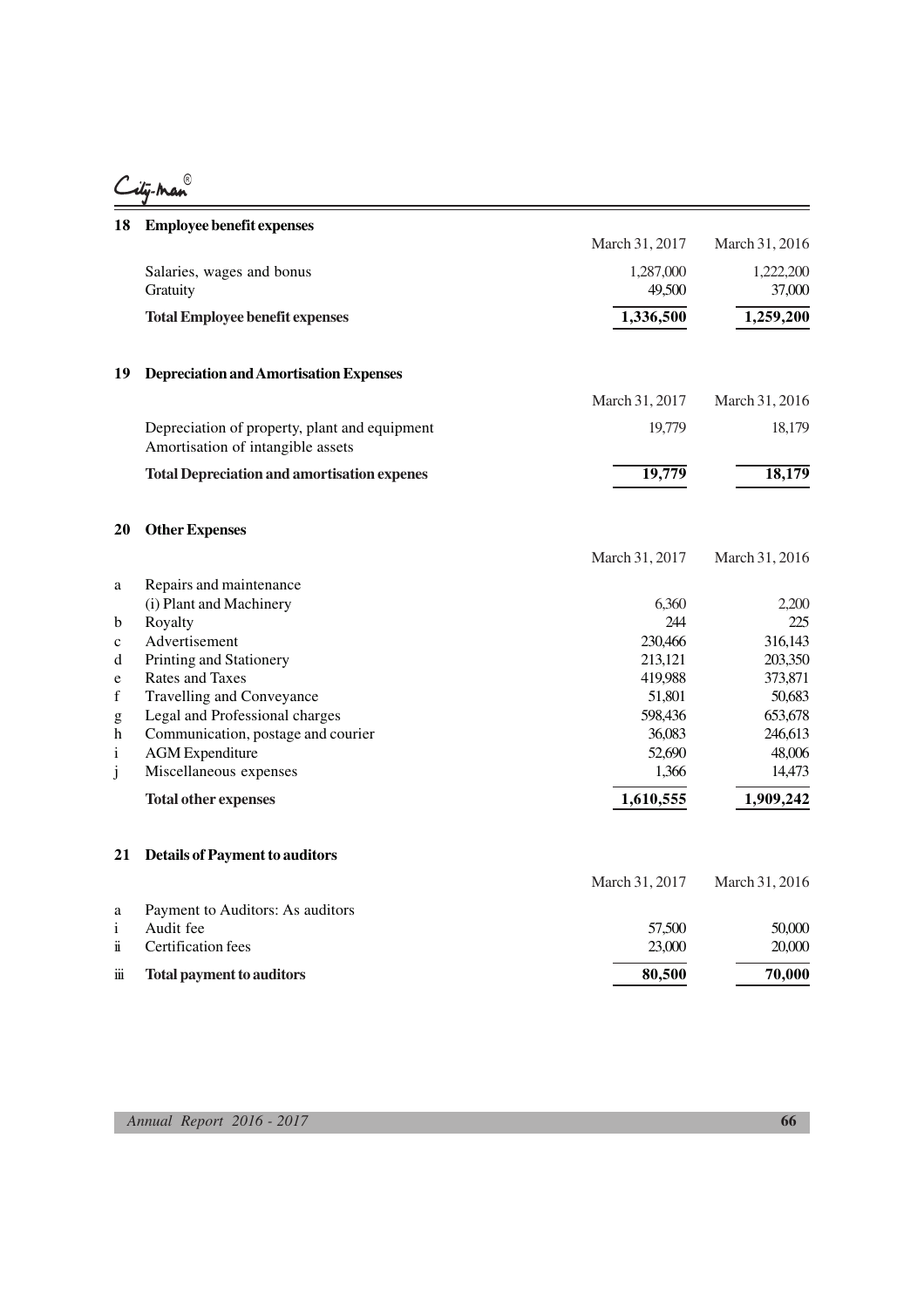|                    |                                                                                                                               |                | March 31, 2017                   | March 31, 2016            |
|--------------------|-------------------------------------------------------------------------------------------------------------------------------|----------------|----------------------------------|---------------------------|
| b<br>i             | Corporate social responsibility (CSR) expenditure<br>Contribution to Prime Minister's National Fund                           |                | <b>NIL</b><br>NIL                | <b>NIL</b><br><b>NIL</b>  |
| ï                  | <b>Total</b>                                                                                                                  |                | <b>NIL</b>                       | <b>NIL</b>                |
| $\dddot{\text{m}}$ | Amount required to be spent as per section 135 of the act                                                                     |                | NIL                              | <b>NIL</b>                |
| 22                 | Fair value measurement by category                                                                                            |                |                                  |                           |
|                    |                                                                                                                               | March 31, 2017 | March 31, 2016<br>Amortised cost | April 01, 2015            |
|                    | <b>Financial assets</b>                                                                                                       |                |                                  |                           |
|                    | Trade receivables                                                                                                             | 33,920         | 25,720                           | 23,970                    |
|                    | Cash and cash equivalents                                                                                                     | 21,910         | 17,958                           | 53,344                    |
|                    | Loans                                                                                                                         | 65,594         | 65,252                           | 63,203                    |
|                    | Other financial assets<br>Investments                                                                                         | 453,111        | 452,867                          | 452,642                   |
|                    | <b>Total financial assets</b>                                                                                                 | 574,535        | 561,797                          | 593,159                   |
|                    | <b>Financial Liabilities</b>                                                                                                  |                |                                  |                           |
|                    | Borrowings                                                                                                                    | 145,340,068    | 142,480,000                      | 139,000,000               |
|                    | Other financial liabilities<br>Trade payables                                                                                 | 2,222,298      | 2,174,761                        | 2,494,835                 |
|                    | <b>Total financial liabilities</b>                                                                                            | 147,562,366    | 144,654,761                      | 141,494,835               |
| 23                 | Fair value hierachy                                                                                                           |                |                                  |                           |
|                    |                                                                                                                               |                | March 31, 2017                   |                           |
|                    |                                                                                                                               | Level 1        | Level 2                          | Level 3                   |
| a                  | Assets and liabilities which are measured at<br>amortised cost for which fair values are disclosed<br><b>Financial Assets</b> |                |                                  |                           |
|                    | Trade receivables                                                                                                             |                |                                  | 33,920                    |
|                    | Cash and Cash equivalents                                                                                                     |                |                                  | 21,910                    |
|                    | Loans                                                                                                                         |                |                                  | 65,594                    |
|                    | Other financial assets<br>Investments                                                                                         |                |                                  | 453,111                   |
|                    | <b>Total Financial assets</b><br><b>Financial Liabilities</b>                                                                 |                |                                  | 574,535                   |
|                    | Borrowings                                                                                                                    |                |                                  | 145,340,068               |
|                    | <b>Other Financial Liabilities</b><br>Trade payables                                                                          |                |                                  | 2,222,298                 |
|                    | <b>Total Financial Liabilities</b>                                                                                            |                |                                  | 147,562,366               |
|                    | 67                                                                                                                            |                |                                  | Annual Report 2016 - 2017 |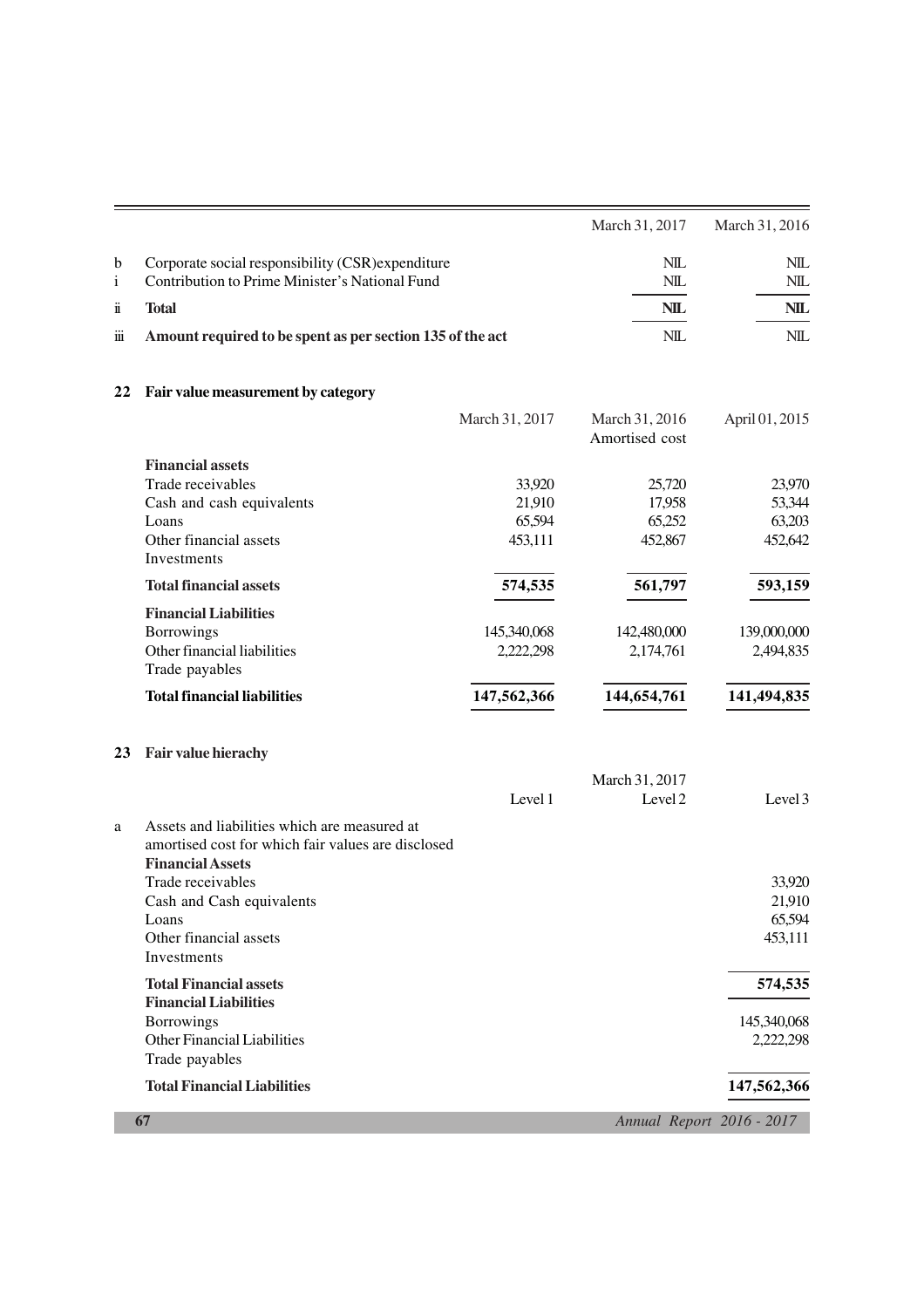City-man

|              |                                                                                                                               | March 31, 2016 |                           |                                       |
|--------------|-------------------------------------------------------------------------------------------------------------------------------|----------------|---------------------------|---------------------------------------|
|              |                                                                                                                               | Level 1        | Level 2                   | Level 3                               |
| b            | Assets and liabilities which are measured at<br>amortised cost for which fair values are disclosed<br><b>Financial Assets</b> |                |                           |                                       |
|              | Trade receivables<br>Cash and Cash equivalents<br>Loans<br>Other financial assets<br>Investments                              |                |                           | 25,720<br>17,958<br>65,252<br>452,867 |
|              | <b>Total Financial assets</b>                                                                                                 |                |                           | 561,797                               |
|              | <b>Financial Liabilities</b><br>Borrowings<br><b>Other Financial Liabilities</b><br>Trade payables                            |                |                           | 142,480,000<br>2,174,761              |
|              | <b>Total Financial Liabilities</b>                                                                                            |                |                           | 144,654,761                           |
|              |                                                                                                                               | Level 1        | April 01, 2015<br>Level 2 | Level 3                               |
| $\mathbf{C}$ | Assets and liabilities which are measured at<br>amortised cost for which fair values are disclosed<br><b>Financial Assets</b> |                |                           |                                       |
|              | Trade receivables<br>Cash and Cash equivalents<br>Loans<br>Other financial assets<br>Investments                              |                |                           | 23,970<br>53,344<br>63,203<br>452,642 |
|              | <b>Total Financial assets</b>                                                                                                 |                |                           | 593,159                               |
|              | <b>Financial Liabilities</b><br><b>Borrowings</b><br><b>Other Financial Liabilities</b><br>Trade payables                     |                |                           | 139,000,000<br>2,494,835              |
|              | <b>Total Financial Liabilities</b>                                                                                            |                |                           | 141,494,835                           |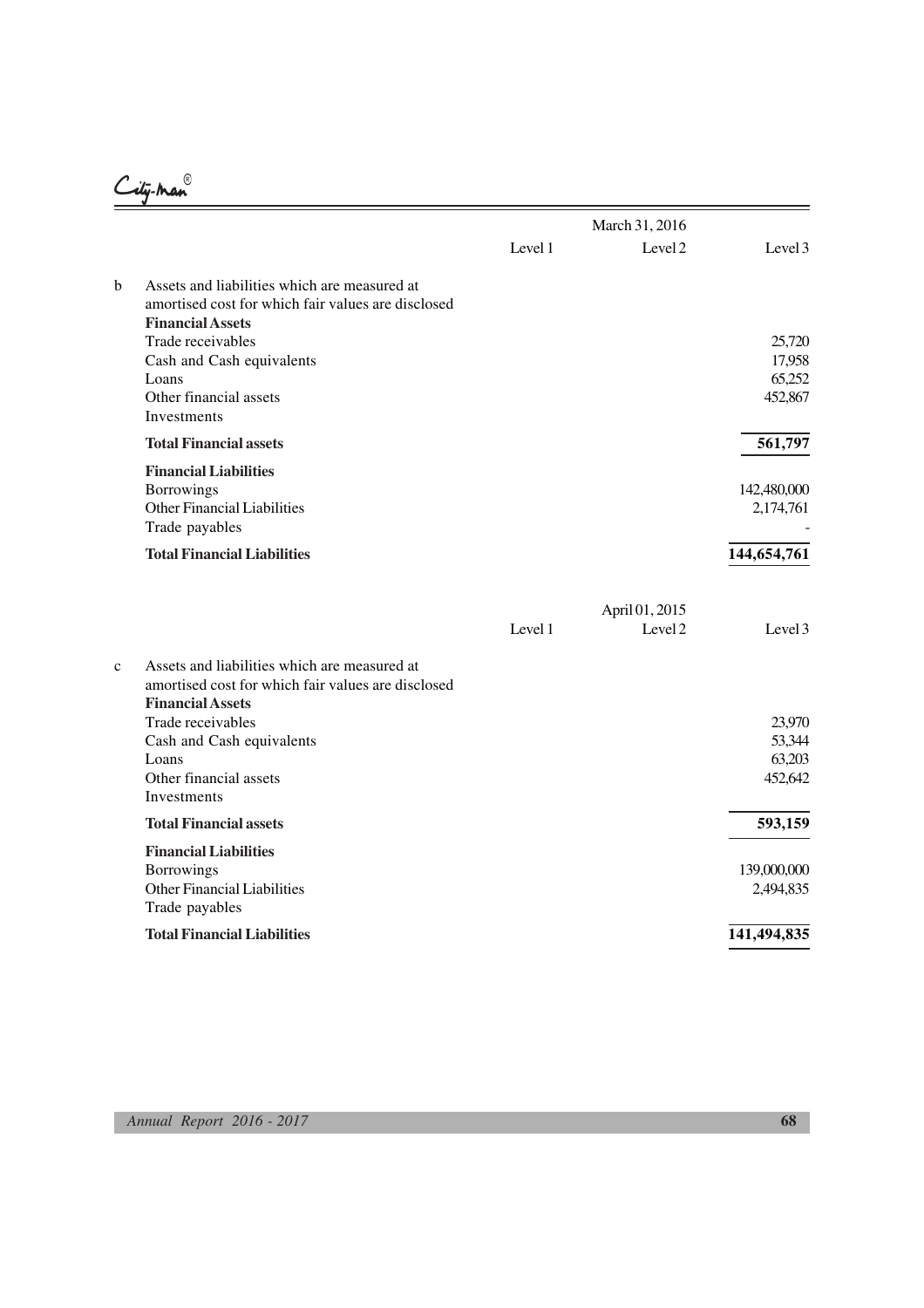#### **24 Financial Risk management**

#### **A. Credit risk.**

Credit risk refers to the risk of default on its obligation by the counterparty resulting in a financial loss. The maximum exposure to the credit risk at the reporting date is primarily from trade receivables amounting to Rs.33,920.00,Rs.25,720.00, and Rs.23,920.00 as on March 31,2017, March 31,2016, and April 01,2015 respectively. Trade receivables are typically unsecured and are derived from revenue earned from customers located in India. Credit risk has always been managed by the company through continuously monitoring the credit worthiness of customers to which the company grants credit terms in the normal course of business. On account of adoption of Ind AS 109 the company uses expected credit loss model to assess the impairment loss or gain.

#### **B. Liquidity risks.**

Prudent liquidity risk management implies maintaining sufficient cash and the availability of funding through an adequate amount of committed credit facilities to meet obligations when due. Due to the current status of the underlying businesses, company's finance team maintains flexibility in funding by maintaining availability under favourable conditions only.

#### **C. Market risk - interest rate risk**

Interest rate risk is the risk that the fair value of future cash flows of a financial instrument will fluctuate because of changes in market interest rates. The Company is not exposed to significant interest rate risk as at the respective reporing dates.

#### D. **Capital management**

#### **(i) Risk management**

The company's objective when managing capital are to:

safeguard their ability to continue as a going concern, so that they can provide returns for shareholders and benefits for other stakeholders and maintain an optimal capital structure to reduce the cost of capital.

In order to maintain or adjust the capital structure, the company may issue new shares or sell assets to reduce debt Consistent with others in the industry, the company monitors capital on the basis of the following gearing ratio:

Net debt (total borrowings net of cash and cash equivalents) divided by total equity (as shown in the balance sheet)

#### **(a) The gearing ratio was as follows:**

|                          | March 31,2017 | March 31, 2016 | April 01, 2015 |
|--------------------------|---------------|----------------|----------------|
| Net debt                 | 145.318.158   | 142,462,042    | 138,946,658    |
| Total equity             | 117.011.000   | 117,011,000    | 117,011,000    |
| Net debt to equity ratio | 1.24          | 1.22           | 19             |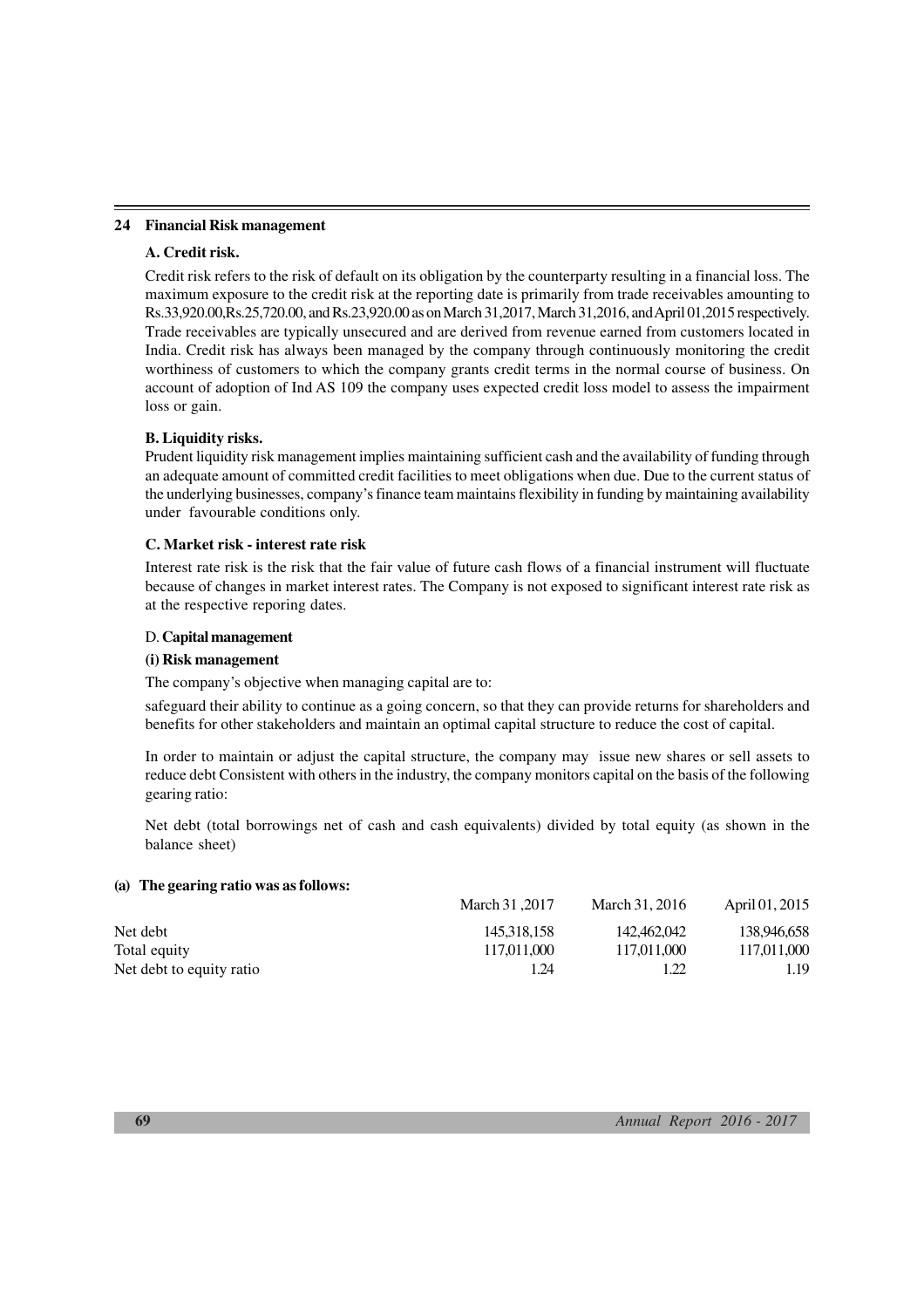City-man

(b) The company evaluates the performance based earning before interest, tax, depreciation and amortisation (EBITDA) Ratio.

|                                                                                                   |               | March 31,2017                     | March 31, 2016                    |
|---------------------------------------------------------------------------------------------------|---------------|-----------------------------------|-----------------------------------|
| <b>EBITDA</b><br>Revenue from operations<br><b>EBITDA</b> ratio                                   |               | (2,943,211)<br>48,750<br>Negative | (3,197,505)<br>25,650<br>Negative |
|                                                                                                   |               |                                   |                                   |
| (c) Contingent liabilities                                                                        |               |                                   |                                   |
|                                                                                                   | March 31,2017 | March 31, 2016                    | April 01, 2015                    |
| Bank guarantees:<br>Financial guarantee                                                           |               |                                   |                                   |
| Performance guarantee                                                                             |               |                                   |                                   |
| <b>Total contingent liabilities</b>                                                               | <b>NIL</b>    | <b>NIL</b>                        | <b>NIL</b>                        |
| (d) Commitments                                                                                   |               |                                   |                                   |
|                                                                                                   | March 31,2017 | March 31, 2016                    | April 01, 2015                    |
| (i) Capital commitments                                                                           |               |                                   |                                   |
| Estimated amount of contracts remaining to be<br>executed on capital account and not provided for | NIL           | NIL                               | NIL                               |
| (ii) Other commitments                                                                            |               |                                   |                                   |
| The company has non - cancellable operating leases                                                |               |                                   |                                   |
| for land under for construction of warehouses                                                     | <b>NIL</b>    | <b>NIL</b>                        | <b>NIL</b>                        |
| (e) CIF Value of import                                                                           |               |                                   |                                   |
|                                                                                                   |               | March 31,2017                     | March 31, 2016                    |
| Capital goods                                                                                     |               |                                   |                                   |
| Total of CIF value of imports                                                                     |               | <b>NIL</b>                        | NIL                               |
|                                                                                                   |               |                                   |                                   |
| (f) Expenditure in Foreign Currency                                                               |               |                                   |                                   |
|                                                                                                   |               | March 31,2017                     | March 31, 2016                    |
| Foreign travel expenses                                                                           |               |                                   |                                   |
| Total of expenditure in foreign currency                                                          |               | <b>NIL</b>                        | <b>NIL</b>                        |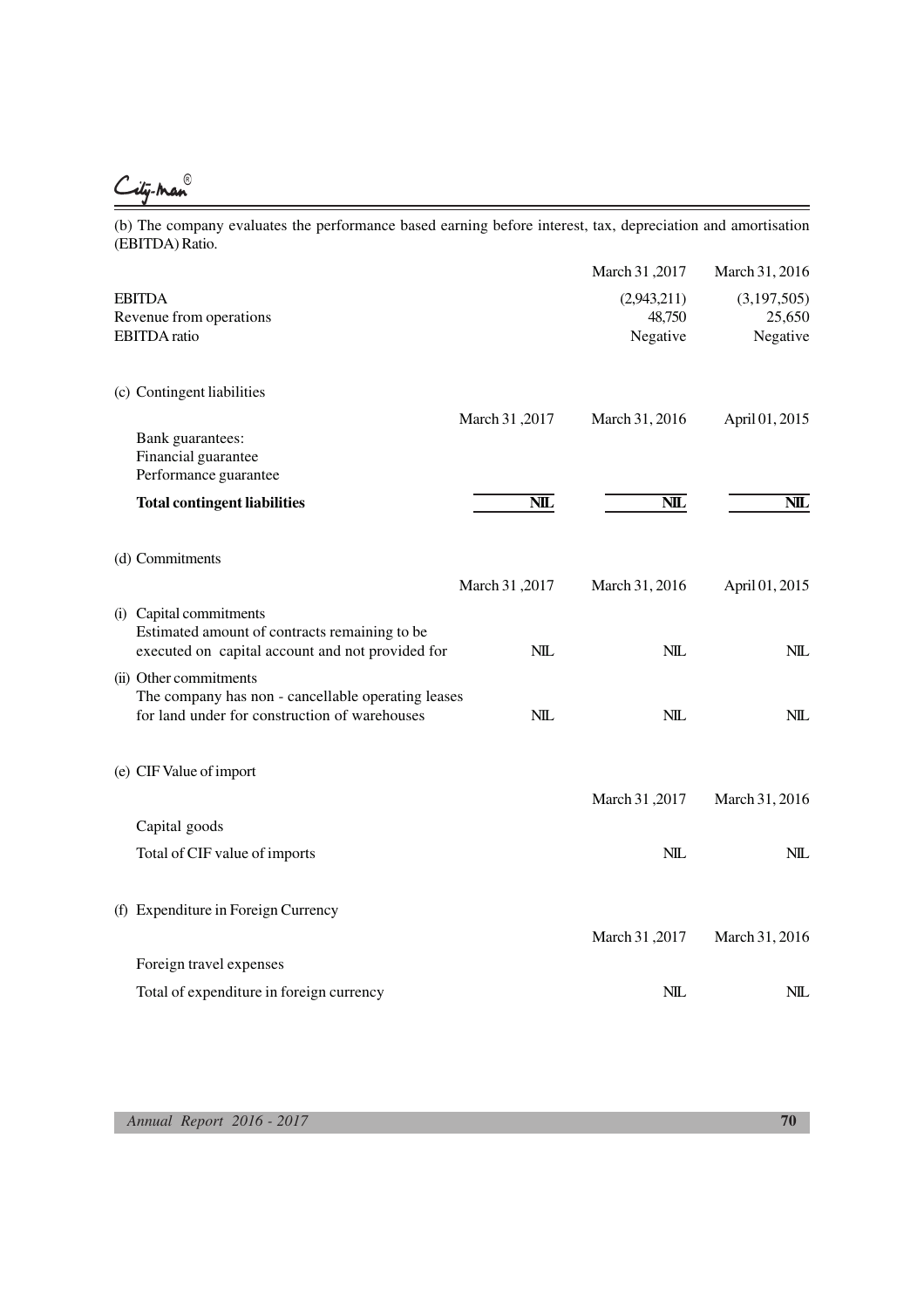#### (g) Earnings per share

|                                               | March 31,2017 | March 31, 2016 |
|-----------------------------------------------|---------------|----------------|
| Earnings per share                            |               |                |
| Basic:                                        | (0.25)        | (0.27)         |
| (Loss) Profit after tax                       | (2,962,990)   | (3,215,682)    |
| Weighted average number of shares outstanding | 11,701,100    | 11,701,100     |
| Basic (loss)/earnings per share               | (0.25)        | 0.27           |
| Face value per share                          | 10            | 10             |
| Diluted                                       |               |                |
| (loss)/profit afer tax                        | (2,962,990)   | (3,215,682)    |
| Weighted average number of shares outstanding | 11,701,100    | 11,701,100     |
| Diluted (loss)/earnings per share             | (0.25)        | 0.27           |
| Face value per share                          | 10            | 10             |

#### (h) Related parties and their relationship

- A. Key managerial personnel
	- 1. Mr. Santhosh Joseph Karimattom Managing Director / CEO
	- 2. Mr.Kandumpilly Rajesh Director
	- 3. Mr. Rajendra Patil Director
	- 4. Mr. Anupkumar Director
	- 5. Mrs. Annamma Joseph Director
	- 6. Mr. D.E. Chandrasekharan Company Secretary

### B. Enterprises over which key managerial personnel and relatives significant influence.

- 1. Bannerghatta farms
- 2. Vasantha farms
- 3. SJK farms
- 4. KTM Plantations Pvt. Ltd.
- 5. City Projects and entertainment Pvt. Ltd.
- 6. Heco Panelling Systems Pvt. Ltd.

#### C. Concerns of key managerial personnel and their relatives

- 1. Diode Tailors
- (i) Amount utilised for share issue expenses NIL
- (j) Utilisation of funds raised through initial public offering (IPO) of equity shares NIL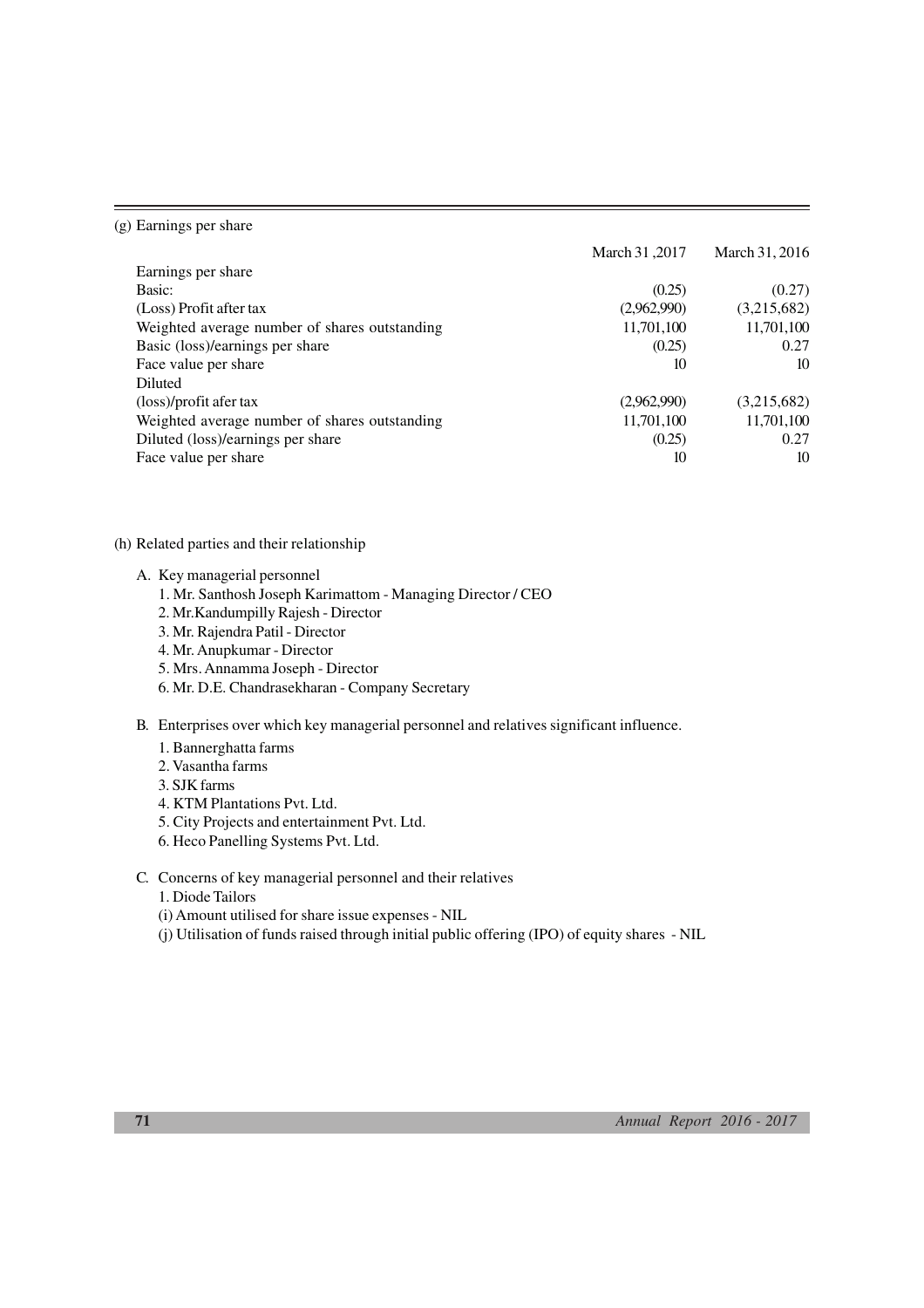City-Man

|                                                                                                                                                                                                                                                                             | March 31,2017 | March 31, 2016    |
|-----------------------------------------------------------------------------------------------------------------------------------------------------------------------------------------------------------------------------------------------------------------------------|---------------|-------------------|
| (k) Micro small and medium enterprises                                                                                                                                                                                                                                      |               |                   |
| Disclosure of dues/ payment to micro and small enterprises as                                                                                                                                                                                                               |               |                   |
| envisaged under the micro, small and medium enterprises                                                                                                                                                                                                                     |               |                   |
| developments (MSMED) Act, 2006                                                                                                                                                                                                                                              |               |                   |
| (i) Principal amount due to supplies registered under the MSMED<br>Act and remaining unpaid as at year end.                                                                                                                                                                 | <b>NIL</b>    | NIL               |
| (ii) Interest due threron remining unpaid as at year end The amount<br>of interest paid by the buyer under the terms of section 16 of MSMED<br>Act, 2006 along with the amount of the payments made to the supplier<br>beyond the appointed day during each accounting year |               |                   |
| a) Delayed payment of principal amount beyond the appointed<br>date during the entire accounting year<br>b) Interest actually paid under section 16 of the act during the<br>entire accounting year.                                                                        | NIL<br>NIL    | <b>NIL</b><br>NIL |
| c) The amount of interest due and payable for the period of delay in<br>making payment (which have been paid but beyond the appointed<br>day during the year) but without adding the interest specified under                                                               |               |                   |
| the MSMED Act, 2006                                                                                                                                                                                                                                                         | NIL           | <b>NIL</b>        |
| d) the amount of interest accrued and remaining unpaid on March 31                                                                                                                                                                                                          | NIL.          | NIL               |
| (i) Total interest accrued during the period                                                                                                                                                                                                                                | NIL           | NIL               |
| (ii) Total interest remaining unpaid out of the above as at period end                                                                                                                                                                                                      | NIL           | NIL               |
| e) The amount of further interest remaining due and payable even in the<br>succeeding years until such date when the interest dues as above are<br>actually paid to the small enterprises for the purpose of disallowances                                                  |               |                   |
| as adeductable expenditure under section 23 of MSMED                                                                                                                                                                                                                        | NIL           | <b>NIL</b>        |
|                                                                                                                                                                                                                                                                             |               |                   |

Note : The above information have been determined to the extent such parties have been identified by the company

(l) Assets pledged as security

| March 31, 2017 | March 31, 2016 | April 01, 2015 |
|----------------|----------------|----------------|
| NIL            | NIL.           | NIL            |
| NIL            | NIL            | NIL            |
| NIL            | NIL            | NIL            |
| NIL            | <b>NIL</b>     | NIL            |
| NIL.           | <b>NIL</b>     | NIL            |
| NIL            | <b>NIL</b>     | NIL            |
|                |                |                |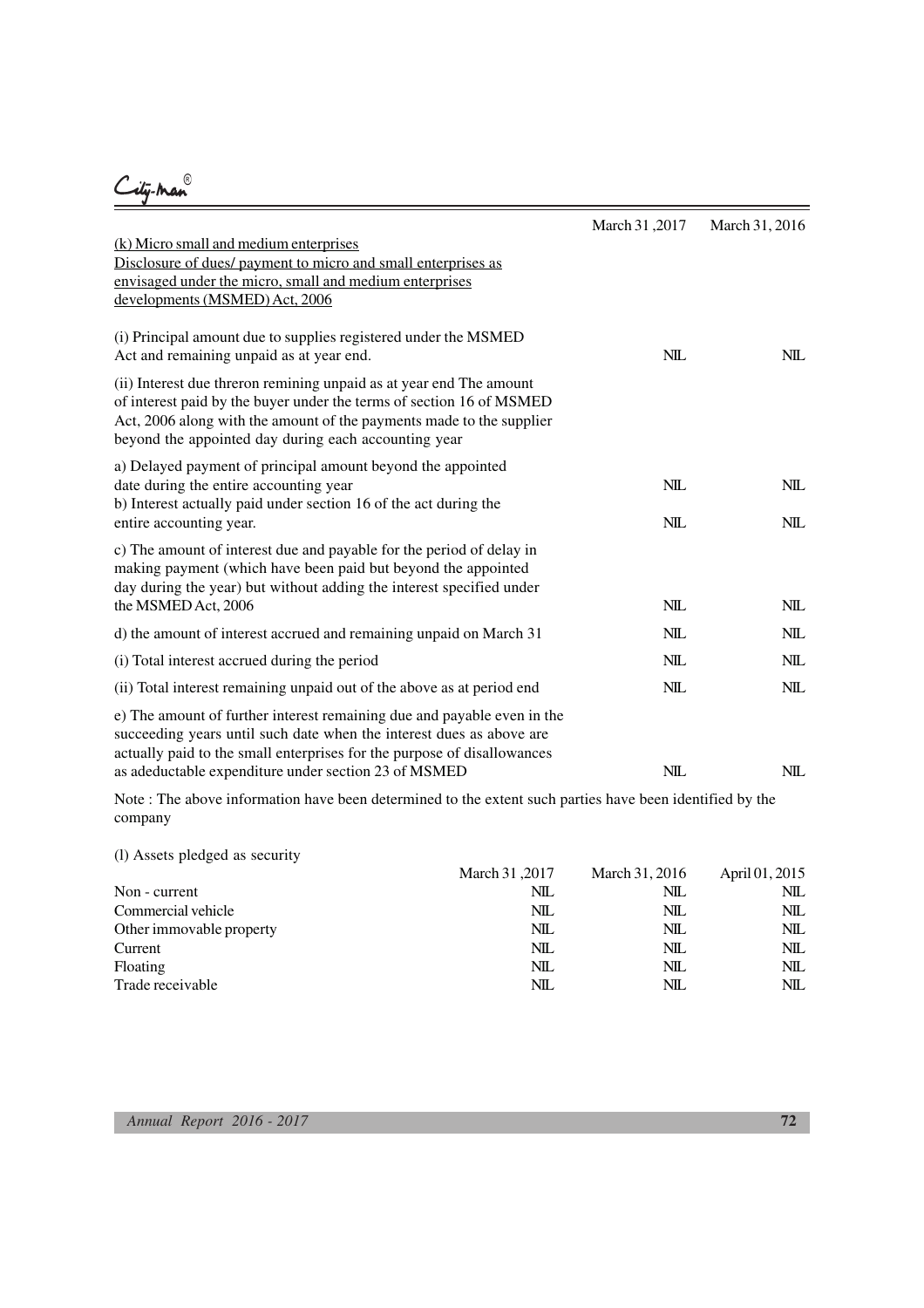(i) Disclosure relating to specified bank notes held and transacted during the period from November 8 2016 to December 30, 2016

| Particulars                                                            | Specified bank<br>notes | other denomina-<br>tion notes | Toal    |
|------------------------------------------------------------------------|-------------------------|-------------------------------|---------|
| Balance as at November 08, 2016                                        |                         | 15.723                        | 15.723  |
| Add: receipts for permitted transactions                               |                         | 5,000                         | 5,000   |
| Less; paid for permitted transaction<br>Less: deposit in bank accounts |                         | (6,238)                       | (6,238) |
| Closing balance as at December 30, 2016                                |                         | 14.485                        | 14.485  |

(ii) Exceptional item - NIL

#### **25 First time adoption of Ind AS**

1. Transition to Ind AS

These are the company's first financial statements prepared in accordance with Ind AS The company has adopted Indian Accounting Standards (IndAS) as notified by the Ministry of Corporate Affairs with effect from April 01, 2016. with a transition date of April 01, 2015. These financial statements for the year ended March 31, 2017 are the first financial statements, the company has prepared under Ind AS. For all periods upto and including the year ended March 31, 2016, the company prepared its financial statements in accordance with the previously applicable Indian GAAP (hereinafter referred to as "IGAAP")

The adoption of IndAS has been carried out in accordance with Ind AS 101, first-time adoption of Indian Accounting Standards, Ind AS 101 require that all Ind AS standards and interpretations that are issued and effective for the first Ind AS financial statements be applied retrospectively and consistently for all financial years presented. Accordingly, the Company has prepared financial statements which comply with Ind As for year ended March 31, 2017, together with the comparative information as at and for the year ended March 31, 2016 The company's opening Ind AS Balance Sheet has been prepared as at April 01, 2015, the date of transition to Ind AS

In preparing its opening Ind AS balane sheet, the company has adjusted the amounts reported previously in financial statements prepared in accordance with the accounting standards notified under Companies (Accounting Standards) Reules, 2006(as amended) and other relevant provisions of the Act (IGAAP). An explanatin of how the transition from IGAAP to Ind AS has not affeted the Company's financial position, financial performance and cash flows is set out in the following tables and notes.

2. Exemption and exceptions availed

In preparing these Ind AS financial statements, the Company has availed certain exemptions and exceptions in accordance with Ind AS 101, as explained below. The resulting difference between the carrying value of the assets and liabilities in the financial statements as at the transtion date under Ind AS and IGAAP have been recognised directly in equity (retained earnings or another appropriate category of equity), This note explains the adjustments made by the company in stating its IGAAP financial statements, including the Balance Sheet as at April 01, 2015 and the financial statements as at and for the year ended March 31, 2016.

<sup>(</sup>m) Other matters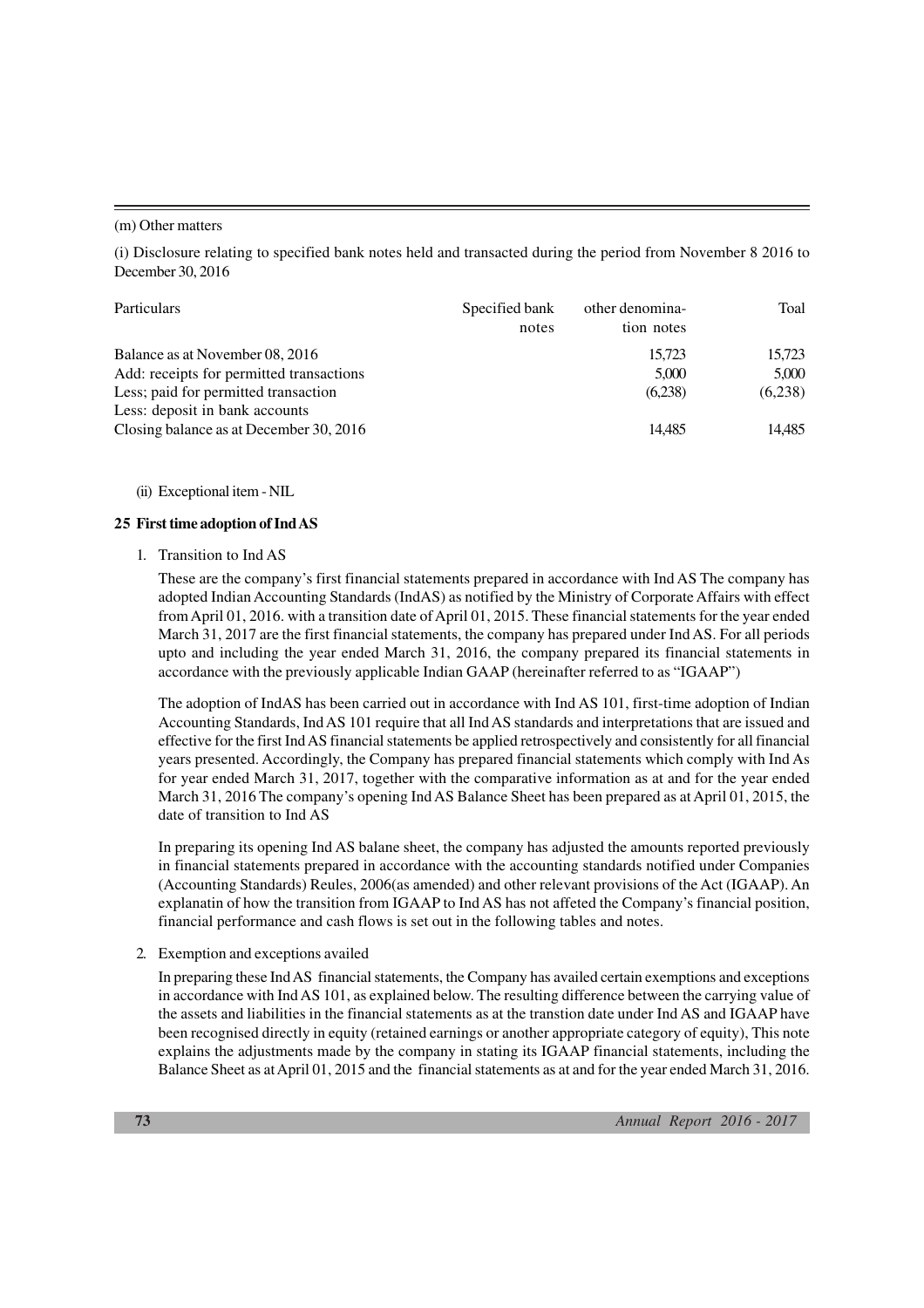# City-Man<sup>®</sup>

#### 2.1 Ind AS optional exemptions

Set out below are the applicable Ind AS 101 optional exemptions and madatory exceptions applied in the transition from previous IGAAP to Ind AS.

2.2. Deemed cost

Ind As 101 permit a first-time adopter to elect to continue with the carrying value for all of its property, plant and equipment as recognised in the financial statements as at the date of transition to Ind AS measured as per the IGAAP and use that as its deemed cost as at the date of transition after making necessary adjustments for de-commissining liabilities. This exemption can also be used for intangible assets covered by Ind AS 38 intangibel assets. Accordingly, the company has elected to measure all of its property, plant and equipment and intangible assets at their IGAAP carrying value.

2.3 Ind AS mandatory exceptions

The company has applied the exceptions from full retrospective application of Ind AS mandatory required under Ind AS 101

2.4 Estimates

An entity's estimates in accordance with Ind AS as the date of transition to Ind AS shall be consistent with estimates made for the same date in accordance with IGAAP (after adjustments to reflect any difference in accounting policies), unless there is objective evidence that those estimates were in error. Ind AS estimates as at April01, 2015 are consistent with the estimates as at the same date made in conformity with IGAAP.

3. Reconciliations between IGAAP and Ind AS

Ind As 101 requires an entity to reconcile equity, total comprehensive income and cash flows for prior periods. The following tables represent the reconciliation from IGAAP to Ind AS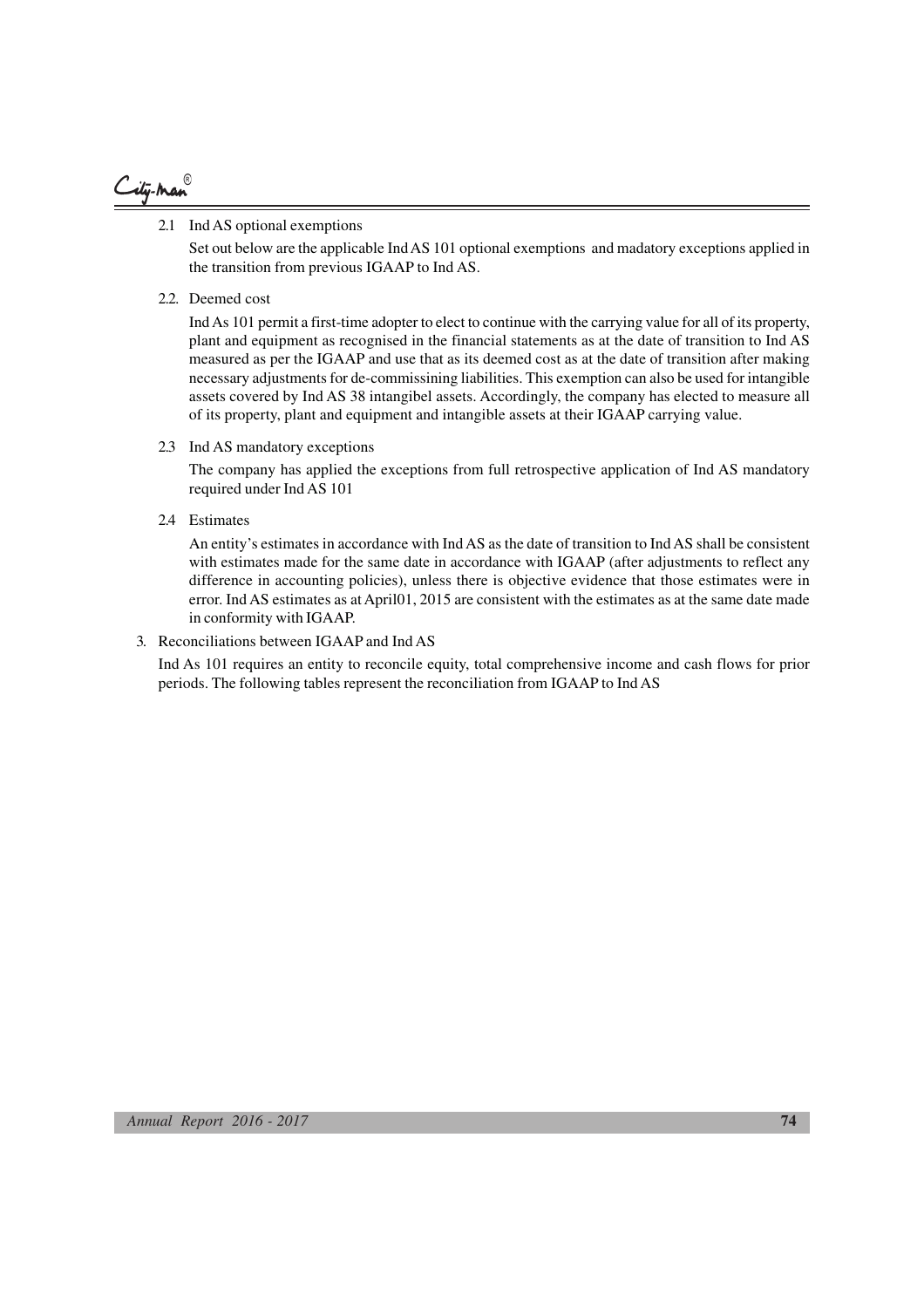| Partitulars                                        | IGAAP BS as on<br>April 01, 2015 * | Opening<br>transition<br>adjustments | Ind AS<br>transition BS as<br>on April 01, 2015 |
|----------------------------------------------------|------------------------------------|--------------------------------------|-------------------------------------------------|
| <b>ASSETS</b>                                      |                                    |                                      |                                                 |
| <b>Non-current assets</b>                          |                                    |                                      |                                                 |
| Property, Plant and equipment                      | 61,517                             |                                      | 61,517                                          |
| Capitl work - in- progress                         |                                    |                                      |                                                 |
| Other intangible assets<br>Financial assets        |                                    |                                      |                                                 |
| (i) Investments                                    |                                    |                                      |                                                 |
| (ii) Other financial assets                        |                                    |                                      |                                                 |
| Deferred tax asets                                 |                                    |                                      |                                                 |
| Other non-current assets                           |                                    | 1,197,358                            | 1,197,358                                       |
| <b>Total non-current assets</b>                    | 61,517                             | 1,197,358                            | 1,258,875                                       |
| <b>Current assets</b>                              |                                    |                                      |                                                 |
| financial assets                                   |                                    |                                      |                                                 |
| Inventories                                        | 72,626,277                         |                                      | 72,626,277                                      |
| (i) Trade receivable                               | 23,970                             |                                      | 23,970                                          |
| (ii) Cash and cash equivalents                     | 53,344                             |                                      | 53,344                                          |
| (iii) Loans<br>(iv) Other financial assets         |                                    |                                      |                                                 |
| Other current assets                               | 1,713,203                          | (1, 197, 358)                        | 515,845                                         |
| <b>Total current assets</b>                        | 74,416,794                         | (1, 197, 358)                        | 73,219,436                                      |
| <b>Total assets</b>                                | 74,478,311                         |                                      | 74,478,311                                      |
|                                                    |                                    |                                      |                                                 |
| <b>EQUITY AND LIABILITIES</b>                      |                                    |                                      |                                                 |
| <b>Equity</b>                                      |                                    |                                      |                                                 |
| Equity share capital                               | 117,011,000                        |                                      | 117,011,000                                     |
| Reserves and surplus<br>Other reserves             |                                    |                                      |                                                 |
|                                                    | (184, 757, 066)                    |                                      | (184, 757, 066)                                 |
| <b>Total equity</b>                                | (67, 746, 066)                     |                                      | (67,746,066)                                    |
| <b>LIABILITIES</b>                                 |                                    |                                      |                                                 |
| <b>Non-current liabilities</b>                     |                                    |                                      |                                                 |
| <b>Financial liabilities</b>                       |                                    |                                      |                                                 |
| (i) Borrowings<br>(ii) other financial liabilities | 139,000,000                        |                                      | 139,000,000                                     |
| Employee benefit obligation                        | 729,542                            |                                      | 729,542                                         |
| Other non-current liabilities (refer note)         |                                    |                                      |                                                 |
| Total non - current liabilities                    | 139,729,542                        |                                      | 139,729,542                                     |

a. Reconciliation of equity as at date of transaction (April 01, 2015)

**75** *Annual Report 2016 - 2017*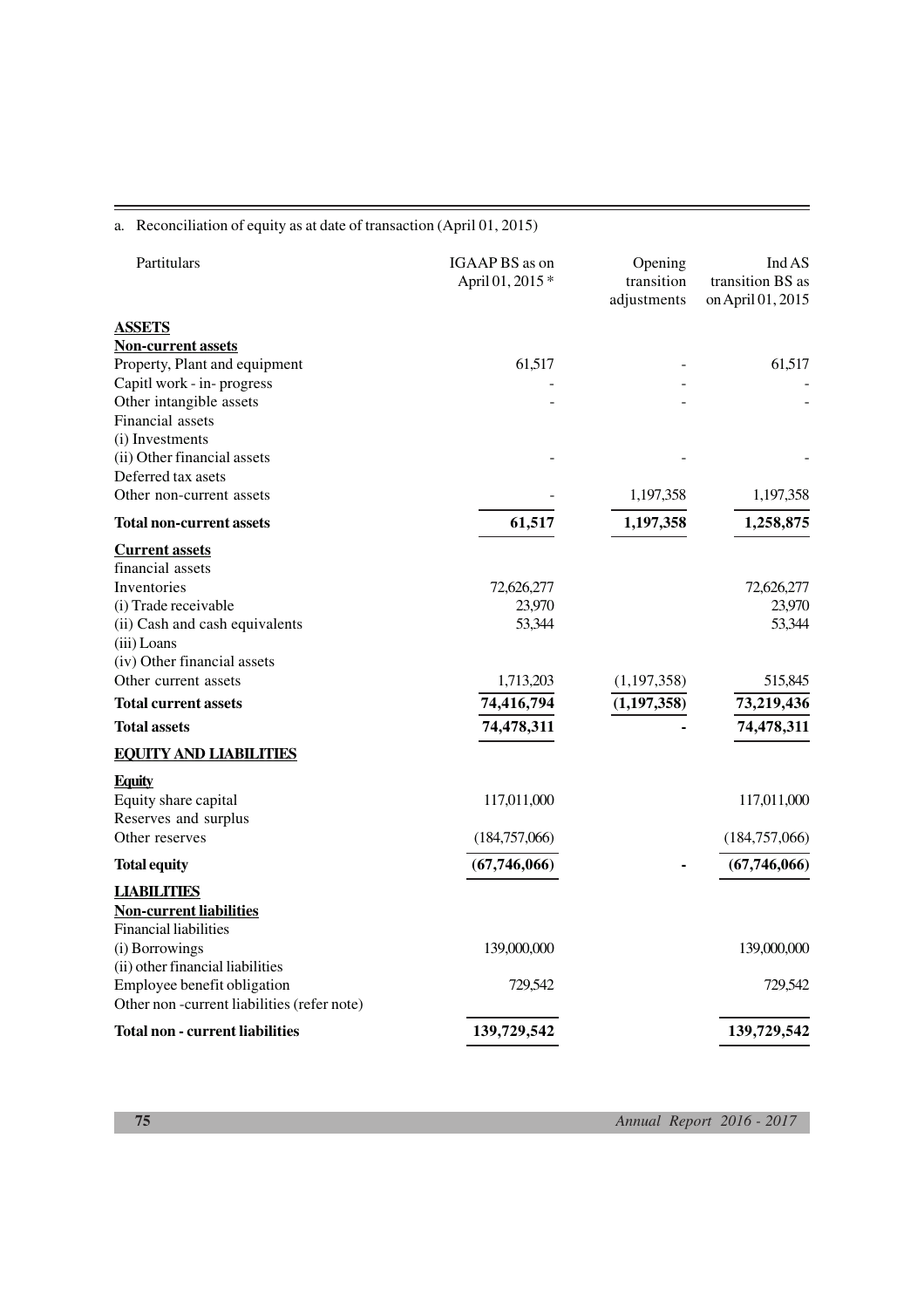City-Man

| <b>Current liabilities</b>                    |             |   |             |
|-----------------------------------------------|-------------|---|-------------|
| <b>Financial liabilities</b>                  |             |   |             |
| (i) Borrowings                                |             |   |             |
| (ii) Trade payable                            |             |   |             |
| (ii) other financial liabilities (refer note) | 1,446,325   |   | 1.446.325   |
| Employee benefit obligation                   |             |   |             |
| other current liabilities                     | 1,048,510   |   | 1,048,510   |
| <b>Total current liabilities</b>              | 2,494,835   | ۰ | 2,494,835   |
| <b>Total liabilities</b>                      | 142,224,377 | - | 142,224,377 |
| <b>Total equity and liabilities</b>           | 74,478,311  |   | 74,478,311  |

\* The IGAAP figures have been classified to conform to Ind AS presentation requirements for the purpose of this notes.

(b) Reconciliation of equity as at March 31, 2016

| <b>Derived BS</b><br>March 31, 2016 | <b>IndAS</b><br>transition<br>adjustments | <b>IGAAP BS</b> as on<br>March 31, 2016 * | <b>Partitulars</b>                 |
|-------------------------------------|-------------------------------------------|-------------------------------------------|------------------------------------|
|                                     |                                           |                                           | <b>ASSETS</b>                      |
|                                     |                                           |                                           | <b>Non-current assets</b>          |
| 70,448                              |                                           | 70,448                                    | Property, plant and equipment      |
|                                     |                                           |                                           | Capital work-in-progress           |
|                                     |                                           |                                           | Other intangible assets            |
|                                     |                                           |                                           | Financial assets                   |
|                                     |                                           |                                           | (i) investments                    |
|                                     |                                           |                                           | (ii) Other financial assets        |
|                                     |                                           |                                           | Deferred tax assets                |
| 1,197,133                           | 1197133                                   |                                           | Other non-current assets           |
| 1,267,581                           | 1,197,133                                 | 70,448                                    | <b>Total non - current assets</b>  |
|                                     |                                           |                                           | <b>Current assets</b>              |
| 72,629,777                          |                                           | 72,629,777                                | Inventory                          |
|                                     |                                           |                                           | Financial assets                   |
| 25,720                              |                                           | 25,720                                    | (i) Trade receivable               |
| 17,958                              |                                           | 17,958                                    | (ii) Cash and cash equivalents     |
|                                     |                                           |                                           | (iii) Loans                        |
|                                     |                                           |                                           | (iv) Other financial assets        |
| 518,119                             | (1, 197, 133)                             | 1,715,252                                 | Other current assets               |
|                                     |                                           |                                           | Assets classified as held for sale |
| 73,191,574                          | (1, 197, 133)                             | 74,388,707                                | <b>Total current assets</b>        |
| 74,459,155                          |                                           | 74,459,155                                | <b>Total assets</b>                |
|                                     |                                           |                                           |                                    |

*Annual Report 2016 - 2017* **76**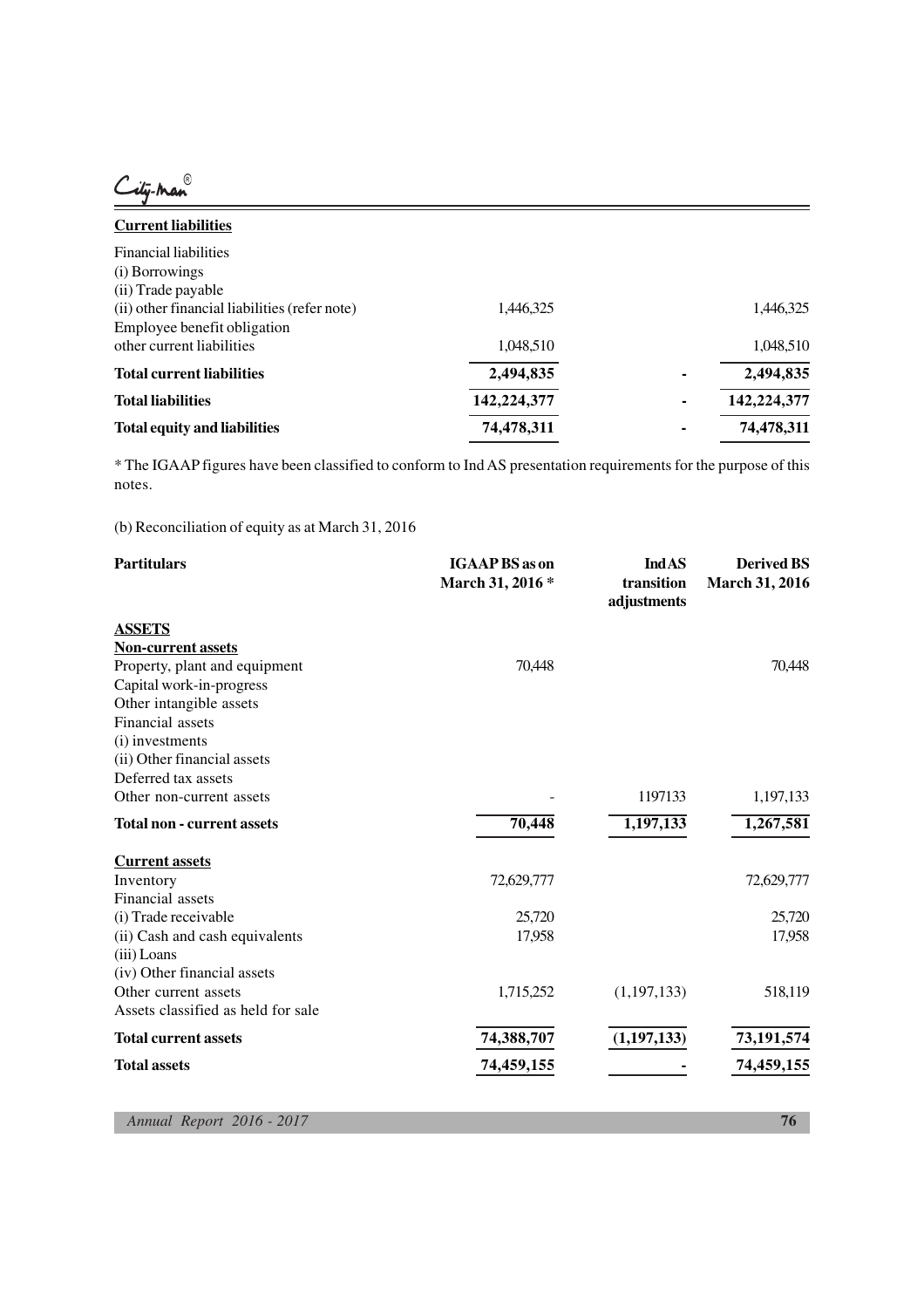| <b>EQUITYAND LIABILITIES</b>                                                         |                 |                 |
|--------------------------------------------------------------------------------------|-----------------|-----------------|
| <b>EQUITY</b><br>Equity share capital<br>Other equity                                | 117,011,000     | 117,011,000     |
| Reserves and surplus                                                                 | (187, 972, 748) | (187, 972, 748) |
| Other reserves<br><b>Total equity</b>                                                | (70, 961, 748)  | (70, 961, 748)  |
| <b>LIABILITIES</b><br><b>Non-current liabilities</b><br><b>Financial liabilities</b> |                 |                 |
| (i) Borrowings<br>(ii) Other financial liabilities                                   | 142,480,000     | 142,480,000     |
| Employee benefit obligation (refer note)                                             | 766,142         | 766,142         |
| <b>Total non-current liabilities</b>                                                 | 143,246,142     | 143,246,142     |
| <b>Current liabilities</b>                                                           |                 |                 |
| <b>Financial liabilities</b><br>(i) Borrowings<br>(ii) Trade payables (refer note    |                 |                 |
| (iii) Other financial liabilities<br>Employee benefit obligation (refer note         | 880,960         | 880,960         |
| Other current liabilities                                                            | 1,293,801       | 1,293,801       |
| <b>Total current liabilities</b>                                                     | 2,174,761       | 2,174,761       |
| <b>Total liabilities</b>                                                             | 145,420,903     | 145,420,903     |
| <b>Total equity and liabilities</b>                                                  | 74,459,155      | 74,459,155      |

\* The IGAAP figures have been reclassified to confirm to Ind AS presentation requirements for the purposes of this note

(c) Reconciliation of total comprehensive income for the year ended March 31, 2016

Partitulars

|                                         | Amount as per<br><b>IGAAP</b> | Adjustments | Ind AS        |
|-----------------------------------------|-------------------------------|-------------|---------------|
| Revenue from operations<br>Other income | 25,650                        | 225.00      | 25,650<br>225 |
| <b>Total income</b>                     | 25,650                        |             | 25,875        |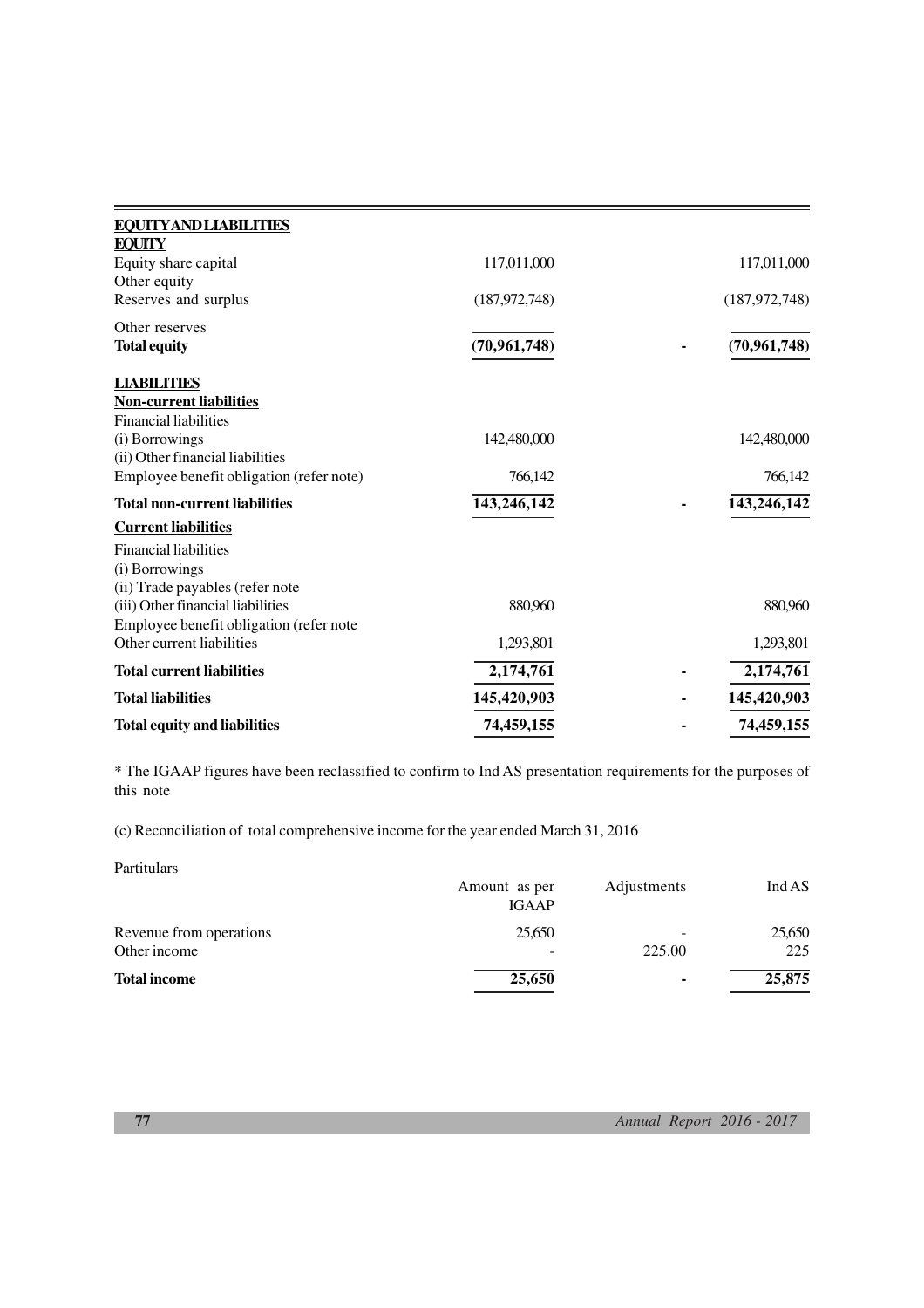City-Man

| <b>Expenses</b>                           |             |     |             |
|-------------------------------------------|-------------|-----|-------------|
| Purchase of stock-in-trade                | 23,800      |     | 23,800      |
| Changes in inventories of finished goods, |             |     |             |
| stock-in-trade and                        | (3,500)     |     | (3,500)     |
| work-in-progress                          |             |     |             |
| Operating expenes                         |             |     |             |
| Employee benefit expenses                 | 1,259,200   |     | 1,259,200   |
| Finance cost                              |             |     |             |
| Depreciation and amortisation expenses    | 18,179      |     | 18,179      |
| Other expenses                            | 1,909,017   |     | 1,909,243   |
| <b>Total expenses</b>                     | 3,206,696   |     | 3,206,696   |
|                                           |             |     |             |
| Loss before exceptional items and tax     | (3,181,046) |     | (3,181,046) |
| Exceptional items                         | (34,635)    | (1) | (34, 636)   |
| Loss before tax from operations           | (3,215,681) |     | (3,215,682) |
| Income tax expenses                       |             |     |             |
| Current tax (MAT)                         |             |     |             |
| Deferred tax credit                       |             |     |             |
| Total tax expenses                        |             |     |             |
| Profit for the year                       | (3,215,681) | (1) | (3,215,682) |
| Other comprehensive income                |             |     |             |

# (d) Reconciliation of total equity as at march 31, 2016 and April 01, 2015

|                                                                    | Note to first<br>time adoption | March 31, 2016 | April 01, 2015 |
|--------------------------------------------------------------------|--------------------------------|----------------|----------------|
| Toal equity (share holders funds) as per IGAAP                     |                                | 17,011,000     | 17,011,000     |
| Adjustments                                                        |                                |                |                |
| Impact on account of fair valuation of financial assets            |                                |                |                |
| Rent Equilisation reserve on leased lands                          |                                |                |                |
| Interest cost capitalised on opportunity cost principle            |                                |                |                |
| Proposed dividend for FY 2015-16 accounted in the year of approval |                                |                |                |
| Deferrred tax adjustment                                           |                                |                |                |
| Total adjustments                                                  |                                |                |                |
| Total equity as per Ind AS                                         |                                | 17,011,000     | 17,011,000     |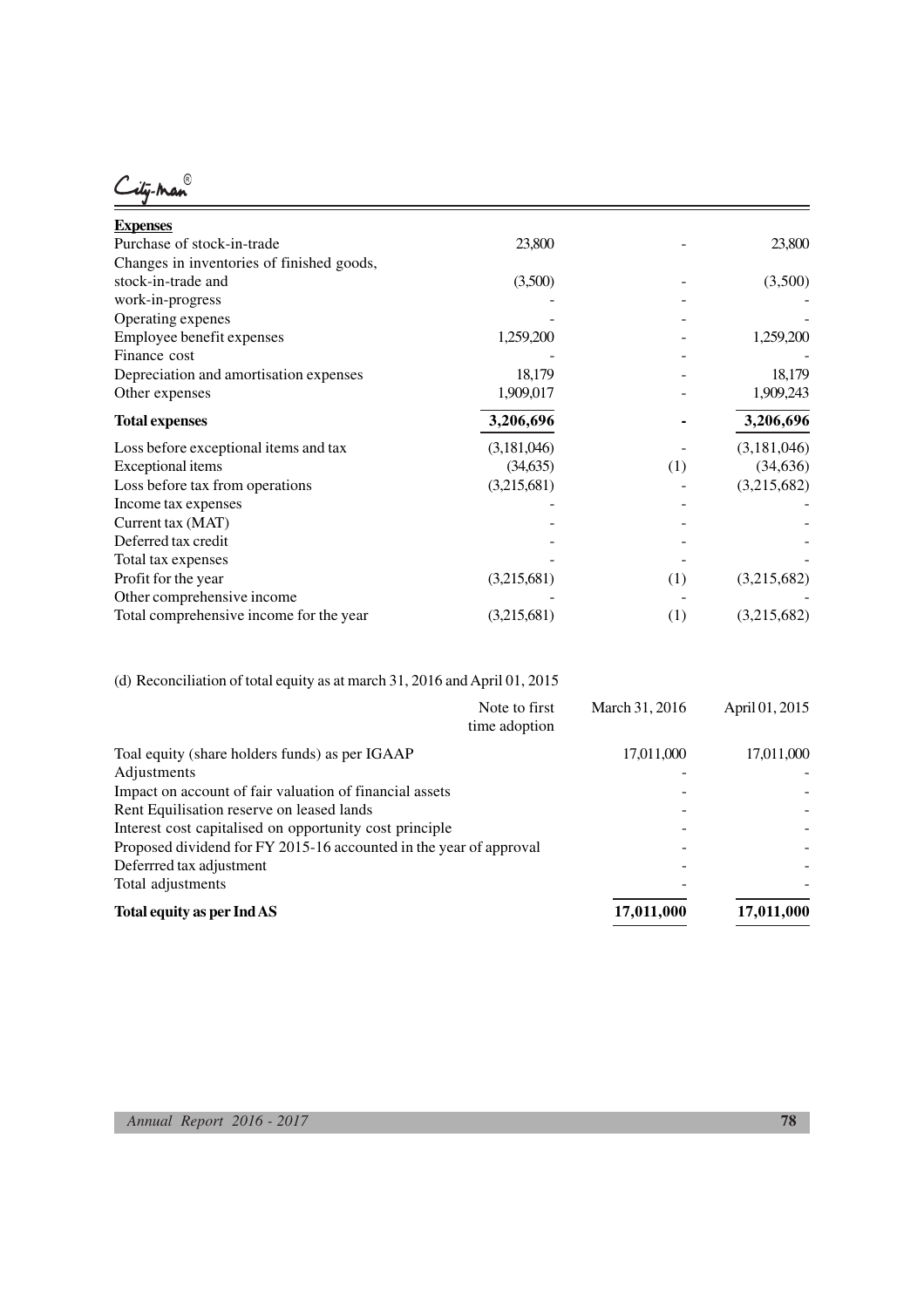|                                                                              | Note to first | March 31, 2016  |
|------------------------------------------------------------------------------|---------------|-----------------|
| Profit after tax as per IGAAP                                                | time adoption | (3,215,681)     |
| Adjustments:<br>Income on unwinding of the present value of financial assets |               | NIL.            |
| Impact on account of fair valuation of assets                                |               |                 |
| Rent equilisation credit for the year                                        |               | N <sub>II</sub> |
| Reconciliation of actuarial gain/loss to other comprehensive income          |               | NIL             |
| Interest cost capitalised on opportunity cost principle.                     |               | NIL             |
| Deferred tax on above transition adjustments/exceptional item                |               | (1)             |
| Total adjustments                                                            |               | (1)             |
| Profit after tax as per Ind AS                                               |               | NIL             |
| Other comprehensive income                                                   |               | NIL             |
| Total comprehensive income as per Ind AS                                     |               | (3,215,682)     |

(f) Impact of Ind AS adoption on the statements of cash flows for the year ended March 31, 2016

(e) Reconciliation of total comprehensive income for the year ended March 31, 2016

|                                                      | <b>IGAAP</b> | Adjustments | Ind AS      |
|------------------------------------------------------|--------------|-------------|-------------|
| Net cash flow from operating activities              | (3,488,276)  |             | (3,488,276) |
| Net cash flow from investing activities              | (27,110)     |             | (27, 110)   |
| Net cash flow from financing activities              | 3480000      |             | 3,480,000   |
| Net increase/(decrease) in cash and cash equivalents | (35,386)     |             | (35,386)    |
| Cash and cash equivalents as at April 01, 2015       | 53.344       |             | 53.344      |
| Cash and cash equivalents as at March 31,2016        | 17.958       |             | 17,958      |

**79** *Annual Report 2016 - 2017*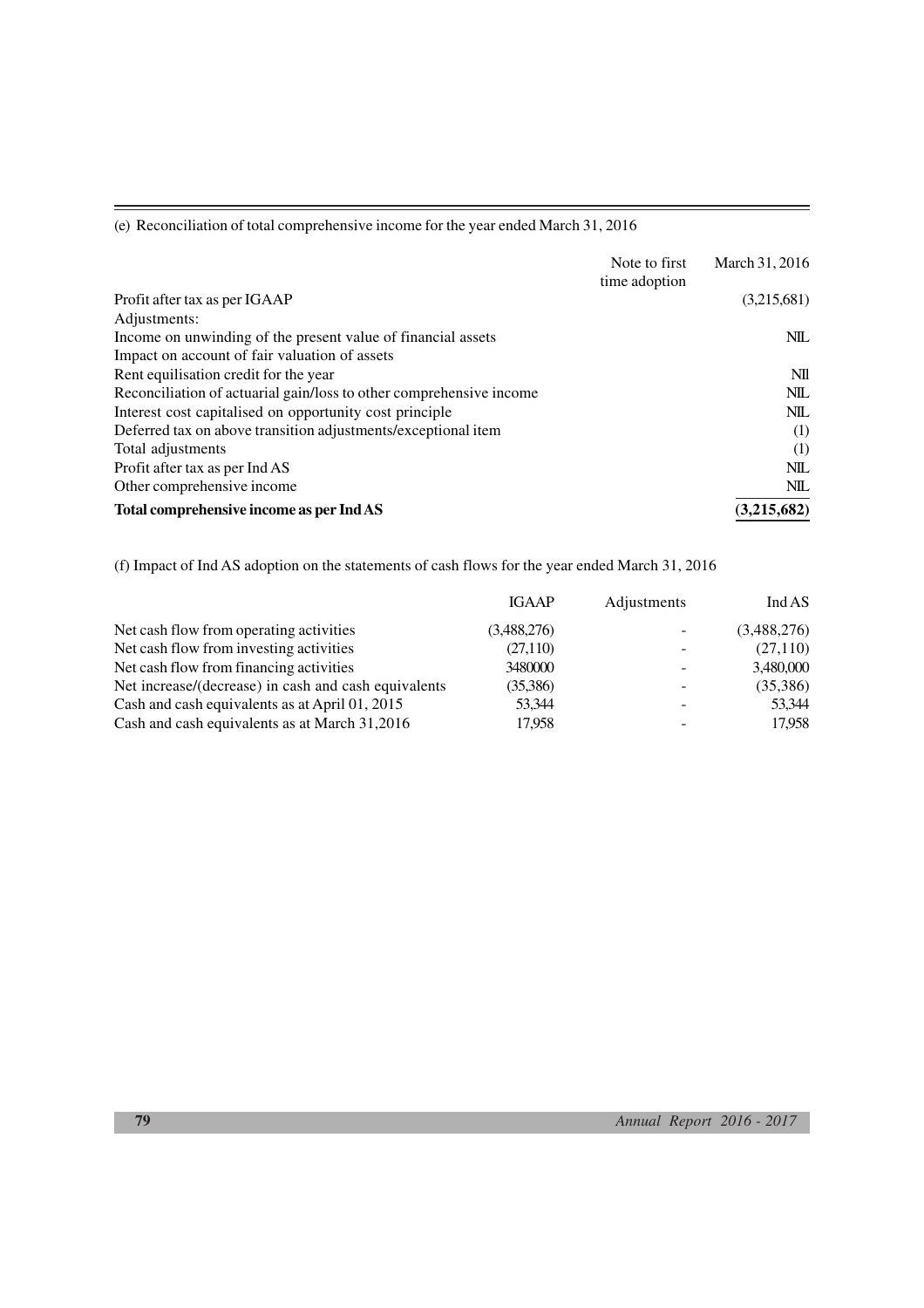.<br>ity-Man®

#### 4. Retained earnings

Retained earnings as at April 01,2015 has been adjusted consequent to the ind As transaction adjustments, to the extent applicable only.

5 Other comprehensive income

Under ind As, all items of income and expenses recoginsed in a period should be included in profit or loss for the period, unless a standard requires or permits otherwise. Items of income and expenses that are not recognised in profit or loss but are shown in the statement of profit and loss as "other comprehensive income" includes remeasurement of defined bebefit plans, foreign exchange differences arising on transalation of foreign operations, effective portion of gains and losses on cash flow hedging instruments and fair value gains or (losses) on FVOCI equity instruments. The concept of other comprehensive income did not exist under IGAAP.

The company has no other comprehensive income during reporting period.

For and on behalf of the Board of Directors As per our report of even date attached

Managing Director / CEO Director **Director** FRN NO. 000664S

Place : Bangalore Date:  $26^{th}$ May, 2017

Santhosh Joseph Karimattam Annamma Joseph For CHANDY & ZACHERIA DIN : 00998412 DIN : 01832564 Chartered Accountants

Thankachan Zacherias LLB, FCA, CISA, DISA D.E. Chandrasekaran T.N. Sajeevan Parnter, M. No. 023421 Company Secretary Chief Financial Officer Camp : Bangalore Date:  $26^{th}$  May, 2016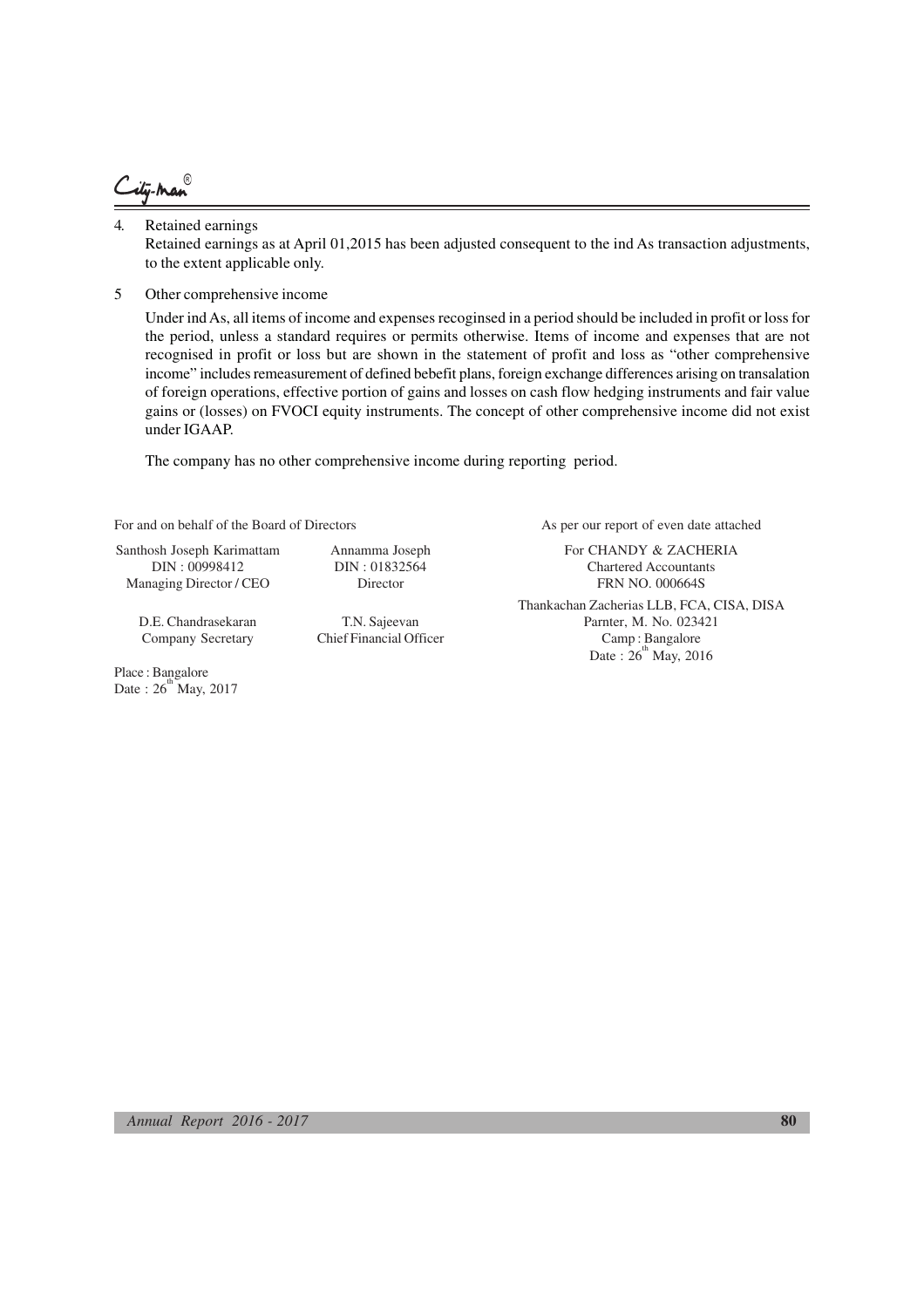## **CITYMAN LIMITED**

(CIN: L52322KA1992PLC013512)

Registered office: No: 153, (Old No. 43/35), 2nd Floor, Promenade Road, 2nd Cross, Frazer Town, Bangalore - 560 005. Tel: +91-80-2554 0183, Fax: +91-80-25540193, E-Mail: info@cityman.co.in, cityman97@rediffmail.com Website: www.cityman.co.in

#### FORM NO. MGT-11 PROXY FORM

[Pursuant to section 105(6) of the Companies Act, 2013 and rule 19(3) of the Companies (Management and Administration Rules, 2014]

| Or failing him / her |  |  |  |  |
|----------------------|--|--|--|--|
|                      |  |  |  |  |
|                      |  |  |  |  |
|                      |  |  |  |  |
|                      |  |  |  |  |
|                      |  |  |  |  |
| Or failing him / her |  |  |  |  |
|                      |  |  |  |  |
|                      |  |  |  |  |
|                      |  |  |  |  |
|                      |  |  |  |  |
|                      |  |  |  |  |

As my / our proxy to attend and vote (on a poll) for me / us and on my / our behalf at the 25th Annual General Meeting of the Company, to be held on Wednesday, September 27, 2017, at 10.00 AM., at Father Servanton Community Hall - 2, St. Francis Xavier's Cathedral Compound, St.John's Church Road, Fr.Servanton Circle, (Near Coles Park), Cleveland Town, Bangalore - 560005, Karnataka, India and at any adjournment thereof in respect of such resolutions as are indicated below:

Annual Report 2016 - 2017

81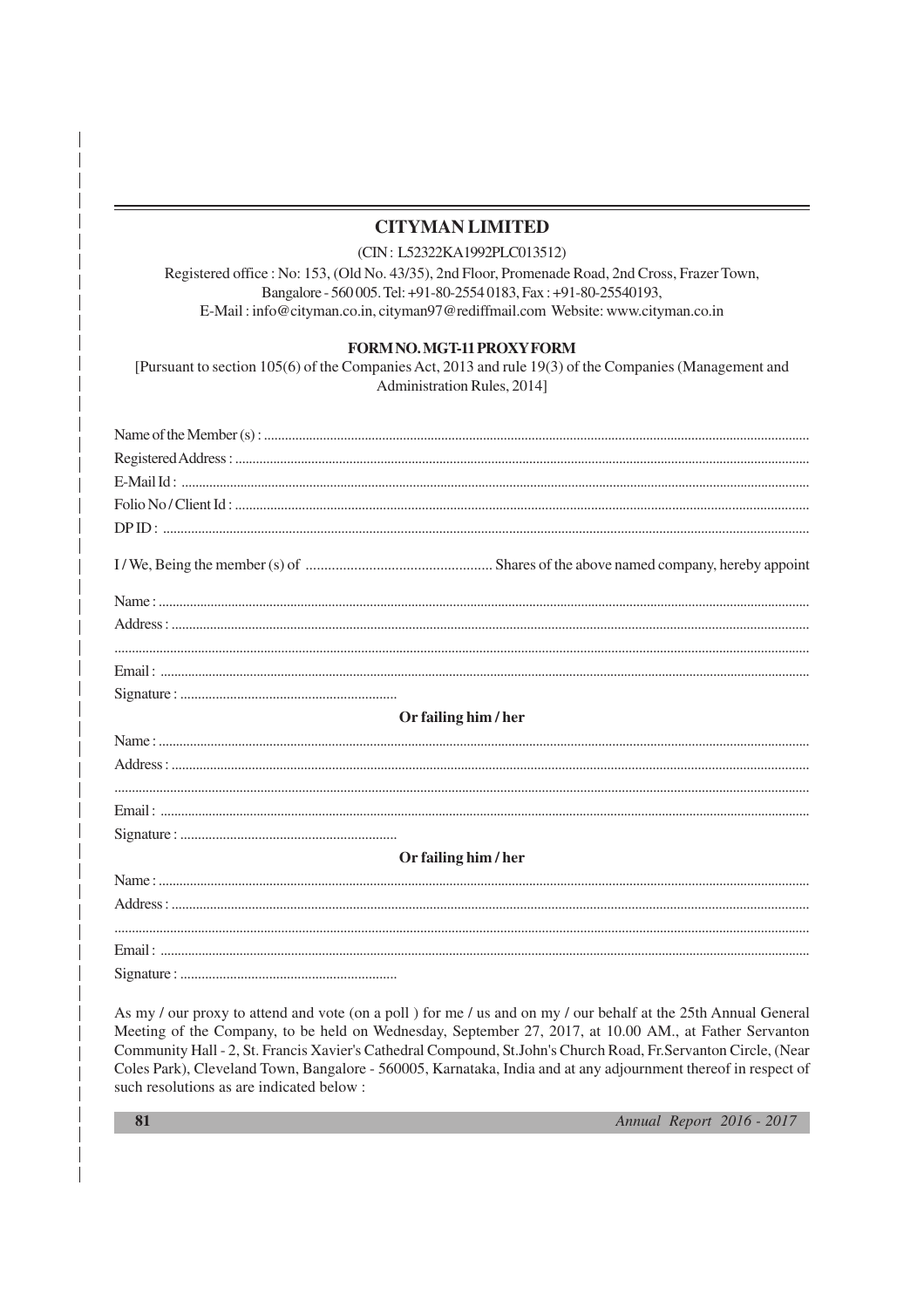City-man

| <b>Resolution</b><br><b>Number</b> | <b>Description</b>                                                                | <b>No of Equity Shares</b><br>held by me | <b>I/We assent the</b><br><b>Resolution (FOR)</b> | <b>I/We Dissent the</b><br><b>Resolution</b><br>(AGAINST) |
|------------------------------------|-----------------------------------------------------------------------------------|------------------------------------------|---------------------------------------------------|-----------------------------------------------------------|
| 1                                  | Adoption of Financial<br>Statements for the year<br>ended March 31, 2017          |                                          |                                                   |                                                           |
| $\mathfrak{2}$                     | Re appointment of<br>Mr. Santhosh Joseph<br>Karimattom who retires by<br>rotation |                                          |                                                   |                                                           |
| 3                                  | Re appointmnet of<br>Mrs. Annamma Joseph who<br>retires by rotation               |                                          |                                                   |                                                           |
| $\overline{4}$                     | Appointment of Statutory<br>Auditor                                               |                                          |                                                   |                                                           |

| Affix                         |
|-------------------------------|
|                               |
| Rs. 1-00.<br>Revenue<br>Stamp |
|                               |
|                               |
|                               |

Note:

- 1. This form of proxy in order to be effective should be duly completed and deposited at the Registered Office of the Company, Not less than 48 hours before the commencement of the Meeting.
- 2. It is optional to put a 'X' in the appropriate column against the Resolution indicated in the box. If you leave the 'For' or 'Against' column blank any or all Resolution, your proxy will be entitled to vote in the manner as he/ she thinks appropriate.

3. Please complete all details of Member(s) in the above box before submission.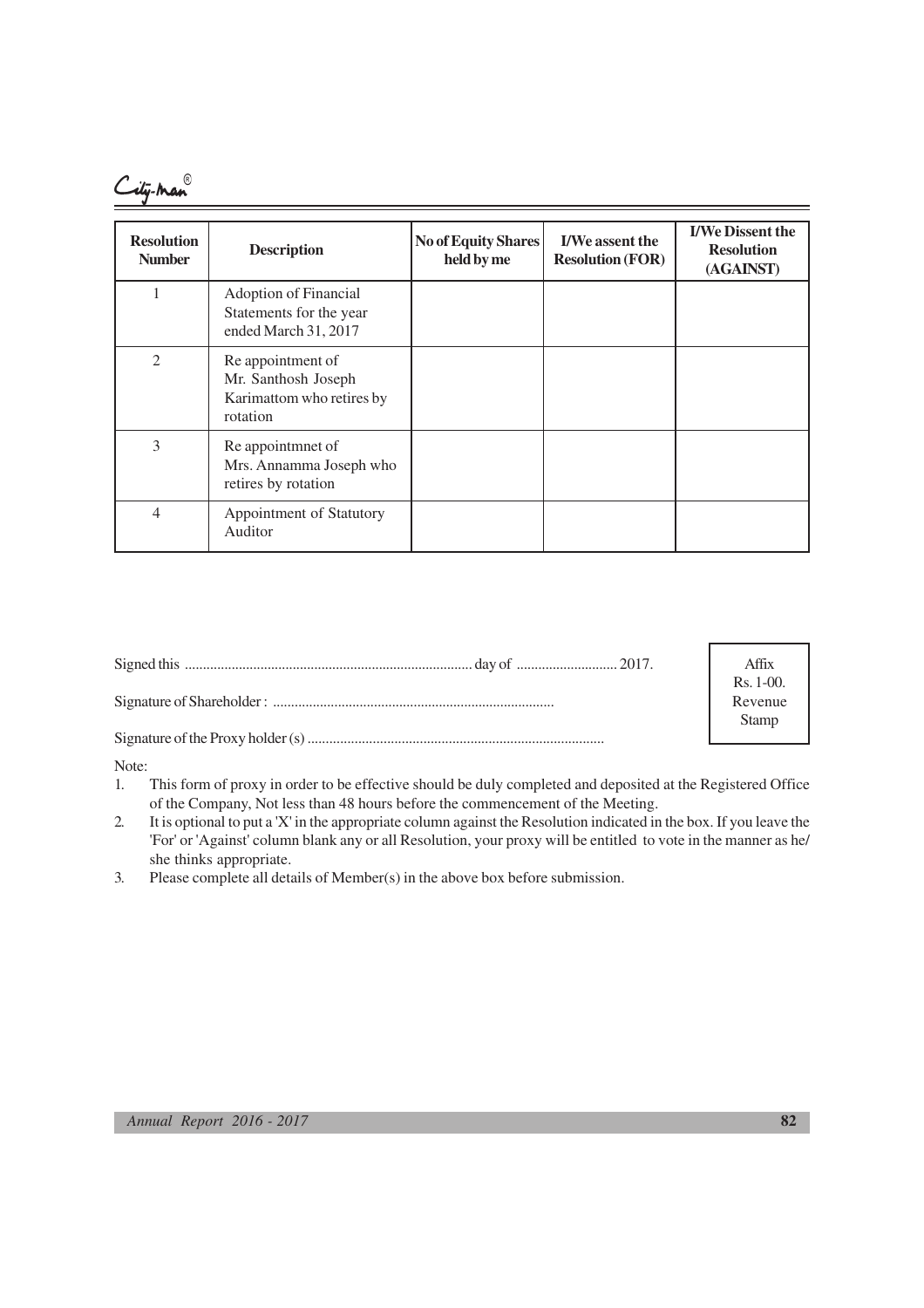**Route Map for the AGM Venue**

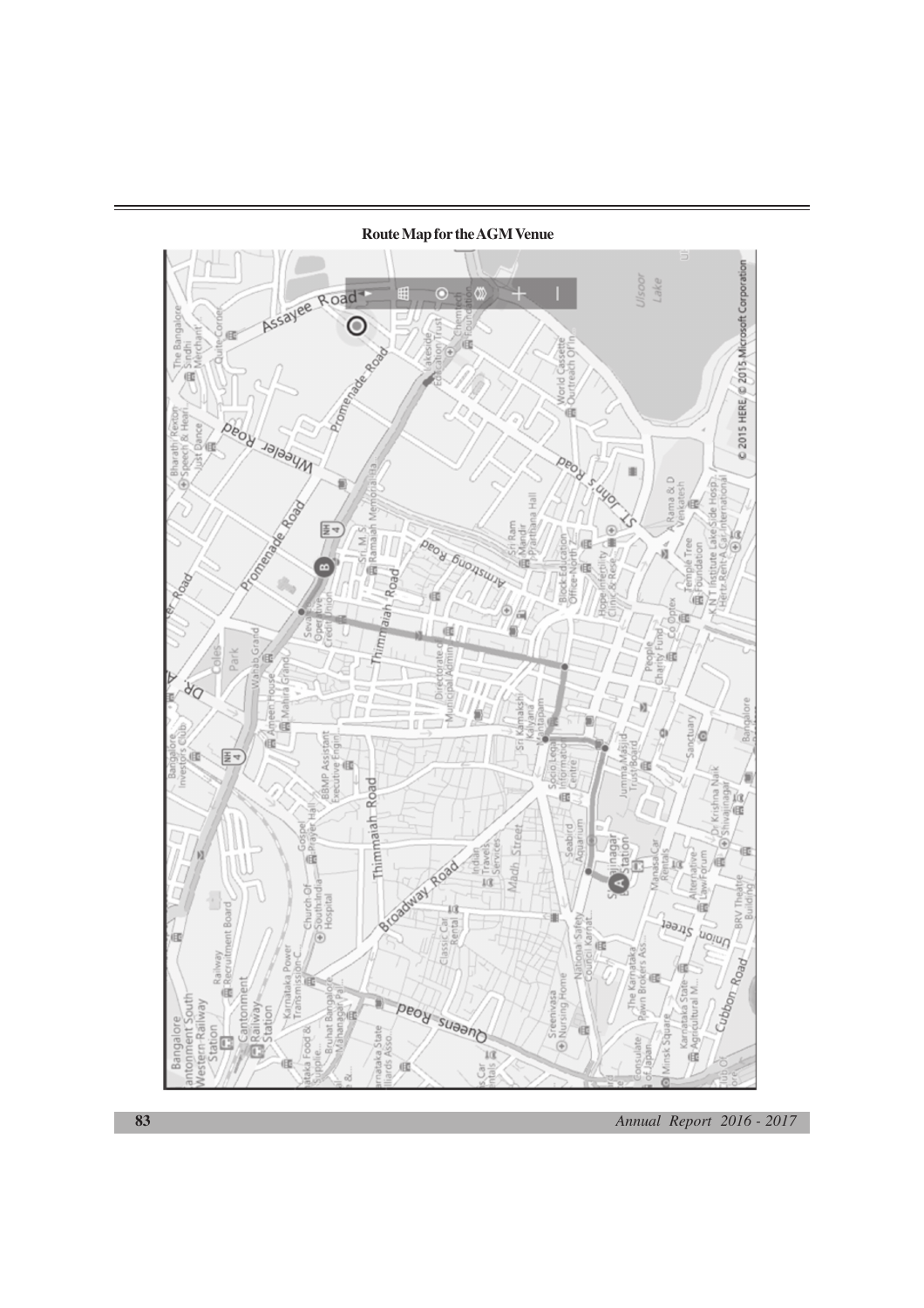City-man<sup>®</sup>

**Note :**

*Annual Report 2016 - 2017* **84**

۰